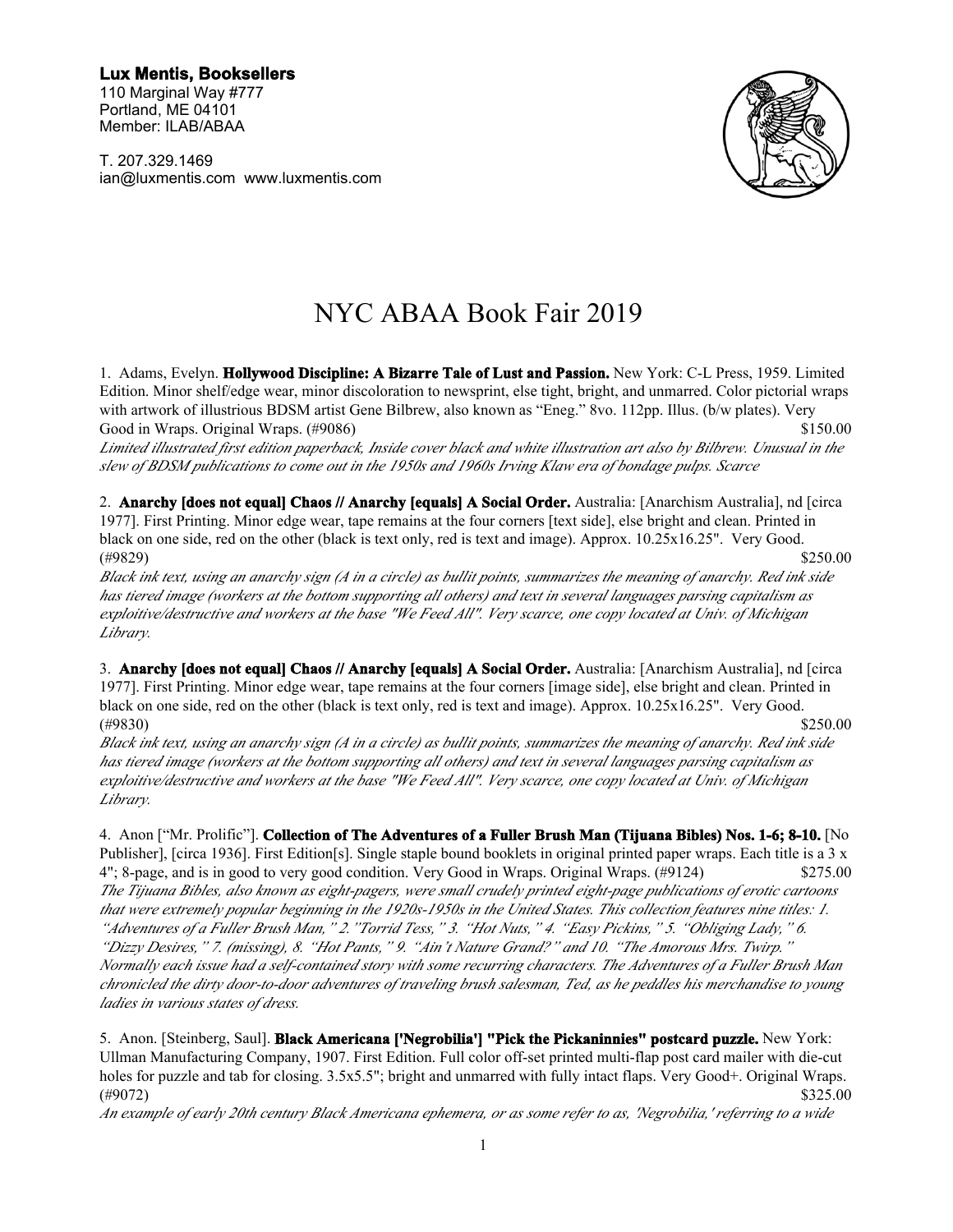*array of materials, including mass advertisements, postcards, tourist souvenirs, etc. with the image of an African American, universally portrayed in a derogatory and racist manner. These items were produced and manufactured by and for white audiences that enhanced the perception of white racial superiority and class status. These type of items are particularly challenging to many communities, however, many scholars and private collectors alike agree these materials are historical records and reminders of the racist history of the United States and should not be invisible. The puzzle postcard is an example of mass produced racial stereotyping, manufactured for an actual mailing enclosure. The instructions on the outside of the mailer state: "Arrange the flaps, by placing one over another, in such a manner as to show ONLY the eleven pickaninnies."*

*Reference: Goings, Kenneth. "Mammy and Uncle Mose: Black Collectibles and American Stereotyping." Bloomington, Indiana University Press, 1994.*

6. Anon. **Bondage Thru the Ages [No. 103].** La Mesa, CA: Whip & Rope, nd. Minor rust stains, else tight, bright, and unmarred. Half-fold digest-size pamphlet, saddle stapled. 8vo. 36pp. Illus (b/w comic-like artwork). Very Good in Wraps. Original Wraps. (#9085)  $$50.00$ 

*Illustrations depicting bondage, flagellation and sadomasochism at various points of history. Cheeky and slightly offensive.*

7. Anon. **Rubber Torment.** New York: Nutrix Corporation, 1964. First Edition. Light shelf/edge wear, else tight and bright. Glossy wraps, staplebound. 8vo. 62pp. Illus. (b/w plates). Very Good in Wraps. Original Wraps. (#9089) \$150.00 *Contains text and black and white illustrations of various bondage and latex role-play situations. Film producer, Irving Klaw (Bettie Page fame) produced these small edition bondage magazines through Nutrix publications and featured artists like Eric Stanton, Gene Bilbrew, and Adolfo Ruiz.*

8. Anon. **Threesome Bondage.** North Hollywood: TR Press, 1965. First Edition Thus. Tight, bright, and unmarred. Illus. glossy wraps. 8vo. 40pp. Illus. (b/w plates). Very Good in Wraps. Original Wraps. (#9087) \$50.00 *Issue number 1. All female spanking and bondage fiction illustrated with black and white photographs, featuring mixed race models. Scarce.*

9. Ansell, Robert [editor]. **Abraxas: an International Journal of Esoteric Studies.** London: Fulgar Limited, 2009. First Edition. Tight, bright, and unmarred. Single issue, fully color and black and white illustrated journal, out of print, with slight buckle to rear covers and pages, small fold on rear wraps, otherwise a near fine copy. Large quarto format, printed on high quality paper, illustrations. 128 pages. Issue I. Very Good+. Original Wraps. (#9694) \$80.00 *These are esoteric essays from prominent and diverse sources from the magickal community of scholars. Artists and authors include Daniel A. Schulke, Francesco Parisi, Sarah Penicka-Smith, Rebecca Beattie, Stuart Inman, Dolorosa, and Aleister Crowley. A visual and provocative collection of word and art.*

10. Ansell, Robert. **The Bookplate Designs of Austin Osman Spare.** United Kingdom: The Bookplate Society in association with Keriwen Press, 1988. Limited Edition. Near fine copy in original laid paper pictorial wraps. This edition limited to 500 copies; 330 for the Bookplate Society, and 140 only for private circulation, hand numbered and signed by the author, this being copy 10. Small 8vo, 35 pages, illustrated. Near Fine in Wraps. Original Wraps. (#9752) \$275.00

*Austin Osman Spare – One of the most recognized occult artists who elicited emotion under the occult umbrella. In a purposeful way, he left a legacy of existentialism, perhaps the macabre, but more so rather appropriated his psychic and magical abilities to conjure thought-forms to visible and tangible appearances. In this case of [artist] designer and collector, he's pretty singular, in that he illustrated the proportion of the power of belief into the sigils, by revealing the clarity of the image, which it evokes. This attests to an unusual example of how invocation manifests into the physical and transferred to print, in this case bookplates. These bookplates were designed between 1904-1945, for such folks as journalist Dennis Bardens and patron Pickford Waller.*

*What is unusual here, but not out of the ordinary for a magician like Spare, is the element of confrontation. He's invoked a particular trait about his identity (however self-absorbed that he was) as a magician and infused it graphically into the design. This is something different than we might see in mass commercialization of the bookplate, which normally emphasize the collector, Spare has really infused his own likeness magically. His work illustrates, an*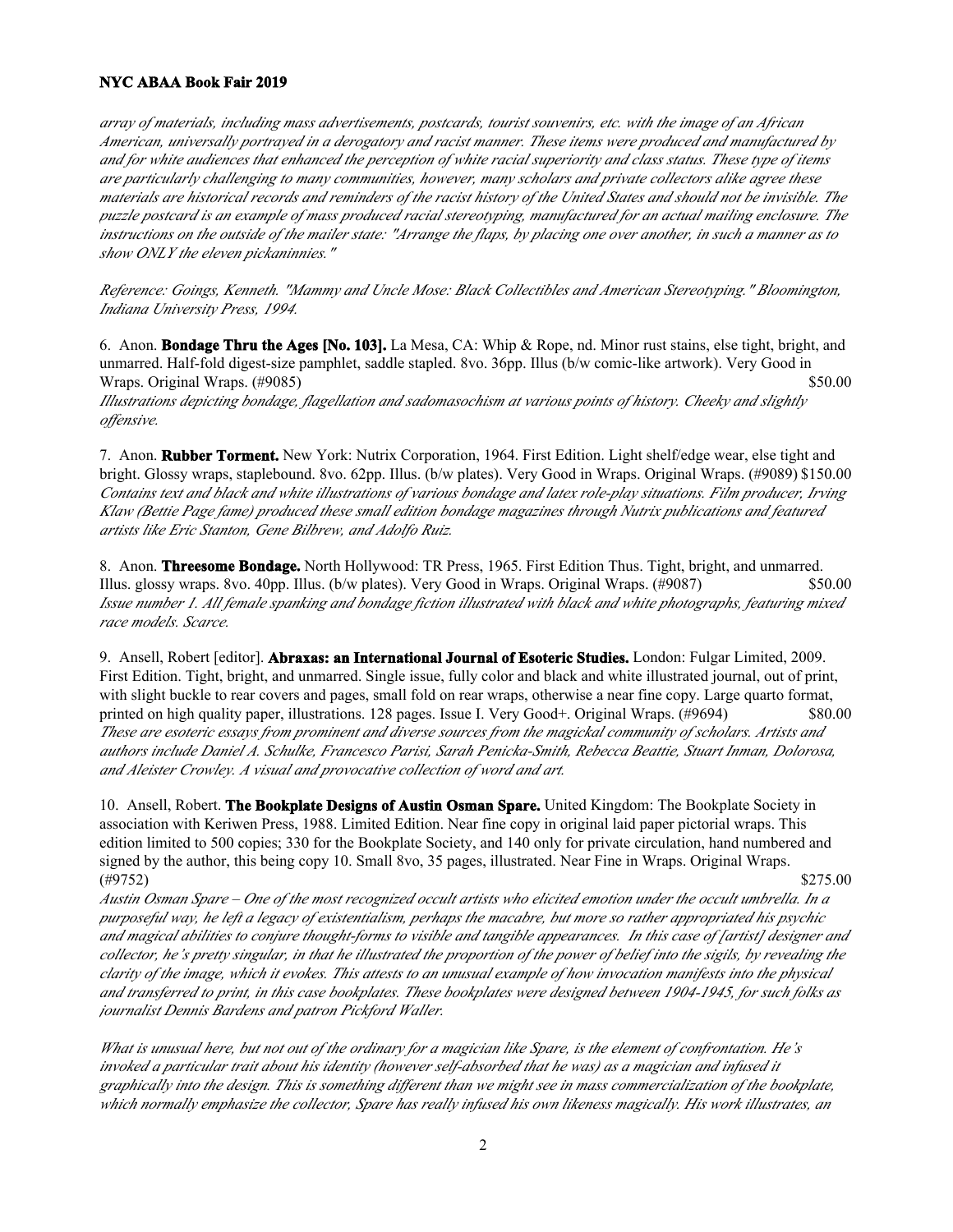*aggressive fusion of magick and design.*

11. **Archive of original designs for Kuhnle's cremation urns.** c.1930s. Unique. Collection of 17 designs for cremation urns, housed in cloth clamshell custom box. Exemplary condition, slight curl to mats (watercolors), otherwise bright and no age wear. Twelve designs are original watercolor and five are chromolithographs, hand colored with pencil, interleaved with tissue guards. Each specimen has annotations in pencil. Drawings are 6x10" and mounted on  $cardboard sheets, 11x16"$ . Very Good+.  $(\#9439)$  \$2,500.00

*The original designs are speculated to be prototype designs for funerary urns, cremation receptacles, illustrated by "Kuhnle." All of the illustrations are handcolored, despite part of the collection is original drawings and the other are hand touched chromolithographic prints. No tracings of a designer, company, or individual owner named "Kuhnle." The style is consistent with post-Art Nouveau design for funerary pieces with influences of the Greek and Roman revivial period. Annotations to the pieces suggest sketches were created for a larger print catalog or inclusion for prototypes for manufacturing.*

12. **Bakunin and Anarchism // a talk by Jack.** nd [1976]. First Printing. Light edge wear, else bright and clean. Screenprinted in black ink from stencil. Approx. 17x22" Very Good. (#9831) \$250.00 *"Liberty without socialism is privilege injustice, socialism without liberty is slavery and brutality." One copy located at University of Sydney; no copy in the US.*

13. Baring-Gould, Sabine. **The Book of Were-wolves.** London: Smith, Elder and Co., 1865. First Edition. Recased in half red leather and cloth boards, elaborately decorated in gilt on the front panel and gilt lettering with black title band. Very little wear to extremities, only some foxing on beginning pages and on frontispiece engraving which does not diminish image, otherwise tight, bright, and unmarred, an exceptional copy. Includes paste down of original gilt, ornamental spine on rear papers. Has former owner signature on two pages. xi, 8vo., 266 pages, 1 unnumbered leaf of plates, advertisement in rear. Fine. Half Calf. (#9461) \$6,500.00 \$6,500.00

*A survey of the myths and legends concerning lycanthropy from ancient times to the Victorian era. Rev. Sabine Baring-Gould (1834-1924) of Lew Trenchard in Devon, England, was an Anglican priest, hagiographer, antiquarian, novelist, folk song collector and eclectic scholar. His bibliography consists of more than 1240 publications. In one of the most cited texts on lycanthropy, "Baring-Gould treats the phenomenon of the werewolf as a psychological aberration, as essentially a delusional state. Baring-Gould treks into the shadowy world of crimes vaguely connected to werewolves, including serial murders, grave desecration, and cannibalism." (Coleman) The book was formerly owned by Dillon Hampden Carrington (b.1916), supernatural book collector. At first search, no copies of this edition held in US institutions (Worldcat). Recased with a nice bit of binding work using original gilt decoration of a wolf in a diamond shape and also includes the original spine pasted in the back of the book.*

14. Baskin, Leonard [artist]. **Hosie's Aviary** Words mostly by Tobias Baskin & Lucretia, Hosie & Lisa Baskin. New York: Viking Press, 1979. First Edition. Tight, bright, and unmarred. Bound in green cloth in color with L.B. initials on cover, pictorial dust jacket in good condition with some tears and buckle to lower edge, otherwise a very good copy. Signed by the artist on the front flyleaf. Very Good in Good Dustjacket. Hardcover. (#9890) \$150.00 *A companion volume to his Caldecott Honor Book "Hosies Alphabet," includes Baskin's illustrations of birds with poetic verse.*

15. Beckett, Samuel; O'Kane, David (illus). **Imagination Dead Imagine.** Dublin: The Salvage Press, 2015. Limited Edition. Bright and unmarred. Black cloth drop spine box, loose fo sheets. fo. np. Illus. (b/w plates). Numbered limited edition. Signed by the artists. Fine in Fine Archival Case. (#8779) \$2,250.00

*"No trace anywhere of life, you say, pah, no difficulty there, imagination not dead yet, yes, dead, good, imagination dead imagine...*

 *So begins Beckett's 'Imagination Dead Imagine', a short prose text first published in French in Les Lettres nouvelles in 1965. Its first English publication was in The Sunday Times that same year.*

 *This new edition is a collaboration between typographic designer and book-maker Jamie Murphy & renowned Irish visual artist David O'Kane. The work is introduced by foremost Beckett scholar Stanley E Gontarski.*

 *The text has been hand-set & letterpress printed by Jamie Murphy in 18 point Caslon Old Face, supported by newly drawn ten line grotesque characters by Bobby Tannam, cut from end grain maple by Tom Mayo.*

 *David O'Kane has supplied two lithographs inspired by the text, editioned by Thomas Franke at Stein Werk*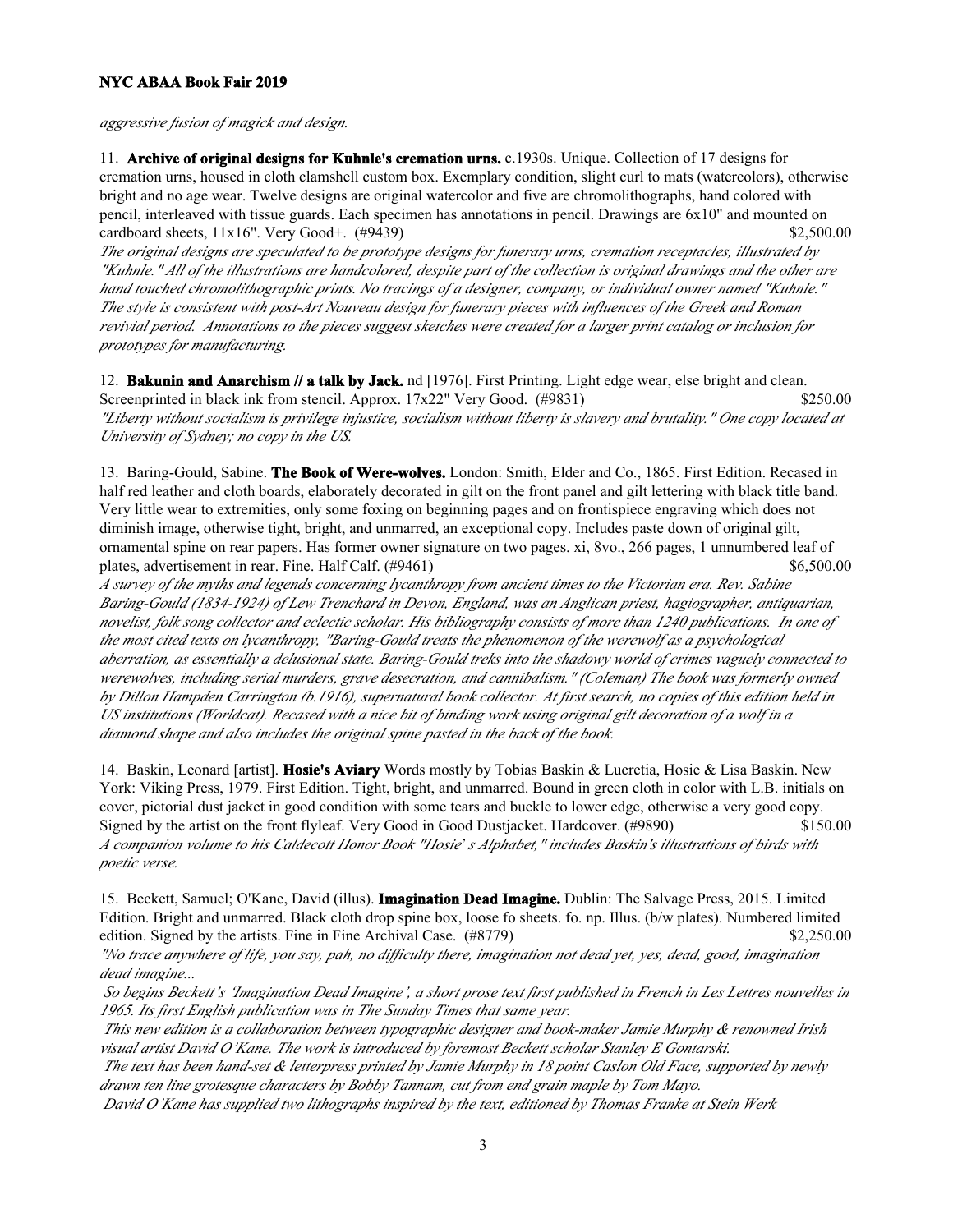*Lithography studio in Leipzig. The sheets are printed on 250 gsm French made Venin Cuve BFK Rives mouldmade. The edition is limited to 50 copies, 40 of which make up the standard format, ten accounting for the de luxe. The bindings were executed by Tom Duffy in Dublin. The standard is housed in a cloth covered portfolio, protected inside a slipcase. The de luxe is presented in a clamshell box accompanied by a typographic triptych based on the text. The standard copies are numbered 11 – 50, the de-luxe are numbered 1 – 10. Each copy will be signed by the collaborators." (from the press*

*[N.B. Six sheets are still being printed: frontis graphic introduction by Stanley Gontarski three sheets containing the typographic triptych (de luxe only) about the project The de luxe is presented in a solander box. The finished piece measures 23.5 inches x 15.5 inches. The deluxe contains 12 printed sheets.]*

16. Berrigan, Daniel; Ely, Timothy [illus]. **Lost & Found [Extra-Illustrated].** [Montclair, NJ]: Caliban Press, 1989. Limited Edition. Tight, bright, and unmarred. Planetary Collage Standard binding structure, leather over wood boards, rivets, pigments, resin, gold, and wax; Spanish handmade paper with relief block illustrations (as issued) with extensive over painting and embellishment; one extra, unique fold-out drawing in the rear; endpapers are Ely standard graph paper he printed in 1987. Housed in a felt-lined, handmade paste paper and custom cloth covered dropback box by the artist. 8vo. np. Illus. (color plates). Bound by Timothy Ely in 2016. Signed [by both author and illustrator] limited edition. Fine in Fine Archival Box. Hardcover. (#9755) \$9,800.00

*This is an out-of-series copy (not numbered) signed by both Berrigan and Ely on the colophon at the time of publication. It has been in Ely's possession, in unbound sheets, until being offered here. In 1989, Mark McMurray wrote to Berrigan, who he knew slightly and admired greatly, asking the priest if he had any manuscripts that he might like to have published by McMurray's Caliban Press. As McMurray recalled recently, Berrigan was very kind, invited him to meet in the city, and gave him a handful of manuscripts to read. Lost & Found was the story that really resonated. McMurray showed it to Ely, with whom he was studying bookbinding. Ely, whose art frequently incorporates maps of non-physical locations, was intrigued by the story and agreed to illustrate it for the Caliban Press limited edition. Lost & Found was originally issued by Caliban Press in an edition of 125 numbered copies with 3 full page and two smaller relief block illustrations by Ely, printed and hand-colored by Mark McMurray, and bound by McMurray with silk-backed boards illustrated on the upper board with the Ely frontispiece print.*

*In the summer of 2015, after a conversation about altered books, Ely had the idea of "altering" a copy of Lost & Found. Thus, twenty-seven years after the initial printing, Ely completed a unique, lavishly illustrated copy of the book, significantly altered from the original publication. Unlike the case with many "altered books," these illustrations are not a violation of the artist's original intent. Rather, this copy, both book and binding, is an elaboration of Ely's work as the original illustrator.*

*As is typical in his life full of strange coincidences, Ely finished binding this very special copy of Lost & Found the day before Berrigan died (d. April 30, 2016).*

*Timothy C. Ely is a renowned and enigmatic figure in the book world. His one-of-kind manuscript books combine elaborate and often mysterious painted and drawn folios contained within finely crafted bindings, most of which are original designs or variations on traditional binding techniques. Each book carries layers of both materials and meaning. Each drawing and element elicit revelations, personal to each viewer.*

*"For the last forty years, his books and other works have sprung from a central core of concepts, owing to a fascination with obscure or seemingly incomprehensible forms inspired by science and other projections from the history of the human imagination. This spectrum of inspiration includes such things as fractured and whole grids, cypher systems, landforms and landscapes as viewed from a satellite, and the archeological overlay of some of these sites, especially those containing libraries. Originally, the atlas format provided a platform for the rendering of his complex maps, which gradually gave way to an expanded psychological viewpoint of a larger universal scheme.*

*Much of Ely's work is richly annotated with his own glyphs he calls "cribriform." While they are made up of a finite set of marks, they take on many different "meanings" depending on the tool with which they are drawn. He has written and spoken often about the roots and evolution of these drawings. Gestural in their formation, these trailings evoke a sense of language and meaningful discourse. Though suggestive, they never yield up a firm translation." [A. Schoolman]*

17. **Biedermeier Cartomancy Deck (Biedermeier Aufschlagkarten). no. 1904.** Vienna [Wien]: Piatnik & Sohne, 1986. Later Printing. In original box, slightly worn, otherwise complete and deck in excellent condition. Set of 32 cartomancy divination cards with booklet in four languages, including English. Very Good+. In original box. (#9793) \$75.00

*Originally produced in 1900, these oracle cards contain several images that were originally seen as vignettes in earlier*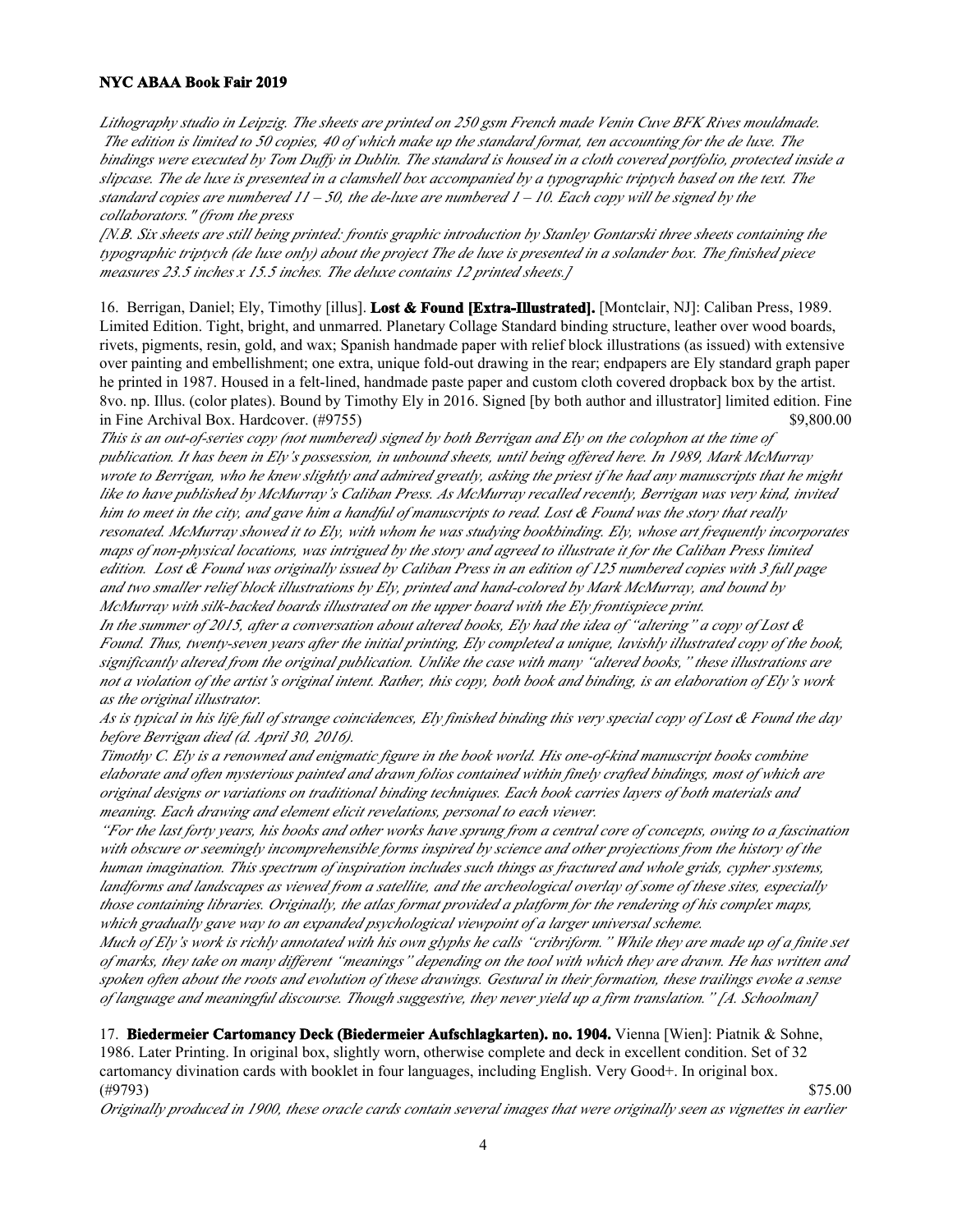*divination games as well as cartomancy sets devised by Lenormand and her successors, but the whole repertoire has become a distinctive tradition with unique images and a format of its own.*

18. Boushahla, Jo Jean and Virginia Reidel-Geubtner. **The Dream Dictionary: The Key to Your Unconscious.** New York: Pilgrim Press, 1983. First Edition. Tight, bright, and unmarred. Bound in black cloth with unmarred and unclipped dustjacket. 128 pages, with bibliography. Signed and inscribed by both authors. Very Good in Very Good Dustjacket. Hardcover. (#9900) \$75.00

*"Indexed scientific guide to the meaning and use of dreams. The authors, who have specialized in dream research for a dozen years, point out that psychology has found dreams to be among the most effective of all instruments for discovery of one's inner self." Organized by common symbols. Scarce hardcover with dustjacket edition.*

19. Bowles, Jane; Loeber, Nancy (art). **A Stick of Green Candy.** New York, 2019. Limited Edition. Tight, bright, and unmarred. Woodcut with collaged archival pigment prints, hand painted with gouache; hardcover sewn on board. 4to. 40pp. Illus. (color plates). Numbered edition of 33 copies. Fine. Hardcover. (#9880) \$1,250.00

20. Bureau, Luc [text], Bureau, Ghislaine [illus]; Fletcher, Erin [binding]. **Chemins de Traverse [Design Binding].** Quebec: Les Giboulées, Ghislaine Blais, 2017/2018. Limited Edition. Tight, bright, and unmarred. Bound as a Tue-mouche binding; case constructed with granite Cave Paper and sewn with black linen thread, text block sewn with red linen thread; title is partially gilt in palladium and Caplain gold leaf; remaining lines hand embroidered with cotton thread in dark grey and olive green; cover decorated with pastels in peach, scarlet and raw sienna; dots hand tooled in red foil scattered across both covers and spine. 8vo. [25.1x17.5]. Illus. Numbered limited edition, this being 8 of 45. Fine. Hardcover. (#9766) \$1,400.00

*"This fractured poem about Quebec explores the contrasting landscape, culture and history. My design for this binding is meant to amplify the overall feeling emoted by these comparisons. The harshness of the textured paper and the metal leaf is a stark contrast from the soft embroidery floss and chalky pastels. The red dots mark locations within Quebec specifically named in the text." [artist statement]*

21. Burman, Jack. **The Dead [Special Edition].** Toronto, Canada: The Magenta Foundation, 2010. Limited Edition. Tight, bright, and unmarred. Archival wooden box, stained grey, magnetic closures. Quarterbound, brown cloth spine, beige cloth boards, paper onlay, laid in sleeve with a numbered, signed original print. 4to [7.25x10.25]. 128pp. Illus (color plates). Boxed edition.

Fine in Fine Archival Box. Hardcover. (#7302) \$950.00

*Foreword by Martha Hanna. "Canadian photographer Jack Burman has created a hypnotic collection of still-lifes of long-departed but painstakingly preserved people, specimens and skeletons—dehumanized but very human; flawed but very beautiful. Exquisitely captured, Burman's post-mortem documentation addresses not only death, but the lives that came before. "The photographs are shocking in their intimacy. With clear respect in their representation, Jack Burman works excruciatingly close to their humanity, and to their death." Taken from the foreword by Martha Hanna, Director of the Canadian Museum of Contemporary Photography."*

22. Burnham, Dave (art). **Spun Aluminum Bra Engineering Drawing.** Everett, MA: Roland Teiner Co., 1952. Bright and clean. Framed print. Art is 13.75x16.5". [Available framed] Fine. Poster. (#9106) \$250.00 *Printed in the saturated blue of engineering blueprints, though on heavier stock. Their focus during WW2 had been largely military and, as the war ended, they were apparently brainstorming ideas about product areas... This was, very likely, an engineer's joke that was 'good enough' that the company printed them as a promotional/holiday gift.*

23. Burton, Captain Sir Richard; Burton, Isabel [editor]. **Vikram and the Vampire or Tales of Hindu Devilry.** London: Longmans, Green, and Co., 1870. First Edition, Second Issue. Light shelf/edge wear, minor rubbing, thin strip of discoloration at front edge of front board, light wear at head and tail, tips gently bumped, tiny pinhole at front board, bookshop seal at ffep, minor toning at textblock edges, hinges starting, but holding well, else tight, bright, and unmarred. Red cloth boards, black in decorative elements, gilt lettering, brown endpages, frontispiece. 8vo. xxiv, 319pp  $[-1]$  [+ ip ]. Illus. (b/w plates). Very Good. Hardcover. (#9538)  $$450.00$ 

*Frontispiece and 15 b/w full page plates, plus various illustrations in text. According to Penzer's bibliography, this copy is a first edition in the second issue binding. Wonderful collection of ancient Indian tales, said to have been recounted by a "baital" (mischevious spirit or vampire) to the King Vikram of the title. They were collected and published by*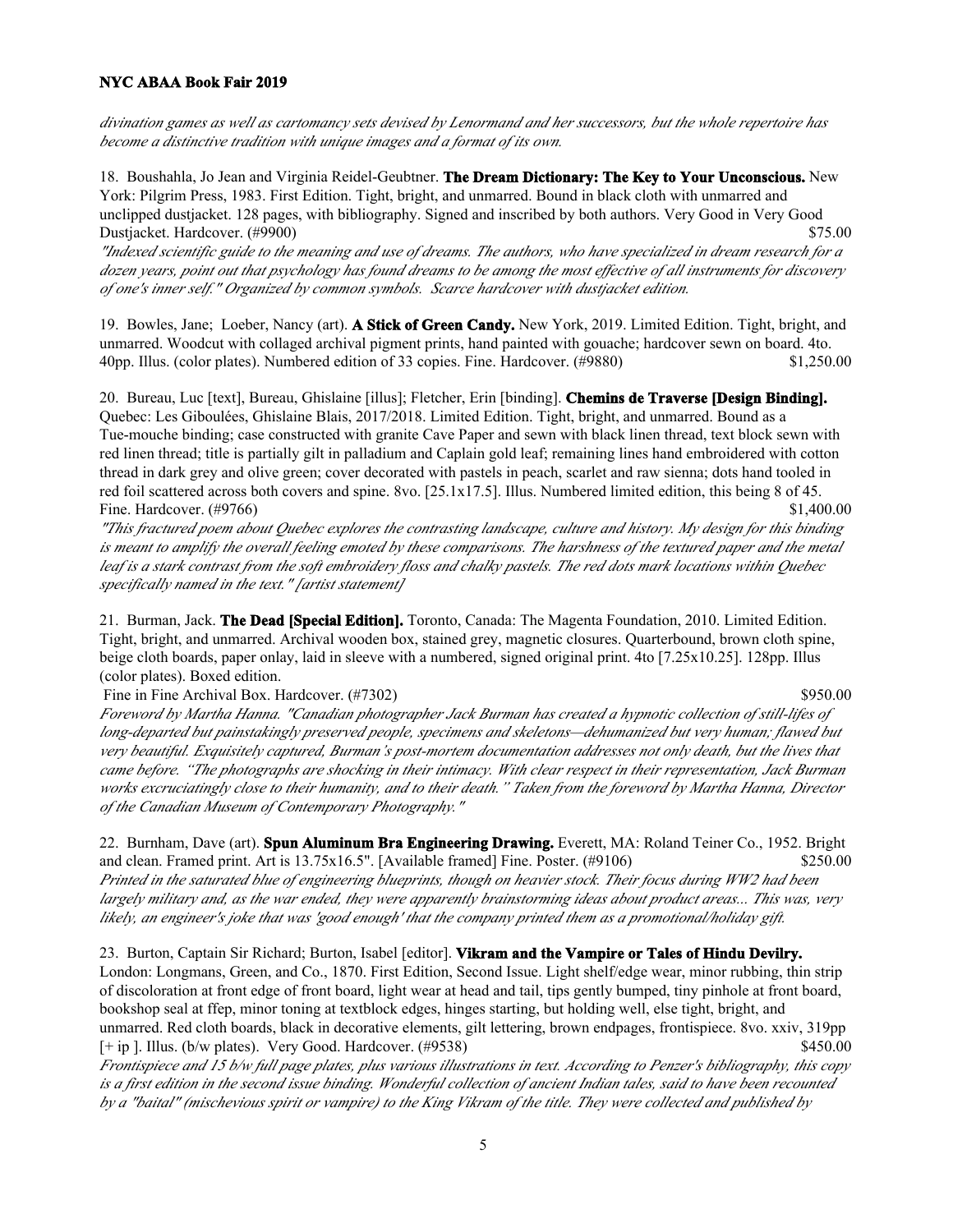*famed explorer and author, Sir Richard F. Burton. Overall, a very presentable copy of a book that is increasingly uncommon in any condition.*

24. Campbell, Ken. **Tilt: The Black-Flagged Streets.** London: Ken Campbell, 1988. Limited Edition. Minimal shelf/edge wear to slipcase, else tight, bright, and unmarred. Quarterbound, black cloth spine, printed paper boards, non-square boards and square textblock; slipcase matches boards. 8vo. np [62pp]. Illus. (color plates). Numbered limited edition of 80, this being VI of VI [AP copies. Signed by the artist. Inscribed to family member in 2008]. Fine in Fine Slipcase. Hardcover. (#9565) \$1,750.00

*"Letterpress composed of Albertus type, found lino blocks and handmade zinc blocks. Many passes including metallic dusting and handwork. Black cloth binding with decorative paper boards in trapezoid shape. Printed slipcase. 'Tilt' was the widest-cast net so far, bringing the most disparate things together. I wrote a poem called 'Storm Song' in Canada in 1981, after listening to a sung account of a maritime disaster on one of the Great Lakes (The Wreck of the Edmund Fitzgerald, I think it was). I also had in mind the vertiginous steps of flagstones up to the old cathedral at Whitby and the black flag of anarchy and disturbance. I had found some old mounted lino blocks which were random-sized squares, black flags of different sizes, and some Albertus type, rather beaten up.*

*While in Zürich I walked into the Museum Rietberg and up to a statue of Shiva, with limbs hanging out in funny angles, and lightning in his/her hair, all in a big wheel of fire. I can remember the statue saying to me, 'I'm coming into your book.' I thought, what the hell has Shiva got to do with this book about a 'Storm Song' and the Whitby steps and black flags? And I thought, well, I'll do as I'm told, as ever. The following morning at breakfast I drew the figure of Shiva, with breasts, and realised it was a puppet that I was going to dismantle. I made a puppet out of zinc pieces; it is disassembled from the right-hand page by repeatedly having a piece of its body nominated by a decorative silver star. Each piece is removed and replaced on the left-hand page. Alongside this cycle of nomination, removal and redisposition, the poem accumulates line by line. In this way Shiva is removed from the wheel of fire of the material world on the right, and repositioned and rebuilt in a calmer place on the left.*

*Each new line of the poem is revealed between black flags, the flags being arranged to suit the disposition of the line that they enclose. A decorative border is used to re-affirm the rectilinear nature of the page to counter what I did to the cover, which was to make it tilted and disturbed.*

*A line in the poem refers to 'the kingly fisher of men'. A Christ or Osiris figure perhaps, but I discovered that Halcyon, the kingfisher, mythically made its nest on stormy waters, thus calming them. This seemed to complete the circle proposed by the poem.*

*I also discovered, as an act of necessity, an odd process which I have called offset letterpress. To enable a previously printed coloured element to show better through a recently-applied dark solid, I immediately ran the wet page through the press again after having wiped the solid plate clean. This removed ink from where it sat on the underlying image but not from where it was sitting in the virgin paper.*

*The statue of Shiva that spoke to me had, unbeknownst to me at the time, been a childhood obsession of our Zurich hostess. The statue in the Museum Rietberg was accompanied by a dancing girl, who appears at each end of this book."*

25. Carter, Charlotte; Turner, Emily (intro). **Our Voices: Perspectives that Challenge the Stigma and Stereotypes about Sex Works [Set: book, three posters, two postcards].** Leeds, UK: Basis Yorkshire, 2017. First Edition. Tight, bright, and unmarred. Glossy color printed wraps, staplebound; screenprinted posters. Small 8vo. 73pp. Illus. (color plates). Includes book, three 'tart card' posters and two promotional 'tart card' postcards. Fine in Wraps. Original Wraps. (#9436) \$65.00

*"'Our Voices: Perspectives that Challenge the Stigma and Stereotypes about Sex-Work' contains the stories and perspectives of 13 sex workers from across the spectrum of the sex work industry. Collectively, these stories and perspectives aim to diversify and clarify the need for a nuanced understanding of sex work and the members that constitute it. They acknowledge and challenge the misrepresentation, stigma and stereotypes prevalent around sex work.*

*In addition to this, we have developed our own take on the iconic tart cards as once adorned in London's phone boxes. We have created around 25 of these, which are symbolic of the imagery of the cards, yet their respective content challenges this norm with quotes from the women that the charity Basis Sex Work Project works with." [from the publisher]*

*Of particular note are the tart cards printed with #sexworkersays quotations (both printed in the book and also on the accompanying pieces).*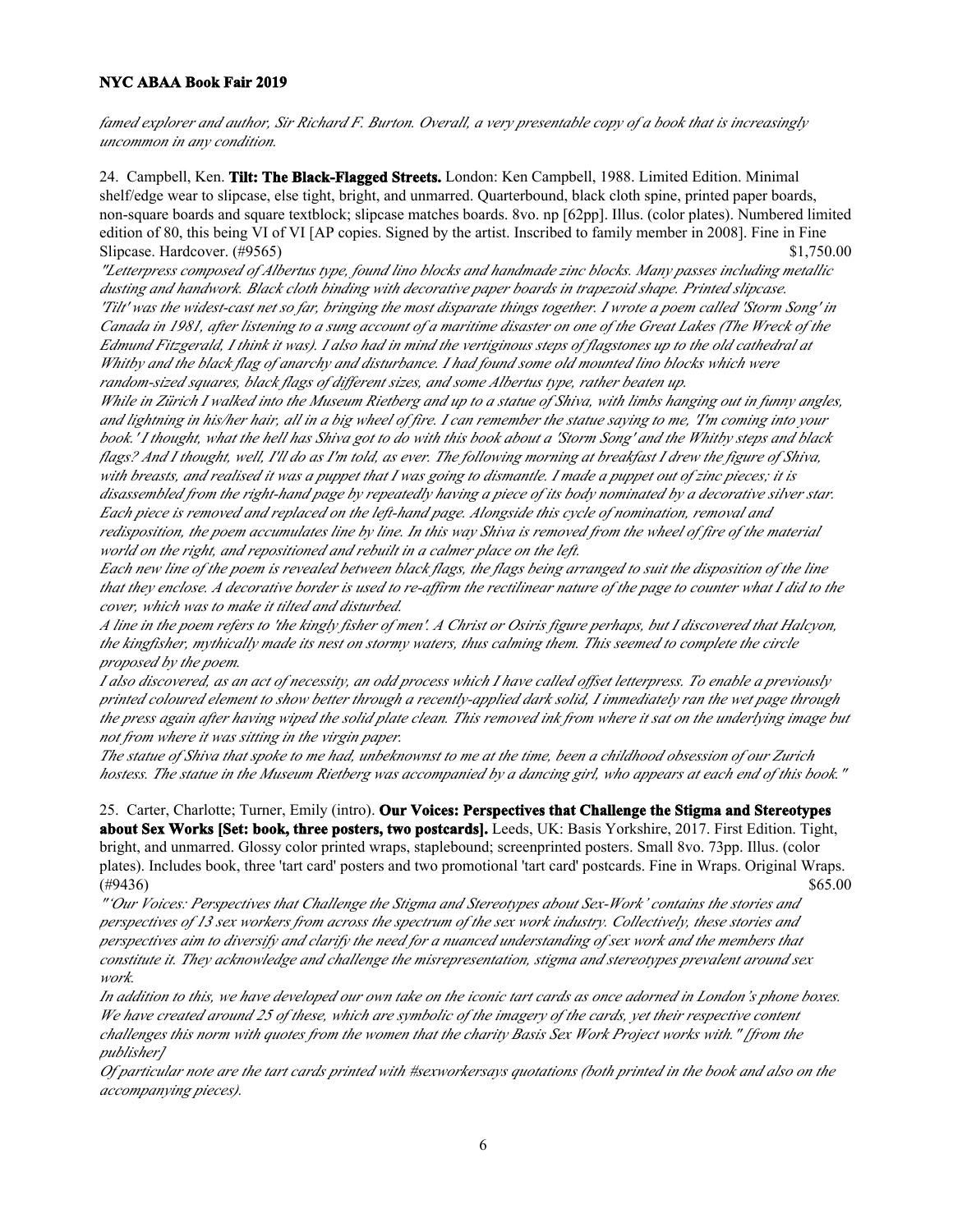26. Chatwin, Bruce; Pemberton, Simon (illus); Fletcher, Erin (binding). **The Songlines [Art Binding].** London: Folio Society/Herringbone Bindery, 2010 [2012]. Limited Edition/Unique Binding. Tight, bright, and unmarred. Full goatskin binding, onlay (goat, buffalo) and painted elements, textblock edges colored in sections, Cave Paper endpages, gilt lettering; archival box in bookcloth. 8vo. 297pp. Illus. (color plates). Detailed binding report available. Fine in Fine Archival Box. Hardcover. (#8639) \$2,000.00

*"Erin Fletcher was introduced to the craft of bookbinding under the instruction of Susannah Kite Strang during her studies at The School of the Art Institute of Chicago. She experimented with a variety of simple book structures, pushing the concept of the book as an art form." She continued her studies at North Bennet School and now practices her craft in the Boston area. An emerging powerhouse.*

27. Claudia. **I, Claudia: Feminism Unveiled.** London: A Class Whore Publication, [1980]. First Edition. Light shelf/edge wear, very minor stain at bottom edge of front wrap/ffep, else tight, bright, and unmarred. Glossy pictorial wraps. Small 8vo. 32pp. Illus. (b/w plates). Very Good in Wraps. Original Wraps. (#9586) \$45.00 *Self-published feminist critique from a woman who felt rebuffed/rejected by the feminist movement. Strong sex-positive/sex work point of view. Illustrated throughout with images of author strolling gothily through a cemetery. "Feminists are no revolutionaries; they are simply members of that class of 'respectable' women who have always despised and exploited the working-class, resented ladies of pleasure, and felt threatened by ladies of 'easy virtue'.*

28. **Complete set of Dr. Jayne's Egyptian Fortune Telling Cards [Lenormand].** Philadelphia, PA: Dr. D. Jayne & Son, [1843-1930]. Complete set of 36 fortune telling or Lenormand divination cards presented by Dr. D. Jayne, one of America's pioneer medicines. Each card measures about 1/4x2-1/4" with Egyptian symbolism matching the system of Lenormand. The verso of cards promotes the medicinal product. Excellent and complete with minor aging, although lacking original box. Very Good+. (#9891) \$250.00

*"Dr. Jayne and Son was a patent medicine company that existed from 1843 to 1930. They used almanacs, trading cards, recipe books, a dream and fortune telling book, striking graphics and this deck to promote their medicines, primarily to families, many of whom were functionally illiterate.*

*While these cards look quite different than the Lenormand decks, they are actually exact matches to the standard prophecy decks. The back of the cards and the box have the same design. There is an error in the deck where the Ship should have been the 10 of Spades, the card mistakenly shows the 8 of Clubs. Interestingly the Jack of Hearts card should have a red playing card and black emblem, but as the emblem is a heart the colors are reversed so the heart can be red. They are roughly poker size."--Mary Greer tarot blog.*

29. **Concealed erotic pin-up calendar.** Pocatello, Idaho: Whitman Hotel, 1983. In very good, unused condition, with slight dampstaining to lower left corner. Printed on cardstock with a color photograph of a nude woman with a printed transparent overlay illustrating fishnet stockings and lingerie. Tear off calendar sheets at bottom unused. Approximately 24 x 18 cm. Very Good. (#9899) \$85.00

*Common "concealed" erotica, normally printed with advertising for restaurants, mechanics, and other types of frivilous businesses with a penchant for humor and controversy. Ephemera of this sort, generally does not survive without damage or heavy use. Similar to the revealing 'floatie' pens of 1950s and 1960s.*

30. Cooksey, Gabrielle. **The Book of Penumbra.** Tacoma, WA: [Artist Book], 2016. Limited Edition. Tight, bright, and unmarred. Black paper boards, grey lettering; hinged wooden box, inlaid metal coffin in lid, ribbon lift. 8vo. np [19pp]. Illus. (b/w with gilt plates). Numbered limited edition of 23. Fine in Fine Box. Hardcover. (#9157) \$1,000.00 *A book of small stories of death gods from around the world.*

*"Death has always fascinated me because it happens to all of us yet no one talks about it. I wanted to see what other cultures personified death as through myths and legends. The gods in this book are very hushed and for some, even if you speak the name, you'll be cursed. I wanted this book to be shadows, to be played in the light. I chose a delicate paper so one could see through to the page behind it. The text is in all sorts of shapes because I wanted each story to represent the god being told about. For instance, Sedna is in the shape of drowning, Anubis is his eye, Mac is a pit with someone at the bottom. The borders are all plants, roots, and things found on the earth. Some represent death like the poppy, and the yew tree." [artist statement]*

*"These stories are told using pen and ink, then tidied up in Illustrator. Photopolymer plates were combined with handset Packard, then letterpress printed and hand colored." [colophon]*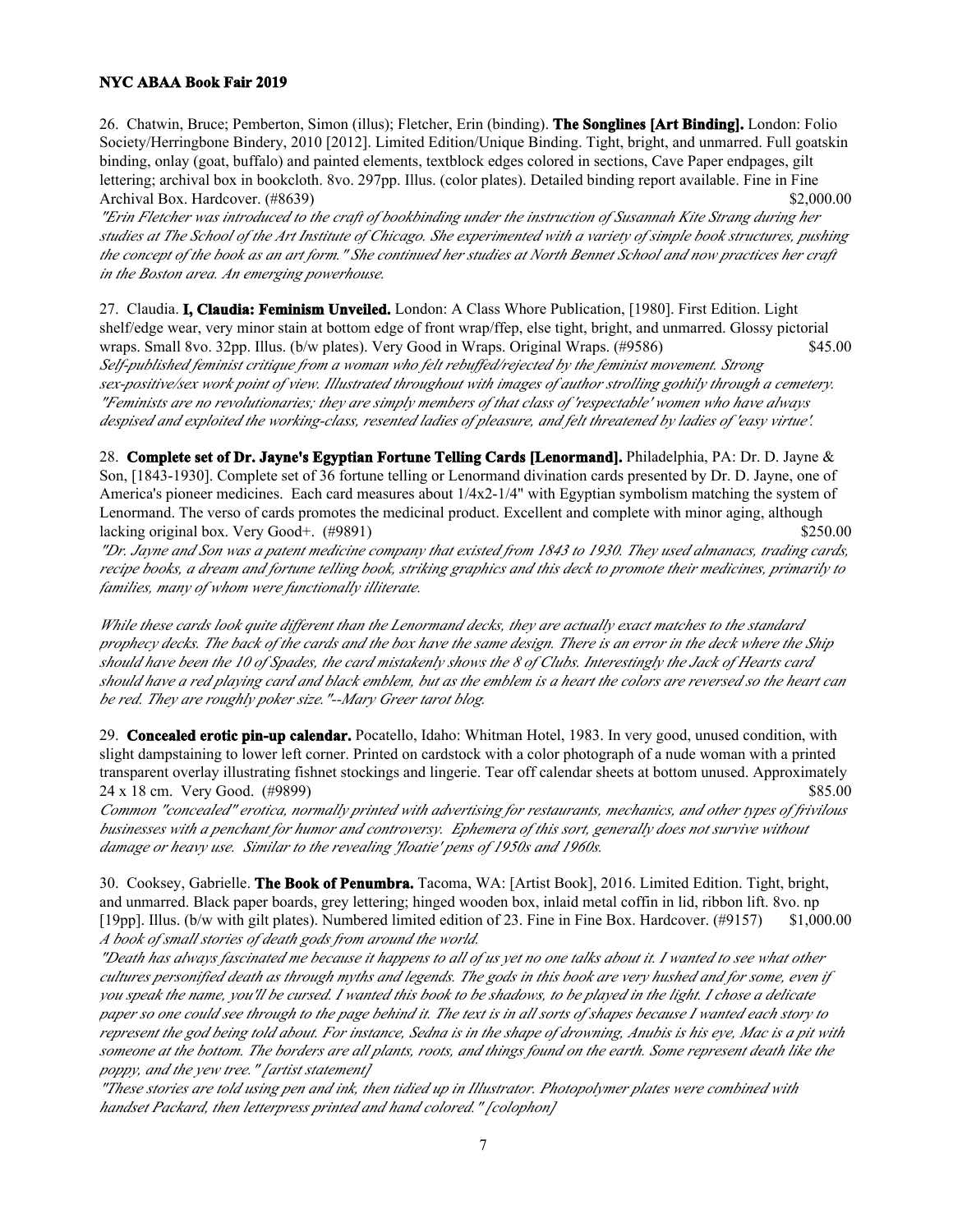*Thai Mulberry Black and Tenju-jo Japanese Kozo. Photopolymer plates from sketches; handset metal type. Signed and numbered by the artist.*

31. Cooksey, Gabrielle. **Chronicles of a Coleopterists Strikingly Curious Swarm.** Tacoma, WA: Gabby Cooksey/Springtide Press, 2018. Limited Edition. Tight, bright, and unmarred. Brown cave paper covered boards, gilt lettering, inlaid painted aluminum plates. 4to. np. (32pp). Edition of 26. Fine in Fine Dustjacket. Hardcover. (#9854)  $$1,200.00$ 

*According to the artist, this mouthful of a title is meant to be just that… A Coleopterist is, of course, one who studies beetles and a swarm is a gathering of beetles. Gabby has "always been interested in these insects so researching them was a joy. The stories I made up are meant to feel true, and you question if you've heard of them before or not. This book is meant to feel precious but also rugged; I chose all the materials to withstand a beating like a field guide…". And yet, her exquisite sense of design and subtle and sophisticated craftsmanship is reflected throughout.*

*The book includes seven stories by Gabby and the rest by Edgar Allan Poe, Charles Darwin, Hans Christian Anderson, and Aesop's Fables. "These tales were told to me through whispered words from around the world and researched extensively through old tomes. I write to you now, my fellow believer in myths and legends, trying to provide the truest rendition of theses stories into your hands. May you find a beetle of your own, and one day, tell me its fanciful story." [from the author's preface notes]*

*There is a wonderful weight to the book and each leaf is lovely and heavy in hand…the book simply has great 'feel'. "The beetles are crafted out of embossing paper templates and photopolymer plates, stylized with a ball point pen and painted with alcohol ink on aluminum. The pages are Suede-tex paper painted with acrylic and methyl cellulose; the cover is cave paper. Mrs. Eave's text printed on photopolymer plates. I wrote 7 out of the 12 stories. Letterpress printed at Springtide Press with Jessica Spring in Tacoma, WA. Dedicated to Eli for our childhood of bugs and stories." [colophon]*

32. Cordeiro, Ana Paula . **Lightweight.** New York, 2015. Limited Edition. Tech specs: 3-part construction Limp Vellum binding on dyed parchment, sculptural element, custom-fitted box, tipped-in RC photographs, letterpress printed from hand-set type, wood-cuts and photopolymer-plates. Approximately 20cmx20cm (7 7/8 x 7 7/8"). Printed in an edition of 21, to be bound upon request. Each commission will be personalized. Fine in Fine Archival Box. Limp Vellum. (#9863) \$2,750.00

*"A constant among the many variables I encountered in the study of book structures was the association between historical ownership and lavish decorations: how the use of expensive metals and precious stones safeguarded the bindings through their travels across space/time. Limp-vellum books, which were exquisitely engineered but quintessentially utilitarian, are a good example of how unadorned works were left to their own devices. Enamored with its flexibility, strength and grace, I set out to derive from its potential a sculptural element that would stand as its wealth and guardian.*

*Titled "Lightweight", this book is sculpted page by page, one page thickness at a time, to embody with exactitude an angled beam.It speaks of ways to cope with a world in which the elements of balance that matters most are intangible: situations with as much surface tension as a soap bubble; the variations of mindsets throughout the seasonal fluctuations of sun exposure; the percentage of madness within genius and vice-verse." [Artist Statement]*

#### 33. Croze, Austin de [1866-1937]. **La Lumière Magique. [13 poèmes magiques et poème en epilogue]**

**[Manuscript].** Paris: mss, 1920. Unique. 4to. 92pp. 37pp. text and illustrations, distributed over 92pp. overall. Various papers and media utilised running the gamut from heavy card to glassine via what appears to be brown wrapping paper and other diverse elements. Bound in later full burnt yellow morocco gilt, black title labels to spine, embellished with pentagrams to both boards. A beautiful volume, strong, clean and clearly well looked after. Original cover and spine bound in. Filled with numerous pen, ink and watercolours designs with the unpublished poems in typescript. Near Fine. Hardcover. (#9640) \$25,000.00

*To all intents, purposes, appearances and instincts this volume is a detailed artist\author's mock up or "maquette" for an occult poetic collection that was never published but that looks very much like (well, clearly is) a follow up to the legendary Calendrier Magique that de Croze created years earlier in collaboration with Manuel Orazi and which is now hailed as one of the greatest and most desirable depictions of the fin de siecle art occult pre-occupation. Intended far more as an artistic romp through the lush and shadowy landscape of decadent Parisian occult excesses than an actual handbook for magical practice (despite being issued in a rather tongue in cheek limitation of 777 copies), it's a thing of great beauty and renown, and highly sought after by both those who are interested in fin de siecle art, and by*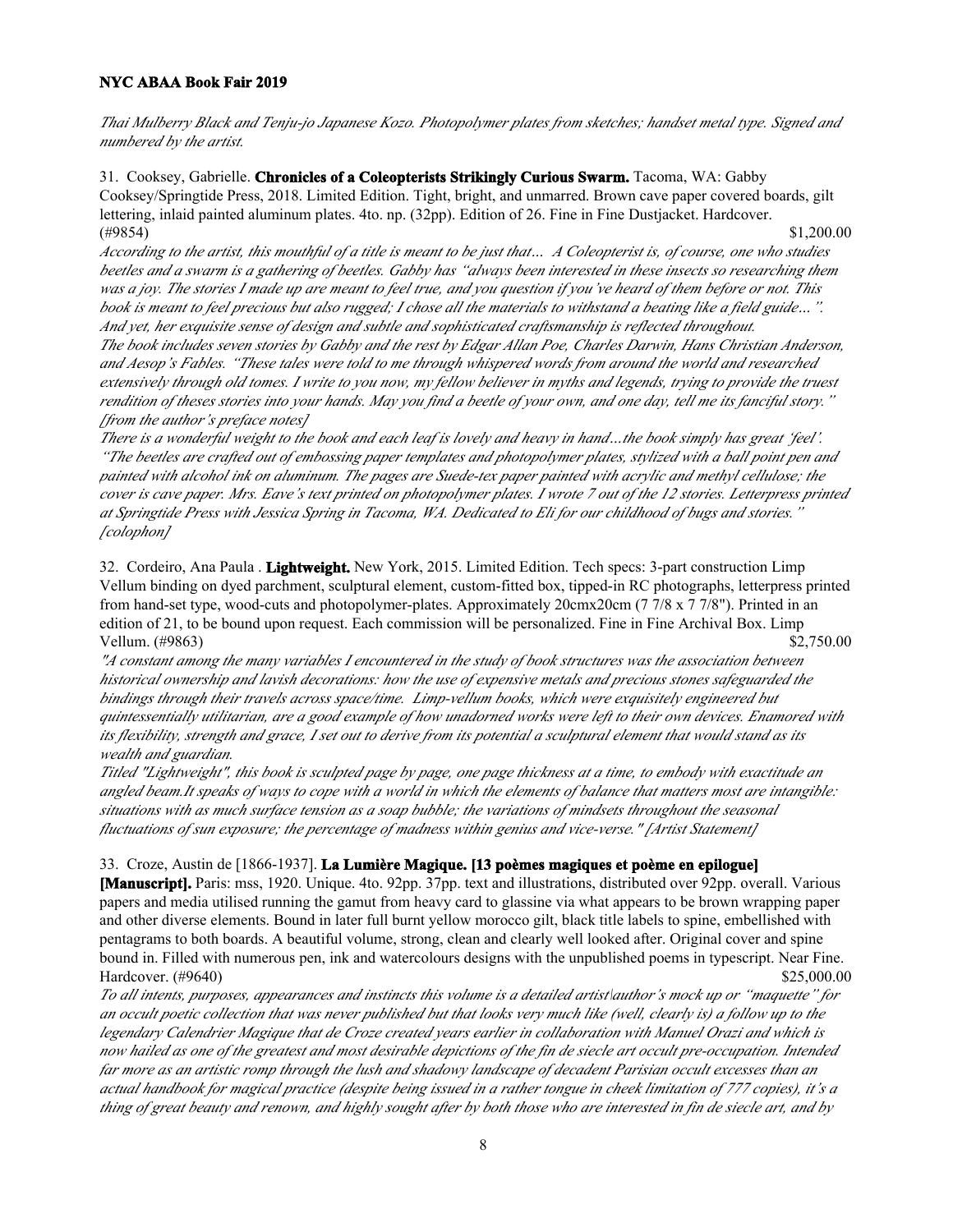*those who are interested in fin de siecle occultism.*

*This volume, which positively reeks of an attempt to expand upon the Calendrier artistically, has its scope broadened to encompass practical witchcraft (there is a beautifully illustrated section on the gathering of magic herbs), talismans, the construction of magic circles, a striking section on the zodiac, an incantation for summoning the devil, a variety of magical formulas, "Le Chanson du Sabbat" and a poetic piece entitled "Le Vampire" all decorated and embellished in gorgeous colour and detail. A favourite image has to be a striking full colour illustration of the elements of some sympathetic magic ritual consisting of pierced portraits, hearts with nails through them, the head of a very unhappy looking owl and a suspended series of small wax figurines illustrated in detail bearing the names of people with whom the practitioner clearly has a problem; Andre Gide (depicted during his beard and moustache period) is one of the suspended voodoo dolls, along with de Fouquieres, two unfortunate ladies named Yvone and Aurel, and a mutilated doll labelled Sacha, that has already been divested of its hands and feet.*

*At this point in the 1920's, Austin de Croze was an enthusiastic and roving food writer, soon to pen his "Plats Regionaux de France," a deep and sultry homage to the culinary joys of rural France. It is almost certainly for his exploits as a food writer that he is better known, but La Lumiere Magique is a clear indication that his interests in the occult and esoteric underside of life had not abated, but merely been simmering for awhile.*

*One of the most notable things to take away from this volume, aside from its beauty, the obvious fascination of it being a lost book, a work in progress and a previously unconsidered addition to an area of study and fascination that is growing on swift wings; lies in the fact that it highlights just how much of the Calendrier Magique was Austin de Croze, and how much was Orazi. La Lumiere Magique has fewer of the gorgeous and mysterious depictions of lust and occult dissipation seen in La Calendrier (although gaps exist in the text, possibly suggesting that this volume would have been handed over to Orazi for further embellishment if the two of them decided to go all out on duplicating their previous successes), but de Croze's typography, pen embellishments, watercolours and layouts contain numerous repeated motifs from the previous work, and it requires little more than a couple of Orazi's shadowy confections to become a fully grown sibling. Wondrous, beautiful and unique.*

34. Cummins, Maureen. **Secretary.** Park Slope, Brooklyn: Maureen Cummins, 2018. Limited Edition. Tight, bright, and unmarred. Quarterbound, blue paper boards, black leather spine, black ink lettering, cave paper endpages. 4to (8.5x14.5). np. Illus. (b/w plates). Numbered limited edition, this being 19 of 30. Fine in Fine Portfolio. Hardcover. (#9750) \$2,500.00

*Typographic assistance by K. McMillian and binding by Lisa Hersey. Letterpress printed on Asian paper, titling redacted by hand in graphite. All photos reproduced from original 35mm film. Bound in the form of a stenographer's notepad.*

*The work "deconstructs the life and death-by-suicide of her mother, Dolores Bodkin, an aspiring artist who was forcibly committed in 1963 after attempting to leave her violent and abusive husband. Using language that is factual and at times chilling, the artist plays upon the original meaning of the word secretary--"secret keeper"--to allude to the secrecy and shame that existed in her household, as well as the cultural silencing of women around the experience of sexualized violence. Cummins uses several layers of information to tell this story: her own memories; excerpts from a diary her mother kept for two years before her suicide; a list of roles that Bodkin embodied, all crossed on the final page; and most dramatic of all--photographs taken by her father that span the period 1956-1975.*

*These images, reproduced in ghostly silver ink and retaining film-strip terminology such as "Hypersensitivity" and "Kodak Safety Film," are both beautiful and deeply disturbing. Repeatedly the subject is photographed without her consent: while angry, while sleeping, while contemplating the dilemma of her broken leg. Viewed together, and with the accompanying text, these portraits serve as a documentation of Bodkin's destruction. By bringing a critical female gaze to bear upon classic examples of the male gaze, Cummins invites her audience to become aware of, and truly see, multiple forms of invisible violence. By the end of the book, an act that many call "senseless" makes perfect sense." [artist's statement]*

35. Cummins, Maureen. **The/rapist.** High Falls, New York: Maureen Cummins, 2016-2017. Limited Edition. Bright and unmarred. Laser-cut aluminum pages, with silkscreen printed text and imagery. Aggregated in an aluminum two ring 'binder' with a metal back. Die-cut circles punched through all pages with the exception of colophon. Housed in an aluminum "archival" box.16 pp., approximately 8.5x11'. Of an edition of 40 books, this being copy \_\_\_. Fine in Fine Box.  $(\#9246)$  \$3,300.00

*The/rapist was produced by Maureen Cummins in the autumn and winter of 2016/2017, with typographic assistance from Kathleen McMillan, production assistance from Molly Berkson and Sarah Rose Lejeune, and metalwork by*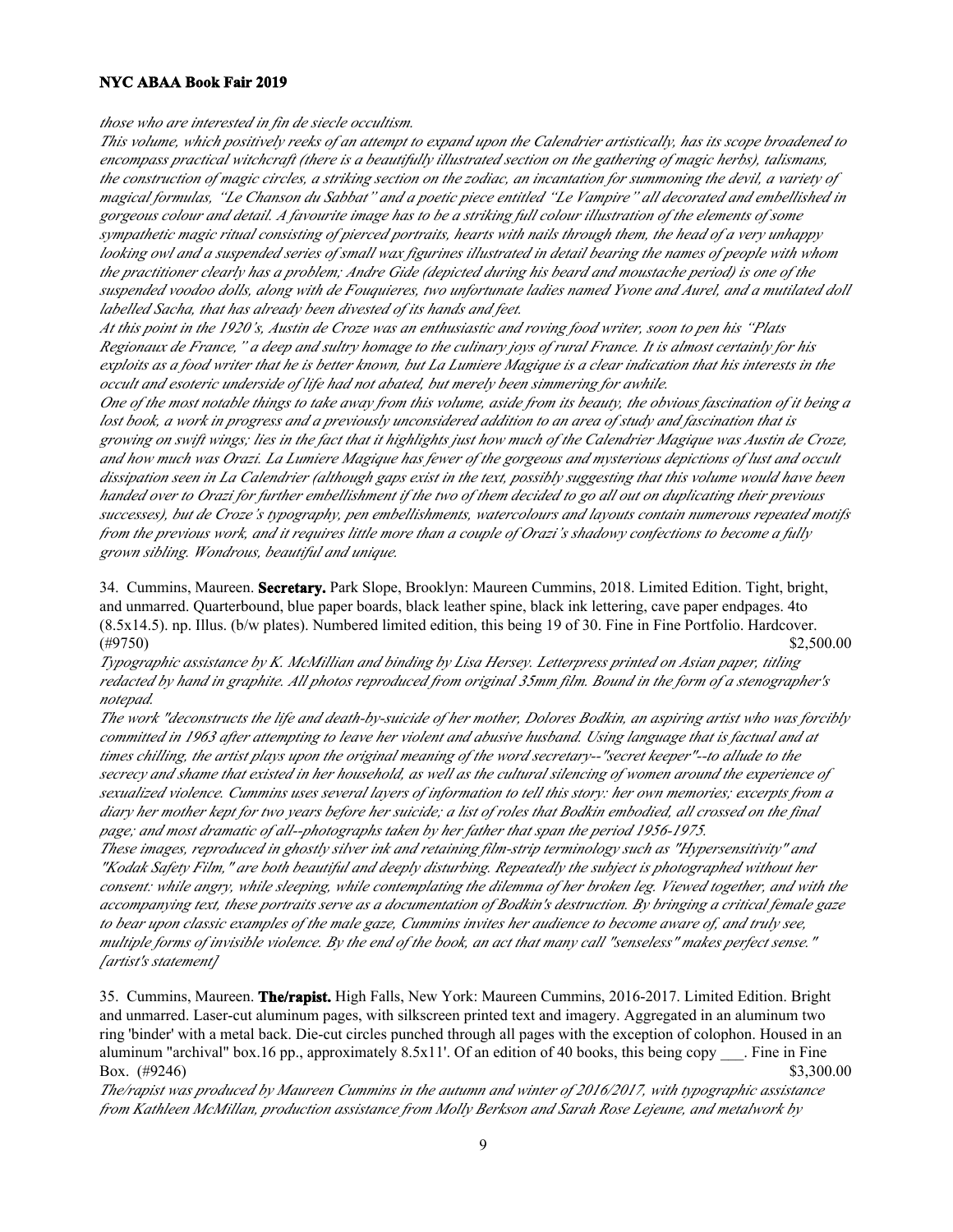*Charles Hubert. Initial research for the project was conducted in the Freeman/Watts archive at George Washington University, which holds the collected papers of Walter Freeman and James Watts. Images are from a variety of sources, including the text "Psychosurgery: In the Treatment of Mental Disorders and Intractable Pain" by Freeman and Watts (1950), as well as from found 19th century photoengravings and other sources. All printing work was done at the Women's Studio Workshop Workshop in Rosendale, New York. A strong commentary on rape and medical history which is perpetuated through the silencing of survivors of sexual assault under the direction of science.*

36. Dahl, Roald; Blake, Quentin (illus) Fletcher, Erin (binder). **Fantastic Mr. Fox [Art Binding].** London: Penguin Books/Herringbone Bindery, 1996 [2012]. First Edition Thus/Unique Binding. Tight, bright, and unmarred. Red walnut Cave Paper (boards and endpages), colored paper decorative elements, brown ink lettering, walnut stain at textblock edges; archival box. 8vo. 81pp. Illus. (b/w plates). Fine in Fine Archival Box. Hardcover. (#8654) \$450.00 *"Erin Fletcher was introduced to the craft of bookbinding under the instruction of Susannah Kite Strang during her studies at The School of the Art Institute of Chicago. She experimented with a variety of simple book structures, pushing the concept of the book as an art form." She continued her studies at North Bennet School and now practices her craft in the Boston area. An emerging powerhouse.*

37. Dahl, Roald; Blake, Quentin (illus); Fletcher, Erin (binder). **James and the Giant Peach [Art Binding].** London: Viking Press/Herringbone Bindery, 1995. Reprint/Unique Binding. Tight, bright, and unmarred. Pastepaper boards (painted over Hahnemuhle Ingres Smoke); yellow leather edges; Cave Paper endpages, stained textblock edges, brown foil lettering; archival box. 8vo. 156pp. Illus. (b/w plates) Fine in Fine Archival Box. Hardcover. (#8655) \$450.00 *"Erin Fletcher was introduced to the craft of bookbinding under the instruction of Susannah Kite Strang during her studies at The School of the Art Institute of Chicago. She experimented with a variety of simple book structures, pushing the concept of the book as an art form." She continued her studies at North Bennet School and now practices her craft in the Boston area. An emerging powerhouse.*

38. **The Daily Citizen [Union Response Wallpaper Edition].** Vicksburg, MS: Daily Citizen, July 4, 1863. First Edition Thus. Light even toning, fold marks (12 panels), cello-tape professionally removed from back lateral folds and folds supported with Japanese mending paper, small bit of cello at top, several small pinholes, printing poorly registered (last line of text at bottom of sheet), else clean and bright. Pale blue floral wallpaper print at rear, black ink text at front. Approx. 11.5x19" Very Good. Broadside. (#9679) \$7,500.00

*The most famous edition of the Daily Citizen was its last, June 2 \*and\* 4, 1863. The publisher, J. M. Swords, was confident that while General Grant had besieged the city for weeks, it would not fall to him and, moreover, that he and the Union would soon be forced into ignominious retreat by the arrival of General Joseph Johnston and the Confederate army. Swords, in an effort to rile up his Vicksburg readership and embolden them to stand strong, issued a snarky rebuke of General Grant in the July 2 edition of the paper:*

*On Dit.--That the great Ulysses--the Yankee Generalissimo, surnamed Grant--has expressed his intention of dining in Vicksburg on Saturday next, and celebrating the 4th of July by a grand dinner and so forth. When asked if he would invite Gen. Jo. Johnston to join he said 'No! for fear there will be a row at the table'. Ulysses must get into the city before he dines in it. The way to cook a rabbit is 'first catch the rabbit' &c.*

*When Vicksburg fell, two days later on June 4th, Union soldiers found the June 2 copy still locked in the press, they famously added a small note and printed a handful of a 'new edition'. The Library of Congress describes the work and its significance as follows:*

*"The Daily Citizen was edited and published at Vicksburg, Mississippi, by J.M. Swords. Like several other Southern newspapers of the Civil War period its stock of newsprint paper became exhausted and the publisher resorted to the use of wallpaper. On this substitute he printed the following known issues: June 16, 18, 20, 27, 30, and July 2, 1863. Each was a single sheet, four columns wide, printed on the back of the wallpaper. XXXXX On July 4, Vicksburg surrendered, the publisher fled, and the Union forces found the type of the Citizen still standing. They replaced two-thirds of the last column with other matter already in type, added the note quoted below, and started to print a new edition. Evidently, after a few copies (how many is unknown) had been run off, it was noticed that the masthead title was misspelled as "CTIIZEN." The error was corrected, although the other typographical errors were allowed to stand, and the rest of the edition printed. XXXXX "NOTE XXXXX July 4, 1863 XXXXX Two days bring about great changes, The banner of the Union floats over Vicksburg. Gen. Grant has "caught the rabbit:" he has dined in Vicksburg, and he did bring his dinner with him. The "Citizen" lives to see it. For the last time it appears on "Wall-paper." No more will it eulogize the luxury of mule-meat and fricassed kitten -- urge Southern warriors to such diet never-more. This is the last wall-paper*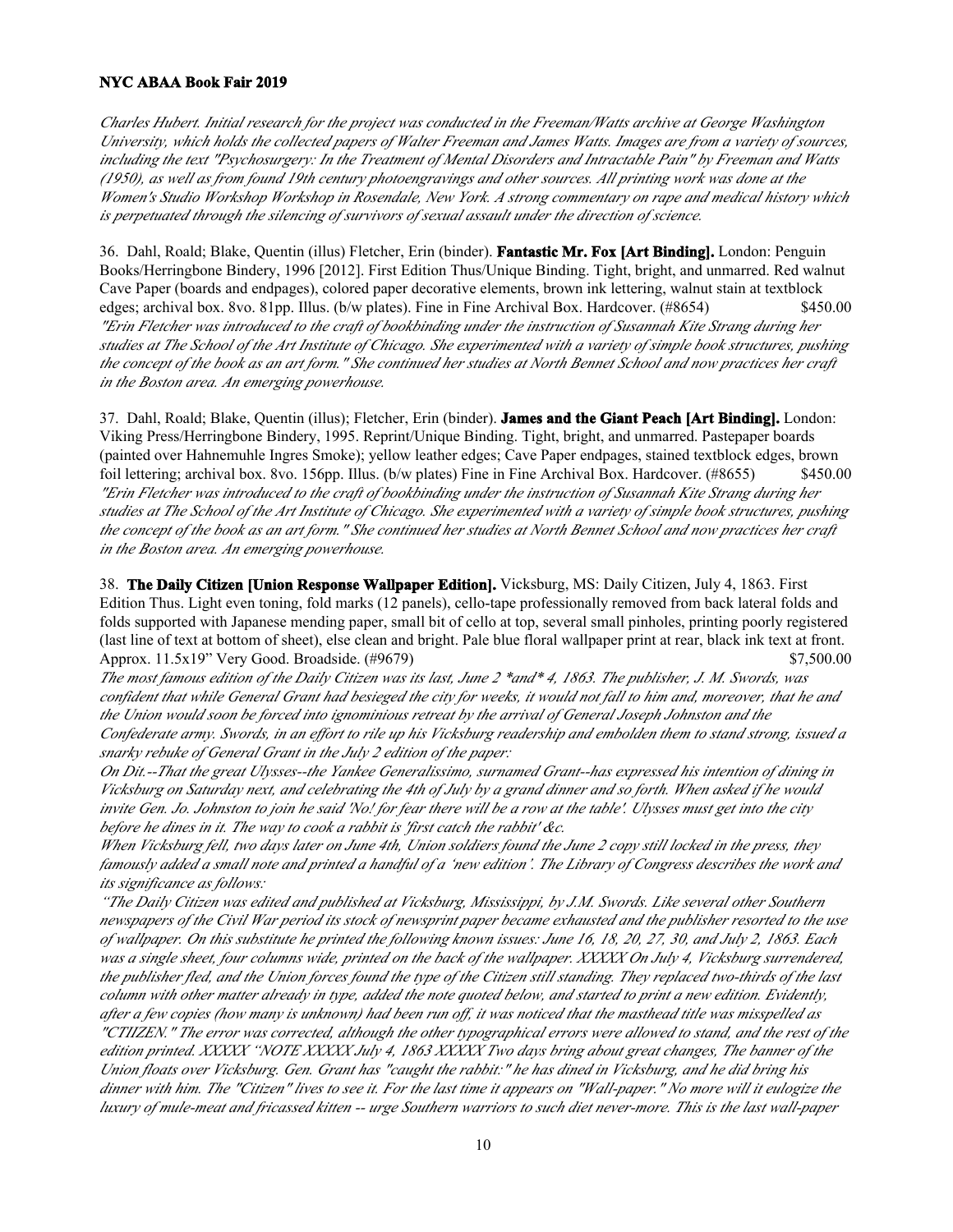*edition, and is, excepting this note, from the types as we found them. It will be valuable hereafter as a curiosity." XXXXX The prophecy contained in the note has been fulfilled. The original copies are treasured, and there have been over 30 reprints of this issue. Since many copies of the reprints exist, they have little monetary value. The genuine originals can be distinguished by the following tests: XXXXX Single type page. 9 1/8 inches in width by 16 7/8 inches in length. XXXXX Column 1, line 1, title, THE DAILY CITIZEN, or THE DAILY CTIIZEN in capitals, not capitals and lowercase, or capitals and small capitals. XXXXX Column 1, line 2, "J.M. Swords,......Proprietor." Notice the comma (or imperfect dot) and six periods. XXXXX Column 1, last line, reads: "Them as they would the portals of hell itself." XXXXX Column 3, line 1, reads: "Yankee News From All Points." XXXXX Column 4, line 1, reads: "tremity of the city. These will be defended." XXXXX Column 4, paragraph 3, line 7, first word is misspelled "Secossion."XXXXX Column 4, article 2, line 2, word 4 is spelled "whisttle."XXXXX Column 4, last article before Note, final word is printed with the quotation mark misplaced, 'dead' instead of dead". XXXXX Column 4, Note, line 1, comma following the word "changes" rather than a period." XXXXX The Library of Congress identifies 5 known copies of the issue printed on June 4th, 1865, and we are very pleased to offer this one. Though reprints are widely available (and often misrepresented in the market as 'true'), those original to the press are genuinely rare. XXXXX PROVENANCE Provenance: acquired the Civil War collection of John N. Rathmell.*

39. **Darklight [deluxe edition.** Dublin: The Salvage Press, 2018. Limited Edition. Tight, bright, and unmarred. Full leather binding; photorecactive elements. Small 4to. Fine in Fine Archival Box. Hardcover. (#9870) \$3,000.00 *"Darklight is a series of new poems by John Fitzgerald surrounded with an etching by Dorothy Cross. Designed, typeset and letterpress printed by Jamie Murphy, assisted by Sarah O'Neill, Lauren Shannan O'Brien and Lorcan Rush at Distillers Press, NCAD, Dublin. The type will be hand-set in 14 and 24 point Méridien, designed by Adrian Frutiger, cast here by Rainer Gerstenberg. The image by Dorothy Cross has been produced in two variants; the etching that covers the standard book was printed by Suzannah O'Reilly Mullaney, the phosphorescent images that accompany the deluxe book were first screen printed by Jordan McQuaid before intaglio printing by Suzannah. Both image variants were printed on 54gsm Japanese Tosa Shi. Darklight has been printed in an edition of 80 copies. The bindings have been executed by Tom Duffy in Dublin's Five Lamps area. Housed in a transparent Perspex slipcase, copies marked 1 — 50 will be printed on and bound in handmade paper commissioned for this book from the Velké Losiny Mill in the Czech Republic. Copies marked A — Z will be printed on the Velké Losiny paper, bound in full black Pentland goat, presented in a Japanese cloth covered solander box.*

*Housed in a phospherescent etching-lined solander box, copies marked A — Z make up the deluxe edition." [artist statement]*

40. de Sade, Marquis; Blaine, Mahlon (illus); Feinstein, Samuel (binder). **Justine [Art Binding].** Paris: Les Editions du Courrier Graphique, nd [[2016]. Limited Edition/Unique. Tight, bright, and unmarred. Full black Morocco (goatskin). The insides of the boards were then infilled with 20pt marbled archival card and binding tooled with 23K gold leaf using egg-glaire, and onlays of deep red and undyed goatskin. 12mo. 206pp. Illus. (b/w plates). Fine in Fine Archival Box. Hardcover. (#9275) \$3,250.00

*Collection "Le Ballet des Muses". English translation. "In keeping with what I often do on books of a questionable nature, I use color and suggestive shapes to allude to the content. The freehand dots mimic the illustrations, and the expressive endpapers were marbled by me." [artist statement]*

41. Derleth, August [editor]. **The Arkham Collection, volume 1, issues 1-10.** [Sauk City, WI]: [Arkham House], 1967-1971. First Edition. Complete run of issues 1-10, despite bound in stiff board binder, 3-hole punched, in excellent condition, with illustrations. Includes ex libris of previous owner. Very Good+. Stiff Boards. (#9887) \$100.00 *The Arkham Collector was an American fantasy, horror fiction and poetry magazine first published in Summer 1967. The magazine, edited by August Derleth, was the second of two magazines published by Arkham House, the other being the Arkham Sampler. Each issue of The Arkham Collector had an approximate print run of 2,500 copies and produced news of upcoming Arkham House publications, items of associational interest, fiction and poetry. The magazine published work by H. P. Lovecraft, Clark Ashton Smith, Carl Jacobi, Joseph Payne Brennan, Brian Lumley, Gary Myers and others. Issue 10, Summer 1971, included the first published story by Alan Dean Foster. The magazine ran for ten issues and suspended publication following Derleth's death on July 4, 1971. A hardbound volume in an edition of 676 copies (issued without dustjacket), collecting the entire run of ten issues, was published by Arkham House in 1971.*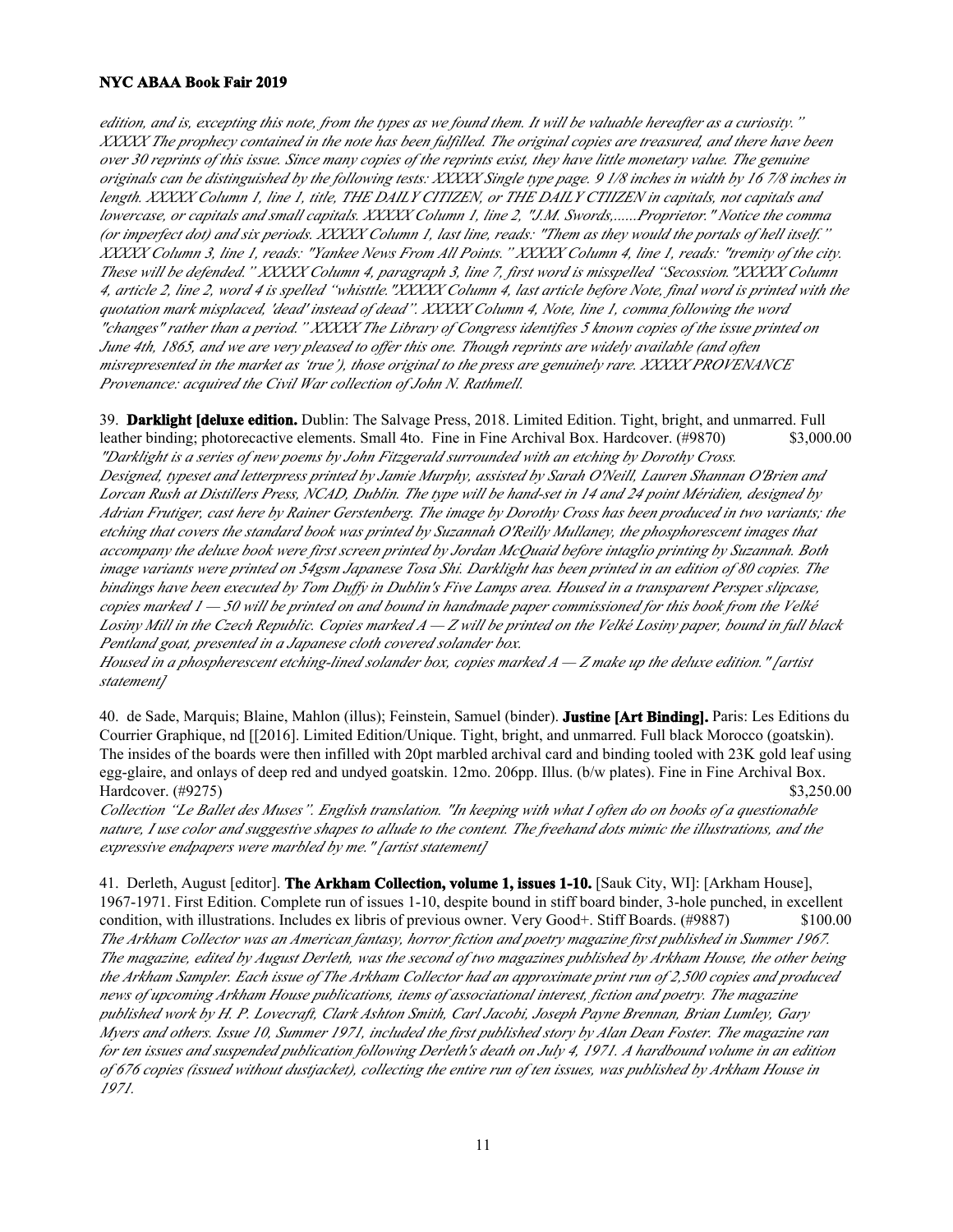42. Drescher, Henrik. **COMEUNDONE.** [New York]: Pooté Press, 1989. Limited Edition. Printed and bound in the form of the Swiss cross (6 x 6"; 155mm x 155mm). Open-sewn between water-colored boards with pictorial onlay on upper boards. Illustrated throughout. Very fine, enclosed within a similarly shaped sheet metal case, with manuscript label and postage stamp affixed to lid. First edition. One of 100 numbered copies printed letterpress from line engravings onto stenciled handmade paper by Ruth Lingen, signed by the artist. Subtitled in printed facsimile of the artist's holograph: "Being a Complete and Reliable Descriptive Collection of the Perilous Explorations and also Important Discoveries made in the Wildest Territories upon The Face of the Earth Encountering Savage men, Ferocious Beast[s], and Poisonous Reptiles ... Covering a Period of Twelve Months 1988 - 1989." An aggressive and occasionally discomfiting collection of images by the award-winning Norwegian-born illustrator.

Numbered limited edition, this being 8 of 100. Fine in Fine Metal Box. Stiff Boards. (#9554) \$1,750.00 *"Henrik Drescher, born 1955, is known mainly as a commercial illustrator, working for Rolling Stone, Time, etc., and an illustrator of children's books, Simon's Book and McFig and McFly. However, throughout his career he has, and continues to, produce an immense body of work spanning painting, printmaking, book works and installation works. He describes his work as a "junkyard of the imagination." In particular his artist book Comeundone: being a complete and reliable descriptive collection of the perilous explorations and also important discoveries made in the wildest territories upon the face of the earth, encountering savage men, ferocious beasts, poisonous reptiles etc. etc. Et al. Covering period of twelve months 1988-1989 stands out as a prime example of Drescher's often cryptic, loose line drawings with text and photographic elements that emanate from his unconscious imagination.*

*Comeundone was letterpress printed on handmade paper by the Poote Press in 1989 and utilized pulp painting to create the colorful forms that spill out from the black line drawings. This non-typical book was constructed as a stubby cruciform and is encased within a metal tin, evoking the feeling of opening a time capsule or a long lost 1950's era tin. The pages within vary from simple, light pages, such as a face surrounded by what appear to be tents, to pages seemingly neurotically covered with text or drawings, and to simple, dark pages depicting vortices, piles and skulls. I am particularly drawn to the conical piles used as they take on a representation of a being or a body. Drescher even labels one of such piles "body" and another "visceral." These piles present themselves as bodily masses or bodies without structure. These two cone piles are also interesting, as Drescher has removed the visceral organs from the body and placed them into separate piles, effectively separating the body from its automatic inner workings. Throughout the book many of these signs and symbols repeat to create a strong sense of bodily experience, through their reference to the body and by creating a vortex or hole one could slip into and arrive within the mind of Drescher.*

*Along with symbols whose meaning is created within Drescher, text makes up a large portion of Comeundone. Many of the pages are littered with what appear to be automatic writings, saying things like: murder burgers, mad dogs, barefoot pilgrems, vey dovey. Within these pages Drescher appears to be constructing an almost sketchbook like quality through these freely associated words strewn across the surface, without making logical connections to the images and the surrounding texts. However, he does provide more complete, although still freely associated sentences such as, "Fuck me dead dog" and "I hope that I will never die." These thoughts along with the more automatic writings outline the random thoughts that creep up from within one's unconscious mind.*

*Drescher also grapples with issues of religion and the seven deadly sins. He scattered the seven sins throughout the book, and these appear to be Drescher's conscience creeping up to remind him the difference between right and wrong. One page depicts two hands clasped together in prayer. These hands are surrounded by a multitude of the word pray written over and over, showing an almost neurotic need to pray or feeling that one should be praying. However, on a following page the word pay falls directly above pray, showing Drescher's questions of religion.*

*At first glance Comeundone appears to be neither a complete or reliable description of any event, as the title implies it would be. However, upon closer inspection this book appears as a collection of fleeting illogical thoughts translated into images. Henrik Drescher's Comeundone creates a complete and reliable collection of lush landscapes of experience that is the interior of one's mind." [exhibition description]*

*Increasingly scarce and having grown in stature and importance, we are pleased to be presenting this pristine copy.*

43. [Earth First!]. **Earth First! The 1984 Road Show poster.** [Southwestern United States]: [Earth First!], 1984. Four color screen printed broadside, approximately 42.5 cm x 25 cm. In excellent and original condition. Extremely scarce in this condition. Very Good+. (#9898) \$200.00

*Earth First! is a radical environmental advocacy group that emerged in the Southwestern United States in 1979. It was founded on April 4, 1980 by Dave Foreman, Mike Roselle, Howie Wolke, Bart Koehler, and Ron Kezar. Earth First!*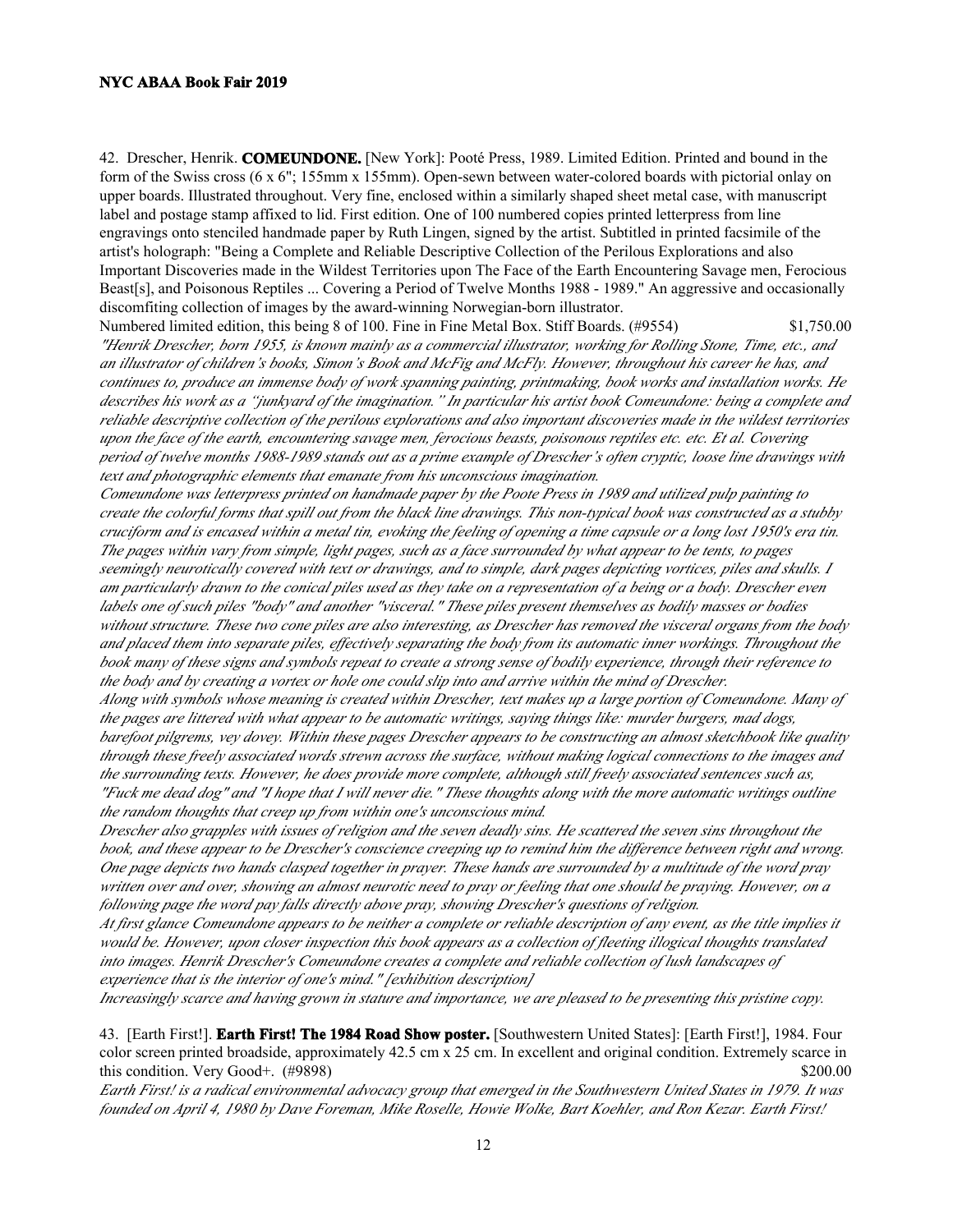*...*

*early days were a response to the lack of direct action groups like the Sierra Club failed to promote. Originally, the group organized call-to-actions through tree-sittings and legal boycotts against institutions and businesses engaging in environmental destruction. Many of the original members became disassociated with the group as the tactics became more extreme leftist and with anarchist leanings. The 1984 Road Show was a five week, 9,000 mile long tour across the country, blending music, speeches, film screenings, and promoting local environmental activism.*

*In 1985, Foreman published the first edition of the book "Ecodefense: A Field Guide to Monkeywrenching, collecting articles published in Earth First! Journal's "Dear Nedd Ludd" column, which provided advice to would-be monkeywrenchers on sabotage techniques. The monkeywrench logo appears on the poster.*

44. Ebert, Rog [Roger]. **Stymie Two.** Urbana, IL: Self Published, 1960. First Edition. Light edge wear, small chip in one tip, soft crease at midpoint (from mailing), addressed in pen, postmarked, else tight, bright, and unmarred. Mimeographed, staple bound. Small 4to. 32pp. Illus. (b/w, color images). Limited edition of approx. 60 copies. Very Good+ in Wraps. Original Wraps. (#8957) \$2,250.00

*Roger Ebert was still in high school (18) when he published this sci-fi zine from his home in Urbana Illinois. The whole zine movement rose from the sci-fi fanzine scene in the 50s. Ebert, prio to film criticism, was a precocious kid, writing furiously in his parents' basement about science fiction.*

*"… Prozines and fanzines were two different worlds, and it was in the virtual world of science fiction fandom that I started to learn to be a writer and a critic. Virtual, because for a long time I never met any other fans; they lived only in the pages of mimeographed fanzines that arrived at 410 E. Washington St. and were quickly hidden among the hundreds of SF mags in the basement, on metal shelves that cost four books of Green Stamps. "Hidden," because at first I concealed my interest in fandom from my parents. Fanzines were not offensive in any way–certainly not in a sexual way, which would have been the worst way of all in a family living in the American Catholicism of the 1950s, but I sensed somehow that they were . . . dangerous. Dangerous, because untamed, unofficial, unlicensed. It was the time of beatniks and On the Road, which I also read, and no one who did not grow up in the fifties will be quite able to understand how subversive fandom seemed.*

*I published my own fanzine (Stymie), cutting the ditto masters on an old L.C. Smith and paying an office supply company a few bucks to run it off for me. My freshman year in college I published The Spectator, a weekly "newspaper of politics and the arts" at the University, and this was a descendent of my fanzine. If I had only known it, I had stumbled on the format of the alternative weekly, but I didn't know enough to give it away, and the ads and circulation income weren't enough to keep it afloat; at the end of a year I sold it for two hundred dollars and joined the staff of The Daily Illini, then as now a great independent campus paper, and it took so much of my time that, little by little, fandom drifted out of sight…" (Roger Ebert)*

*This is a remarkably scarce volume. There were apparently not more than 60 printed and there are no identified copies in OCLC.*

45. Ehrenreich, Barbara and Deirdre English. **Complaints and Disorders: The Sexual Politics of Sickness** Glass Mountain Pamphlet no. 2. Old Westbury, New York: The Feminist Press, 1973. First Edition. Tight, bright, and unmarred. Stated first edition staplebound in color pictorial printed wraps. 94 pages. Fully illustrated. Very Good+ in Wraps. Staplebound. (#9893) \$50.00

*"The Feminist Press was non-profit, tax exempt educational publishing group organized to challenge sexual stereotypes in books, schools, and libraries..." Excellent commentary on the second wave feminist confrontation of the conventional health system for gynecology and women's health. Influence for such important third wave feminist health zines as Hot Pantz and Wives' Tales.*

46. Ely, Timothy C. **Flight into Egypt.** Colfax, WA: Timothy C. Ely, 2011-12. Unique. Tight, bright, and unmarred. Four drum leaf bindings, illustrated and hand-tooled fabric spines, each with a cutout revealing painted and hand-tooled paper, boards covered in drawings by Ely and hand-tooled by him, hand-made paste paper endpapers by the artist; custom dropback box made and decorated by Ely, with paper spine label. Each volume 33.3cm x 28cm. Fine in Fine Archival Box. Hardcover. (#9851)  $$50,000.00$ 

*A unique set of 4 books, a variant of Ely's famous (and enormous) single volume book Binding the Book:The Flight Into Egypt (1985). This specially commissioned grouping, collectively titled The Flight into Egypt, comprises four volumes: Atum, Fulcrum, River, and Thoth, with a combined total total of 23 fully illustrated spreads.*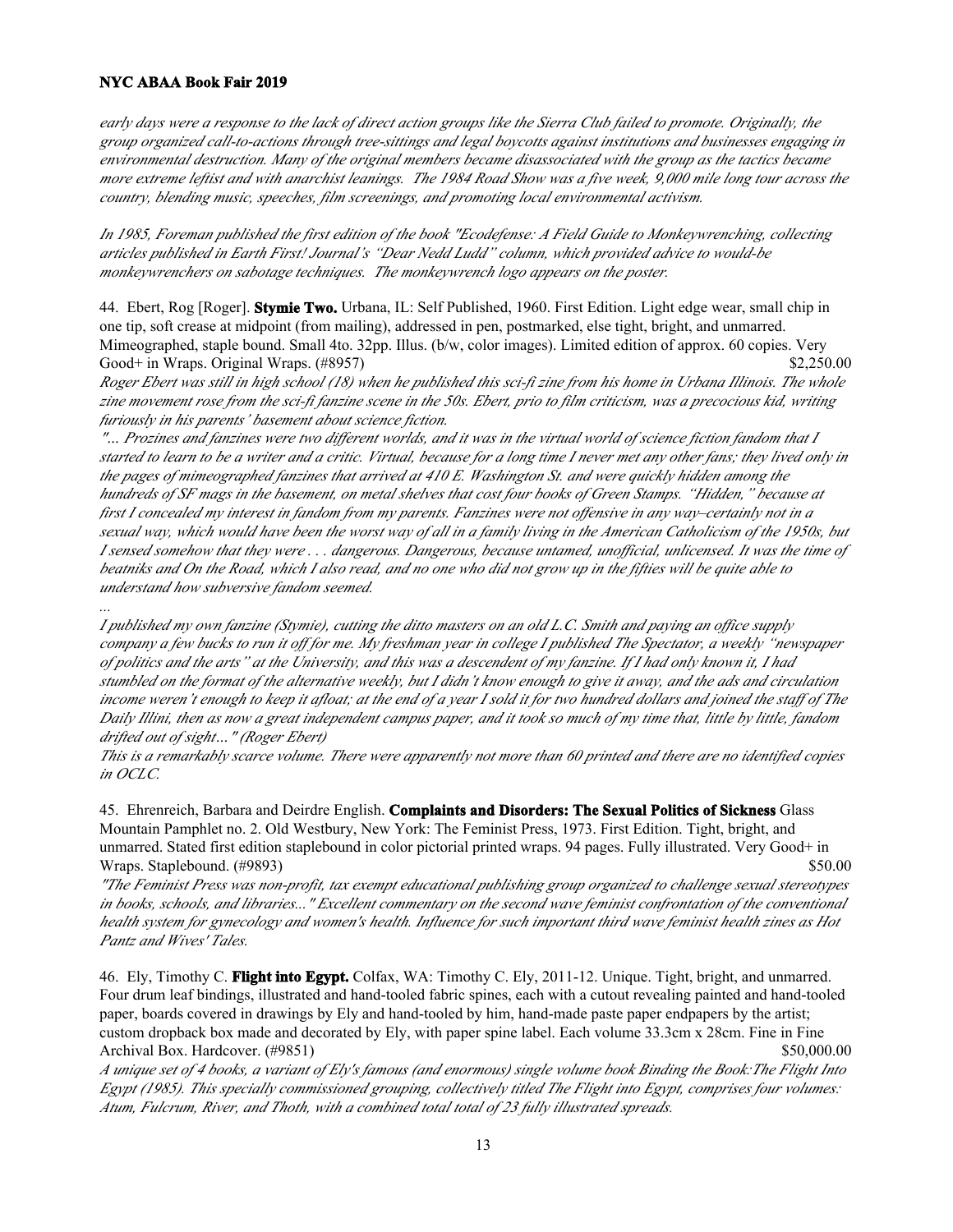*"The original version of Flight into Egypt is about Ely's grandfather, the journal he left behind about his mysterious trip to Egypt between the wars, bookbinding, and the geography of Egypt. For much more information about Binding the Book: The Flight Into Egypt (unique, 1985), see The Flight into Egypt: Binding the Book (Chronicle Books, 1995). In this version of Egypt, Ely focusses more on the geography, geology, and mythology of Egypt rather than on his grandfather's travels per se. He also omits explicit allusions to his studies in bookbinding. Each of the four volumes in this group contains a title spread and four or five additional spreads of original art housed in a unique binding. Spectacular images of scarabs, Egyptian deities, geological formations, and star maps feature heavily in this version of Flight into Egypt, all extensively annotated in Ely's secret writing called 'cribriform.' These gorgeous, intricately painted and drawn books are deeply evocative of Egypt on many levels. They are a particularly fine example of Ely's lush treatment of a beloved subject, yet Ely, as always, leaves plenty of room for the viewer's imagination to take flight." [AS] [See: Timothy C. Ely: 8 Books (Abby Schoolman, 2016) for more about Ely's methods.] Timothy C. Ely is a renowned and enigmatic figure in the book world. His one-of-kind manuscript books combine*

*elaborate and often mysterious painted and drawn folios contained within finely crafted bindings, most of which are original designs or variations on traditional binding techniques. Each book carries layers of both materials and meaning. Each drawing and element elicit revelations, personal to each viewer.*

*"For the last forty years, his books and other works have sprung from a central core of concepts, owing to a fascination with obscure or seemingly incomprehensible forms inspired by science and other projections from the history of the human imagination. This spectrum of inspiration includes such things as fractured and whole grids, cypher systems, landforms and landscapes as viewed from a satellite, and the archeological overlay of some of these sites, especially those containing libraries. Originally, the atlas format provided a platform for the rendering of his complex maps, which gradually gave way to an expanded psychological viewpoint of a larger universal scheme.*

*Much of Ely's work is richly annotated with his own glyphs he calls "cribriform." While they are made up of a finite set of marks, they take on many different "meanings" depending on the tool with which they are drawn. He has written and spoken often about the roots and evolution of these drawings. Gestural in their formation, these trailings evoke a sense of language and meaningful discourse. Though suggestive, they never yield up a firm translation." [A. Schoolman]*

47. Ely, Timothy. **5 [Unique Book and Binding by Timothy C. Ely].** Colfax, WA: Timothy C. Ely, 2017. Unique. Tight, bright, and unmarred. Drum leaf binding, wooden boards with resins, wax and pigments, brass and steel clasp system, cloth spine. Housed in custom dropback box by the artist. fo [27.5cm x 31cm]. np. Illus. (color plates). Fine in Fine Archival Box. Hardcover. (#9756) \$20,000.00

*8 spreads of original art by Ely using watercolor, dyes, gum arabic, and other pigments.*

*"I am fond of the simple numbers and the shapes they generate. Within them are properties and unless they are known, they appear to be secret. The secrets are known but at various historical nodes something like the pentagon was regarded as suspicious and its properties were guarded. Much could be said of this.*

*Five containers were selected with five rather random splashes of clear water and a mordant and five bottles of dry dye stuff. To each of these was added an unmeasured amount of dye. The dyes were used to gesturally prepare folios for geometrical and diagrammatic work.*

*When all was dry, the sheets were divided into 5 units vertically and these divisions were scored or penciled in. With various devices like pentagonal forms and numerical templates such as used by sign painters, the book called 5 began to get some life.*

*Conceptual pieces like this book often ferment for long periods between other projects. As this one was maturing in both mind and in procedure, I happened on an idea for a wooden board binding and a method of clasping that I liked the smell of.*

*Normally experimental books are tested against reality with smaller less ambitious models. However, DRAWINGS AND DIGRESSIONS [exhibition at the Schack Art Center, January 11-February 8, 2018] was to open in less than two months and I decided to raise the sails and experiment on this larger book.*

*Wooden board bindings have an elegance and the old medieval models lacked for a contemporary wood shop and in that was my technical advantage. The boards for this book are segmented, that is, pieced like a quilt. This allowed for all sorts of design directions as well as having small mobile parts that could be worked in ways that a solid wood board with all its inherent problems are avoided.*

*Same with the clasps. I have not solved the problem and may never, with parts going missing over time. What I have solved is the hinge. The clasps on this book are very simple and are potentially loaded with new directions. these are beginnings but I find inspiration in them as an old friend and maker of jewelry signed off on them as a really good idea. I am fond of this book and pleased with what it will offer up as the contemporary wooden board and clasp notion,*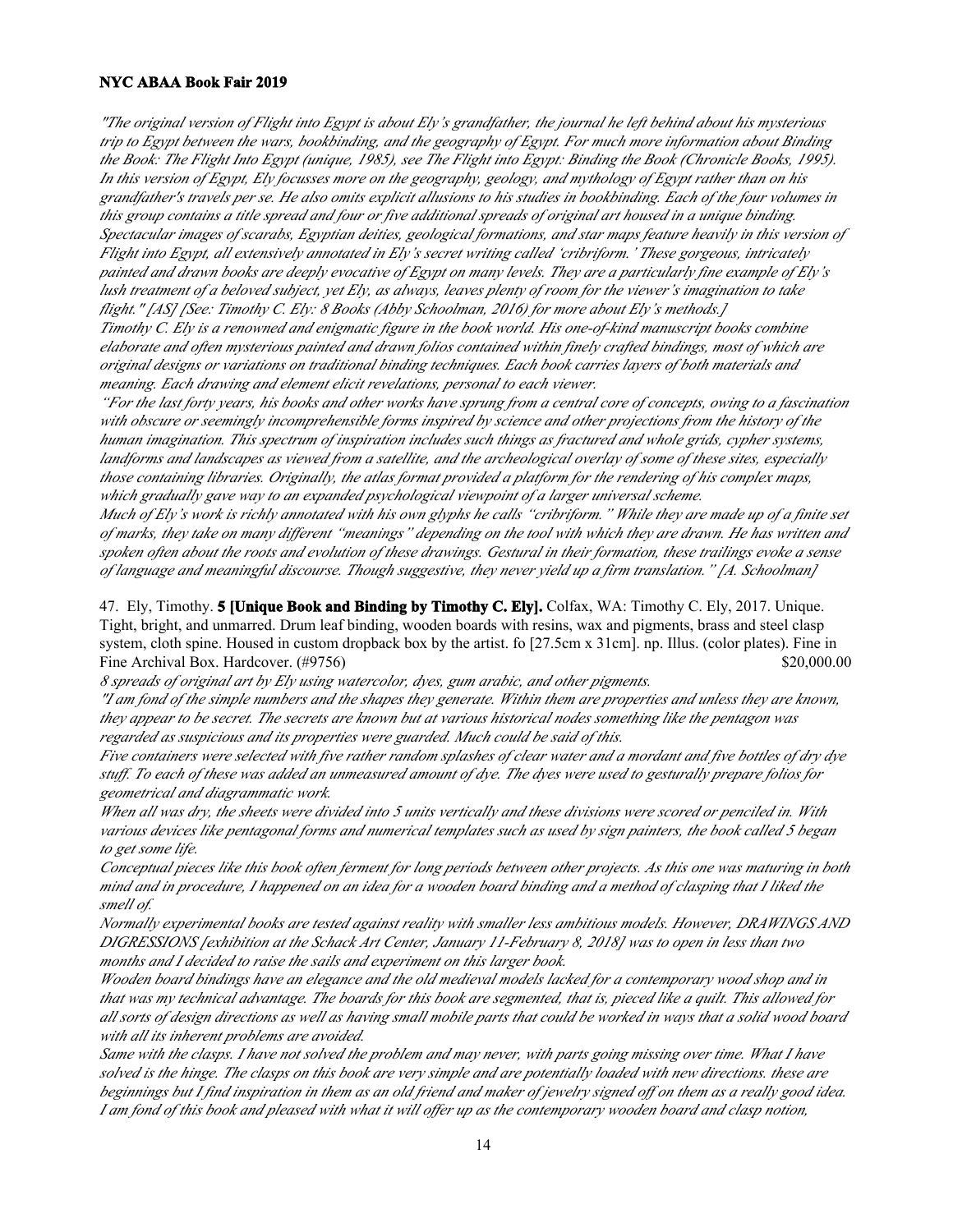*echoing a medieval wave at history can generate as a new direction." -Timothy Ely, 2018 [artist statement] Timothy C. Ely is a renowned and enigmatic figure in the book world. His one-of-kind manuscript books combine elaborate and often mysterious painted and drawn folios contained within finely crafted bindings, most of which are original designs or variations on traditional binding techniques. Each book carries layers of both materials and meaning. Each drawing and element elicit revelations, personal to each viewer.*

*"For the last forty years, his books and other works have sprung from a central core of concepts, owing to a fascination with obscure or seemingly incomprehensible forms inspired by science and other projections from the history of the human imagination. This spectrum of inspiration includes such things as fractured and whole grids, cypher systems, landforms and landscapes as viewed from a satellite, and the archeological overlay of some of these sites, especially those containing libraries. Originally, the atlas format provided a platform for the rendering of his complex maps, which gradually gave way to an expanded psychological viewpoint of a larger universal scheme.*

*Much of Ely's work is richly annotated with his own glyphs he calls "cribriform." While they are made up of a finite set of marks, they take on many different "meanings" depending on the tool with which they are drawn. He has written and spoken often about the roots and evolution of these drawings. Gestural in their formation, these trailings evoke a sense of language and meaningful discourse. Though suggestive, they never yield up a firm translation." [A. Schoolman]*

48. Ely, Timothy. **Bones of the Book: An Oblong Identity.** Colfax, WA: Timothy Ely, 1990-[2015]. Unique. Tight, bright, and unmarred. Planetary Collage Standard binding with hand-sewn hand-dyed Irish linen end- bands and half loose guards, elaborately blind-tooled brown goat skin spine; resin and pigment encrusted boards, boards incorporate six works of art on paper; resin, rivets, paint, ink, and wax; gilt, colored foil, and blind tooling; decorated endpapers by the artist, manuscript and letterpress title page signed and dated by the artist, drawn and painted throughout in ink, dry pigment, watercolor, and graphite. Housed in a custom drop back box by the artist. fo [30cm x 44.5cm x 3.5cm] np. [twenty- four double-page spreads. 34 leaves total]. Fine in Fine Archival Box. Hardcover. (#9758) \$100,000.00 *Bones of the Book is the second in a three-book series that differs significantly from most of Ely's other work. These books are both biographical and autobiographical. Each honors the important influence of family members in Ely's life, and combines it with an aspect of bookbinding—the format Ely has chosen to house his artwork throughout his career. In each case, there is also a third narrative that plays a significant role in Ely's identity as an individual and as an artist.*

*The series began with Binding the Book:The Flight Into Egypt in 1985. Egypt is about Ely's grandfather, the journal he left behind about his mysterious trip to Egypt between the wars, bookbinding, and the geography of Egypt. For much more information about Binding the Book: The Flight Into Egypt, see The Flight into Egypt: Binding the Book (Chronicle Books, 1995).*

*In Bones of the Book, the visual narrative combines Ely's origins (Snohomish, WA, his parents, and their hardware store), and the close relationship between book structure and human anatomy. The third book has yet to be made. Ely plans for it to be about his Uncle Jack and his work as a combat photographer in the Pacific during WWII. In addition to the three-fold, co-mingled story line in Bones, as in all of Ely's art, there are layers of references drawn from alchemy, mathematics, mythology, geography, and geology.*

*"In the early part of the last decade of the 20th century, I wished to contemplate my origins, especially the early and all-consuming attraction to the form of the book and how that might have evolved for me. Beyond deep reading, I have found that the best way to become informed about an event or gather a bit of enlightenment is to make an expressive book.*

*Bones of the Book began as a thought structure aimed at the skeletal system of the body and of the book, as they seem to me to contain functions that echo each other. I also wanted to fuse the influences of my parents and their choice of livelihood into the book by referencing the location of their hardware store and its impact on what I have chosen to do as an artist. My parents, Everett [b. 1914] and Frances [b. 1918], met at a paper mill where they both worked, then married at the outset of America's involvement in World War II. In about 1948, they opened a hardware store in Snohomish, Washington (a map in the book drawn from memory is an attempt to locate the store in space), which set the tone for my entire life until they retired in 1978.*

*The hardware store.... I long to travel back through time and view it again, for until I began this contemplation, I was not really aware of how much that family business, the community it served, and the tools and materials it contained affected me. I was introduced to the hardware business around the age of 11, not knowing how connected to the arts of the book this would be. It was to be my first real training in the process of building things, and, coupled with the local library where I practically lived when I wasn't at the store, really became the focus of my interests. When I first began to work this out, I came to believe that there was an inextricable link between what influenced me, and how I came to*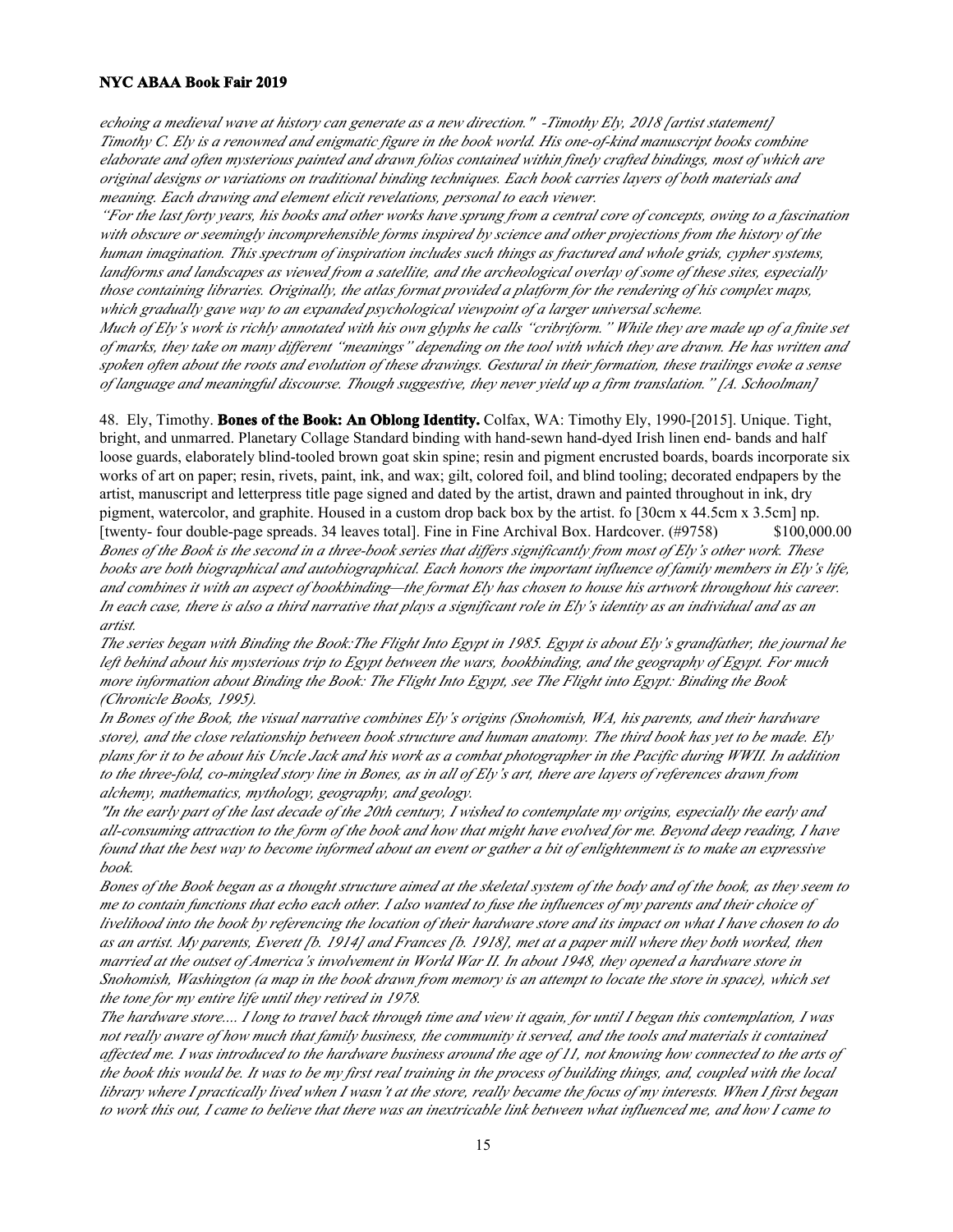*know the craft of making a book. There seemed to be in place an existing gnosis which acted as both a guide and a set of techniques—a skeletal anatomy was at hand.*

*I began drawing bones in graduate school after a trip to a forbidden beach at the mouth of the Hoh River yielded up a hoard of bird, fish, and crab remains. Though the Hoh Reservation was off limits, some cigarettes gave us entry. That same summer a second pile of bones from draft horses in central Washington gave me a new scale. Then, my Uncle Jack, living in Alaska, would provide the third leg of the bone 'tripod' of visual clues by sending me boxes of bones from a lonely beach near Hoonah, Alaska.These bones would provide both visual inspiration and material for inks. (Bone black ink is especially bluish and potent!)*

*Bones of the Book reflects both my identity as a maker of things, and bones as structural supports, and how that metaphor maps itself onto the cultural object/artifact of the book. As parts of the book traditionally have names of body parts to identify the book terrain, this seems apt. Books have a dorsal structure—a spine—and just as in a humanoid, if this is damaged the book is compromised. A book has a head and tail, and sometimes this head is crowned in gold, gilded, or otherwise given an ornamental treatment. As the names of a book's parts and their function lend connection to bones and anatomy, so also does the chosen structure of this book. The search for both an appropriately robust and workable binding, and one that properly expresses my artistic intentions, provided a series of opportunities to examine a sampling of medieval books that satisfy these requirements. The structural skeleton of Bones of the Book is supported by a continuous membrane of aged gampi, a Japanese paper possessed of astonishing properties. This paper forms a long, double fold along each folio and is known as a "half loose" guard. Being somewhat impenetrable to adhesive, this paper reduces the friction of the folio so that it facilitates, without drag, the mobility of the book structure. Put simply, it opens well without adding stress to the binding. In tandem with the sewing supports, cotton textile, and tissue as metaphoric muscle mass, the book begins to resemble an intelligent and projective body. The Doctor said ''It's alive!'' Bones of the Book was finished as of June 11, 2015. It puts to rest and completes a long examined set of ideas, and its own initial structural challenges provoked a method of working that I can see to have a multiplicity of future uses." [Artist statement, T. Ely/ July 2015/ Colfax, WA]*

*Timothy C. Ely is a renowned and enigmatic figure in the book world. His one-of-kind manuscript books combine elaborate and often mysterious painted and drawn folios contained within finely crafted bindings, most of which are original designs or variations on traditional binding techniques. Each book carries layers of both materials and meaning. Each drawing and element elicit revelations, personal to each viewer.*

*"For the last forty years, his books and other works have sprung from a central core of concepts, owing to a fascination with obscure or seemingly incomprehensible forms inspired by science and other projections from the history of the human imagination. This spectrum of inspiration includes such things as fractured and whole grids, cypher systems, landforms and landscapes as viewed from a satellite, and the archeological overlay of some of these sites, especially those containing libraries. Originally, the atlas format provided a platform for the rendering of his complex maps, which gradually gave way to an expanded psychological viewpoint of a larger universal scheme.*

*Much of Ely's work is richly annotated with his own glyphs he calls "cribriform." While they are made up of a finite set of marks, they take on many different "meanings" depending on the tool with which they are drawn. He has written and spoken often about the roots and evolution of these drawings. Gestural in their formation, these trailings evoke a sense of language and meaningful discourse. Though suggestive, they never yield up a firm translation." [A. Schoolman]*

49. Ely, Timothy. **Isometria [Unique Manuscript Book and Binding].** Colfax, WA: Timothy Ely, 2005. Unique. Tight, bright, and unmarred. Arc-spine drum-leaf mixed media binding with fully articulated joints and hematite/graphite endpapers; manuscript frontispiece, manuscript and letterpress title page signed by the artist; one double-page manuscript illustration. Housed in a custom clamshell box by the artist. Small fo. [21cm x 32cm.] np. [5 leaves]. Manuscript book and binding signed by the artist. Fine in Fine Archival Box. Hardcover. (#9759) \$7,000.00 *"Some months ago, several books on drawing projection systems came into my collection. Just as with my bookbinding collection, each book contributes some glimmer of insight or a method of describing an object or idea in the 4-D space in which we exist. This is why I collect.*

*I have posed a problem to drafters, engineers and artists on/off for over 15 years- the problem being how to describe lines on a warped surface, a sphere to be specific. No answers were forth coming. Finally, in one of the books, was the answer I sought.*

*Isometria begins to describe the solution. The paper of the book, in places barely apprehensible, locates an isometric expression. Over this,"a warped surface" is delineated and abstraction of an idea is newly formatted. Isometria is part of the TXC\* system of experimental tomes. It is made up of essentially one elaborate drawing, housed between carefully articulated endpapers which most aptly demonstrate my theory of dust and its application.*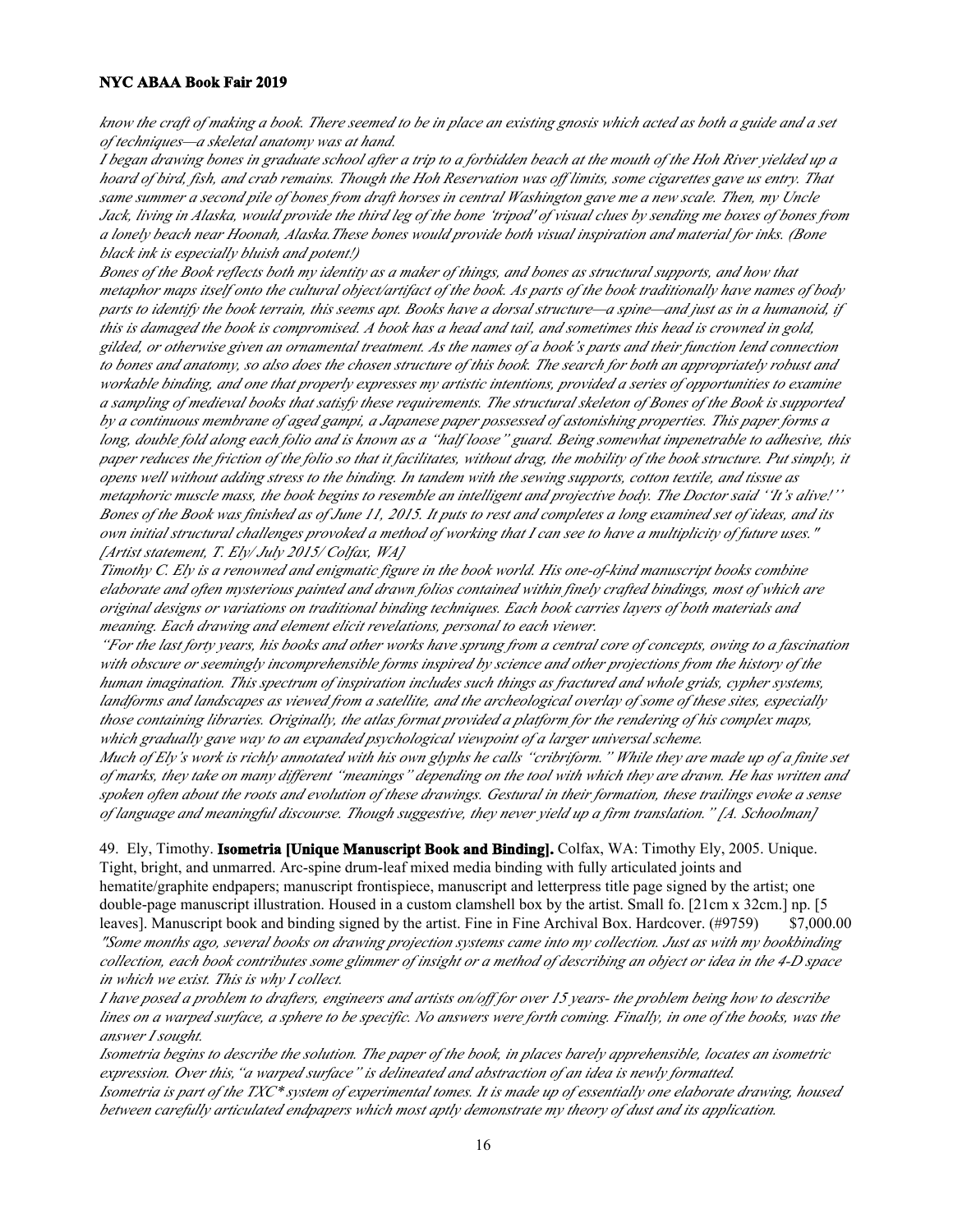*The book paper is deep treated with scoring and gelatine chemical preparation before being surfaced with the formal drafting materials of my craft." [Timothy C. Ely, Colfax, WA 2005]*

*"\*"TXC" refers to any experiment either in structure or system and usually lies outside the conventions in which I work. These books are usually made to test fly a solution to a vexing problem."*

*Timothy C. Ely is a renowned and enigmatic figure in the book world. His one-of-kind manuscript books combine elaborate and often mysterious painted and drawn folios contained within finely crafted bindings, most of which are original designs or variations on traditional binding techniques. Each book carries layers of both materials and meaning. Each drawing and element elicit revelations, personal to each viewer.*

*"For the last forty years, his books and other works have sprung from a central core of concepts, owing to a fascination with obscure or seemingly incomprehensible forms inspired by science and other projections from the history of the human imagination. This spectrum of inspiration includes such things as fractured and whole grids, cypher systems, landforms and landscapes as viewed from a satellite, and the archeological overlay of some of these sites, especially those containing libraries. Originally, the atlas format provided a platform for the rendering of his complex maps, which gradually gave way to an expanded psychological viewpoint of a larger universal scheme.*

*Much of Ely's work is richly annotated with his own glyphs he calls "cribriform." While they are made up of a finite set of marks, they take on many different "meanings" depending on the tool with which they are drawn. He has written and spoken often about the roots and evolution of these drawings. Gestural in their formation, these trailings evoke a sense of language and meaningful discourse. Though suggestive, they never yield up a firm translation." [A. Schoolman]*

50. Emory, Michael [ed]. **The Gay Picture Book.** Chicago, IL: Contemporary Books, 1978. First Edition. Minimal shelf/edge wear, very minor toning around the text block edges, else tight, bright, and unmarred. Glossy color pictorial wraps. Small oblong quarto. np. Illus. (color and b/w plates). Very Good+ in Wraps. Original Wraps. (#9571) \$275.00 *Introduction by Dennis Sanders. A wonderful collection of images of gay life in the Seventies. Richly illustrated with hundreds of images (mostly b/w) celebrating all aspects of the gay life. An underrated masterpiece.*

51. **Enamel Workers Strike Photographic Postcard.** Belleville, Illinois, c.1925-1926. Single black and white photographic postcard in very good condition, bright, and unmarred. Scarce. Very Good+. (#9433) \$75.00 *Postcard from the Roesch Incorporated porcelain, metal, and enamel manufacturing company. Image captures worker's strike from Belleville, Illinois.*

# 52. Farrar, Janet and Stewart. **A Witches Bible. A Witches Bible Volume I: The Sabbats, and Rites for Birth, Marriage and Death. A Witches Bible Volume II: The Rituals. Principles, Rituals and Beliefs of Modern**

Witchcraft. New York: Magickal Childe Publishing, 1984. First Edition Thus. Covers a little rubbed at edges, pages a bit browned, a few light bumps to corners otherwise a clean set. Two volumes in slipcase. Vol. I: 192pp + xvi, black and white photo insert at center. Vol II: 350pp + vxivpp black and white photo insert at center. Black and white line illustrations. First American edition. Very Good+. Softcover in slipcase. (#9666) \$350.00 *Janet Farrar (b. 1950) was initiated into Alexandrian witchcraft by the tradition's founders, Alex and Maxine Sanders in the early 1970s. She met Stewart Farrar (1916 – 2000) in the group, and the two went on to marry and co-author a number of books on witchcraft and modern neo-paganism. This is the "first edition thus" - in two volumes - of the work, published by Herman Slater of Magickal Childe in 1984. The set reproduces the text of two books which were originally published separately under different titles by Robert Hale in the UK: the first volume as "Eight Sabbats for Witches"*

*and the second as "The Witches' Way."*

53. Farrell, Jennifer. **The 2016 Dollhouse Gig Posters Club.** Chicago, IL: Starshaped Press, 2016. Limited Edition. Bright and unmarred. Loose sheets in archival box; printed posters tipped onto larger card. 2x3" posters on 6x6" cards. Illus. (color and b/w plates). Numbered limited edition of 100. Fine in Fine Archival Box. (#9557) \$85.00 *"The idea stems from wanting to create tiny works of art from the smallest pieces in our metal type collection as well as our longtime passion for music. Operating like an old school record club, subscribers get a new 2x3" poster each month featuring a different musical style (12 in all). In January the poster ships with a reel box which houses all of the posters." [Statement from the press]*

*The complete set also includes a set of temporary tattoos, a 'retro futuristic letterpress print from P22 Analog, and a flexidisc by John and Mark of The Coctails.*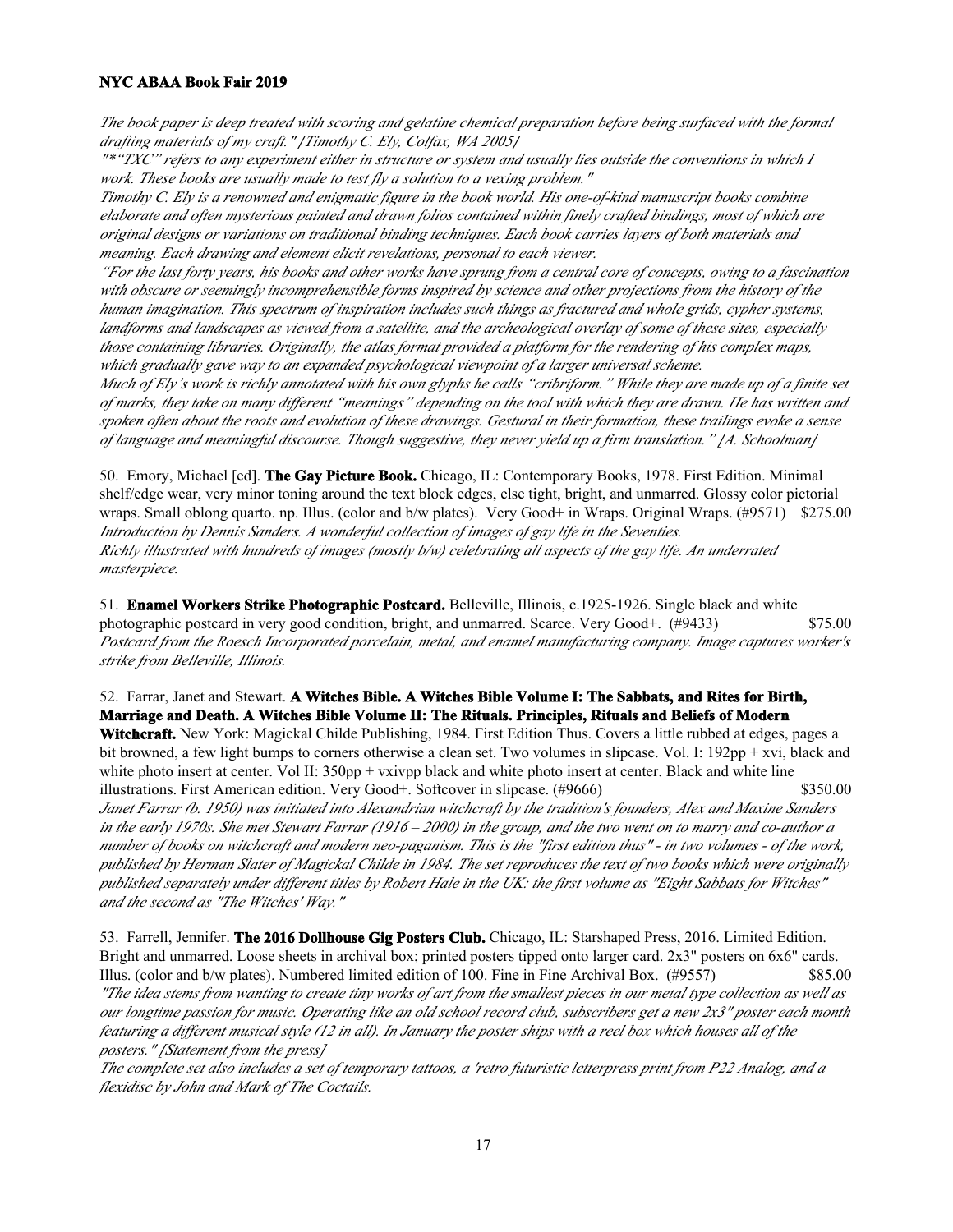54. Field, Mary. **Colors, Numbers and Astrology.** San Francisco, CA: [Special for Astrological Convention], 1937. Tight, bright, and unmarred. Original typescript mimeograph in very good condition, some tears to staplebound wraps securing loose sheets. 10 single sided leaves. Inscribed by the author. Very Good+. Staplebound. (#9896) \$150.00 *Scarce typescript of a presentation at an astrologers conference held in New York City in 1937. Little is known about Mary Field, but she presented on the relationship between the representation of color and numbers to distinguish natal and astrological charts. Mary Field was a San Francisco astrologer who was published in several journals, as Astrological Bulletina. No known copies.*

55. Fletcher, Erin [binding]. **Goose Eggs & Other Fowl Expressions [Miniature design binding].** Maryland: Rebecca Press, 1991/2014. First Edition. Tight, bright, and unmarred.Dorfner Binding; spine covered in Mauve buffalo skin; veneer covered boards with Karelian Birch veneer tabs; sewn on snakeskin tapes; silsuede fly leaf made to handmade Katie MacGregor paper; leather wrapped head- bands; hand painted edges in teal gouache mix. Book housed in a leather spine clamshell box sided up with silver book cloth; trays covered in handmade Katie MacGregor paper and lined with Silsuede; box stamped in teal with book title. 32mo [5.9x6.8x1.5cm]. Fine in Fine Archival Box. Hardcover. (#9765) \$750.00

*"This miniature book is filled with quirky adages that incorporate a variety of fowl species. The materials chosen for this binding were greatly inspired by the vibrant colors used in printing the text. The four segments of veneer make the shape of a goose egg." [artist statement]*

56. [Fox, Charles James (attrib)]. **Essay Upon Wind: With Curious Anecdotes of Eminent Peteurs.**

Potsdam/London: Office of Peter Puffendorf, nd [cira 1800]. Limited Edition. Light shelf/edge wear, hinges show minor cracking, owner bookplates, pencil notations, rebound, else tight, bright, and unmarred. Full red leather binding, five raised bands, gilt lettering, in blind decorative elements, marbled endpapers, teg, engraved frontispiece tipped in, full vellum. 8vo. 56pp. Illus. (b/w plates). Limited edition of 12 copies on vellum in addition to broader edition of 50 on paper. Near Fine. Hardcover.  $(\#9164)$  \$8,500.00

*"A remarkable jeu d'esprit, in the scatalogical manner of Swift and his imitators, and persistently attributed to the eminent English politician Charles James Fox, whose good-humored dissipations were notorious. "This copy is printed on vellum; the printed notice of limitation on the verso of the title-page reads, "Of this volume fifty copies only are printed," to which an early hand has added in pencil, "on paper, and 2 on vellum." The text begins with a facetious dedication to the Lord Chancellor (Lord Thorlow): "I have heard, from several of your brother peers, that your lordship farts, without reserve, when seated upon the woolsack, in a full assembly of nobles." A following note ("anticipation") informs the curious reader that "the following singular essay was written, and published, for a considerable wager." The essay itself, called "An Essay upon Farting," is addressed to the Secretary of the Agricultural and Philosophical Societies in an unnamed place, and is dated Monteuil, December 23, 1783. There follows a mock-scholarly discussion of five kinds of exhalation, the sonorous and full-toned, or rousing fart, the double fart, the soft fizzing fart, the wet fart, and the sullen wind-bound fart. The essay is signed "Van Trump," and is followed by a short postscript, and a longer appendix, with its own fly-title, called, "After thoughts upon farting; shewing its great utility: with curious anecdotes of eminent farters." The printing history of this text is obscure. At the Pennsylvania Historical Society is what appears to be a unique copy dated 1787, with vii(1), 39 pp., "printed and sold by all the booksellers in town and country." At Harvard is another edition, called "An Essay upon Farting," with the same pagination, and curiously dated "MDCCLXXVII;" this pamphlet was printed in London for G. Ledger of Dover, "and sold by all the booksellers in town and country under the title of An Essay upon Wind." Ledger was in fact a bookseller in Dover, and his name appears in at least a dozen imprints from 1786 to 1799. Of the present edition the ESTC (01/04) records three copies (O; CU-SB, NSyU), to which OCLC adds one more (CtY, but "52 pp."), and NUC possibly a fifth (IEN). None of these is reported to be on vellum. The ESTC dates this printing ca. 1800; it is certainly no earlier, as the new-style "s" is used throughout; very likely it was produced before Fox's death in 1809. An early manuscript note on the front flyleaf reads as follows: "Of this volume written by Charles Fox for a wager, and dedicated to Lord Chancellow Thurlow, only fifty copies were printed on paper, & two upon vellum. 2312. Bohn's English Catalogue. 1829. Hibbert's sale five pounds." George Hibbert's large library was in fact sold in 1829. though I believe there were 12 copies on vellum (as we have sold to recently and know the location of at leas 3-4 in institutional clients. Inserted at the front is a portrait of Fox, dated 1798; later bookplates of Frederic R. Kirkland and Ray Norr. Kirkland was a noted collector who's collection was sold by Parke-Bernet Galleries in 1962. Norr was also a well known collector (who's bookplate was create by one of the greats of the period), though he is best known as a whistle blower in the tobacco case.*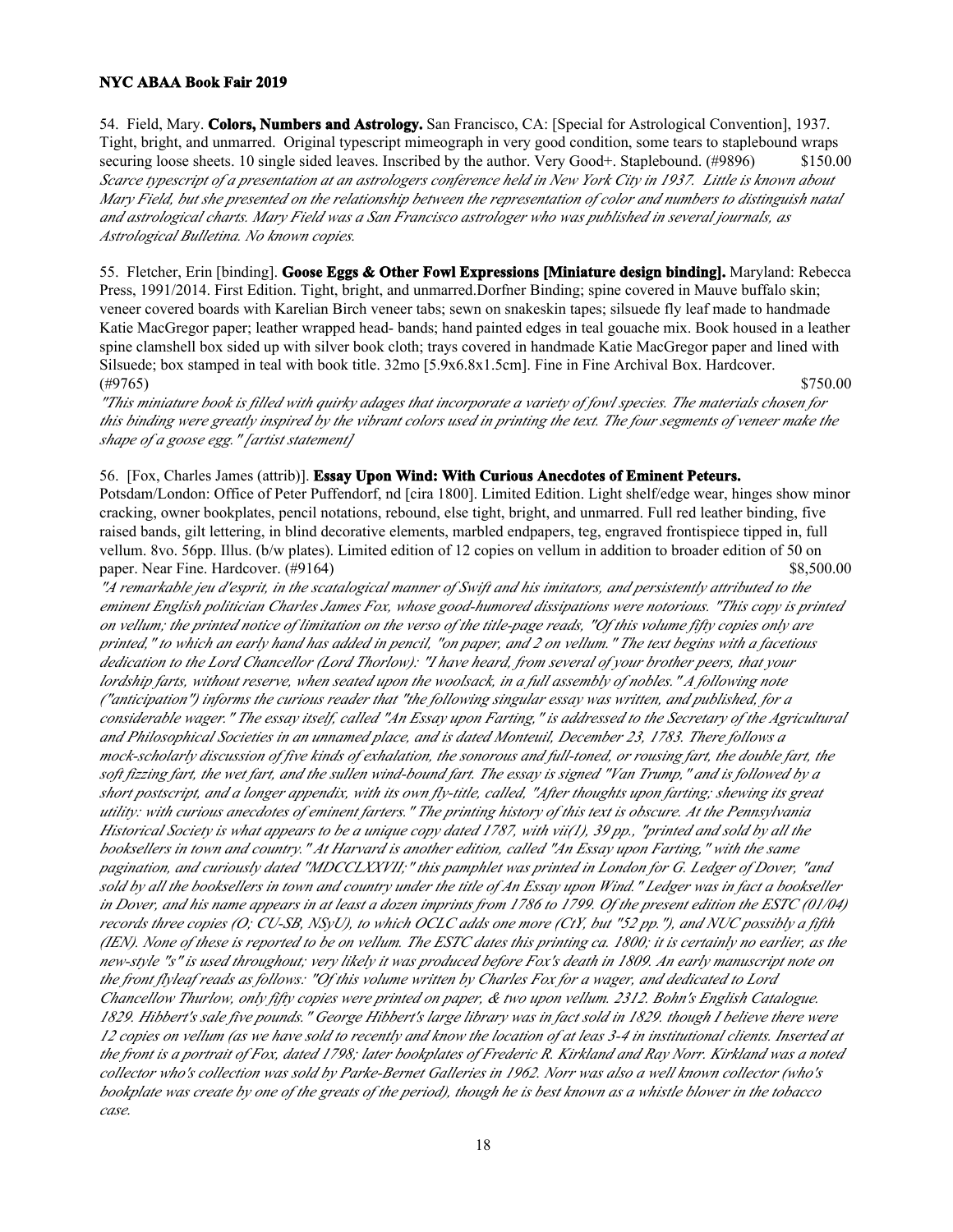57. Gaffigan, Jim; Richards, Sean [binder]. **Food: A Love Story [Art Binding].** New York: Crown Archetype, 2014. First Edition. Signed by the author, else tight, bright, and unmarred. Green leather spine, red leather boards, two raised bands, leather decorative inlays, gilt lettering, marbled endpages, aeg. 8vo. 340pp. Illus. (b/w plates). Signed by author. Fine in Fine Archival Box. Hardcover. (#9574) \$2,500.00

*An unusual art binding by S. Richards, who loves food nearly as much as binding. In this case, the result is a wonderful portrait of the author as a roasted chicken.*

58. Gano, Gordon [Violent Femmes]. **Two Page MSS letter from Gordon Gano [together with] One Page MSS Lyrics.** LA, 1983. Unique. Minor toning, else bright and clean. 8.5x11" notebook paper; mss in black ink. Signed by the author. Near Fine. (#8908) \$25,000.00

*"Violent Femmes" was the debut album by Violent Femmes and one of the defining albums of the era. Recorded in July 1982, the album was released by Slash Records on vinyl in April 1983. Gordon Gano wrote most of the songs for the album while still in high school in Milwaukee Wisconsin. It was the band's most successful album going platinum eight years after its release. The album achieved what is believed to be a unique fee buy going gold, four years after release, without having made an appearance on Billboard's top 200 album chart. Rolling Stone ranked the album Number 22 on its list of the 100 Greatest Albums of All Time. [They were discovered by James Honeyman-Scott (of The Pretenders) on August 23, 1981, when the band was busking on a street corner in front of the Oriental Theatre, the Milwaukee venue that The Pretenders would be playing later that night. Chrissie Hynde invited them to play a brief acoustic set after the opening act.]*

*The letter and lyrics sheet, dated 2/23/83 and all in Gano's hand, addresses a handful of major issues to be resolved before the album release a couple months later. Notably, it includes the densely written sheet of all the song lyrics that was printed on the LP sleeve included with the debut album. The letter goes into detail regard reproduction of the sheet and addresses several other issues (e.g. the quoting of a Muddy Water's song in Gone Daddy Gone). This is the original mss which launched over a million copies and helped shape a genre.*

#### 59. Garnier, Florent. **L'Avenir par le Marc de Cafe ou L'Art de Grand Agrippa. [The Future from Coffee Grounds, or the Art of the Great Agrippa, placed within reach].** France: Chamuel, c.1890-1895. Unique.

Hand-colored large folding plate, on linen-backed paper. Heavy creased and some damage, otherwise an excellent printed specimen. Very Good. (#9897) \$250.00

*Original plate was bound in codex, this essentially was removed, rebacked and hand-colored. Large format poster with instructions, operations, and signs of divination by coffee grounds, a type of hydromancy of coffee grounds reading into a pot of water or cup, similar to tea leaf reading. Dorbin 1825. Caillet II: 4349. "Work of unusual and based on work of gypsies." Scarce in bound form, certainly the only handcolored copy.*

60. Gatewood, Charles. **Forbidden Photographs Original Maquettes and Image Negatives.** Sun in Scorpio, 1981. Limited Edition/Unique. Maquettes: Hint of toning at leaf edges, some glue toning at text pastedowns, some pencil notations for printers, else bright and clean; book: tight, bright, and unmarred. Maquettes: archival box, tissue between negatives; book: black paper boards, black endpages, frontispiece. 8vo. np. Illus. (b/w plates). Limited numbered edition of 1000, this being copy "Proof" Very Good. Hardcover and Original Sheets. (#9187) \$2,500.00

*"Charles Gatewood's world is not for everyone. These photographs, themselves quite understated, present some of the most gruesome and irresistible body piercings, tattoos, and alternative characters. Gatewood's writings provide a vivid travelog insight into the lives of Annie Sprinkle, Sailor Sid, and Mrs. Gatewood." [publisher] "Gatewood's work is freakish, earthy, blunt, erotic--most of all, terribly and beautifully alive." [A.D. Coleman, New York Times] Nineteen negatives for the various photographs including nearly all of the 'major' images (including bondage bear). Forty loose sheets composed of the pasteups for the the book. Includes original envelops laid in.*

61. Gelfand, Michael; Hannan, Rev. Father M. [foreword]; Barlow, V.N. [illus]. **The African Witch: With Particular Reference to Witchcraft Beliefs and Practice among the Shona of Rhodesia.** Edinburgh, Scotland: E. & S. Livingstone Limited, 1967. First Edition. Tight, bright, and unmarred. Minimal wear on extremities, previous owner's names on endpaper. (Dust jacket foxed slightly and some edge wear, small tear at top, not price clipped). Overall, a lovely copy in dust jacket. Bound in black cloth with gilt titling to spine. Large 8vo. xvi + 227 pages. Black and white illustrations, includes frontispiece, appendices, and index. Near Fine in Very Good DJ. Hardcover. (#9534) \$175.00 *'A distillation of half a lifetime's observation by a practicing physician, and includes sections on the witch doctor in*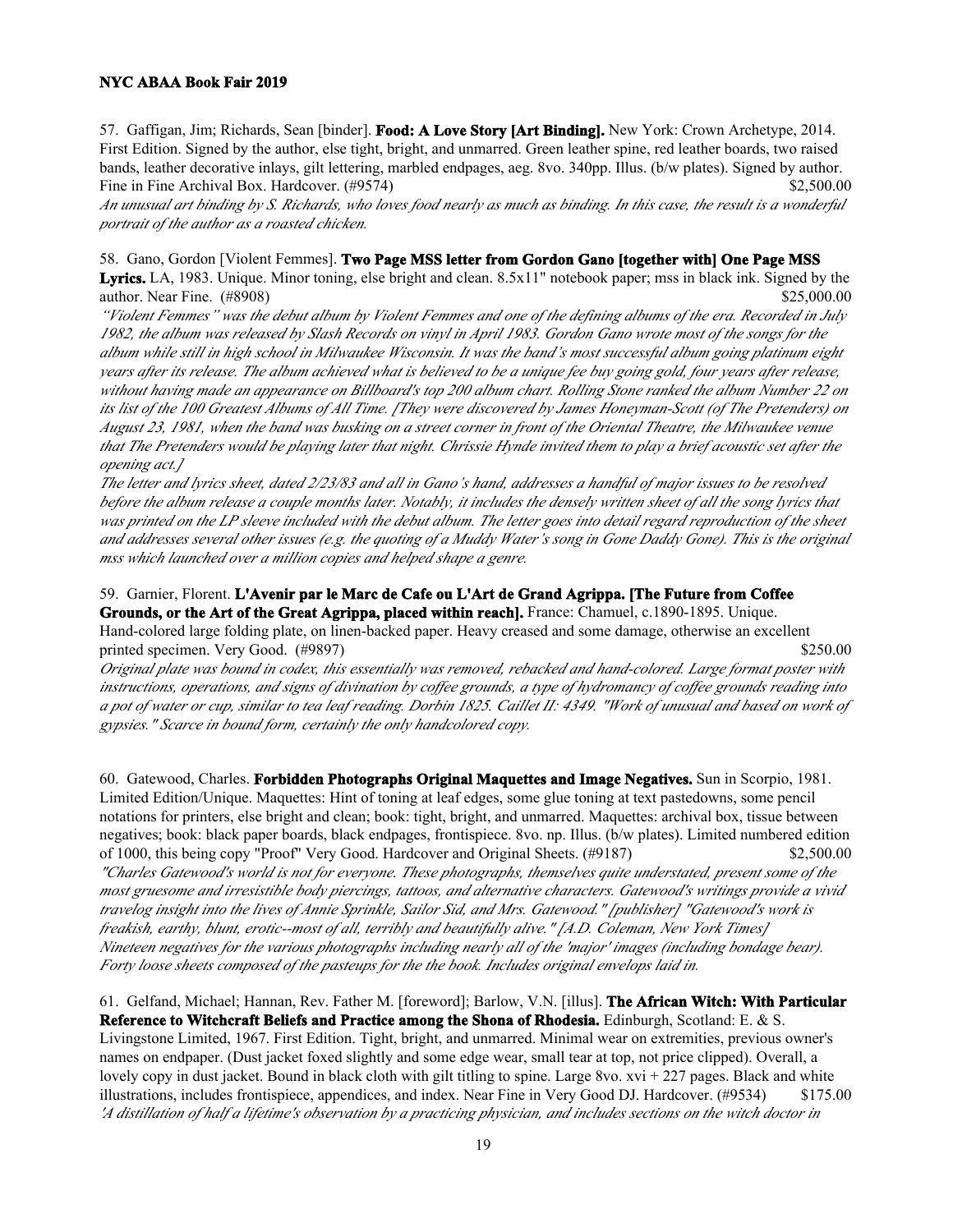*practice, the food, dietary habits, hygiene, important ceremonies and children of Shona people.'*

62. Ghríofa, Doireann Ní (poetry); Maher, Alice (art). **Nine Silences [deluxe edition].** Dublin: The Salvage Press, 2018. Limited Edition. Printed in an edition of 80 books. Copies numbered 1 – 50 have been bound in marbled paper over boards, housed in a transparent perspex slipcase. Four similar copies marked i – iv are for collaborators. Copies lettered A – Z have been half-bound in salmon leather and marbled paper and are presented, accompanied by a folded down printing of the complete woodcut (on 120 gsm Zerkall), in a cloth covered solander box. Presented in a cloth covered solander box, accompanied by a folded print, copies A — Z make up the deluxe edition. Fine in Fine Archival Box. Hardcover. (#9868) \$2,500.00

*"In this series of poems, Doireann Ní Ghríofa responds to art by Alice Maher. Nine Silences is a consideration of the embodiment of female silence, mermaids, and the monstrousness of the feminine, deepening into an exploration of the otherness of female desire and domesticity." [artist statement]*

*Designed, typeset and letterpress printed by Jamie Murphy with great assistance from Sarah O'Neill, Lorcan Rush and Lauren Shannon O'Brien at Distillers Press, NCAD, Dublin. The type is hand-set in 14 and 24 point Méridien, designed by Adrian Frutiger in 1954 (this foundry type released by Deberny & Peignot, Paris, 1957). Alice Maher's fragmented woodcut has been printed from scorched and brushed ash. The 150gsm Hodgkinson handmade paper was produced for the Stanbrook Abbey Press in 1974 and kept dry until now by John Purcell in London. The marbled paper design has been prepared by Jemma Lewis using Irish Carrageen Moss. The bindings were executed by Tom, Pat, Tommy and Patricia Duffy at their workshop in Dublin's Five Lamps area.*

# 63. Godwin, William. **Lives of the Necromancers: Or, An Account of the Most Eminent Persons in Successive Ages, Who Have Claimed for Themselves, or To Whom had been Imputed by Others, the Exercise of Magical**

**Power.** London: Chatto and Windus, 1876. First Edition. Rebound in red pebbled quarter calf, decorative floral gilt design to spine with raised bands, modern marbled boards, marbled end papers, tight, bright and unmarred, slight bumped corners, yet text is crisp and clean, an exceptional copy. 16mo, x, 282 pages, includes decorative printer's mark and armorial bookplate of Francis Brooks. Very Good+. Quarter calf. (#9460) \$2,400.00

*William Godwin (1756-1836) was the famous radical journalist and author, husband of the feminist Mary Wollstonecraft, father-in-law of Percy Bysshe Shelley, and father of the author of "Frankenstein," Mary Wollstonecraft Shelley. Lives of the Necromancers was the final book written by Godwin and summarizes paranormal legends from western and middle eastern history. Although Scott's "Letters on Demonology and Witchcraft (1830) had prepared the public, Godwin's work was not widely reviewed. A long article, probably by David Brewster, in the "Edinburgh Review" lamented Godwin's failure to furnish 'any clue through the intellectual labyrinth of Necromancy' ... When it appeared in America a year later the master of the occult Edgar Allan Poe, however, took the opportunity in the "Southern Literary Messenger" to say that Godwin's name meant excellence and that his style was finished and graceful. The work was sufficiently in demand to be republished in New York... and in London in 1876." (Marshall). A definitive history of witchcraft and supernatural beliefs respectively, although critical of the Church's proceedings on the treatment of people prosecuted for witchcraft and a rationalist view of necromancy. Scarce edition rebound from the publisher's cloth.*

64. Greer, John Michael. **The Weird of Hali: Innsmouth.** Oregon: Arcane Wisdom Press, 2016. Limited Edition. Tight, bright, and unmarred. Custom bound in green faux alligator laminate cloth boards with gold foil inlay embossed Lovecraft image, smythe sewn, and signed, hand-numbered by author with hand-printed ink stamp image of H.P. Lovecraft. Colored endpapers with image of Old Ones and include high gloss print insert of Lovecraft inspired artwork. 9.5x6.25". 276pp. Limited edition of 500 copies. Fine. No DJ, as Issued. Hardcover. (#9096) \$75.00 *Cover art by Caniglia and book design by Larry Roberts. "Like every other grad student at Miskatonic University, Owen Merrill knows about the Great Old Ones, the nightmare beings out of ancient legend that H.P. Lovecraft unearthed from archaic texts and turned into icons of modern fantasy fiction. Then a chance discovery—a lost letter written by Lovecraft to fellow Weird Tales author Robert Blake—offers a glimpse into the frightful reality behind the legends, and sends Owen on a desperate quest for answers that shatters his familiar world forever. As he flees across the witch-haunted Massachusetts landscape toward the mysterious seaside town of Innsmouth, Owen finds himself caught up in a secret war between the servants of the Great Old Ones and their ancient enemies, a war in which yesterday's friend may be tomorrow's foe and nothing is as it seems. The history of the world is not what he has been taught—and the tentacles reaching out for him from the shadows of a forbidden past may hold not only his one*

*chance of escape from the terrifying forces closing around him, but the last hope of life on Earth..."(publisher's note)*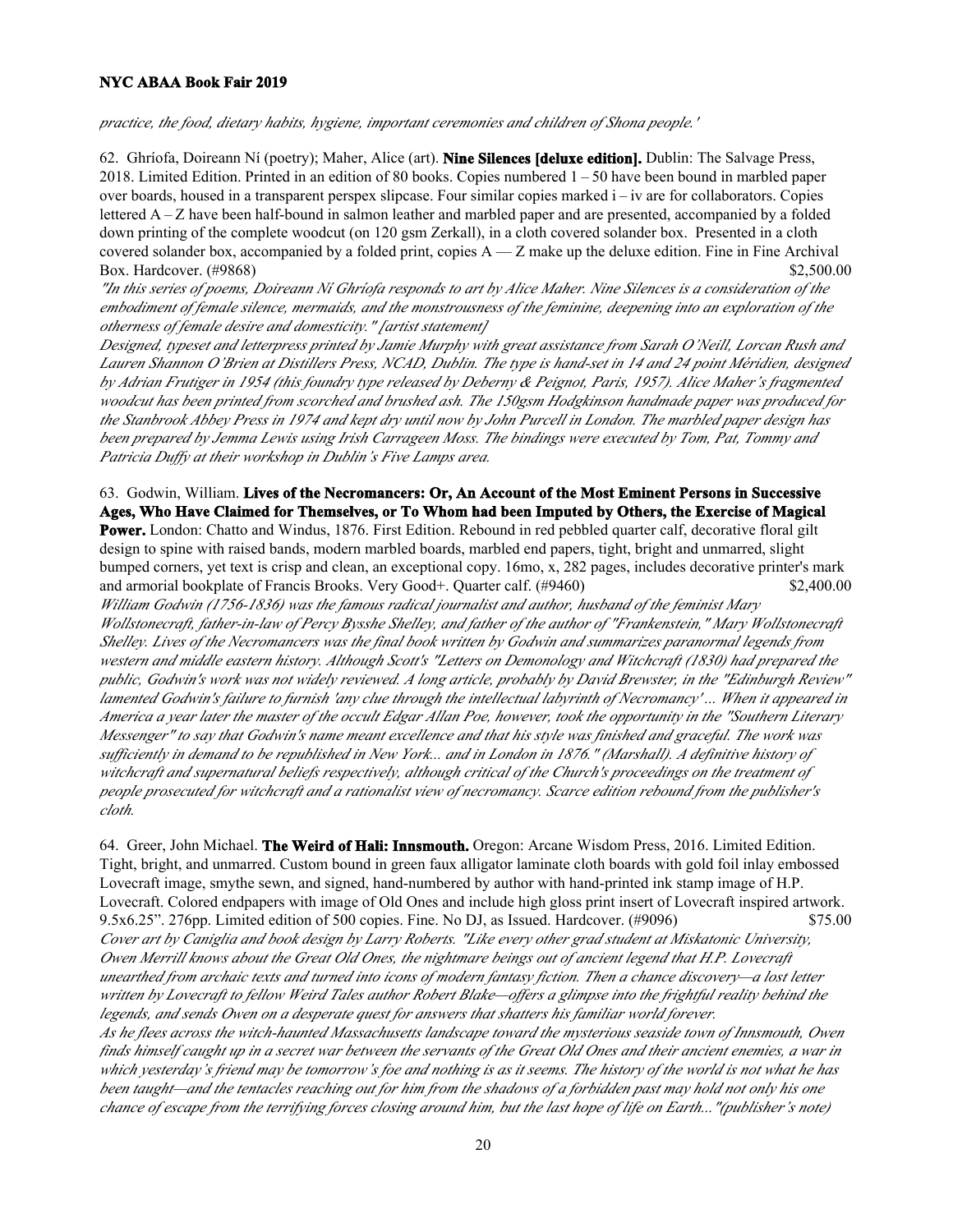65. **Gun Control Begins at the White House.** New York: Posters Against Bullets For Ballots, 1968. First Printing. Minimal edge wear, else bright and clean. Screen printed in  $b/w$ . 23x34" Near Fine. Poster. (#9775) \$145.00 *Political poster featuring a famed image of Lee Harvey Oswald standing with two Marxist newspapers in one hand and a rifle in the other. The image has been altered to include "Militant" and "Worker" written on the papers and Oswald's head has been replaced by Lyndon B. Johnson. Across the bottom, in block letters, it reads, "Gun Control Begins in at the White House." Interestingly 'strong' political piece for the day and proof that all that is old is new again...*

66. Gwydion [senior editor]. **Stone Circle** Volume 1, Issue 1. Toronto, Ontario, Canada: Pagan Publishing [Ian Clement], April 1981. First Edition. Tight, bright, and unmarred. Folded newsprint format, 11x17" digest size. 8 unnumbered pages, black and white illustrations throughout. Very Good+. Original Wraps. (#9895) \$75.00 *Seemingly short-lived newsletter from Canada with topics ranging from herb lore, divining rods, tarot card reading, and other pagan earth-based articles. Includes pagan calendar in center and local business advertising on back page. No other copies produced, as it seems. Excellent example of neo-pagan resource sharing and independent publishing in the early 1980s.*

67. Haeberle, Ron L. (photographer); Artists and Writers' Protest. **Four More Years? [Infamous 1972 Anti Vietnam War Nixon Reelection My Lai Poster].** New York: Colorcraft, Inc., 1972. First Printing. Minimal wear, else bright and clean. 25x39". Photographic image. Near Fine. (#9271) \$325.00

*"This propaganda poster was issued by artists and writers united in protest against U.S. government policies under President Richard M. Nixon, who was elected in 1968. In 1972, Nixon ran for re-election, defeating the Democrat George McGovern. The Nixon campaign slogan was "Four More Years." This poster subverts the slogan, asking instead whether Americans really wanted four more years of Nixon presidency. Printed over Ron L. Haeberle's well-known and disturbing image of the My Lai massacre in Vietnam, the message creates a stark association between controversial American foreign policy and savage brutality. The image supplies its own answer to the leading question, implying that four more years under Nixon's administration could lead to further violence and subjugation. Later in 1972, Nixon's Watergate scandal emerged, eventually forcing the President to resign." (V&A description) A very handsome copy of a remarkably strong piece of political commentary/protest.*

68. Harrison, W.H. [William Henry]. **Mother Shipton Investigated.** London: W.H. Harrison, 1881. First Edition. Tight, bright, and unmarred. Light rubbing to extremities, otherwise a very good copy. Bound in blue cloth with royal blue endpapers, gilt titling. 64 pages, with 2 unnumbered leaves of plates. Illustrations. Scarce. Very Good+. Hardcover. (#9754) \$225.00

*Ursula Southeil, better known as Mother Shipton, is said to have been an English soothsayer and prophetess. The first publication of her prophecies, which did not appear until 1641, eighty years after her reported death, contained a number of mainly regional predictions, but only two prophetic verses – neither of which foretold the End of the World, despite widespread assumptions to that effect. One of the most notable editions of her prophecies was published in 1684. It states that she was born in Knaresborough, Yorkshire, in a cave now known as Mother Shipton's Cave which, along with the Petrifying Well and associated parkland.*

*This essay about Mother Shipton is a synopsis of the text of the earliest Mother Shipton prophecies, which primarily concern events from the reign of Henry the Eighth and a critical analysis and scrutiny of her existence. While much scholarship is doubtful of her actual existence, her status as a folklore emblem connects perception and participatory culture within witchcraft history. She is also an empathetic character in the 17th century to challenge class and privilege by reimagining power at the hands of a woman. There is also considerable thought of the likeness and influence of Mother Shipton to the Punch and Judy characters of the 18th century.*

69. Harwood-Jones, Markus/Star. **Confessions of A Teenage Transexual Whore [Complete in Ten Parts].** Toronto: Self, nd [circa 2010-2012]. First Thus. Tight, bright, and unmarred. Taped bindings over printed paper wraps, color inkjet reproductions. 8vo. Var. pag. Illus. Near Fine in Wraps. Original Wraps. (#9294) \$145.00 *"A 10-part zine series telling Star's short stories of survival sex work over the course of two years." [From the author]*

70. Hiebert, Helen. **50 Revolutions.** Edwards, CO: Helen Hiebert Studio, 2015. Limited Edition. Bright and unmarred. Folded paper with watermarked onlay, paper and thread sculptural element, wooden box. 8vo. np. Illus. Numbered, limited edition, this being 13 of 35. Fine in Fine Box.  $(\text{\#9846})$  \$875.00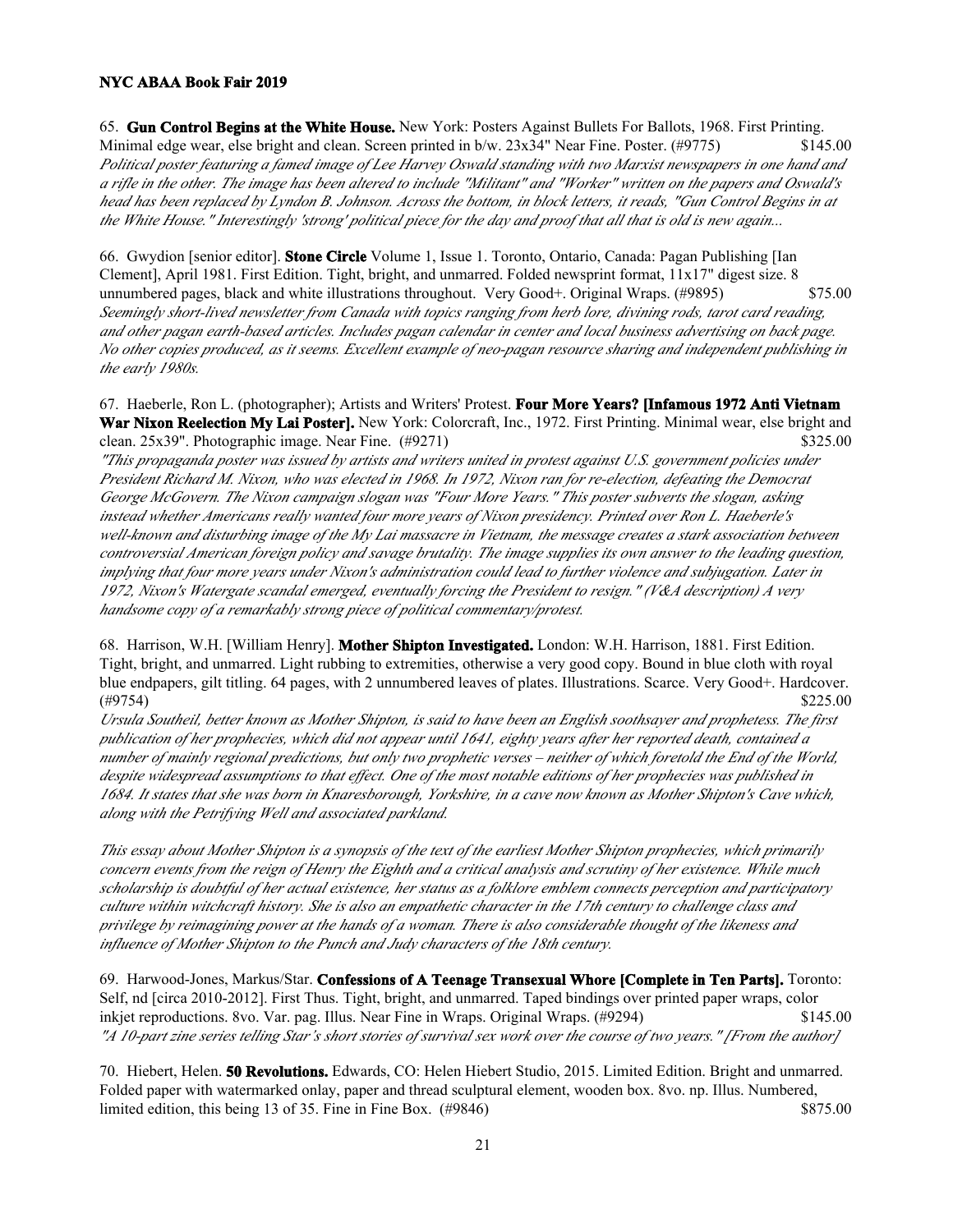*"This book represents the 50 revolutions I've taken around the sun and my thoughts on motherhood. The book includes: a Mapping Motherhood print with fifty rings, each containing a handwritten word; and a miniature Mother Tree with two single strands of crocheted mother's milk." [artist statement]*

71. Hiebert, Helen. **Alpha, Beta, ...,** Edwards, CO: Helen Hiebert Studio, 2010. Limited Edition. Tight, bright, and unmarred. Cut paper over wooden frame and handmade paper (creating shadowboxed letter forms), watermarked colophon; archival box. 12mo (opens to 117"). np. Numbered, limited edition, this being 16 of 25. Fine in Fine Archival Box. (#9848) \$750.00

*"An alphabet book in the form of a unique structure with a flexible hinge that allows it to be set up in a variety of ways. Each panel features an alphabet letter cutout that casts a shadow onto a second layer of handmade paper. The letters are in the Arts and Crafts style font designed by Dard Hunter, often referred to as the father of hand papermaking in 20th Century America." [artist statement]*

72. Hiebert, Helen. **Interluceo.** Edwards, CO: Helen Hiebert Studio, 2015. Limited Edition. Tight, bright, and unmarred. Handmade paper wraps, lettering and decorative elements in watermarks, cut paper, custom watermarked paper, and letterpress; dropspine archival box. 8vo. np. Illus. (color plates). Numbered limited edition, this being 2 of 25 copies. Signed and numbered by the artist. Fine in Fine Archival Box. (#9845) \$2,400.00

*"Papercut illustrations by Beatrice Coron, watermarks by Helen Hiebert, letterpress printing by Tom Leech, binding and clamshell box by Claudia Cohen. Interluceo means to shine or gleam be- tween, to be transparent, to let light through gaps. The viewer is invited to enter into the mystery of light and color as a story unfolds in the pages of this book." [artist statement]*

73. Hiebert, Helen. **LandEscape.** Edwards, CO: Helen Hiebert Studio, 2016. Limited Edition. Tight, bright, and unmarred. Hand-made paper, letterpress printing; dropspine archival box, onlayed watermarked label at front. Book folded: 6" x 4-1/2"; book open: 6" x 24" x 4-1/2". np. Illus. (color plates). Numbered limited edition, this being 16 of 40. Fine in Fine Archival Box. Original Wraps. (#9844) \$1,200.00

*"A collaboration with Karen Kunc (signed by both artists and numbered). LandEscape began with drawings twisted (liter- ally) in string that established a collaborative landscape realized over two years of conversation and trust. Helen Hiebert created watermarked illustrations in an artist-made cotton/abaca pa- per, and Karen Kunc responded by producing a woodcut im- age that interacts with the watermarks, fitting into spaces, over- lapping, making edges, and saturating them with color." [artist statement]*

74. Hiebert, Helen. **Tangential.** Edwards, CO: Helen Hiebert Studio, 2017. Limited Edition. Tight, bright, and unmarred. Handmade, watermarked paper boards, textblock incorporates watermarked paper, cut paper, and embroidery. 4to. np. Illus. (colored plates). Numbered, limited edition, this being 21 of 30. Fine in Fine Archival Box. Hardcover. (#9847) \$2,400.00

*"After viewing (and handling) the 1570 edition of Euclid's Elements of Geometry at the Denver Public Library, I was drawn to Chapter 11, which focuses on polyhedra. I am intrigued by the many ways in which a flat sheet of paper can transform from two- into three-dimensions. I was drawn to the tiny flaps glued into the pages of the old copy of Euclid's Elements, which allow the reader to explore the physical relationships between lines, angles and surfaces." [artist statement]*

75. Hole, Christina. **Witchcraft in England; illustrated by Mervyn Peake.** New York: Charles Scribner's Sons, 1947. First American Edition. Tight, bright, and unmarred. Little wear to extremities, (dust jacket shows chipping to edges, not clipped), else a visibly excellent about near fine copy. Bound in original blue cloth gilt-lettered on spine. Large octavo. 168 pages. Illustrations throughout (black and white and sepia), includes frontispiece and unnumbered leaves of illustrations by Mervyn Peake; the dust jacket also features an atmospheric Peake illustration. Very Good in Very Good Dustjacket. Hardcover. (#9885) \$125.00

*A study of the history and beliefs about witchcraft in England by the well-known folklorist Christina Hole. According to her obituary, 'she refused to have a telephone installed in her home even though it would have made her honorary duties easier' and was 'surrounded by well-behaved cats whose idiosyncracies gave [her] great pleasure.' Another review says, "Mervyn Peake establishes himself as one of the foremost of British illustrators with Gothic exaggeration..."*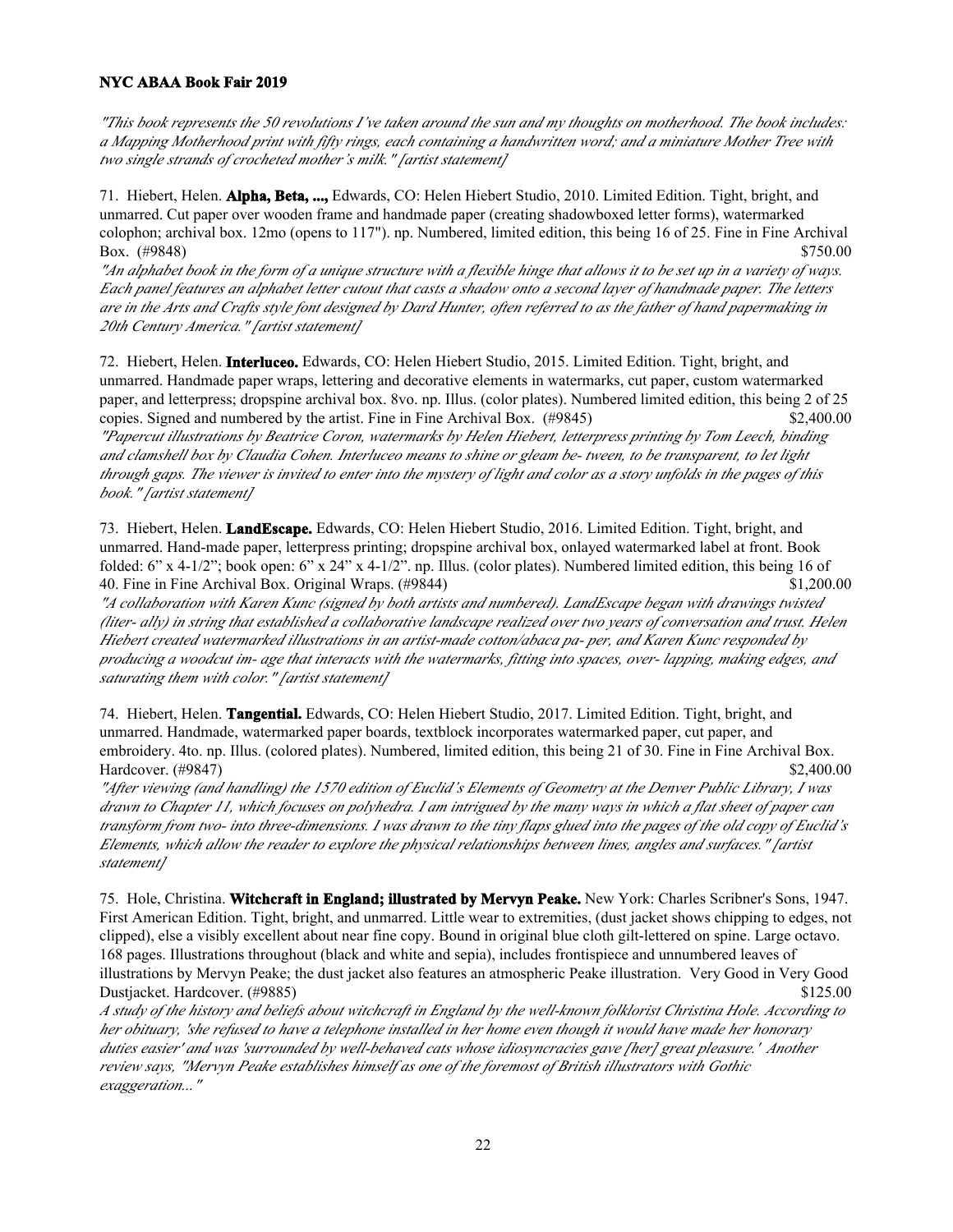76. Hopkins, Blair. **All in a Day's [Sex] Work.** Elmwood Park, NJ: G&H SoHo, 2017. Second Printing. Tight, bright, and unmarred. Color pictorial boards, no dust jacket, as issued. 8vo. 208pp, incl. 29 pp color photo reproductions. Signed by the author. As New. Hardcover. (#9546) \$45.00 \$45.00

*First printing consisted of 12 copies in wraps, really done as a proof of concept/limited edition. This is, effectively, the first trade edition. Blair spent 3 years traveling around the country photographing and interviewing sex workers...this is the embodiment of that work. She leverages a variety of short, pointed questions to explore the day to day life of those who work in in the too-often marginalized world of sex work.*

77. Hopkins, Gerard Manley. **Poems [Art Binding].** London: Folio Society, 1974/1977 [Binding 1981]. Second Printing/Unique Binding. Hint of glue staining at rfep, else tight, bright and unmarred. Traditional full leather binding in emerald green Niger goatskin; geometric tooling across full cover in gilt and black; worked silk headbands, teg; endpapers in Japanese tissue over purple paste papers by the binder. Purple cloth rounded spine slipcase and sleeve, sleeve lined with felt, green leather spine label, gilt lettering. Small 8vo. 163pp. Illus. (b/w plates). Index. Fine in Fine Custom Slipcase. Full Leather. (#5458)  $\qquad \qquad$  \$1,500.00

*Art binding by Julie H.B. Stackpole, a fine hand bookbinder based in mid-coast Maine. After getting a BA at Kirkland College, Julie Beinecke Stackpole studied bookbinding with Kathryn Gerlach in Vermont, in Ascona Switzerland, at the Camberwell School of Arts & Crafts in London, and with Roger Powell in England. She established her studio, the Merlicorn Bindery, on Nantucket in 1975, which she moved to Maine in 1985. She specializes in one-of-a-kind creative fine binding, all aspects of rare book restoration, and general hand bookbinding. A elegant example of this binder's earlier work.*

78. Hort, G. [Gertrude] M. **Dr. John Dee: Elizabethan Mystic and Astrologer.** London: William Rider & Son, Ltd, 1922. First Edition. Tight, bright and unmarred. Bound in original yellow linen wrappers, with darkening to edges, small crease in lower right corner, otherwise a very good copy of a scarce, unique publication. 72 pages with advertisements at end. Very Good in Wraps. Original Wraps. (#9894)  $$125.00$ 

*Small print publication of the most famous Renaissance mathematician and magical scholar under Queen Elizabeth I, John Dee. A brief summary of life and work as a magician seeking universal truths under the auspices of occult sciences. Unusual scholarly work penned by a woman researcher on various topics of the occult and other historical occurences during Dr. Dee's life.*

79. Housman, A.E.; Abbott, Kathy (binder). **A Shropshire Lad [Art Binding].** London: Riccardi Press, 1914. Limited Edition. Tight, bright, and unmarred. Bound in full recessed chocolate goatskin with handmade paper onlays; top edge gilded in Caplain leaf. 8vo. Numbered limited edition, this being 443 of 1000. Fine in Fine Archival Box. Hardcover.  $(#9860)$  \$2,750.00

*"Housman recounts his walks through the Shropshire landscape and his reminiscences of the Boer war and the blood shed on the battlefields. I created paths in the leather with angled blood red edges, which appear and disappear depending on where you stand in relation to the book." [artist statement]*

*Kathy Abbott started bookbinding in 1989. She served a four-year apprenticeship in bookbinding and then gained an HND from the London College of Printing, followed by a BA (Hons) Bookbinding from Roehampton University. Kathy is a partner of Benchmark Bindery, set up in 2009 with Tracey Rowledge.*

*She teaches Advanced level Fine Binding at the City Lit, London and conducts many workshops across the UK and overseas.*

80. Houston, Libby; Farrer, Julia (etchings); Rowledge, Tracey (binding). **A Little Treachery [Art Binding].** Circle Press Publications, 1990 [2014]. Limited Edition. Tight, bright, and unmarred. Bound in purple/blue goatskin, sewn on a stub, with leather-jointed hand-coloured endpapers, rounded and backed and gold tooled in Palladium. 8vo. Numbered limited edition, this being 20 or 120. Fine in Fine Archival Box. Hardcover. (#9861) \$4,000.00

*"Creating a structure bespoke for this book is no different to my creating a structure for an antiquarian book, or for a fine binding that may have alterations in the structure unbeknownst to the viewer. Really I approach all that I do in the same way: I always put the needs of the book first, employing all that I know in order to do the best thing for the book." [artist statement]*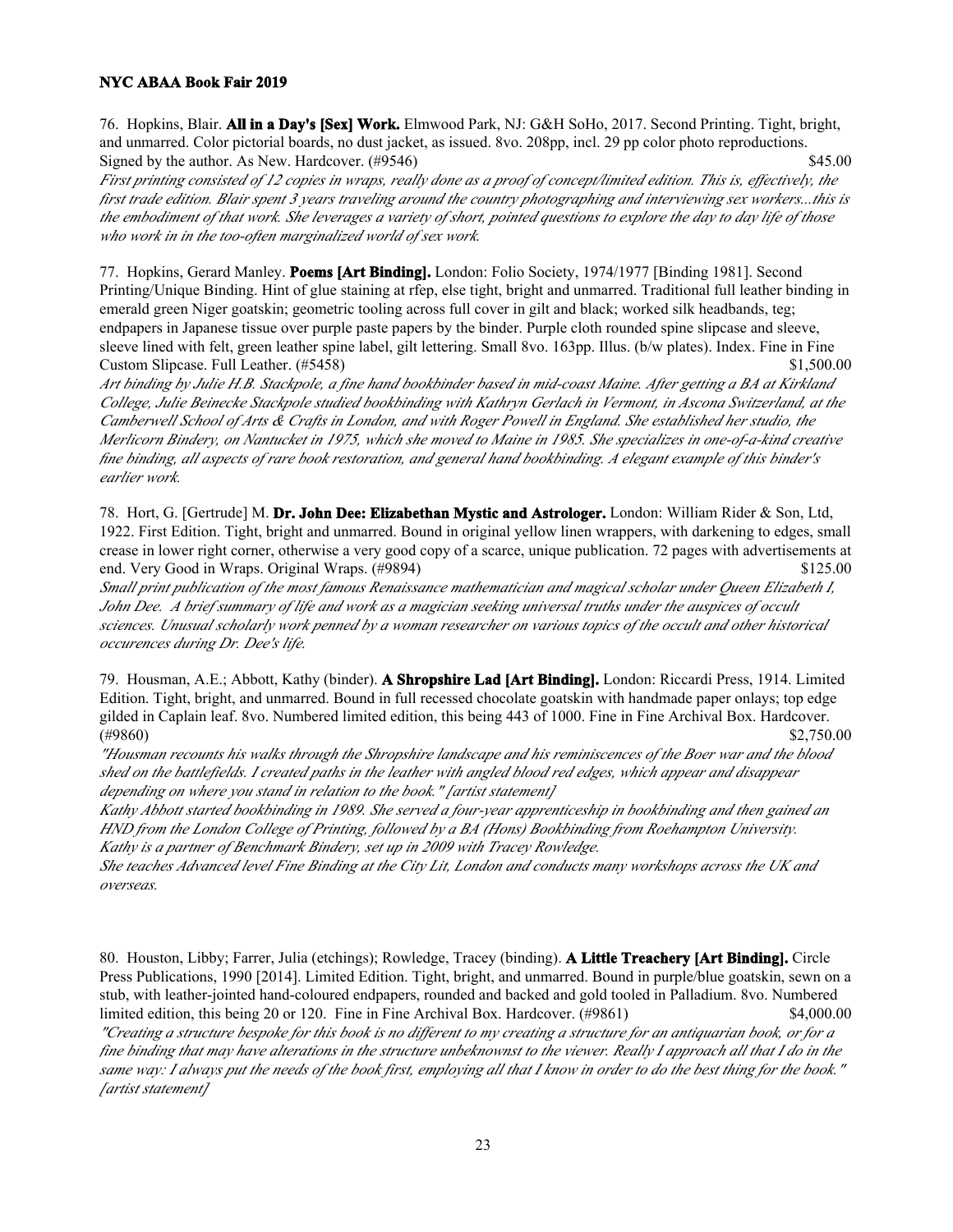81. Hulsey, Sarah. **Asterisms.** Somerville, MA: Sarah Hulsey, 2017. Limited Edition. Bright and clean. Loose sheets in printed portfolio. 8vo. np [21 folded sheets]. Illus. (color plates). Numbered limited edition of 30. Fine in Fine Portfolio.  $\angle$  Loose Sheets. (#9262)  $\angle$  \$900.00

*"Asterisms represents the phoneme systems of the ten most widely spoken languages in the world, which represent the first languages of almost half of the world's population (3.4 billion people). The layouts of the International Phonetic Alphabet chart are paired with notations used in modern astronomical charts to create new diagrams of linguistic sounds as constellations, with star size correlated to the sound's frequency. Each language is given a consonant chart and a vowel chart, from which imagined constellation-like shapes are represented in woodcuts. Taken together, the twenty charts in this book explore what the most widely spoken languages would look like, if charted in the heavens." [artist statement]*

*"Asterisms was designed, printed, and bound by Sarah Hulsey in Somerville, MA in 2017. The text was printed from Lutetia metal type, except on the enclosed IPA charts which were printed from polymer plates using ITC Stone Sans Phonetic digital type. The images were printed from woodcuts and polymer plates. Both text and images were printed on a Vandercook 15-21 press. The papers used are Zerkall Book, Zerkall Ingres, and St. Armand handmade paper." [Colophon] This book represents the phoneme systems of the ten most widely spoken languages in the world, in descending order of population of first-languages speakers. In three cases, the population figures are based on a macrolanguage, which is a group of closely related individual languages that are treated in some contexts as a single language. These three are Chinese, Arabic, and Lahnda (a macrolanguage of Pakistan that includes Western Punjabi and Saraiki, among others). Figures are drawn from SIL's Ethnologue website. The title and the idea for the woodcut imagery is based on the notion of an asterism as a shape that can be identified among the stars, as opposed to the modern definition of a constellation as a defined region of the sky. While the star symbols are based on modern scientific star charts, the asterism shapes are inspired by older, more primal ways of tracing patterns in the sky.*

82. Jacobs, Diane. **Object n. Object v.** Portland, Oregon: Scantron Press, 2016. Limited Edition. Bright and unmarred. Wood and glass custom case with laser cut text, materials include glass, chicken egg shells, plaster, tangerine skin, gold leaf, acrylic balls, antique glass/aluminum slide mounts, India ink on vellum, oil paint, water color, human hair, wood, leather, aluminum combs, ceramic, military dog tags, and molded handmade cotton paper. np. Numbered limited edition of 4. Fine.  $(\#9240)$  \$10,000.00

*"object n., object v. was created to link present day gender inequality to our ancient past. Male control over women's bodies and women's sexuality continues around the world, as does the hierarchy of objective beauty. While the ancient Greeks were oppressing and objectifying women, an egalitarian society roamed north of the Black Sea. Legendary warrior women known as Amazons rode horses, practiced archery, fought to defend and conquer, and had sexual freedom. In this artist book I have juxtaposed two parallel worlds through objects and imagery. All the text is derived from two books that paint the picture and tell the story. Helen of Troy: Beauty, Myth, Devastation by Ruby Blondell and The Amazons: Lives & Legends of Warrior Women Across the Ancient World by Adrienne Mayor. When I read that self-reliant warrior women existed in the ancient world I was inspired and I wanted to share that knowledge to rekindle a collective vision of equality." [artist statement]*

83. James, Margo St. [Prostitution]. **SWAC & WAC Present Margo St. James: Ex-Prostitute/Activist & founder of The International Committee for Prostitutes' Rights & Coyote.** San Francisco, CA: Sex Workers' Action Coalition & Women's Action Coalition, 1993. First Printing. Bright and unmarred. Orange 8.5x11' with black ink. Photo of Margo St. James. Fine. Broadside. (#9690)  $$175.00$ 

*A benefit for a coalition organized to address the needs and welfare of street prostitutes in San Francisco. Not in OCLC.*

84. Janezic, Alexandra. **One Hundred & Twenty-four Dis/Satisfied Women.** Iowa City: Alexandra Janezic, 2017. Limited Edition. Tight, bright, and unmarred. Printed paper boards, sewn signatures, red endpages, printed in red and black. Numbered limited edition of 40. Oblong 12mo. np. Fine. No DJ, as Issued. Hardcover. (#9249) \$250.00 *Concrete poetry and women' s rights and equality inspired artist book. Feminist think piece with thoughtful text forms. "This book is based on a study of 124 women stenographers by psychologist Margaret Sidney Quayle, using pieces of text from the following titles..." [from the colophon]*

85. Janezic, Alexandra. **Punctuated Weaving.** Alexandra Janezic, 2015. Limited Edition. Bright and unmarred. Loose sheets, red cloth drop spine archival box; hand set metal type, letterpress title page and epigraph by Robert Lax.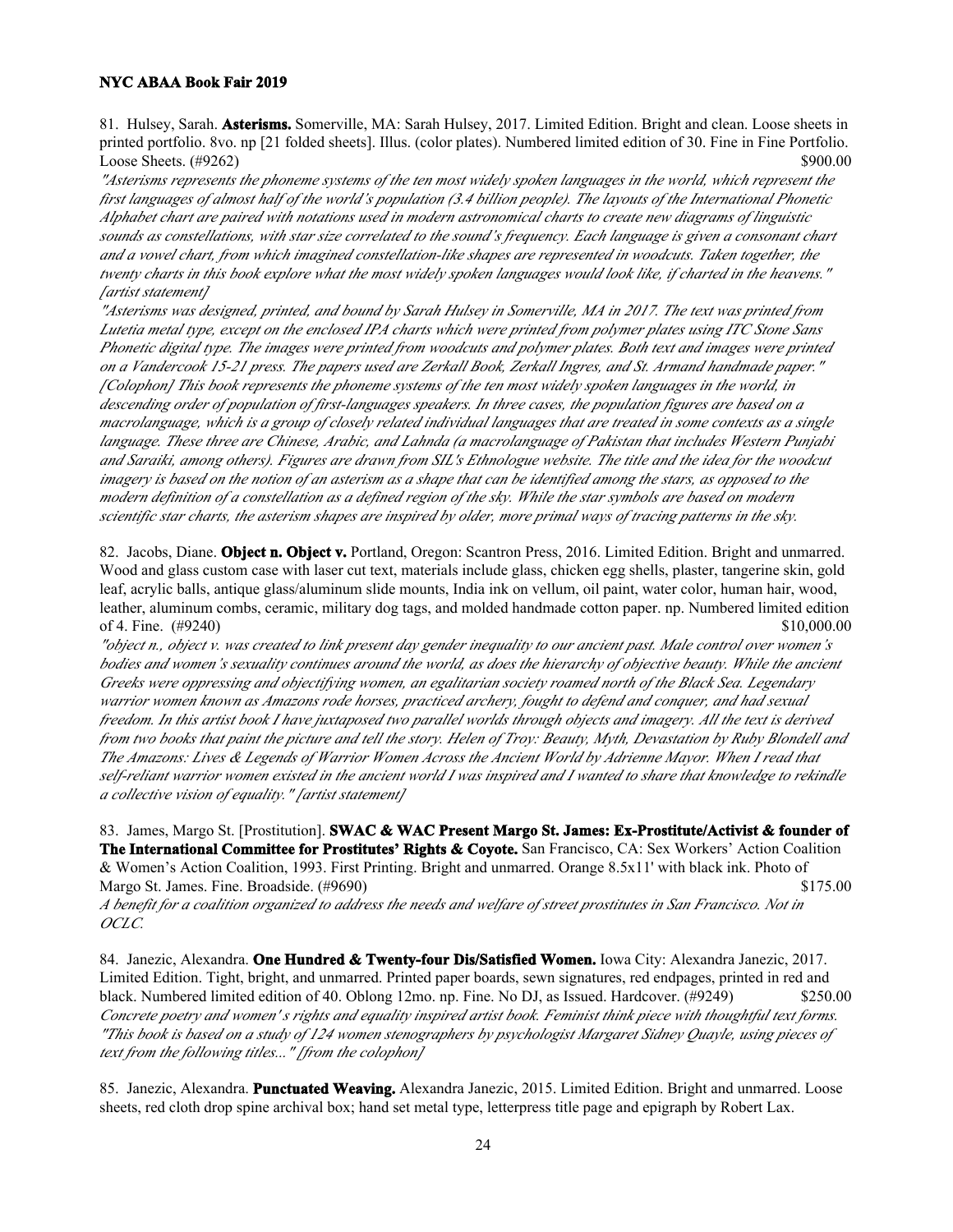Numbered limited edition of 25. Fine in Fine Archival Box. Hardcover. (#9179) \$800.00 *Punctuated Weaving is a suite of five letterpress sheets by Alexandra Janezic. Inspired by the process of weaving, each print is composed of individual lines of punctuation repeated to create a sense of woven work, textually. "Punctuated Weaving looks to imbue letterpress printing with a meditative property, to make a 'drawing' of the physical time spent printing. Static lines of metal type are constructed to create images imitating the irregularities of fabric. The prints serve as a timeline of the artist's decisions and movements, emphasizing the repetition involved in*

*creating a series of multiples."*

*Each line of type is printed individually, thus each sheet in the series required at least 40 press runs. All aspects of design and construction of the piece were performed by the artist (i.e. designing, printing, binding). Columbia Rare Book & Manuscript Library Purchase Award.*

*"Alexandra Janezic is a visual artist and letterpress printer. Her letterpress work focuses on the intersection between text and image using metal typefaces. Her most recent work is a series of letterpress printed punctuation 'weavings,' reminiscent of the warp and weft in woven textiles. She received a Bachelor of Fine Arts degree from Kansas State University and her Masters of Fine Arts degree in Book Arts from the University of Iowa. She currently resides in Iowa City, Iowa." (from the artist)*

86. **Japanese Match Books [mounted].** Japan: Various, nd [circa 1943+/-]. First Printings. Light wear, some sunning, else bright and clean. Printed paper matchbooks, professional museum mount under glass. Illus. (color plates). Very Good. (#9808) \$750.00

*Japanese matchbook art is a remarkably broad and deep area, comprised of literally thousands of unique works created over decades. It comes as no surprise that during WWII, the Japanese government leveraged the power/popularity of the matchbook art phenomena as a propaganda tool. Collected here and professionally mounted and framed are 5 strong examples:*

*1: Japanese propaganda matchbox with a caricature of FDR*

*2: "This image from a matchbox cover, depicts United States President Franklin D. Roosevelt--dressed in rags, on a raft in the ocean, and holding onto the U.S. flag--in the view of a Japanese submarine periscope. Shanghai, China, between 1943 and 1945". [From the USHMM special exhibition Flight and Rescue.]*

*3: Japanese planes flying in formation over the U.S. and British flags, with the Japanese flag rising in triumph. Shanghai, China, between 1943 and 1945.*

*4: Japanese propaganda matchbox with a Japanese sword piercing the US flag*

*5: Japanese bombers soaring over the Pacific Ocean, Japanese flag hanging from a bayonetted rifle at the left.*

87. Johnson, F.M. [photographer]. **"Treed Coon, or His First Photograph" Advertisement Trade Card.** Hartford, Conn.: F.M. Johnson studio, [c. 1910-1920]. Printed photographic advertisement trade card in good condition, shows some age wear. Sepia toned. Very Good+. (#9432) \$75.00

*From the studio of F.M. Johnson, leading artist in photography and general portraiture -- Verso. Image shows young black child in front of a tree, title suggests racial insensitive time period. Photo by E.N.S.*

88. Joyce, James; Grobet, Ximena Pérez [artist]. **Finnegans Wake [1965 edition altered in 4 unique volumes] [Artist Book].** London: Faber & Faber,, 1965 [2013-18]. First Edition Thus/Unique. Tight and bright. Red cloth boards, djs on all 4 volumes; altered textblock; green cloth archival box. 8vo. np. Fine In Fine Box. Hardcover. (#9866) \$70,000.00 *"Finnegans Wake is a novel by James Joyce, written in 1939. It is considered one of the most complex books in English literature, as well as being unique in its experimental writing style. The purpose of the work is to visually display this complexity. Using a classic 1965 edition by Faber and Faber, the book was disbound, woven and rebound, respecting the original order of the pages and preserving the same cover. The new edition consists of 4 volumes covering the four parts and 450 pages of the original edition." [Artist Statement]*

*Concept and weaving by Grobet, Ximena Pérez. Unbinding and rebinding by Poncho Martínez. Assistant, Teresa del Junco*

89. Karlsson, Thomas; Eriksson, Tommie [trans]. **Qabalah, Qliphoth and Goetic Magic.** Jacksonville, OR: Ajna, 2007. First Edition Thus. Tight, bright, and unmarred; DJ shows minimal shelf/edge wear, else bright and clean. Halfbound, black cloth spine, dark burgundy paper boards, red ink lettering, in blind decorative elements. 8vo. 238pp. Illus. (b/w plates). Bibliography. Appendix. Fine in Near Fine DJ. Hardcover. (#9424) \$425.00 *Includes detailed listing of the Demons of the Goetia with accompanying sigils. First English language edition of this*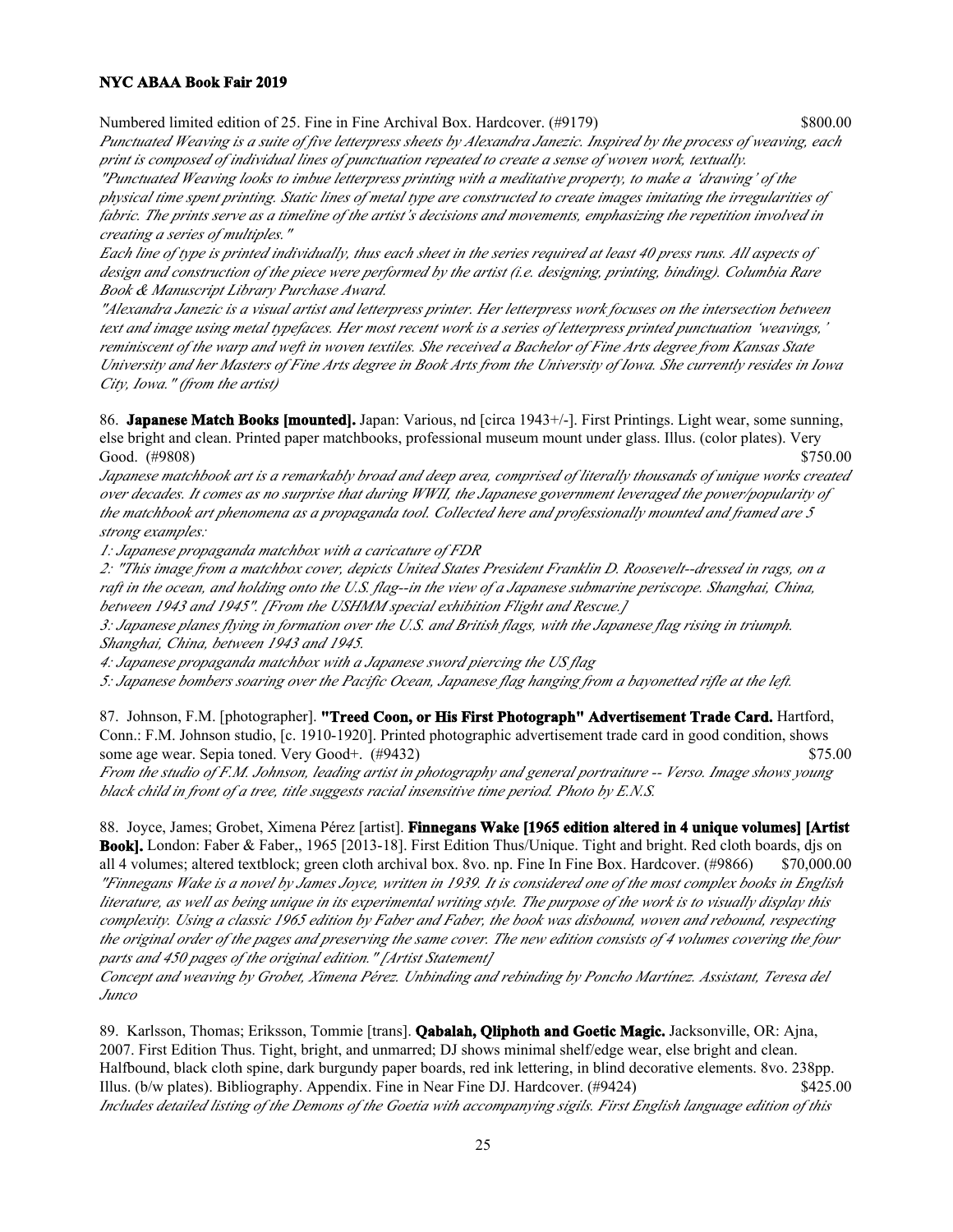*noted work. "Qabalah, Qliphoth and Goetic Magic is a unique practical introduction to magic. The main thread of the book is the exploration of the Qliphoth and the dark mysteries which have for so long been a repressed part of western esotericism. Instead of ignoring and denying the dark side, the author reveals, step by step, how man can get to know his Shadow and, through this, reach a deeper knowledge of the Self. By exploring and not by repressing the Shadow it can be transformed from a destructive force into a creative power. The book deals with the problem of evil, the symbolism behind the fall of Lucifer and man's creation process according to Qabalistic philosophy. The theories that are presented in this book are also linked to practice. Several examples of rituals, meditations, magical exercises and occult correspondences can be found within. Qabalah, Qliphoth and Goetic Magic contains more than one hundred demonic sigils and pieces of art that were created specifically for this book. A unique collection of all the sigils from the classic grimoires Lemegeton: The Lesser Key of Solomon and the infamous Grimorium Verum are also included. Thomas Karlsson has studied and practiced the occult sciences for more than fifteen years and is the founder of the esoteric order Dragon Rouge." [publisher's statement]*

90. Kelm, Dan. **Templum Elementorum (Sanctuary of the Elements).** Northampton, MA: Dan Kelm, 1994 [2018]. Limited Edition. Bright and unmarred. Complex structure: glass cylinders, six-inch diameter by six and twelve inches high; base, twenty-two-inch diameter materials: paper and paper board; stainless steel wire; brass sheet, channel, and tubing; thread; lead; copper sheet and foil; tin; iron; borosilicate glass; wood; acrylic paint; solder; felt; gold leaf; patina solution; LED light panels; latex saturated felt; acrylic sheet production methods: wire edge binding; sandblasting; patination; stenciling; painting; spattering; gilding; soldering; letterpress and laser printing; laser etching and cutting. np. Illus. Edition of five book sculptures. Fine in Fine Case. (#9530) \$17,500.00

*The creation of Templum Elementorum (Sanctuary of the Elements) was initiated by an invitation in 1995 to produce a book for the Smithsonian Institution Library exhibition Science and the Artist's Book. Inspired by Biringuccio's De la pirotechnia (On working with fire), first published in 1540, Templum Elementorum is a stylized version of the alchemical furnace known as the Tower of Athanor, as pictured in Biringuccio's book. "Athanor" refers to the "undying" fire which is achieved by the use of the self-feeding fuel hopper at the center of the furnace.*

*Kelm created a book sculpture comprised of four glass cylinders and metal bindings — one for each of the elements. Together they represent a furnace within which the four alchemical elements are operating — earth bath, water bath, air furnace, and fire box. Colors, symbols, words, and metals contained on the cylinders and in the bindings all correspond to the four elements: Earth, Water, Air, and Fire. The metal bindings open to reveal a pop-up decorated with the symbol for the element to which it corresponds, and contain text panels that carry the "voice" of the alchemical element, for example, "I am Earth. . . ." The metal bindings slide into their glass cylinders and are displayed upright.*

*The various pieces of the sculpture are housed in a wooden crate and wrapped in cloth the color of which designates its particular element. The four borosilicate glass cylinders sit on a circular eld twenty-two inches in diameter (placed either on a black felt circle or a lit base). The twelve- inch-tall cylinder represents the main fire box, so is located at the center. Surrounding it are the three short cylinders representing (clockwise and evenly spaced) the air bath, water bath, and earth bath. The cylinders contain their corresponding books.*

*The text is largely based on The Cipher of the Elements by Taz Sibley (used with permission), compiled by Greta Sibley with additional material from Kelm.*

*The pair of pages revealed on opening one of the books refers to the materials and processes used in fabricating the book sculpture. The alchemical symbols on the left correspond to the English words on the right. earth/terra book: "Sand, Earth, Flux, Borax, Fire" refer to materials and the process used in the making of borosilicate glass — the glass cylinders. The production of the glass is paired with the Earth/Terra book because it is solid in nature, reflecting the character of Earth.*

*water /aqua book: "Spirit of Copper, Water, Wood, Brass, Copper Splints" refer to the process of patinating the brass covers. Patination is featured in the Water/Aqua book because it is a liquid process.*

*air/aerbook: "Glass, Aqua Regia, Earth, Pulverize, Air" refer to ways to etch glass (in this case, sand blasting). Sand blasting is paired with the Air/Aer book because it involves propelling solid particles with gaseous Air.*

*fire/ignisbook: "Tin, Antimony, Fire, Flux, Copper" refer to soldering the copper and brass structure formed around the glass cylinders. Soldering is featured in the Fire/Ignis book because it is a heat process. The elements act through the substance of our bodies and of material existence. The planets shape our psyches and choreograph the universal dance of transformation. —Taz Sibley [Artist statement]*

*Created by Daniel E. Kelm with the assistance of Greta D. Sibley, Taz Sibley, Lynn Latimer, D. Christopher Lenaerts, Erin Clay Nelson, Amy Borezo, and other mechanics at the Wide Awake Garage. Text printed letterpress by Art Larson,*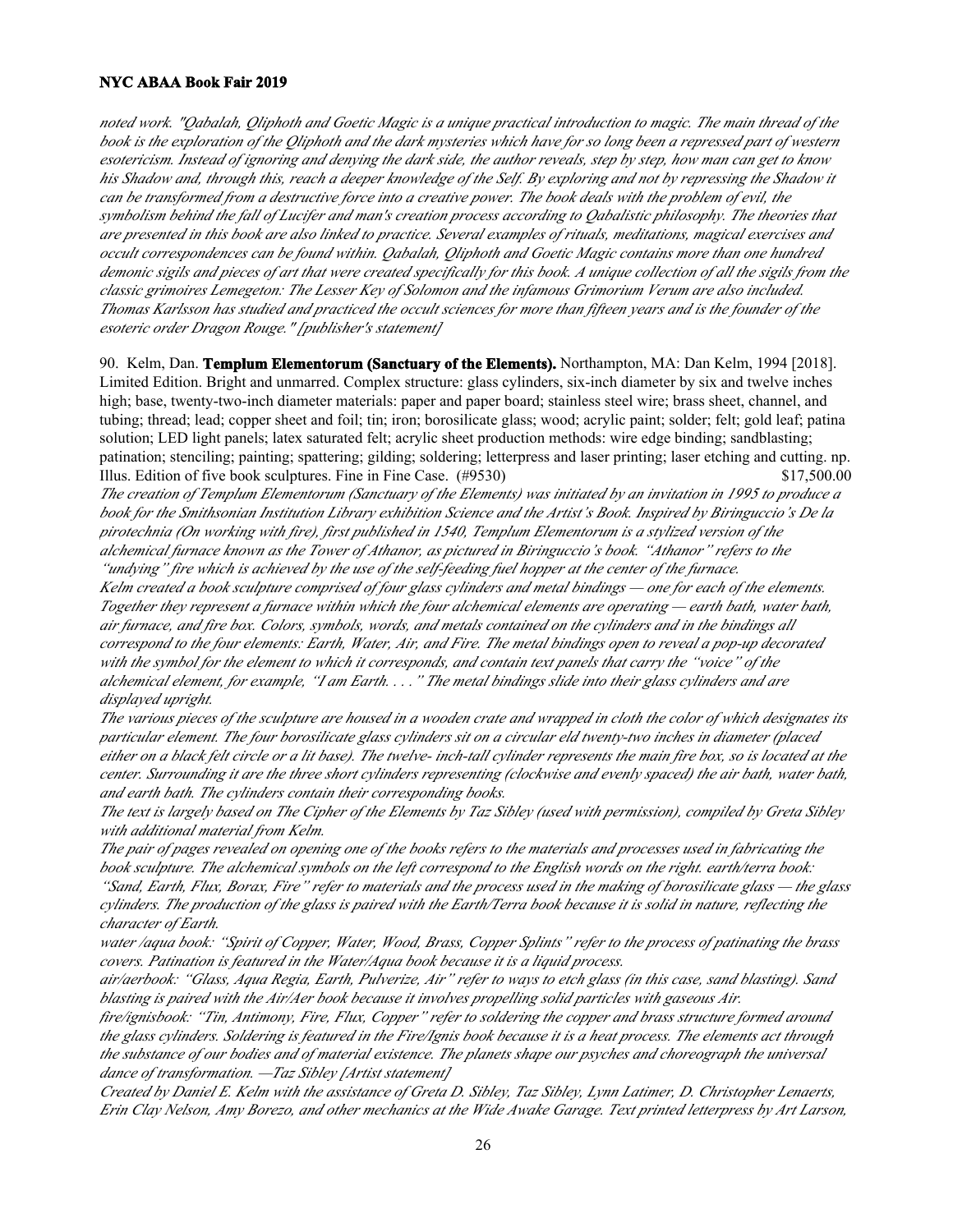*Horton Tank Graphics, from photopolymer plates made by Boxcar Press.*

91. Kelsey, Joe; et al. **Vulgarian Digest [Naked Mountaineering Journal].** Wilson, WY, 1970. First Edition. Minor shelf/edge wear, touch of spotting at foredge, light toning to rear wrapper, some penciled notations at table of contents, else tight, bright, and unmarred. Staplebound printed wraps, black ink. 4to. 38pp. Illus. (b/w plates). Very Good. Staplebound Wraps. (#9810) \$175.00

*One of the original Vulgarians, Joe Kelsey drove this underground climbing journal...the Vulgarian Digest was to Climbing what Sniffing Glue was to Rolling Stone. Best summarized by the opening of the first essay, "O, Shit, Not a Vulgarian Mountaineering Journal":*

*"To find out which climbing journal you should be reading, answer the following question:*

*If you were climbing with an attractive woman, and she proposed you make love on a belay ledge, you would*

*(1) Tell her you could not, as you were not married.*

*(2) Place two bolts, put on your hard hat, and oblige her.*

*(3) Point out that climbing is too noble to be degraded by sex.*

*(4) Say you would like to because you are a student of the aestetics of climbing.*

*(5) Tell her to cool it until later, you've just taken on that flock of sheep down there.*

*if your answer is (1) you should be reading the 'American Alpine Journal', (2) 'Summit', (3) 'Appalachia', (4) 'Ascent Alpine Journal', (5) you are reading the correct magazine.*

92. Keneally, Zebadiah. **Lunch is Very Important: All the Secrets to Life You Never Knew You Knew.**

HamburgerVampire, 2014. First Printing. Bright and clean. Printed cards; matching box. 5x3.5" np. Illus. (b/w plates). Fine. Loose Cards. (#9169) \$225.00

*Artist Zebadiah Keneally's unique Tarot deck as used in his performance of Hamburger Vampire. An 'appropriated deck', Keneally went through a tarot deck and executed a drawing 'in response' to each card...creating this deck.*

93. Kent, Rockwell; Colin Urbina [binder]. **Voyaging Southward from the Strait of Magellan [Art Binding].** New York: Grosset and Dunlap, 1924/1968. Revised Edition. Tight, bright, and unmarred. Blue goatskin, various colored goatskin onlays, teak inlays, grain manipulation, hand sewn silk endbands, marbled endpapers, blind tooling. 4to. Fine in Fine Archival Box. Hardcover. (#9165) \$2,250.00

*"Kent's account of refitting a boat and the difficult journey he has at the southern tip of south america is beautifully illustrated in his trademark style. The binding design is meant to evoke both the rigging on a sailboat and the heading lines on older navigational charts. The golden ratio and the book's structure are used to generate the geometry. The leather onlays and grain manipulation are patterned after the changing colors of the ocean and the wood inlays are teak, a wood used in shipbuilding for millennia. Growing up as a sailor I knew I wanted to sew this book on raised cords, which is so reminiscent of sailing not just in the sense of ropes and rigging, but also in the very act of sewing a book on a traditional wooden sewing frame, which creaks with tension like a mast. The lines on the covers are anchored by those raised cords, bringing part of the structure of the book into the decoration. Sailing from one port to another can be, for a large part of the time, very boring, and it gave me a long time to look and marvel at the water all around, and the changing patterns of wind lines and waves. This book is inspired by that nature and forces that are only apparent to human sight when they act upon something else." [Artists statement]*

94. Ketelhodt, Ines von. **farbwechsel [Color Change] [Complete in Six Volumes].** Flörsheim/Main: Ketelhodt, 2011-13. Limited Edition. Tight, bright, and unmarred. Quarterbound, cloth spines and printed paper boards (white, black, red, yellow, green and blue), uniform size, but orientation and structure varies; grey cloth dropspine archival box. fo. np. Illus. (color and b/w plates). Limited edition of 33 copies. Signed by the artist. Fine in Fine Archival Box. Hardcover. (#8747) \$4,900.00

*"farbwechsel: weiß (color change: white) In Eastern cultures white is the color of mourning and death. The white volume contains photographs and headlines about the tsunami disaster that struck Japan on March 11, 2011. They were taken from international online newspapers and were collected from March 11, 2011 to March 11, 2012. The selection includes many different voices from various countries and languages. The photographs (polymer plates) and the hand set dates (72 point condensed Block) were printed in letterpress with white ink on white paper. In spite of the different white shades of paper and printing ink, the monochrome white/white print result is difficult to read. Design, letterpress and bookbinding by Ines von Ketelhodt. 56 pages, bound in printed paper over boards with printed linen*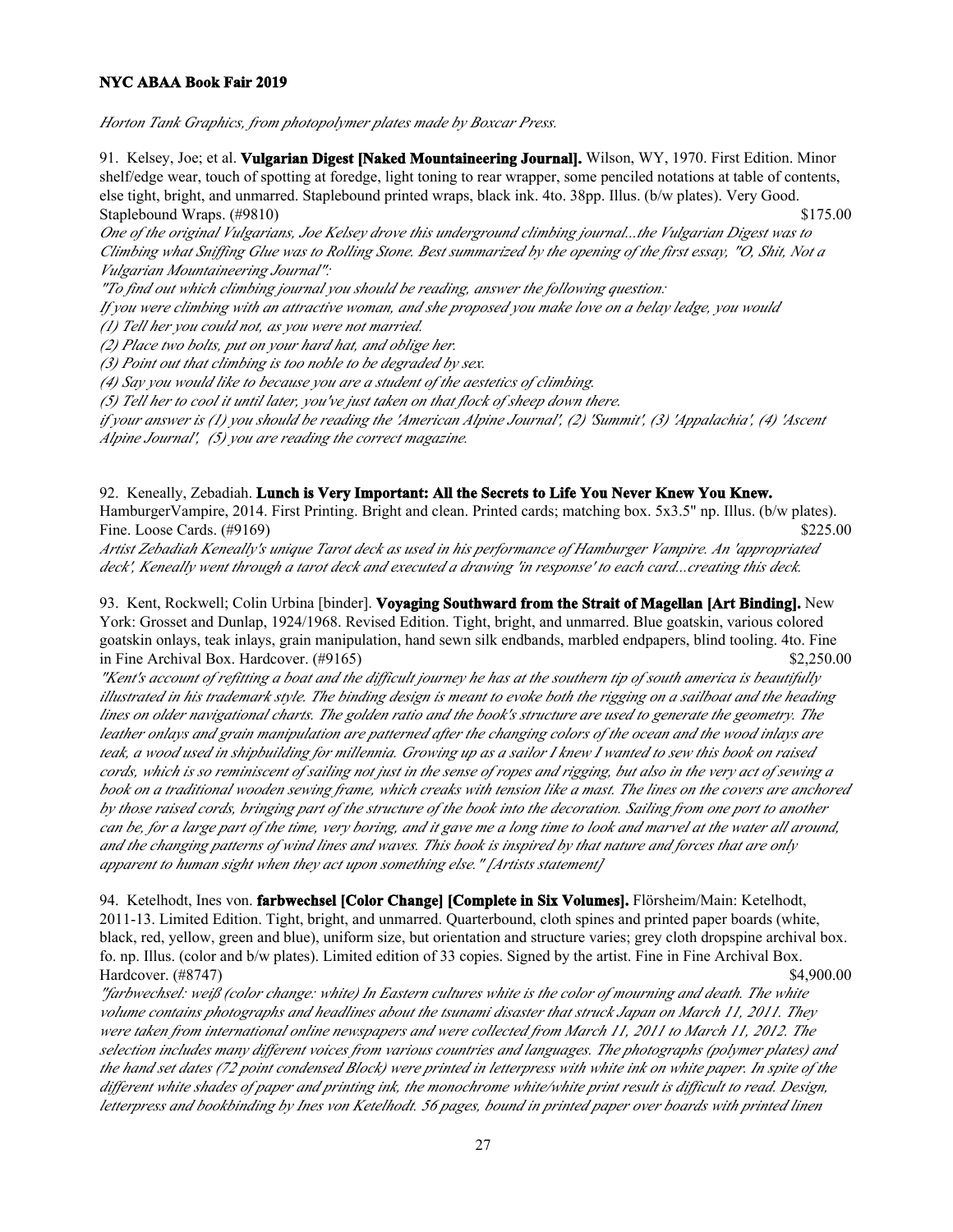*spine. Headlines: 11 mars 2011: Tsunami au Japon, après un violent séisme March 12, 2011: Japan pushes to rescue survivors as quake toll rises 13. März 2011: Neue Explosionen am AKW Fukushima 14 March 2011: Japan battles with radiation leak 15. März 2011: Atomkraft auf Stand-by: Vorübergehende Stilllegung deutscher AKWs 16. maaliskuu 2011: Asiantuntijat varoittavat Fukushiman tilanteen olevan pahenemassa 17 mars 2011: Japoni: Bilanci i viktimave 14.500 18 marzo 2011: Japón eleva el nivel de alerta nuclear en la central de Fukushima-1 19 Mart 2011: Japonya'da radyasyon korkusu en yüksek seviyede 20 maart 2011: Foekoesjima nou net twee vlakke laer as Tsjernobil-kernramp 21. märts 2011: Jaapani ministeerium avaldab kodulehel andmeid radiatsioonitaseme kohta 22 marzo 2011: Radioattività nel mare di Fukushima – Nuove scosse, 21 mila tra morti e dispersi 11 abril 2011: Japão eleva alerta nuclear para mesmo nível de Tchernobil 11 mayo 2011: Casi 15.000 muertos confirmados por el seísmo de hace dos meses en Japón 11. juni 2011: Tusinder demonstrerer mod a-kraft i Japan 11 julho 2011: Japão fará testes de resistência em todas suas centrais nucleares 6 August 2011: Double jeopardy: Fukushima victim is Hiroshima survivor 11. September 2011: Schwarze Tage – Ein Thementag über katastrophale Ereignisse, die die Welt veränderten 11 octobre 2011: Après Fukushima, seules l'Italie, la Suisse et l'Allemagne ont renoncé à l'énergie nucléaire 12 novembre 2011: Fukushima: giornalisti visitano la centrale atomica 6 december 2011: Radioaktiv mjölk i Japan 18. tammikuu 2012: Japani pidentää ydinreaktoriensa käyttöikää February 11, 2012: Thousands march against nuclear power in Japan amid worries set off by Fukushima disaster 11 marzo 2012: Giappone, in silenzio un anno dopo lo tsunami farbwechsel: schwarz (color change: black) The photographs were taken while wandering through the city of Frankfurt with long exposure times, without looking through the view finder of the camera. A slightly translucent black letterpress rectangle is printed with polymer plates onto the offset printed night photographs. Text passages by Giorgio Manganelli's "La Notte" (in Italian/German) appear in some of the black rectangles. The type face is negative on the polymer plate and seems on the print sometimes lighter, sometimes darker due to the structure of the photograph beneath, shaped by the picture. Photography, letterpress and bookbinding by Ines von Ketelhodt. 32 pages, vat paper, two-sided concertina (31 feet) with printed paper over boards. Giorgio Manganelli (only a short passage): "First we are often asked: which shape said night has, if the appellation shape is even justified for said night, and if this shape, provided there is one, is constant and immovable and finally, if it is measurable. According to the impression of those, who busied themselves with this, said night has the shape of a cuboid; (…)." farbwechsel: rot (color change: red) The red volume contains kissing scenes out of Hollywood movies taken from the television screen, featuring scenes from "How to Steal a Million", "Cleopatra", "Mirage", "Some Like It Hot", "The Kid", "To Have and Have Not" with Lauren Bacall, Diane Baker, Humphrey Bogart, Charlie Chaplin, Tony Curtis, Audrey Hepburn, Marilyn Monroe, Peter O'Toole, Gregory Peck and Elizabeth Taylor. New couple combinations are created so that each actress is kissing each actor. The photographs are printed with polymer plates in letterpress using inks in several lipstick colors. Design, letterpress and bookbinding by Ines von Ketelhodt. 60 pages, bound in printed paper over boards. farbwechsel: gelb (color change: yellow) The yellow book contains a complete chapter by H. C. Artmann's tale "Die Sonne war ein grünes Ei" ("The sun was a green egg" in German original). It's a funny surrealistic genesis about the creation of the world and its objects. It is about the jealous relationship of sun, moon and a certain object, as well as the genesis of stars and falling stars. As not more than five or six of the 20 Cicero wooden letters fit into a line, I couldn't break the lines by dividing words according to syllables. Printed with yellow ink on yellow paper the text at first sight seems more like a pattern, but it is still legible: type face as a vehicle for content and type face as pure shape or texture. Design, handset, letterpress and bookbinding by Ines von Ketelhodt. 88 pages, bound in printed paper over boards. H.C. Artmann: At this time there were no railways, people traveled through the land on great objects. These objects were tame, they could speak, one could talk with them during the long rides, they asked questions and gave answers; yet whistles or steam they could not make. It was in the winter, moon and sun were riding south, snow was falling, it was cold, the wind was blowing icily, moon and sun were afraid of freezing. The object they were riding on said: "Cut open my body, get inside, sew me up again from the inside." The moon took his knife, he cut open the body of this object, he crawled inside with the sun, the sun sewed it up from the inside with the moon's bowstring. Now they weren't cold anymore, they warmed themselves at the bowels of this object, they slept and woke, it was always dark, they had no light with them, they didn't know where they were going, where this object was taking them. After a while, the object said: "Come out, we are in the south, it is warm, it isn't snowing anymore, the rain is pleasant!" Moon and sun couldn't hear the object's voice, they were in its body, they could only make out a hum that they thought was the fermenting grass in the object's bowels, they didn't answer. They slept and woke, it was always dark, they had no light with them, they didn't know where it was going. The object carried them further, it came through a jungle, it was a very big forest in which there were no objects. A hunter of the forest had never seen an object before, he shot out of a blow-pipe, he hit the object in the head, the object fell down, it died, the hunter cut it open, moon and sun came out. This hunter took them to his village together with his kill, he took the sun for his wife, the moon he made his slave, he sent him off somewhere every time he wanted*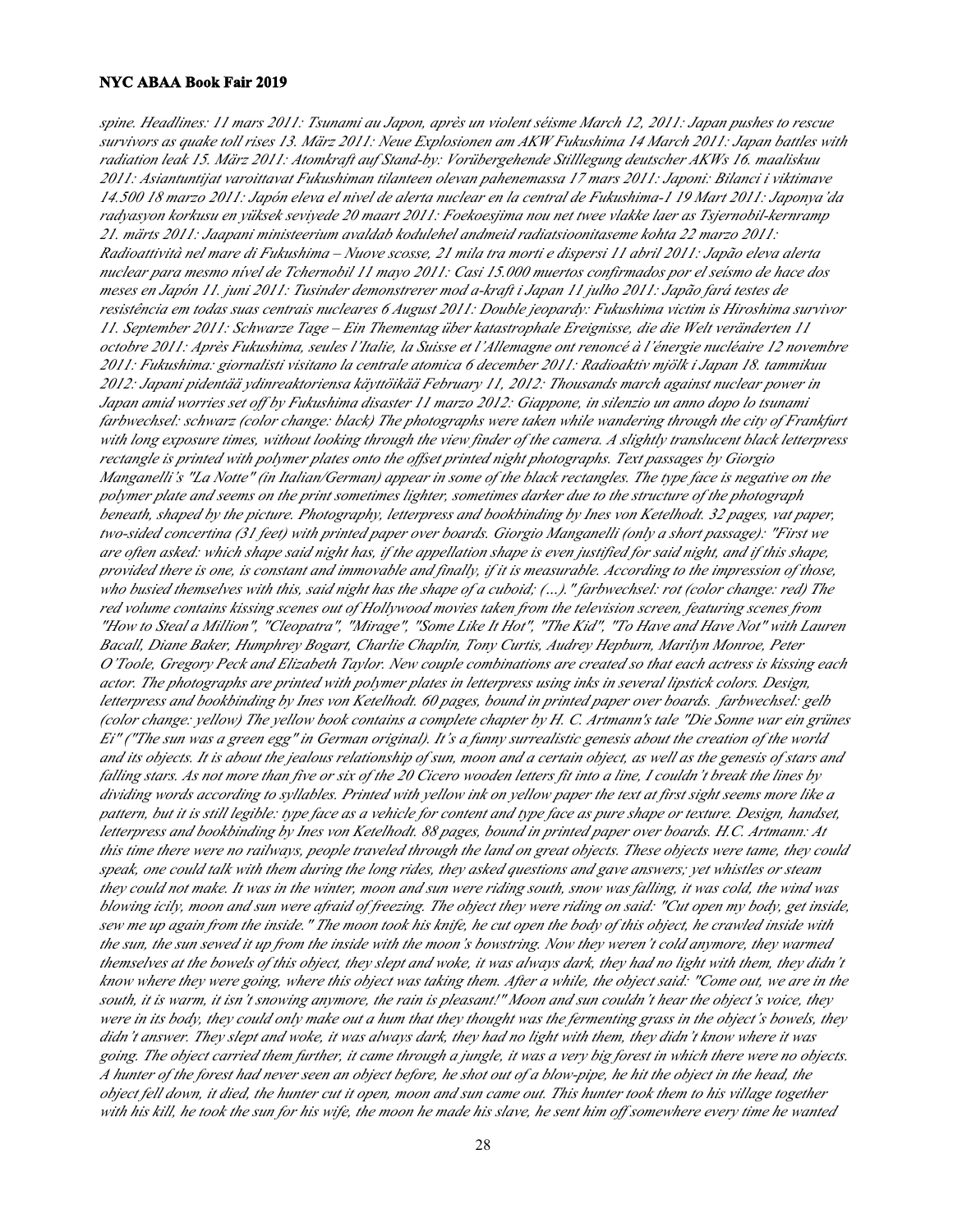*to sleep with the sun. But the moon knew of this relationship and wanted to burst with fury and shame. This hunter gradually ate all the meat of that killed object, he didn't notice that with each meal he was turning more and more into his own prey. When he ate an eye, his eye became the eye of the object, when he ate a back leg, his back leg became the back leg of the object, and so on, until he had become this object himself. Now that the moon had become a free man again he beat the sun because of her infidelity, he destroyed the house of the hunter and he killed the young offspring he had conceived with the sun, he killed the sun's children and ate them before her eyes. Then he said to her: "Put a saddle upon your lover, we want to ride to the borders of the sky." The sun did as the moon bid, she saddled this object, they sat upon it and rode into the first half of the sky, which then was already covered with stars. At a tree at the border between the first and second half of the sky the moon stopped, he tethered the object to this tree. "Why are you tethering me here?" asked the object. At first the moon gave no answer. "Why are you tethering me here?" repeated the tethered object. "I have tethered you to this tree at the border between the first and the second sky", said the moon, "so that you won't violate the sun again when I have business elsewhere." Then he took a star out of the fabric of the sky, he put it into the object's mouth. "And now not another word!" said the moon. The object bit this star in two like a weak nut, it spit out a myriad of small stars, they fell upon the earth and scattered widely. These were the first falling stars ever seen. farbwechsel: grün (color change: green) It contains a text passage by Virginia Woolf's "To the Lighthouse" (in English/German). In the green book I have tried to visualize the topic of dissolved shapes, abstract symbols, the recognition of a letter's shape and the form of words. All letters were cut individually into two parts so that the fragments of each letter look different. Then the two fragment levels were printed digitally in different shades of green onto two transparent foils. Finally in the bound book they are lying over each other, but the fragments are a bit shifted, so the reader can shift the foils until they converge, thus making the text legible. Practiced readers are able to complete even heavily fragmented letter shapes through cognitive supplementation, while reading. Design, typography and bookbinding by Ines von Ketelhodt. 64 pages, bound in printed paper over boards with linen spine. Virginia Woolf: "Turning back among the many leaves which the past had folded in him, peering into the heart of that forest where light and shade so chequer each other that all shape is distorted, and one blunders, now with the sun in one's eyes, now with a dark shadow, he sought an image to cool and detach and round off his feeling in a concrete shape." farbwechsel: blau (color change: blue) A poem by Hans Arp's "Wie kämen uns himmelblaue Seelen" (in German) is printed onto photographs, which were taken with long exposure times in the aquarium of the Frankfurt zoo. Time exposure captures a phase of time that we normally cannot perceive. Movements are blurred, they dissolve in time. Because of the time exposure, light, time, positions and situations are added together. These layers visualize movements in sequence. Photography, handset, letterpress and bookbinding by Ines von Ketelhodt. 32 pages, photos are offset printed, text is letterpress printed. Hans Arp: "How handy would sky-blue souls and sky-blue songs come in. What wings would these be. And an angel should hold the star-reigns. How we yearn for this great journey."" (artist statement)*

95. Kiesel, William J. [writer of introduction, compiler]. **Printers Device in Esoteric Publishing.** Seattle: Ouroboros Press, 2016. First Edition. Tight, bright, and unmarred, like new condition. 24 pages, with illustrations, advertisements. Near Fine in Wraps. Staplebound Wraps. (#9692) \$15.00 *Collection of printer's devices for occult and esoteric publishers from around the world. Compiled by William Kiesel of Mortlake Books and Ouroboros Press.*

96. Kipling, Rudyard . **Departmental Ditties and Other Verses [Together with the De Vinne Press 1899 Limited Edition Fascimile].** The Civil and Military Gazette Press, 1886. First Edition. Light shelf/edge wear, even toning and moderate foxing to wrappers (typical of issue), sporadic penciled marks in textblock, else tight and clean [fascimile shows light shelf/edge wear, inner wrapper split at hinge, outer wrapper and tab flap intact]. Tan printed wrappers, black ink lettering and decorative elements. 10.75x4.25" Very Good. Original Wraps. (#8150) \$2,500.00 *Printed in tan wrappers designed to resemble a governmental department envelope (with the flap present and intact). Livingston 22. Kipling began working at the age of seventeen as a journalist and editor for the Civil and Military Gazette in Lahore and published his first collection of verse, Departmental Ditties and Other Verses, in 1886.*

97. Kupferberg, "Tuli" Naphtali (Wehlau, Judith; Tuli; Leonardo, et al [illus]). **The Book of the Body.** New York: Oliver Layton Press/Birth Press, 1966. First Edition. Light, even toning/soiling to wrapper, minor rusting at hinges, else tight, bright, and unmarred. Oblong 12mo. np [32 leaves]. Illus. Very Good in Wraps. Original Wraps. (#9569) \$45.00 *Tuli (1923-2010) was a noted American counterculture poet, author, publisher, and anarchist. He was also a founding member of the band, The Fugs. It is said he was also referred to in Ginsberg's Howl ("who jumped off the Brooklyn Bridge and walked away unknown and forgotten into the ghostly daze of Chinatown"). A collection of illustrations and*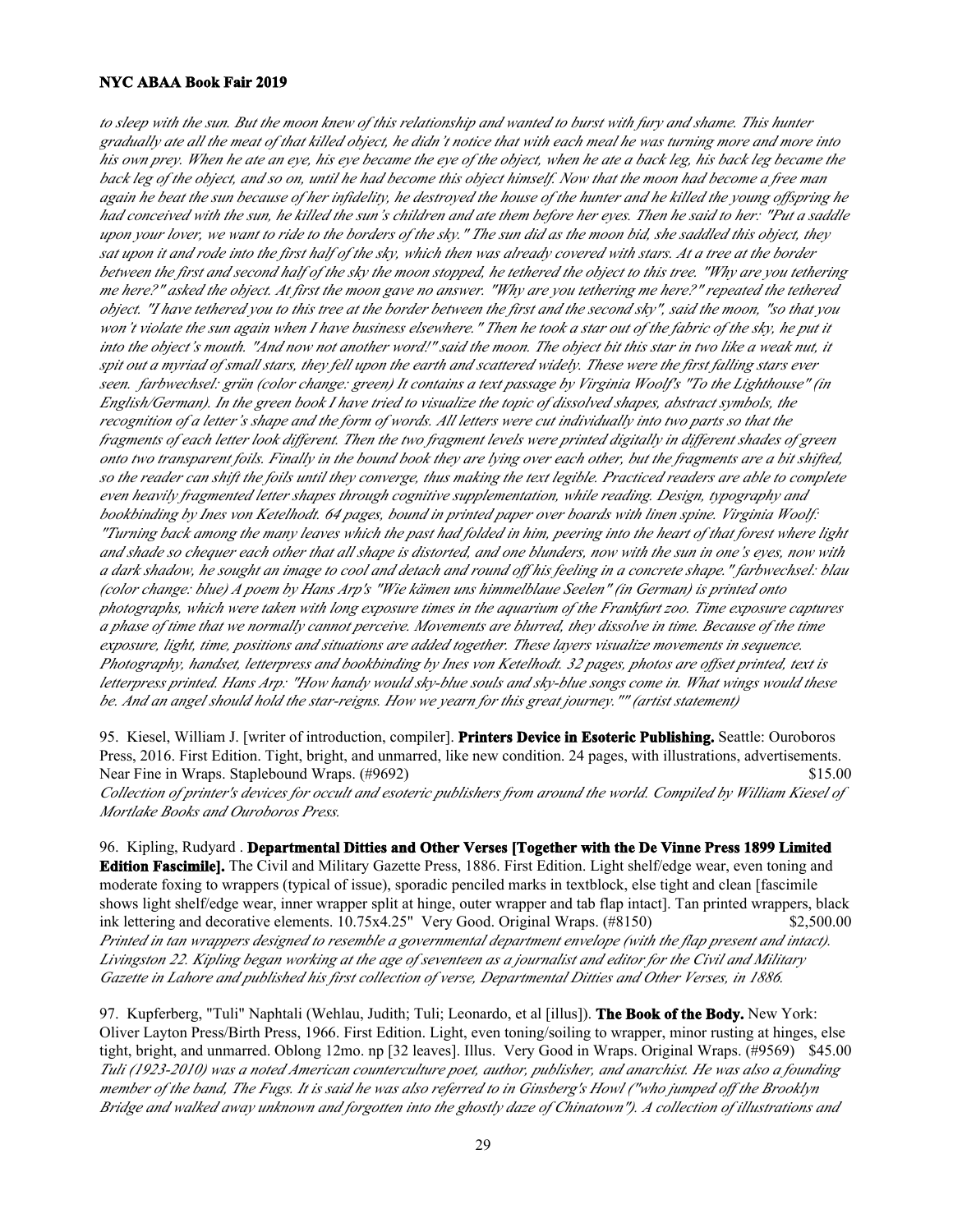*aphorisms embodying the spirit of the 1960s, it is a nice snapshot of the end of a disappearing age.*

98. Kupferberg, Tuli. **The Christine Keeler Colouring Book - Cautionary Tale.** New York: Birth Press, 1963. First Edition. Minimal shelf/edge wear, else tight, bright, and unmarred. Yellow printed paper wrappers, stapled. 12mo. np (26 unnumbered pages). (#9015) \$275.00 *Published as Pedantic Pamphlet No. 3. Brilliant bit of Second Wave feminism and and a leader in the area. Uncommon generally and very scarce in the condition found here.*

99. Lane, Leonie. **Urban Ride Against Uranium.** Melbourne, Australia: Print Workshop, nd [1977]. First Printing. Light edge wear, rumpled on three corners, small hole in upper right corner, chip at right side, else bright and clean. Screenprint, printed in black, yellow, red inks, from three stencils. Approx. 22x34.75" Good+. (#9837) \$750.00 *"With the broadening of the base of community support for the anti-uranium cause, 1976 and 1977 saw the setting up of local organisations, variously named Movement Against Uranium Mining and Campaign Against Nuclear Energy (or Power), specifically to focus on nuclear and uranium issues." One known copy in institutional collections, at National Gallary of Australia.*

100. Levi, Eliphas; translated (from the French) by R.J. Lemert. **The Great Secret: Or Occultism Unveiled [Bound Typescript].** [Great Falls, Montana]: [R.J. Lemert; unknown publisher], [1925-1935]. Unique. Tight, bright and unmarred. Light rubbing to cloth boards, otherwise in very good condition. Bound in dark blue pebbled cloth with gilt titling to front board, dark brown end papers. Bound typescript, appears to be a top copy carbon or mimeograph, with the text on the rectos of the pages only. Annotated with corrections. Octavo. 242 unnumbered leaves. Very Good+. Hardcover. (#9533) \$950.00

*Rare bound typescript manuscript of French occultist and author Eliphas Levi (1810-1875) of "The Great Secret, or Occultism Unveiled." A note bound in at the front indicates that the typescript was copied from the text as published in the journal "The Montana Mason", a Masonic journal that was published in Great Falls, Montana, in the 1920s. The introduction describes the book as "one of the most interesting and deeply philosophical" of Levi's works. The work remained unpublished in manuscript for nearly a quarter of a century after Levi's death, until a French edition with the title "Le Grand arcane ou l'Occultisme devoile" finally appeared in 1898. It remained unpublished in English until R. J. Lemert, editor of "The Montana Mason," prepared a translation "for the instruction of a few friends, and the latter, regarding it as highly valuable to the student, insisted on its publication" in the journal, and it was then published in parts in the February 1925 and subsequent issues. Curiously no other publication of the work was then undertaken until the Thorsons / Samuel Weiser edition appeared some 50 years later (1975). Unfortunately it is not known who made this typescript, but it was presumably someone who thought the text significant enough that they wanted it in a durable form (and perhaps only had access to borrowed copies of "The Montana Mason", which was scarcely a widely distributed journal). It is similarly without date, but appears to be from the 1930s. The text itself is described in a more recent edition as "Eliphas Levi's final and most important treatise on the occult sciences, in which he examines, magnetism, evil, astral emanations, divination, and creative omnipotence. This bound typescript is obviously unique and significantly predates the first English language publication of the work in book form." Could possibly be another typescript annotated for publication, yet was never seen. Scarce.*

101. Loeber, Nancy. **Drugs & Feelings: Poems from the Nineties.** New York: Self-published, 2017. Limited Edition. Tight, bright, and unmarred. Indigo prints of original poems and drawings. Housed in manilla envelope. 7.5"x10" np. Illus. (color plates). Fine in Fine Sleeve. Loose sheets. (#9708) \$35.00 \$35.00 *Twelve emo poems from the early 1990s with seven drawings done twenty-five years later in response to the unearthed poems.*

102. Lori Anderson Moseman [poems]; Randall, Karen [images]. **Full Quiver.** Northampton, MA: Propolis Press. Tight, bright, and unmarred. Printed paper boards. 8vo. np. Illus. (color prints). Printed in an edition of 20. Fine. No DJ, as Issued. Hardcover.  $(\text{\#}9160)$  \$500.00 \$500.00

*"Composed of ten interlinking narrative prose poems by Lori Anderson Moseman, queries the essential nature of the book and its attendant writing systems.*

*Each of the poems in FULL QUIVER (with the exception of the poetic epilogue) is accompanied by a Luwian hieroglyph and a QR code, which will lead readers to related webpages.*

*The Luwian hieroglyphics are not unlike modern day emoticons in that some of them are immediately translatable, but*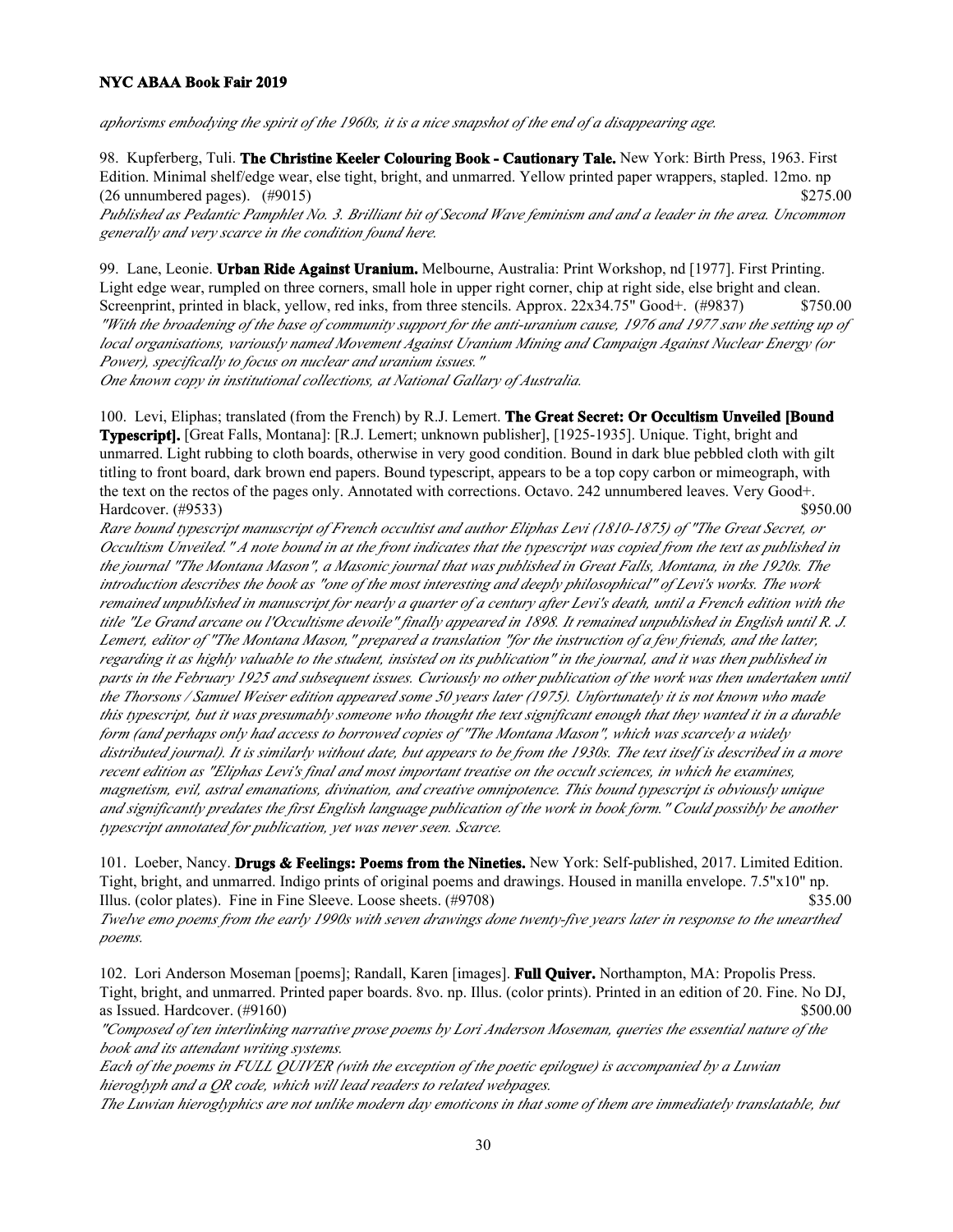*like the Japanese emoji, the meanings of some Luwian logograms and syllable glyphs are less obvious. Luwian was a Bronze Age language spoken in Anatolia, roughly 1700 - 600 BCE. The Luwian writing system has been translated by scholars from texts in which the hieroglyphs were accompanied by cuneiform equivalents. What remains of the Luwian writings are those that were carved into stone, but even many of these are fragmented.*

*While QR code may be familiar to most contemporary readers, the code itself cannot be read in the same way that one reads alphabetic text or even hieroglyphic texts. Rather, these computer generated codes, which were developed for the Japanese automotive industry during the late 20th century, can only be read by a computer or a smartphone equipped with a camera and a QR reading app.*

*For many readers, the QR codes will be unreadable and hence function largely as visual illustrations rather than as text. Others, however, will feel drawn to use their phones to scan the code. Doing so will lead the reader to webpages where there are sound les of the poet reading the poems, further texts by the poet, and translations of the Luwian glyphs. The QR codes thus serve a dual purpose: as compelling visual images and as footnotes, they offer additional information for curious readers.*

*While the book exists as an independent object, when combined with the website, the two together serve to document a dialogue between poet and artist-designer. Responding to a poem, entitled "Gentleman, Dot's dad, trots past the silverscreen," I wrote Z which combines the logograms for LAPIS [stone] and SCALPRUM [chisel] to equal STELE thus drawing an analogy between the desire to be immortalized on the silverscreen and having one's deeds incised on a granite wall. Likewise, in composing her second series of poems for the website, Lori responded to the hieroglyph [small image] with this: "multivocal warble of Sufis fingering prayer beads."*

*"The more ephemeral website was created with the Drupal 7 platform. As the reader navigates from one webpage to the next, content is pulled from the database hosted on a server computer, communicated over the internet connection and delivered to the browser window. There are many variables controlling the display of the content in the browser window not the least of which is the type of computing device that the reader is using. Additionally, given that most computers are not be equipped with Luwian fonts, the glyphs on the website have been placed there as images rather than unicode (the international encoding standard for displaying scripts). Should you wish to have a digital or hard copy of the code and content, I would be happy to assist." [Artist statement]*

103. Loti, Pierre; Sobota, Jarmila [binder]. **Pecheur D'Islande.** France: Published for PRIX de la 6 Biennale Mondiale de la Reliure d'Art , 2000/1 [1886]. Limited Edition. Tight, bright, and unmarred. Unique binding structure, dark green goatskin for covers and doublures, beige goatskin for middle boards, green glass insert at front and rear board, leather endpages; archival box shows minor shelf/edge wear. Small 4to. 205pp. Illus. Numbered, limited edition, this being DVI. Fine in Near Fine Archival Box. Hardcover. (#9615) \$4,500.00

*Hand carved hand blown glass in the front and back covers by Dalibor Nesnidal. The binding won First Prize of the "Ville d'Urrugne" in the category "Livre Objet". Text in French.*

104. [Lovecraft, H. P.]. **In Memoriam Howard Philips Lovecraft. Recollections, Appreciations, Estimates by Paul Cook [together with] H.P. Lovecraft, Esquire. Gentleman [and] The Howard Philips Lovecraft We Knew both by Muriel E. Eddy [together with] Related Ephemera and Photographs.** Vermont: The Driftwood Press, 1941. First Edition. In Memoriam shows moderate sunning to spine and top of wraps, spine split, several small closed tears (mostly at overlapped top), light sunning to spine of Gentelman, else tight, bright, and unmarred. 8vo. 75pp; 6pp; 10pp. Laid in related photographs. Good to Very Good+ in Wraps. Original Wraps. (#9486) \$750.00

*Three very scarce/unusual memorial pieces for H.P. Lovecraft (1890-1937). From the collection of Sir Christopher Lee (though unmarked as such). Cook's In Memoriam was printed by Driftwood Press (VT) in an edition of 94 copies [N.B. Only two copies appear in auction records and OCLC only lists nine institutional copies worldwide]. The two pieces by Muriel Eddy are undated and show no publication place, but institutional records indicate they were published in Providence, RI, circa 1960-70. HPL Esquire, Gentleman appears in only two institutional collections worldwide. The HPL We Knew is, according to OCLC, held in 5 institutions. Also included are seven b/w photographs (captioned at rear in an unknown hand) showing HPL young and old, family, home, and his grave.*

#### 105. Mackinolty, Chips

. **Support Queenslands Fight Against Police State.** Sydney, Australia: The Tin Sheds Art Workshop, nd [ca 1978]. First Printing. Light edge wear, slight rumple at edges, else bright and clean. Screenprinted, in red and black inks, from two stencils. Approx. 29x39. Very Good. (#9838) \$1,250.00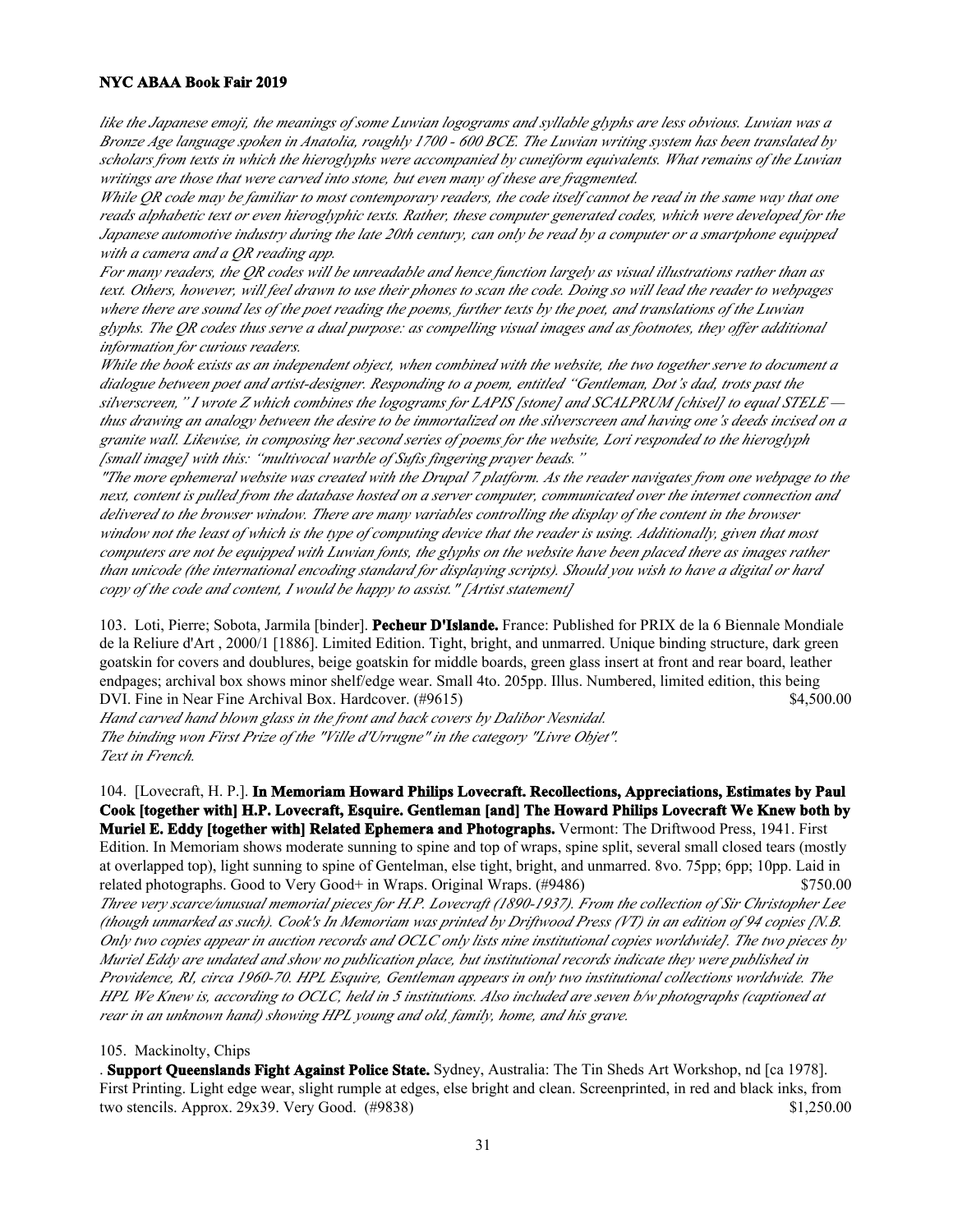*Large, graphically strong poster railing against what was seen as the police state tactics of government agents in Queensland. Notes actions against political/union organizers, women, blacks, the gay community, etc. All the 'stronger' given the political environment in the area at the time. One known copy in institutional collections, at the National Gallery of Australia.*

*Queensland under the Premier Joh Bjelke-Petersen - a notoriously corrupt right wing demagogue who banned street marches etc. etc. and overtly moved Queensland towards a police state. He put in a Police Minister who was already was tainted with corruption (and was subsequently tried and jailed after the government fell). These posters were made to be pasted to walls with crude glue, and it is unlikely that many survived, especially because of the "anti-police" aspect, which would have seen them torn down and defaced quickly, and anyone caught with them almost certainly subject to a beating in the police cells. Lefties and radicals would be unlikely to have kept them on the walls at home, as police raids were frequent...*

106. Mak, Geert; Kisman, Max [illus]; Fletcher, Erin [binding]. **The Island: An Amsterdam Saga [Miniature Design Binding].** Stichting Handboekbinden: De Buitenkant/Museum Meermanno, 2016/2017. First Edition. Tight, bright, and unmarred. Three-Part Bradel binding; spine covered in black goatskin with onlays of light grey buffalo and goat suede; boards covered in black goatskin on top and chocolate brown goatskin on bottom; onlays of stone veneer and vellum; embroidered elements in cotton embroidery floss; lines and dots tooled through various colored foils; leather wrapped endbands, wrapped with alternating threads; edge painted with beige Acryla and orange Acryla; endpapers are handmade by Hook Pottery paper (wheatstraw black) and Katie MacGregor (orange). Book is housed in a full leather clamshell box covered with ivory buffalo skin; rat embroidered through various leather onlays using cottom embroidery floss; title piece embroidered through two layers of leather onlays; trays covered in handmade Katie MacGregor paper in orange and lined with handmade paper by Hook Pottery Paper, wheatstraw in black. 32mo [7.6x5.4x1.8cm]. Fine in Fine Archival Box. Hardcover. (#9764) \$1,100.00

*"The denizens of this forgotten island are plagued by sickness. Many theories are put forth as to the source of their ailments, such as, pigeons from Chernobyl moulting their radioactive feathers, skulls and bones that lay under an old chapel or that the ground is full of chemicals.*

*All of these potentials hazards are soon pushed aside as the population is removed for new growth and development. On the top half of the binding, I took inspiration from the KNSM Island Skydome, a housing project built by Wiel Arets Architects. Its angular and sleek design became a stark contrast to a landscape that had fallen into disarray by its derelict inhabitants."* [artist statement]

107. Maret, Russell. **Character Traits.** New York: Russell Maret, 2019. Limited Edition. Tight, bright, and unmarred. See edition details below. 4to. Illus. (color plates). Deluxe limited edition. Fine in Fine Archival Box. Hardcover. (#9849) \$15,000.00

*"Character Traits draws inspiration from the tradition of writing manuals and calligraphic model books, in which various lettering styles are displayed in short, epigrammatic texts. The title was chosen to evoke the two primary motivations of the book: to explore the traits of alphabetical characters that are digitally native and thus free from the technological limitations of typographic lettering (ie. metal type), and to do so in a series of texts that are chosen because they illuminate potential traits of the human character. The book consists of two components: a bound essay and a portfolio of unbound plates. The essay explores the various technological, artistic, and conceptual ideas behind the plates, and includes a section of notes on the texts and lettering featured in each plate. To emphasize the non-typographic nature of the lettering, the plates will be printed intaglio rather than letterpress. This process allows for extremely vibrant colors, though they are applied quite differently than I have done in the past. Rather than printing multiple colors in overlay to create varying shades, the intaglio plates can be printed in either one or two colors: one color if inked only intaglio or relief, two colors if inked intaglio and relief simultaneously. The two-color prints are extremely labor intensive, so much so that they are impractical to print for the entire edition. So although both the standard and deluxe copies will feature the same texts and lettering, the deluxe copies will have more two-color prints than the standard. The deluxe copies also include a third volume of linoleum cuts based on a series of 18 color studies I painted in anticipation of the two-color plates from the book." [artist statement] Edition Details:*

*Deluxe copies are printed on two custom makings of Twinrocker Handmade Paper and bound by Amy Borezo of Shelter Bookworks. Book and portfolio bound in half leather with papers marbled for the edition by Stephen Pittlekow. Accompanied by a third volume of linoleum cuts printed on a 1923 making of Crown & Sceptre paper, made to the specifications of William Morris. Housed in an innovative two-part box. 20 copies, 3 proofs. Approx.*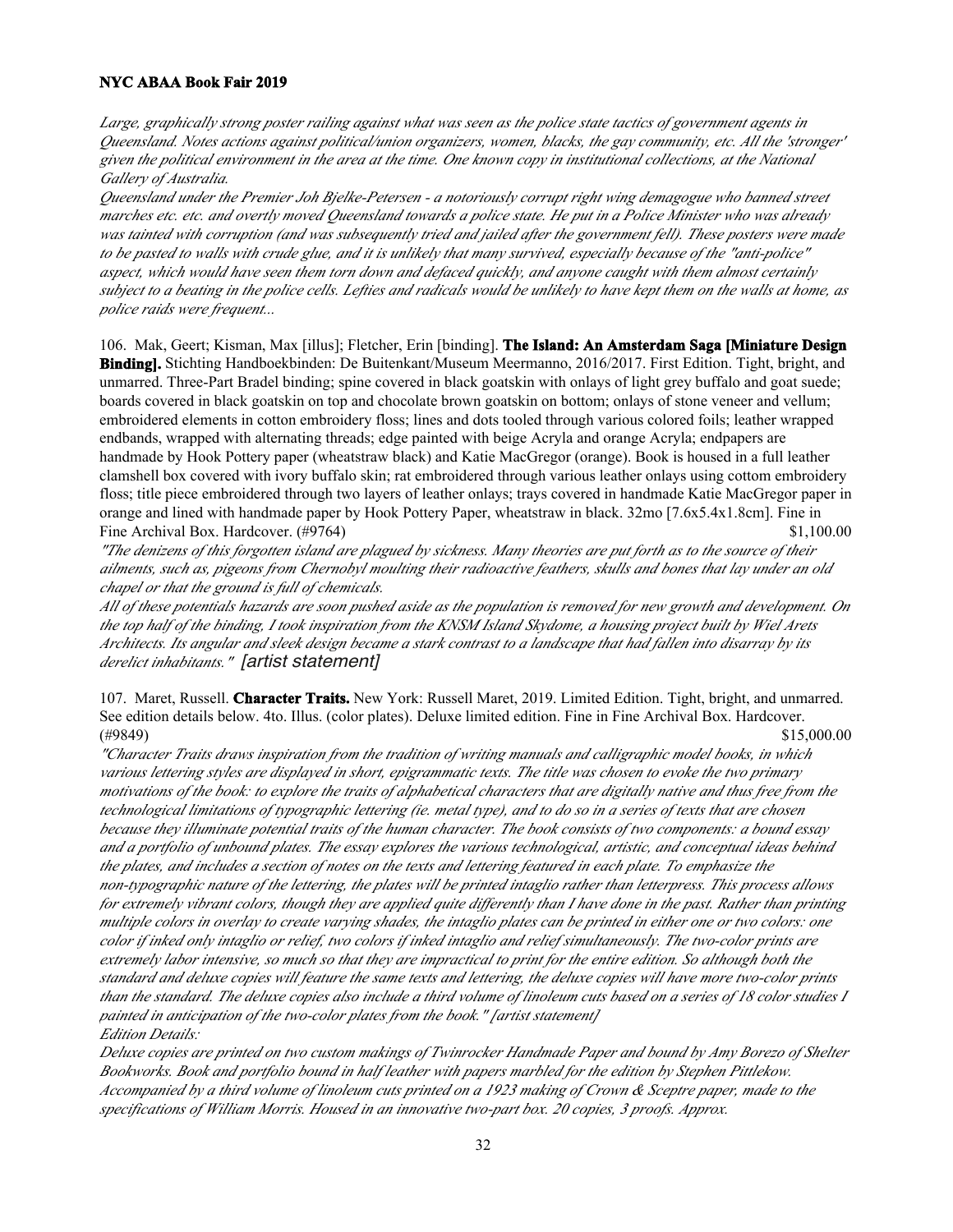108. Maret, Russell. **Character Traits.** New York: Russell Maret, 2019. Limited Edition. Tight, bright, and unmarred. See edition details below. 4to. Illus. (color plates). Numbered limited edition. Fine in Fine Archival Box. Hardcover. (#9850) \$7,500.00

*"Character Traits draws inspiration from the tradition of writing manuals and calligraphic model books, in which various lettering styles are displayed in short, epigrammatic texts. The title was chosen to evoke the two primary motivations of the book: to explore the traits of alphabetical characters that are digitally native and thus free from the technological limitations of typographic lettering (ie. metal type), and to do so in a series of texts that are chosen because they illuminate potential traits of the human character. The book consists of two components: a bound essay and a portfolio of unbound plates. The essay explores the various technological, artistic, and conceptual ideas behind the plates, and includes a section of notes on the texts and lettering featured in each plate. To emphasize the non-typographic nature of the lettering, the plates will be printed intaglio rather than letterpress. This process allows for extremely vibrant colors, though they are applied quite differently than I have done in the past. Rather than printing multiple colors in overlay to create varying shades, the intaglio plates can be printed in either one or two colors: one color if inked only intaglio or relief, two colors if inked intaglio and relief simultaneously. The two-color prints are extremely labor intensive, so much so that they are impractical to print for the entire edition. So although both the standard and deluxe copies will feature the same texts and lettering, the deluxe copies will have more two-color prints than the standard. The deluxe copies also include a third volume of linoleum cuts based on a series of 18 color studies I painted in anticipation of the two-color plates from the book." [artist statement] Edition Details:*

*Deluxe copies are printed on two custom makings of Twinrocker Handmade Paper and bound by Amy Borezo of Shelter Bookworks. Book and portfolio bound in half leather with papers marbled for the edition by Stephen Pittlekow. Accompanied by a third volume of linoleum cuts printed on a 1923 making of Crown & Sceptre paper, made to the specifications of William Morris. Housed in an innovative two-part box. 20 copies, 3 proofs.*

109. Maret, Russell. **Ornamental Digressions.** New York: Russell Maret, 2016. Limited Edition. Tight, bright, and unmarred. Quaterbound, leather spine, printed paper boards; matching smaller volume; dropspine archival box. Small fo. np. Illus. (color and b/w plates). Limited numbered edition, this being \_\_\_\_\_.

"Ornamental Digressions was handset and printed by Russell Maret in his Pinwheel Ornaments, which were engraved and cast by Ed Rayher at Swamp Press and Letterfoundry. The texts are set in Gudrun Zapf von Hesse's Diotima, with titling in Hermann Zapf's Michelangelo, both of which were cast by Rainer Gerstenberg in Darmstadt, Germany. One hundred copies were printed on 145gm Zerkall wove paper and bound by Craig Jensen in goatskin and Yatsuo handmade paper. Twenty copies are bound in different colors than the other eighty and accompanied by a second, oblong volume of pattern papers printed on ten different colors of Yatsuo paper." Fine in Fine Archival Box. Hardcover.  $(49227)$  \$1,500.00

*"In 2011 Joe Whitlock-Blundell asked me to design the binding for The Folio Society's edition of The Sound of the Fury. Joe had liked the patterned paper I designed for Specimens of Diverse Characters and he asked me to emulate it for the Faulkner. In response I designed nine ornamental variations on a basic theme: a central pinwheel form with nine different fillers among the pinwheel's arms. Joe chose the busiest of the nine designs as appropriate to the content of his book, and I spent a couple of years thinking about what else to do with the remaining ornaments. Eventually I decided to make a book of patterned papers, and I sent one of the designs, now called Pinwheel Ornaments, to Ed Rayher to have it made into new metal type ornaments. While the type was being made I began the obsessive process of designing ornamental patters. I do most of this kind of work while lying awake in bed, and this time was no different. For months I worked out meticulous variations in the wee hours, unsure as to whether I would model the book on a type specimen, printing the designs in black ink on white paper, or on a fabric swatch book, printing the patterns in colors on a variety of papers. The more I thought about these patterns the more I realized that my mind was wandering. I love making patterns, but a book that only explored the patterning potential of the ornaments was not holding my interest. Instead, I began envisioning elaborate arrangements that were not inspired by what the ornaments could do but by what they were not supposed to do. While reading or walking around the city, texts and images would spark ideas for designs that made no practical sense at all, and my thought would digress into designs of eight, or nine, or more colors. The book that has developed, Ornamental Digressions, draws on all of these various sources. It begins with four black and gray designs that display the basic functions of the ornaments. This is followed by fifteen ornamental digressions, each of which is pared with a text and printed in a wide array of colors. The book ends with notes on the sources of the fifteen digressions. Additionally, twenty copies are accompanied by a swatch book of twenty patterned papers that are printed on variously colored handmade paper. quarter goatskin, paper covered boards, clamshell box." (from the printer)*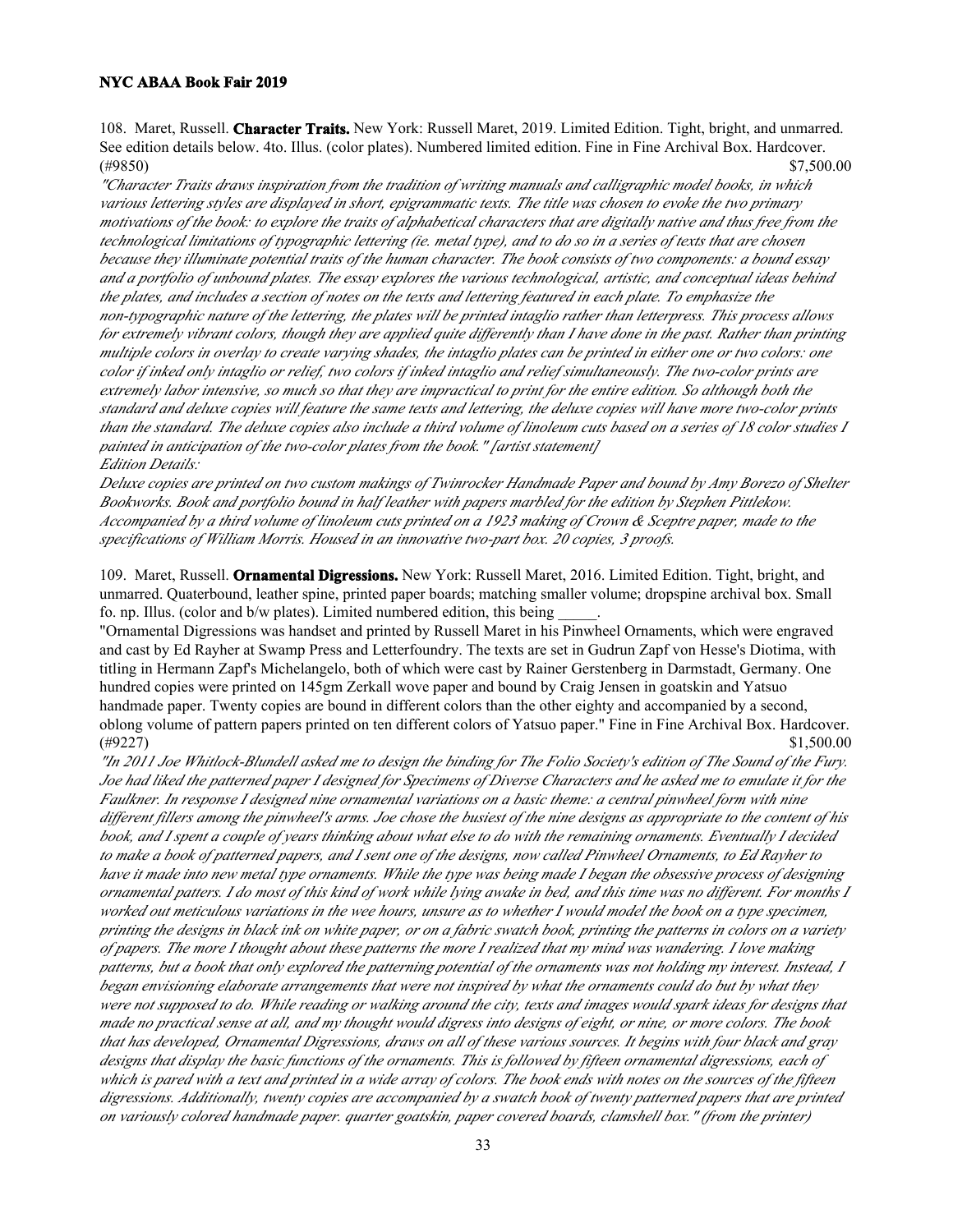110. Maret, Russell. **Roma Abstract. An Alphabet by Russell Maret.** New York: Russell Maret, 2017. Limited Edition. Tight, bright and unmarred. Printed black wraps, stab-sewn, black ink text drawn from the inscription on Trajan's column; in a frosted acrylic slipcase. Fine in Fine Slipcase. Original Wraps. (#9482) \$625.00 *"In their simplest incarnations—a line for an I, a circle for an O—letterforms reveal their true nature: they are Forms first, Letters second. The connective tissue that transforms a circle into a letterform is only as strong as the imagination and consensus of the community for whom that circle represents the letter O. For some communities the O is a rectangle, for others it is a lozenge balanced between parallel horizontal lines. To tell either of these communities that their Os are not Os is as futile as telling a speaker of one language that he ought to be speaking another. These variable permutations of abstraction and legibility are the source of the alphabet's dynamism, and it is in the boundary between these two states that I enjoy spending my time.*

*Roma Abstract is based closely on a geometric alphabet I painted while at the American Academy in Rome. When I first arrived for my fellowship in Rome, I did so with a high level of anxiety. I felt an intense pressure to produce work, and from my first day at the Academy I could feel the time slipping away. In an attempt to calm myself, I painted a seven-inch diameter circle on a wooden panel. As people visited my studio they would unfailingly remark on the "O" on my wall. Each time I would tell them that it was not an O but a circle, and each time they responded that they had assumed that it was a letterform because I had drawn it. I had become the O's contextual source of legibility, it was through me that the circle became an O. By the fourth or fifth such conversation, I began saying that the circle was an O, and proceeded to paint the remaining twenty-five letterforms in the alphabet.*

*The finished alphabet borrows from Greek, Etruscan, and Roman alphabetical marks to create a set of twenty-six forms that require their neighbors to be understood. They are legible, but only just so. As a group, the letterforms also evoke the diversity of alphabetical history, calling into question the recurring desire to find an idealized alphabetical form. After returning to New York in 2010, I digitally traced the letterforms and used them at greatly reduced size on my MMXI new year's card and on a page of Specimens of Diverse Characters. Although I liked the smaller printed versions, something was missing. The original scale of the painted letters was critical to their reading as monumental forms that had been degraded and deprived of their full meaning. Since printing Specimens I have wanted to print the letterforms of Roma Abstract at their original size.*

*The problem I faced was that I did not simply want to make a facsimile of the painted alphabet, and I could not find a compelling exterior reason to print the book. So I put the idea aside and waited. Then increasingly over the last two years I have come to feel that every aspirational symbol of culture and civility has been abstracted into unrecognizable ciphers; and any stable understanding I thought I had of a Roman ideal has been shattered by the steady onslaught of global social and political upheavals. My illegible alphabet suddenly makes sense, has gained in legibility within the current political context. What grew out of a desire to challenge the Roman ideal suddenly changed into a lament of its passing.*

*In contrast to the original alphabet in which each letterform was painted on its own wooden panel, the letterforms in Roma Abstract are printed on translucent paper to emphasize their communal aspect—rather than standing alone, each letter is supported and explicated by those around it. The book's cover is printed with the text from the inscription on Trajan's column, the letterforms of which are widely regarded as the apotheosis of Roman alphabetical form. Set in the letterforms of Roma Abstract, this Trajanic benchmark of enlightened Imperial form is rendered nearly illegible, echoing the absurd mockery of statehood in which we find ourselves living." [Artist statement] Printed letterpress from Photopolymer plates by Nancy Loeber, on 30 lb. Chartham Tranlucent.*

111. Mason, Sophia. **Forecasting with New, Full & Quarter Moons Through the Houses.** Parma, OH: Aquarian Cancerian Publications, 1980. First Edition. Some markings on flyleaf, repair, otherwise a solid copy. 160 pages. Very Good+ in Wraps. Staplebound Wraps. (#9788) \$25.00

*Astrology discussion of lunation and eclipses to forecast life events and predictions. "Sophia Mason, an internationally known astrologer and author who tried to locate missing children through astrology, died April 18th at her home in Parma, Ohio. She was 76. Mason, twice named "Best Astrologer" by the American Federation of Astrologers, lectured at astrology conferences throughout the United States and taught adult education classes in astrology at Parma high schools."-Obit.*

112. Mauro, Melanie. **Curio.** Easton, PA: Heirloom Press, 2018. Limited Edition. Tight, bright, and unmarred. Full white (alum-tawed) leather binding; letterpress imagery and texts interspersed with lithographs, thermo-chromic screen prints, and handmade paper images; printed on paper handmade by the artist. fo (22x14.5"). Illus. (color and b/w plates).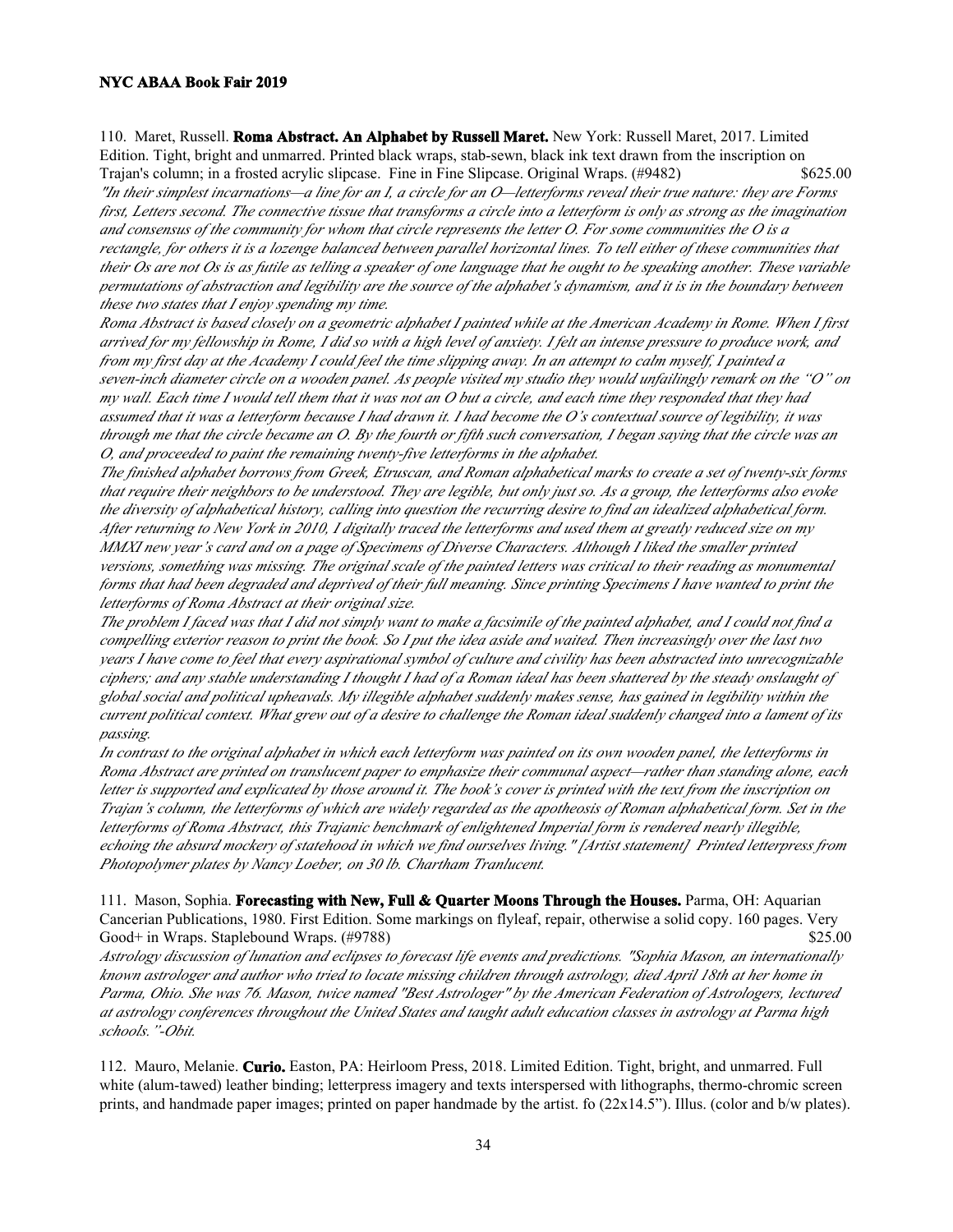np. Fine. Hardcover. (#9770)  $$1,500.00$ 

*"Curio is a collection of quotidian objects that speaks to the idea of woman as domestic curator and as weaker vessel. Images of household vases, cups and bowls are paired with inkblots that evoke the trappings of middle-class existence. The text is adapted from the 1868 collection of articles, Modern Women and What Is Said of Them and Kate Chopin's novel, The Awakening." [artist statement]*

113. **[May Day/International Workers' Day Poster].** Black Earth, nd [circa 1975]. First Printing. Minor edge wear, one crease near bottome, tape remains at rear, else birght and clean. Screenprinted, dark orange background, black ink image and toning, blue and red ink touches, text in white ink. Approx  $17.5x27.5$ " Very Good+. (#9828) \$750.00 *Text read, "May 1st, International Workers' Day, is not just an occasion for another protest march. It is the day of solidarity for working class struggle; dedicated both to the martyrs of the past and the victories of the future. May Day is the symbol of the existence of an alternative to the world of today."*

*Black Earth appears to be an ararchist group, though very little information could be found at first blush. The poster is a strong bit of art, well designed and printed, 5 press runs comprising building the effect...military drummer and soliders in the forground, a huge group of workers filling the top of the image, text printed across the bottom. Handsome copy of a poster not located in any institutional collections.*

114. [McLeod, K.J.]. **Repeal the National Service Act: Vietnam Moratorium.** Sydney, Australia: Comment Publishing Company, nd [ca 1970]. First Printing. Very minimal wear, small closed tear at bottom left corner, else bright and clean. Black ink screen printed. 14.5x20" Near Fine. (#9826) \$450.00 *"Growing public uneasiness about the death toll was fuelled by a series of highly publicised arrests of conscientious*

*objectors, and exacerbated by revelations of atrocities committed against Vietnamese civilians, leading to a rapid increase in domestic opposition to the war between 1967 and 1970. Following the 1969 federal election, which Labor lost again but with a much reduced margin, public debate about Vietnam was increasingly dominated by those opposed to government policy. On 8 May 1970, moratorium marches were held in major Australian cities to coincide with the marches in the US. The demonstration in Melbourne, led by future deputy prime minister Jim Cairns, was supported by an estimated 100,000 people. Across Australia, it was estimated that 200,000 people were involved." Australian political posters are very scarce to market and, at first blush, the only holdings of significance are held at the National Museum of Australia and/or the National Library of Australia. This poster does not appear to be held by either.*

115. Meuter, Roland . **Vellum Sample Book.** Germany, 2015. Unique. Tight, bight, and unmarred. Full uterine vellum binding; wood veneer slipcase, vellum tips. 32mo. np. Laid in identification sheet [in German]. Fine in Fine Slipcase. Limp vellum binding.  $(\#9669)$  \$750.00

*10 folios of various types of vellum. Description, in German, laid in. Translated as below: Header paper and Folio 1: Goat - uterine vellum Folio 2 and 3: calf vellum colored (grey) Folio 4 and 5: calf vellum nature Folio 6 and 7: calf vellum with veining (veins) Folio 8 and 9: calf vellum nature with spots Folio 10 and 11: goat uterine vellum Folio 12 and 13: goat vellum nature Folio 14 and 15: goat vellum colored (brown-black) Folio 16 and 17: goat vellum nature (brown) last one: goat - uterine vellum*

116. Michiels, Toon. **American Neon Signs by Day & Night [Signed].** Nuth, Holland: Rosbeek, 1980. First Edition. Minor shelf edge wear (much less than typical with the rather fragile title), signed by the author, else tight, bright, and unmarred. Glossy printed wrapper, gate-fold prints, metal spiral binding. Oblong 8vo. np [58pp]. Illus. (color plates). Signed by the artist. Near Fine in Wraps. Original Wraps. (#8123) \$1,450.00 *Includes 14 gatefolds with 30 color photos showing neon signs within the American landscape, first in daylight, then by night. One of 1000 copies. Uncommon in presentable condition, due to design/structure...more so signed by the artist.*

117. **Modern Fish-Oracle novelty game and advertisements.** New York: Willy Mayer & Company, c. 1875. Printed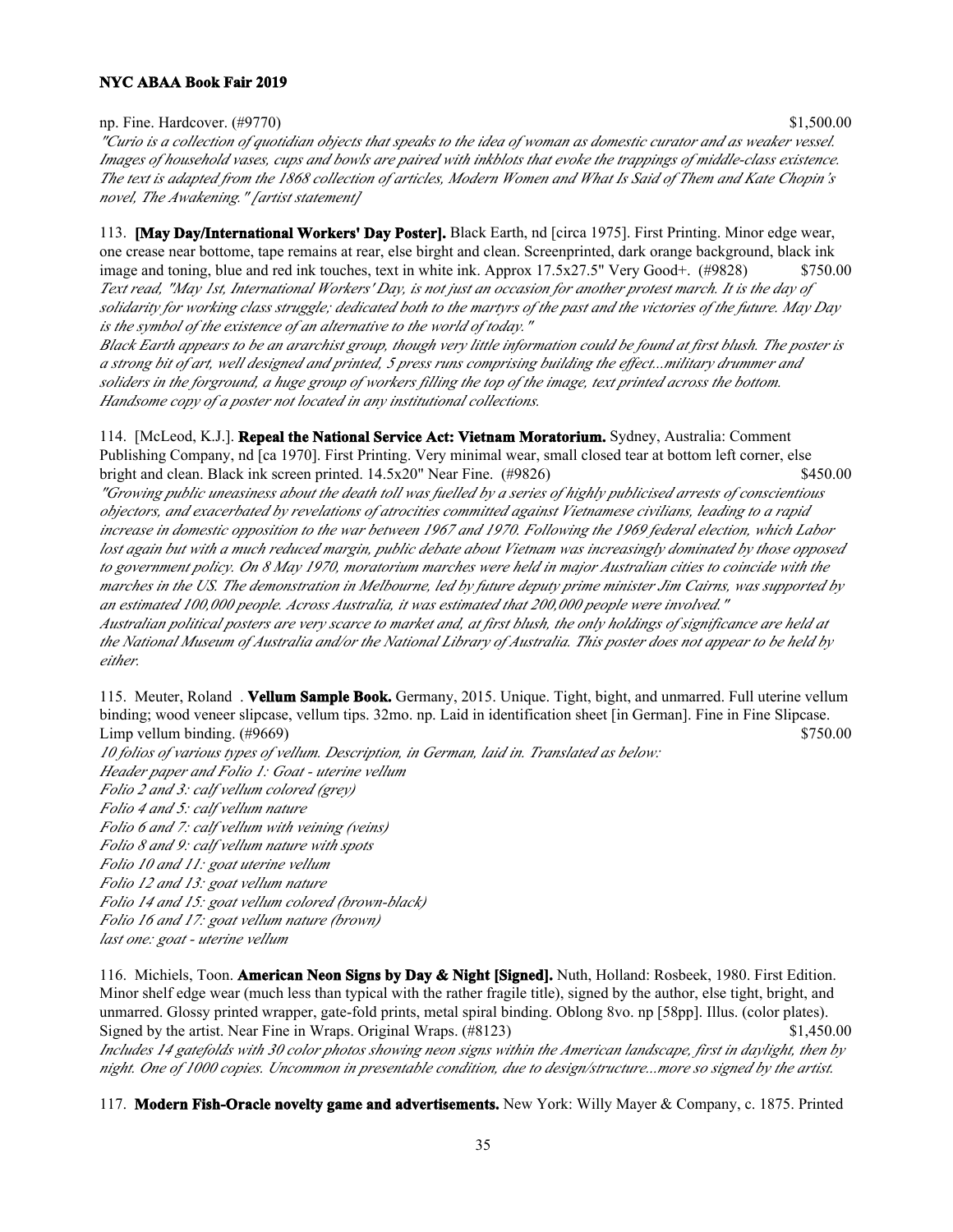paper and plastic advertisements with some wear, otherwise in excellent condition. All elements present. Very Good+. (#9416) \$65.00

*The F.Mayer Boot & Shoe Company was based in Milwaukee, Wisconsin. Includes: Modern Fish-Oracle advertising novelty game, envelope, and insert: Envelope reads "Modern Fish-Oracle" - "Be In The Swim and Buy Mayer`s Custom Made Shoes" - Compliments of F. Mayer Boot and Shoe Co., Milwaukee, Wis. Presented by ..." Insert explains directions on how to use the fortune teller fish with shoe advertisement on verso. Printed paper fish is also present. Also includes bear-shaped purple die-cut film advertisement.*

118. Moore, Thurston [ed]. **The 'Real' Killer: Collector's Edition [No. Seven].** New York: Thurston Moore, 1983. Limited Edition. Minor shelf/edge wear, one corner shows light crease, else tight, bright, and unmarred. Printed red paper wrappers, minograph. Small 4to. np. Illus. (b/w plates). Numbered limited edition, this being 516 of 700. Housed inside original plastic bag with printed sticker attached. Very Good+ in Wraps. Original Wraps. (#9747) \$250.00 *Hard to find copy of Issue 7 of the self-published zine by Thurston Moore of Sonic Youth fame. Rear wrapper image by Raymond Pettibon. Includes work/coverage by Madonna, Dinosaur Jr., Lydia Lunch, Thurston Moore, Kim Gordon, Raymond Pettibon, Steve Albini, Michael Gira/Swans, Lyle Hysen, Gerard Cosloy, and others.*

*"Killer was Thurston Moore's self-published fanzine covering the New York hardcore scene, from show photos to record reviews and interviews. Moore started the zine to become more immersed in the scene and have a way to plug his friend's bands and introduce himself to some of his favorite bands. This issue features Madonna on the front and a Pettibon work at the rear.*

119. Morison, Samuel Eliot; Stackpole, Julie (binder). **Spring Tides [Art Binding].** Boston: Houghton-Mifflin Co., 1965/2014. First Edition/Unique Binding. Tight, bright, and unmarred. Traditional tight-joint binding covered in navy-blue Niger goatskin with waves in the lower parts created by paring unevenly before covering; cut outs in the onlays of the lighter blue leather of the water help it transition from the dark of the navy to the sky's azure; onlays of other leathers create the forested landscape of the shoreline and hills; endpapers are a Cockerell marbled paper over-painted with blue, with leather hinges; title tooled in white gold on the spine. Custom clamshell box with label taken from the book's original binding. Small 8vo. 80pp. Illus. (b/w illus.) Fine in Fine Archival Box. Hardcover. (#9479) \$3,000.00

*Art binding by Julie H.B. Stackpole, a fine hand bookbinder based in mid-coast Maine. After getting a BA at Kirkland College, Julie Beinecke Stackpole studied bookbinding with Kathryn Gerlach in Vermont, in Ascona Switzerland, at the Camberwell School of Arts & Crafts in London, and with Roger Powell in England. She established her studio, the Merlicorn Bindery, on Nantucket in 1975, which she moved to Maine in 1985. She specializes in one-of-a-kind creative fine binding, all aspects of rare book restoration*

120. Muggleton, Lodowick. **A True Interpretation of the Witch of Endor Spoken of in the First Book of Samuel, xxviii. chap. beginning at the 11th verse.** London: [Printed by R. Brown; Lodowick Muggleton], 1831. Fourth Edition. Tight, bright, and unmarked. Uncut and untrimmed pages (folded signatures), hand sewn into plain blue paper wrappers. Paper wrappers a little darkened and rubbed at extremities, otherwise clean. Signatures: B-E<sup>8</sup>, F<sup>4</sup>. 8vo. 72 pages. An 1831 reprint of a pamphlet that was first printed in 1724. Very Good+ in Wraps. Original Wraps. (#9537) \$225.00 *"A True Interpretation of the Witch of Endor spoken of in The First Book of Samuel, xxviii. chap. beginning at the 11th verse shewing 1. How she and all other witches do beget or produce that Familiar Spirit they deal with, and what a Familiar Spirit is.........2. It is clearly made to appear in this Treatise, that no Spirit can be raised without its body.......3. An interpretation of all those Scriptures, that doth seem as if Spirits might go out of Men's bodies when they die, and subsist in some or other without bodies......... Lastly several other things needful for the mind of man to know .."*

*"An unusual tract by Lodowick Muggleton (1609 - 1698), the English tailor who became a Puritan religious leader and anti-Trinitarian heretic whose religious movement became known as Muggletonianism. Muggleton took virulent exception to the Quakers, was hailed by his followers as a prophet, and was twice convicted of blasphemy. His religious beliefs were at least unorthodox: he is said, for example, to have thought that God had a human body. In this booklet he detailed his thoughts on witches, spirits and various matters." This particular edition is speculated to be a printer's "unsophisticated" copy in paper wrappers before being sent to binder.*

*One of the more prolific stories of witchcraft lore, The Witch of Endor (also known as the Medium of Endor) was a*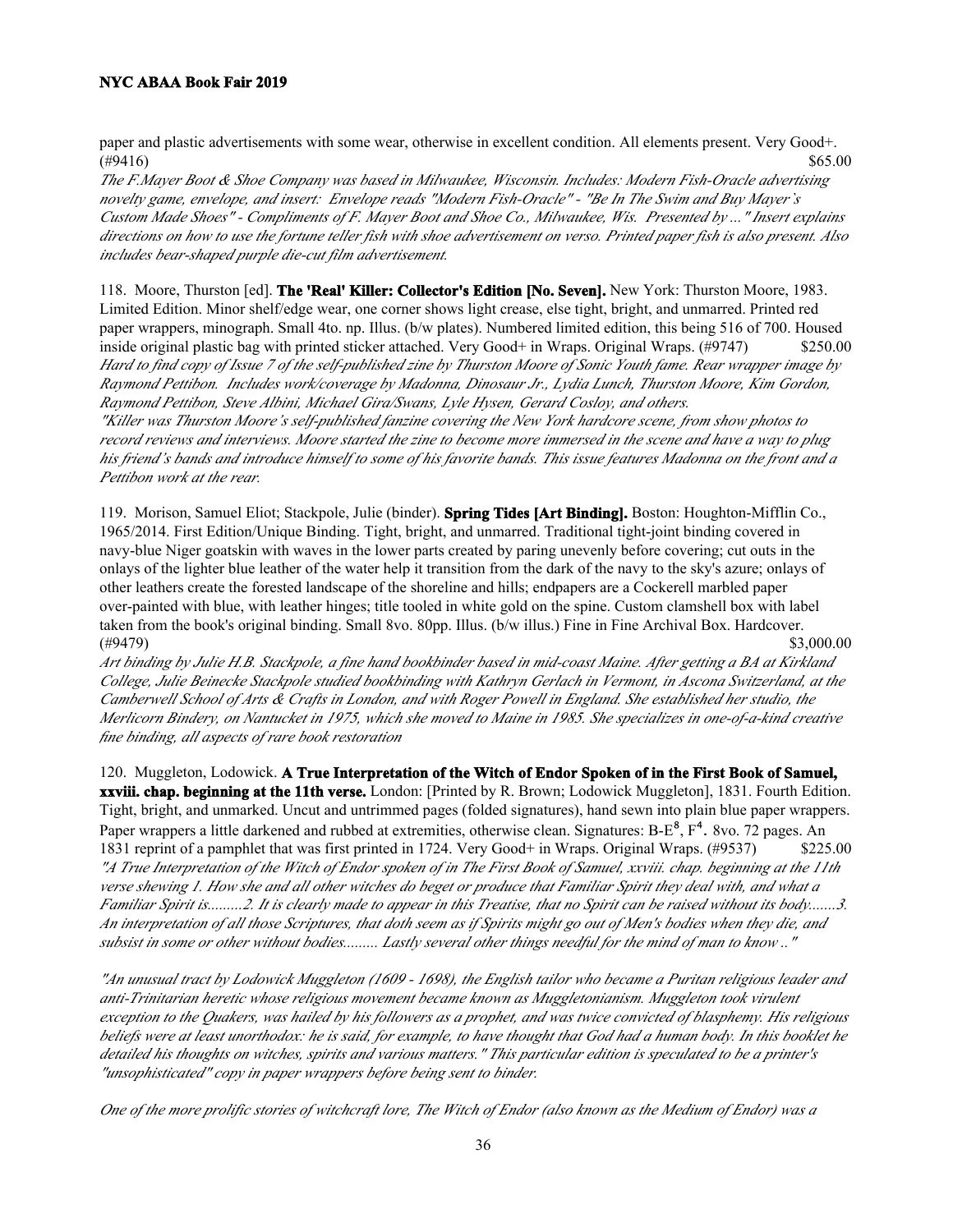*woman, as reported in Samuel I of the Old Testament of the Bible, chapter 28, verses 3 - 25, who possessed a talisman through which she called up the ghost of the recently deceased prophet Samuel, at the demand of King Saul of Israel for battle purposes. The story of the Witch of Endor has excited the creative imagination through the ages and inspired further embellishment of her practices. Few holdings and unusual.*

# 121. Mumey, Nolie. **Poker Alice: Alice Ivers, Duffield, Tubbs, Huckert (1851-1930): History of a Woman**

**Gambler in the West.** Denver, CO: Artcraft Press, 1951. Limited Edition. Tight, bright, and unmarred copy. Excellent condition with very little wear. Bound in stiff original wraps with glassine spider web dust jacket. Includes illustrations, and map tipped in back, signed and numbered by author on limitation page; this being 52 of 500. Quarto, 47 pages, with several photographs, and notably untrimmed pages. Near Fine in Wraps. Stiff Wraps. (#9330) \$350.00 *"To my knowledge, the only book written about this unique and noted western character." Poker Alice, born Alice Ivers, was an extraordinary woman, among many things she owned and operated a brothel; she was a boot-legger, a murderer, a convicted felon, smoked cigar, and rightfully, carried a gun. She was most known for her business as a professional gambler during the 19th century. The legend around her is seen in depictions of Old West fantasies about women in the West, including Deadwood, Sturgis, and Silver City. Despite the misgivings of how women were treated at the turn of the century, Ivers economic career is notable and her cardplaying was unmatched.*

122. Nabokov, Vladimir; Holland, Kate (binder). **Lolita [Stanley Kubrick series. No.1. Lolita.] [Art Binding].** London: Weidenfeld and Nicholson, 1959. First British Edition. Adapted Bradel binding with pink goatskin at spine and head and tail of boards, printed paper sides with gold tooling. Coloured and applied gold edges. Hand sewn silk endbands. Pink goatskin doublures with blind tooling. Endpapers – manuscript laminated with printed Japanese tissue. Fine in Fine Archival Box. Hardcover. (#9864) \$2,500.00

*"This is the first in a series of titles made into films by Stanley Kubrick.*

*No. 2 - 2001. A Space Odyssey. In the collection of the British Library.*

*No. 3 – The Shining. Binding in progress*

*No. 4 – Clockwork Orange. Binding in progress.*

*I had seen the Kubrick film of Lolita many times but when I came to read the book I was shocked how predatory Humbert Humbert, the protagonist, really was and also how young Lolita is in the book. I wanted to reflect this in the binding and chose to depict famous images of young girls sexualised in film, art and advertising, especially those which had often been debated for their paedophiliac content. The binding should be pretty and yet thoroughly disturbing. The covers are a collage of young girls as featured in art over the centuries, arranged as if torn from catalogues and pinned to the wall. Images include photographs by David Hamilton (The Best of David Hamilton, 1976) and Sally Mann (At Twelve, 1988), film stills of Brooke Shields (Pretty Baby, 1978) and Jodie Foster (Taxi Driver, 1976), paintings by Balthus (Therese Dreaming, 1938) and Petrus Christus (Portrait of a Young Girl, 1460); Next girlswear catalogue, 2016.*

*The dotted spider's web radiates out from an image of Jimmy Savile, posthumously described as one of Britain's most prolific predatory sex offenders. It reflects a passage in Lolita in which Humbert Humbert writes "I am like one of those inflated pale spiders you see in old gardens. Sitting in the middle of a luminous web and giving little jerks to this or that strand. My web is spread all over the house as I listen from my chair…"*

*Inside the doublures are pale pink goatskin blind tooled with the nubile legs of a young girl. The protagonist obsesses over his "nymphet" as she drapes her legs across his lap. And on the endpapers are written the word Lolita, Lolita,*

*Lolita over and over again filling the page as Humbert Humbert filled his diary "writing in my smallest, satanic hand". But underneath are Lolita's heartfelt words "Pur-lease. Leave me alone will you."" [Artist Statement] Kate Holland is a multi award winning bookbinder, specialising in contemporary fine bindings to commission or for exhibition. She uses traditional materials and techniques to produce a unique, modern binding that reflects the text, illustrations and typeface of the book.*

*She is a Fellow of Designer Bookbinders, one of the foremost societies dedicated to the craft of fine bookbinding. She has books in the British, Bodleian and Yale University Libraries as well as many public and private collections internationally.*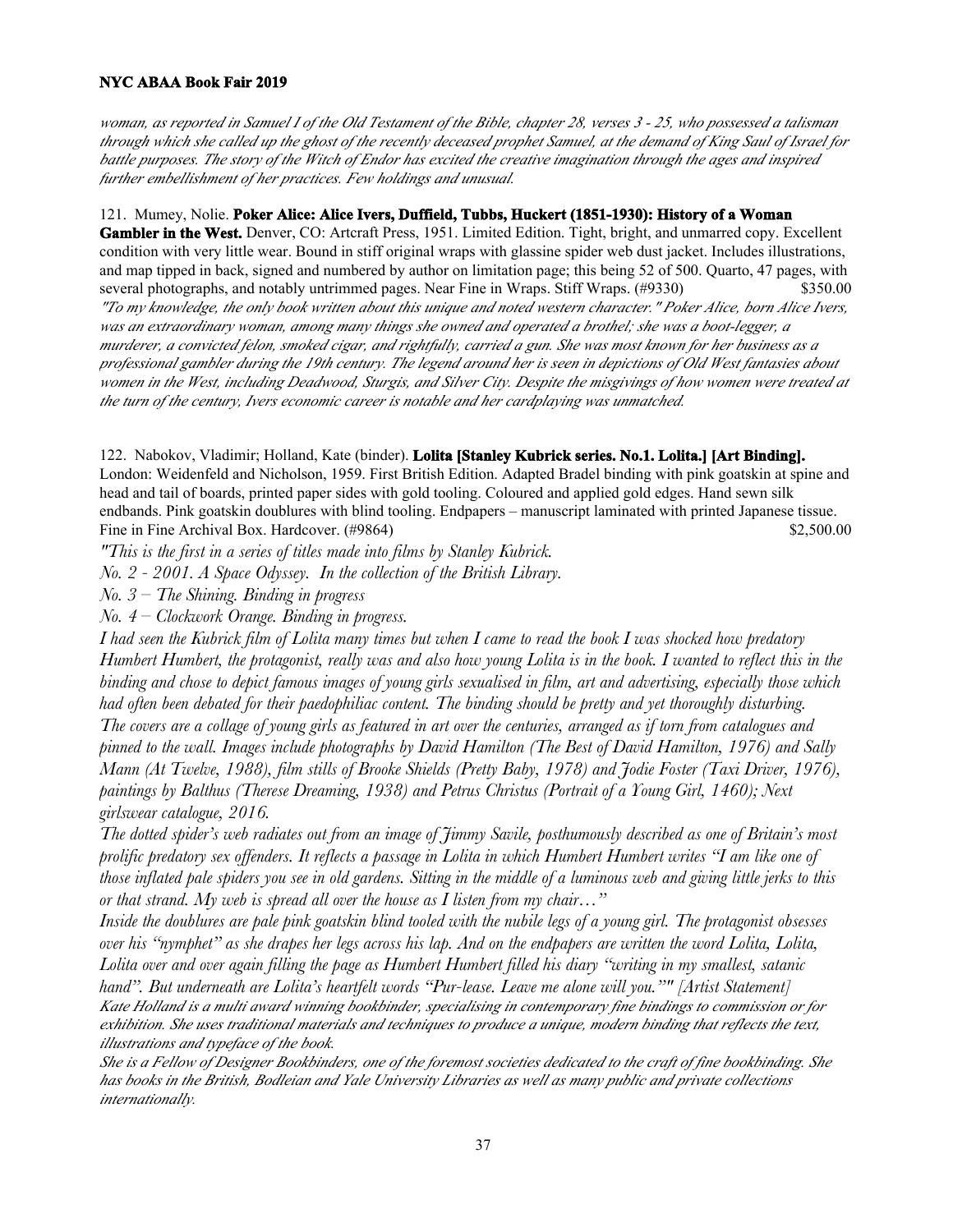123. Nin, Anais; Fletcher, Erin (binding). **Delta of Venus [Art Binding].** New York: Harcourt Brace Jovanovich/Herringbone Bindery, 1977. First Edition/Unique Binding. Tight, bright, and unmarred. Leather spine, finished wood boards, snakeskin tapes, handmade paper endpages, gilt lettering; matching archival case. 8vo. 250pp. Fine in Fine Archival Box. Hardcover. (#8653) \$1,500.00

*Walnut veneer boards, Purple Heart veneer onlays, snakeskin tapes, buffalo spine. (from the artist statement) "Erin Fletcher was introduced to the craft of bookbinding under the instruction of Susannah Kite Strang during her studies at The School of the Art Institute of Chicago. She experimented with a variety of simple book structures, pushing the concept of the book as an art form." She continued her studies at North Bennet School and now practices her craft in the Boston area. An emerging powerhouse.*

124. **Obituary Cards [Sarah Thomas; Rebecca Thomas].** Wales, 1865/1878. Very minor wear, else bright and clean. Die-cut embossed cards, cream with black back piece, black ink lettering. Very Good+. (#9588) \$100.00 *Obituary cards from two young Welsh girls who passed at 16 and 25 in 1865 and 1878.*

## 125. Osman, Leo S. **Osman's Palmistry Instructor, or Easy Method of Reading Hands A Practical and Original System of Self-Instruction in the Science of Palmistry; whereby Everyone's Character, Past, Present and All Future Affairs of Life Can Be Easily Read; Disease Diagnosed, etc.; Profusely illustrated.** New York: Leo S.

Osman, 1899. First Edition. Tight, bright, and unmarred, in excellent condition. Staplebound in original wrappers, np. (one volume), with illustrations. Letterpress. Very Good+. Original Wraps. (#9649) \$225.00 *Interesting pamphlet covering naturopathic medicine and palmistry sciences through the "language of the hand." Independent practitioner and healer, Leo Osman promoted sexual and health magnetism, occult forces, and spirit aurapathy. A trade not uncommon in the late 19th century occult circles. No other known copies available.*

126. Parcero, Tatiana. **Natura et Corporis.** Mexico City: Arts & Graphics with Giovanni Troconi , 2017. Limited Edition. Bright and clean. Black cloth box, unbound contents: 6 archival prints at 30x30 cm; 3 archival prints at 30x60 cm; 1 photo-transfer on Kiri wood at 20x20 cm; 1 Poem by Alberto Roy Sanchez; Contained in folio box, 4to. np. Illus. Numbered limited edition of 20. Fine. (#9877) \$6,500.00

*"This lovely portfolio-style artist book with work by Tatiana Parcero includes a striking cross-section of images: 9 prints on photo-paper and a photo-transfer on wood, for a total of 10 works with a poem by Mexican writer, publisher, and educator Alberto Roy Sanchez and certificate. Not only is this a wonderful representation of an established body of work by Parcero, it bridges series, and foreshadows future works.*

*Most of the work included in the folio is from the Artist's established Universus series, which explores the body and its connections to the world through naturalists drawings and broken landscapes in diptych form. It also includes a work on wood; this piece is a link to newer and still evolving series and experimentations, so the folio should prove to be a pinnacle and a pivot piece; it marks a shift in the artist's work and visual investigations.*

*Yet undefined, the new work seeks to make connections between wood and bone. The artist's choice to work on Kiri (or Paulownia) wood is interesting due to its properties. The Paulownia tree is common across Eastern Asia, and can grow even in poor soil. It is the fastest growing hardwood, but is light, warp-resistant, and won't quickly dull a blade. Nearly every bit of this wood is useful. The wood is commonly used to make trunks or carvings. Charcoal for drawing can be made from its ashes, and powder for fireworks can be made of its sawdust. The artist finds the history of the material interesting, and is intrigued by qualities she sees it has in common with bones." [publisher's statement]*

127. [Pellerin] printer; Paulette Vieber, contributor. **The Epinal Tarot.** Paris: Jean-Marie Simon, [1830]1979. First Edition. In original box, with instruction booklet in French and English. Comprises 78 numbered cards including one consultant card. Original box with some wear, otherwise complete in excellent condition. Very Good+. Original Wraps.  $(#9801)$  \$100.00

*Reproduced edition of the Epinal Tarot originally printed in 1830 by arts printers, Pellerin from Vosges, France. The woodcuts of the present edition are the same as those used by Georgin, the engraver during the Napoleonic period. Tarot explanatory notes by experienced diviner, Paulette Vieber. Classic 19th century design and rendition.*

128. Pérez Grobet, Ximena. **WORDS.** Barcelona: Nowhereman Press, 2016. Limited Edition. Tight, bright, and unmarred. White paper boards, black ink lettering, printed accordion-fold binding. Binding Poncho Martínez Numbered, limited edition this being 18 of 30. 8vo. np. Signed by the artist. Fine. Hardcover. (#9258) \$850.00 *This book is part of the project "words" of the English group AMBruno. The text is Wallace Stevens' poem The House*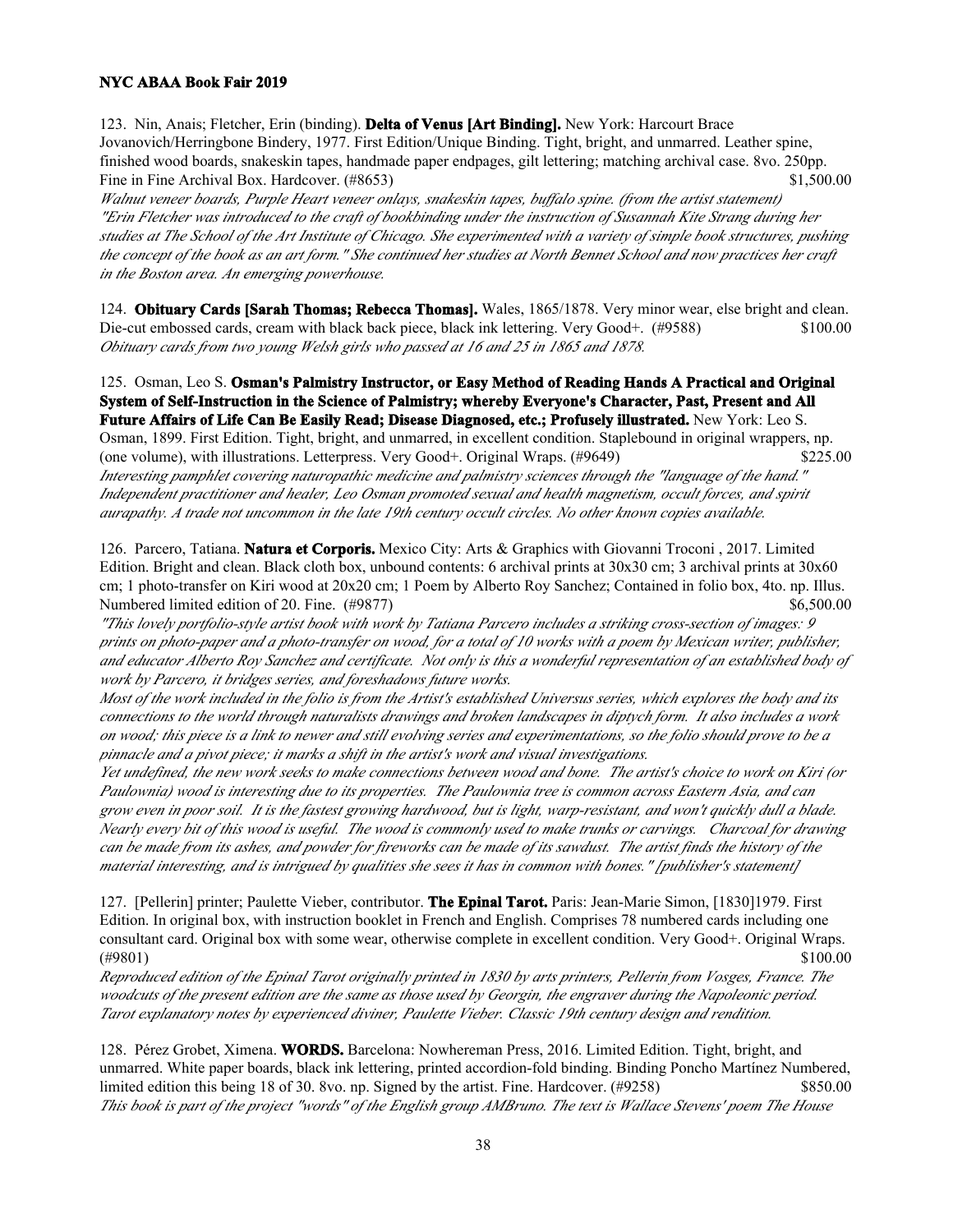*was quiet and the world was warm. The artist, exploring the premise that words are possible thanks to the space that occupy each letter, breaks the work down letter by letter...maintaining position on each leaf. Unfolding across 26 pages, all iterations of each letter...in order...are printed on a single page. Each letter therein creates its own suggestive landscapes. Elegant and beautiful in its simplicity.*

*The project was defined by the this statement: "Artists' books transform the condition of bookness, and complicate it. In almost every case, attention to the book's visual presence - its objectness - is pronounced, in a manner that embraces elements from painting, sculpture, collage and filmic techniques. Some [...] are made for reading; some for looking; some for touching; many for all three. In content, they range from political statements, to formal meditations, to personal fantasies; they are also visually wild, inscrutable and weird." [Holland Cotter (Introduction) in The Century of Artists' Books (Joanne Drucker, 2004)]*

129. Pettibon, Raymond . **O.D. A Hippie / Legalize Heroin. Ban Hippies (and New Yorkers).** SST Records, 1982. Limited Edition. Minor wear, crease at center (typical as they were sent folded), signed and numbered in red ink, else bright, and clean. Offset-print in black and white. 43x27.5mm. Numbered, limited edition, this being 326 of what is believed to be less than 500 printed copies. Far fewer exist today. Near Fine. (#8978) \$3,500.00 *Raymond Pettibon, Greg Ginn's younger brother, did much/all the art for SST and Black Flag...named the band and designed the iconic 4 black bar logo.*

*"Known for his comic-like drawings with disturbing, ironic or ambiguous text, Pettibon's subject matter is sometimes violent and anti-authoritarian. From the late 1970s through the mid-1980s, he was closely associated with the punk rock band Black Flag and the record label SST Records, both founded by his older brother Greg Ginn. In addition, Pettibon has designed the cover of the 1991 Sonic Youth album Goo; bassist Kim Gordon had been a longtime admirer of Pettibon's art and written about him for Artforum in the 1980s. Beginning in the mid-1980s, he became a well-known figure in the contemporary art scene."*

130. Pettibon, Raymond, Tarpenny, Nelson; Gastelum, Victor; Bayer, Josh ["Sketchy"]. **Lana.** Lawndale, CA: SST Publications, 1984. Limited Edition. Minimal shelf/edge wear, hint of toning to wraps, else tight, bright, and unmarred. Printed paper wraps. Small 8vo. np [28pp]. Illus. (b/w plates). Numbered limited edition, this being 420 of 500. Near Fine in Wraps. Original Wraps. (#9741) \$250.00

*Early zine by now famed artist Raymond Pettibon. He grew to fame out of this early period o work for SST and Black Flag. Zine meets artist book, in a edition of 500 (though as many as 400 are thought to have been destroyed). This copy from an SST officer and available with others from Pettibon. Scarce.*

131. Pettibon, Raymond, Tarpenny, Nelson; Gastelum, Victor; Bayer, Josh ["Sketchy"]. **My Struggle for Life After Death.** Lawndale, CA: SST Publications, 1982. Limited Edition. Minimal shelf/edge wear, hint of toning to wraps (at spine), numbered at front as issued, else tight, bright, and unmarred. Printed paper wraps. 8vo. np [32pp]. Illus. (b/w plates. Numbered limited edition, this being 102 of 500. Near Fine in Wraps. Original Wraps. (#9738) \$250.00 *Early zine by now famed artist Raymond Pettibon. He grew to fame out of this early period o work for SST and Black Flag. Though an edition of 500, it is believed the majority were destroyed. This copy from an SST officer and available with others from Pettibon. Scarce.*

132. Pettibon, Raymond; Gira, Michael. **Selfishness.** Lawndale, CA: SST Publications, 1985. Limited Edition. Minimal shelf/edge wear, hint of toning to wraps, else tight, bright, and unmarred. Printed paper wraps. Small 8vo. np [28pp]. Illus. (b/w plates). Numbered limited edition of 500. Near Fine in Wraps. Original Wraps. (#9744) \$250.00 *Early zine by now famed artist Raymond Pettibon. He grew to fame out of this early period o work for SST and Black Flag. Zine meets artist book, in a edition of 500 (though as many as 400 are thought to have been destroyed). This copy from an SST officer and available with others from Pettibon. Scarce. Michael Gira is the main and founding member of the seminal post-punk band, The Swans.*

133. Pettibon, Raymond. **Console, Heal, or Depict...** Lawndale, CA: SST Publications, 1984. Limited Edition. Minimal shelf/edge wear, hint of toning to wraps, else tight, bright, and unmarred. Printed paper wraps. Small 8vo. np [28pp]. Illus. (b/w plates). Numbered limited edition, this being 249 of 500. Near Fine in Wraps. Original Wraps. (#9746) \$250.00

*Early zine by now famed artist Raymond Pettibon. He grew to fame out of this early period o work for SST and Black*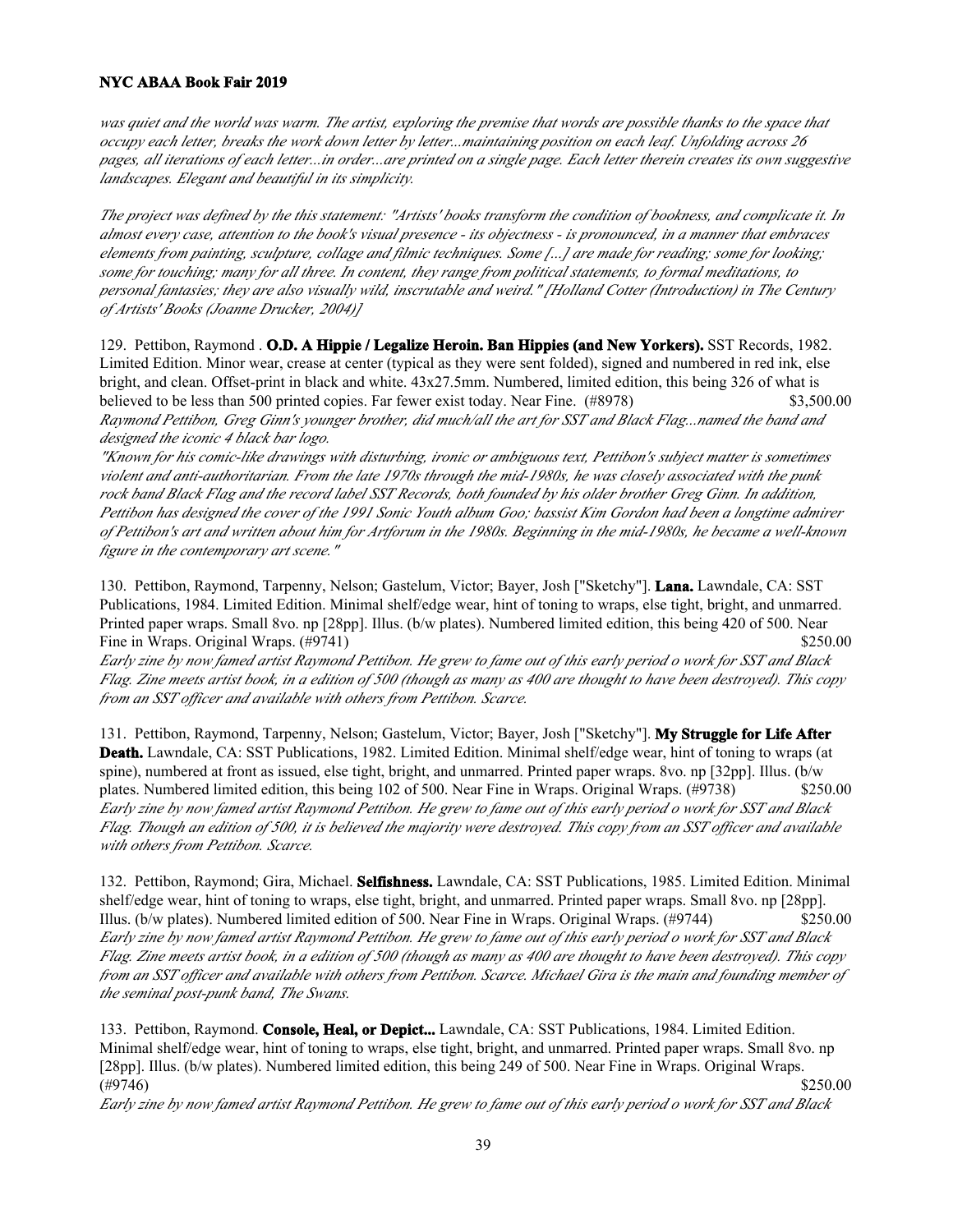*Flag. Zine meets artist book, in a edition of 500 (though as many as 400 are thought to have been destroyed). This copy from an SST officer and available with others from Pettibon. Scarce.*

134. Pettibon, Raymond. **Jane's Book of Fighting.** Lawndale, CA: SST Publication, 1995. Limited Edition. Minimal shelf/edge wear, hint of toning to wraps, else tight, bright, and unmarred. Printed paper wraps. Small 8vo. np [28pp]. Illus. (b/w plates). Numbered limited edition of this being 214 of 500. Near Fine in Wraps. Original Wraps. (#9745) \$250.00

*Early zine by now famed artist Raymond Pettibon. He grew to fame out of this early period o work for SST and Black Flag. Zine meets artist book, in a edition of 500 (though as many as 400 are thought to have been destroyed). This copy from an SST officer and available with others from Pettibon. Scarce.*

135. Pettibon, Raymond. **Like Death Valley.** Lawndale, CA: SST Publications, 1985. Limited Edition. Minimal shelf/edge wear, hint of toning to wraps, else tight, bright, and unmarred. Printed paper wraps. Small 8vo. np [28pp]. Illus. (b/w plates). Numbered limited edition, this being 110 of 500. Near Fine in Wraps. Original Wraps. (#9742) \$250.00

*Early zine by now famed artist Raymond Pettibon. He grew to fame out of this early period o work for SST and Black Flag. Zine meets artist book, in a edition of 500 (though as many as 400 are thought to have been destroyed). This copy from an SST officer and available with others from Pettibon. Scarce.*

136. Pettibon, Raymond. **Virgin Fears.** Lawndale, CA: SST Publications, 1983. Limited Edition. Minimal shelf/edge wear, hint of toning to wraps, else tight, bright, and unmarred. Printed paper wraps. Small 8vo. np [32pp]. Illus. (b/w plates). Numbered limited edition, this being 487 of 500. Near Fine in Wraps. Original Wraps. (#9739) \$250.00 *Early zine by now famed artist Raymond Pettibon. He grew to fame out of this early period o work for SST and Black Flag. Zine meets artist book, in a edition of 500 (though as many as 400 are thought to have been destroyed). This copy from an SST officer and available with others from Pettibon. Scarce.*

137. Pinzon, Dulce . **The Real Story of the Superheroes.** Mexico City, 2018. Limited Edition. Tight, bright, and unmarred. Blue cloth boards, 12 tipped-in photographs (archival digital prints). Numbered limited edition of 20. Fine in Fine Archival Box. Hardcover. (#9874)  $\text{57,500.00}$ 

*"After September 11, the notion of the "hero" began to rear its head in the public consciousness more and more frequently. The notion served a necessity in a time of national and global crisis to acknowledge those who showed extraordinary courage or determination in the face of danger, sometimes even sacrificing their lives in an attempt to save others. However, in the whirlwind of journalism surrounding these deservedly front-page disasters and emergencies, it is easy to take for granted the heroes who sacrifice immeasurable life and labor in their day to day lives for the good of others, but do so in a somewhat less spectacular setting.*

*The Mexican immigrant worker in New York is a perfect example of the hero who has gone unnoticed. It is common for a Mexican worker in New York to work extraordinary hours in extreme conditions for very low wages which are saved at great cost and sacrifice and sent to families and communities in Mexico who rely on them to survive.*

*The Mexican economy has quietly become dependent on the money sent from workers in the US. Conversely, the US economy has quietly become dependent on the labor of Mexican immigrants. Along with the depth of their sacrifice, it is the quietness of this dependence which makes Mexican immigrant workers a subject of interest. The principal objective of this series is to pay homage to these brave and determined men and women that somehow manage, without the help of any supernatural power, to withstand extreme conditions of labor in order to help their families and communities survive and prosper. This project consists of 20 color photographs of Mexican and Latino immigrants dressed in the costumes of popular American and Mexican superheroes. Each photo pictures the worker/superhero in their work environment, and is accompanied by a short text including the worker's name, their hometown, the number of years they have been working in New York, and the amount of money they send to their families each week." [publishers statement]*

*Dulce Pinzón (born 1974) is a Mexican artist currently living in Brooklyn, New York, U.S. Her work is influenced by feelings of nostalgia, questions of identity, and political and cultural frustrations. The goal that she pursues through her art activism is cultural consumption, customization, and intervention. Some of her projects are: "Viviendo En El Gabacho", "Loteria", "Multiracial", and "Real Stories of Superheroes." Her work has been published and exhibited in Mexico, the United States, Australia, Argentina, and Europe.*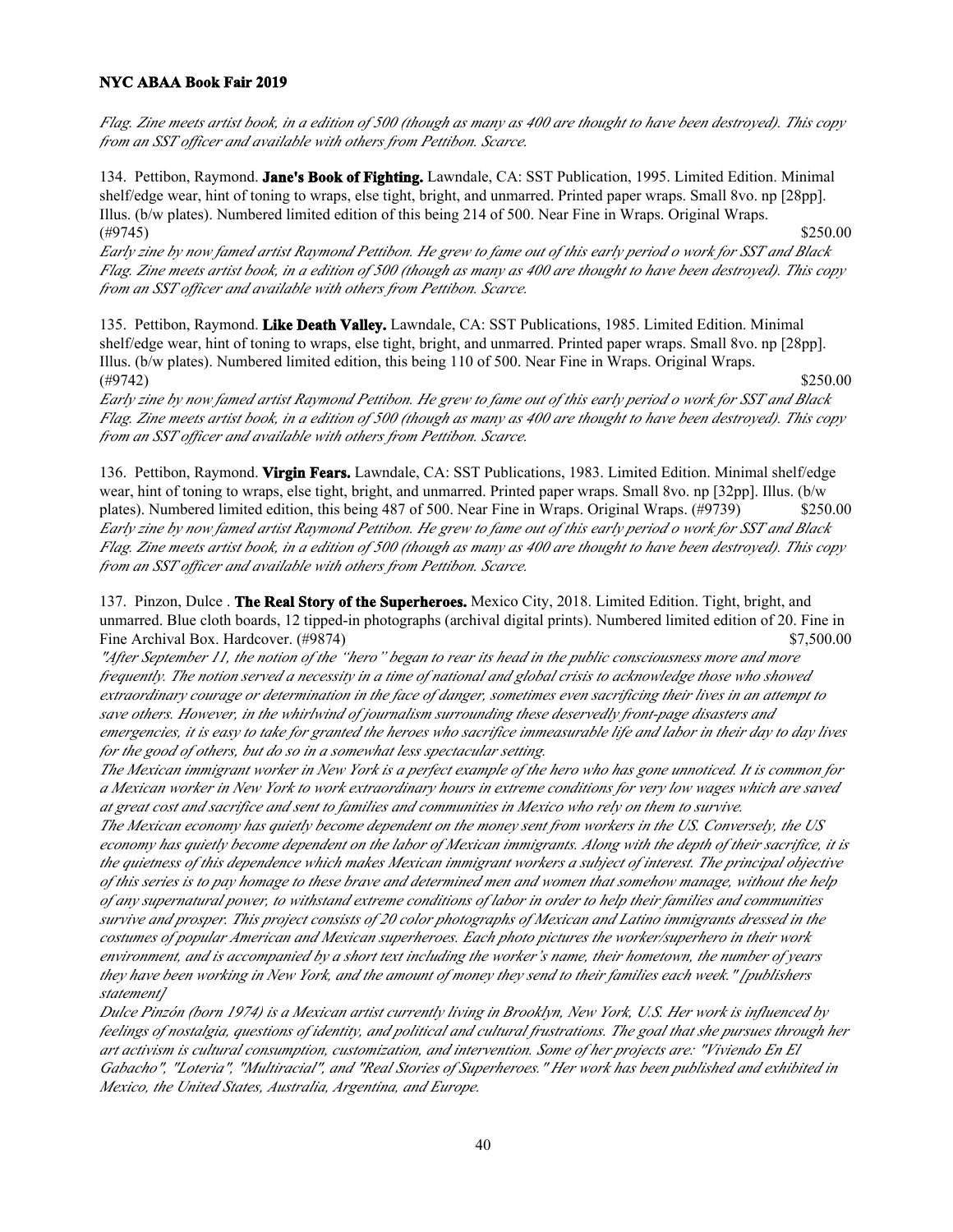138. Raymond Pettibon. **Cars, TV, Rockets, H-Bomb -- You Name It.** Lawndale, CA: SST Publications, 1985. Limited Edition. Minimal shelf/edge wear, hint of toning to wraps, else tight, bright, and unmarred. Printed paper wraps. Small 8vo. np [28pp]. Illus. (b/w plates). Numbered limited edition of 500. Near Fine in Wraps. Original Wraps. (#9743) \$250.00

*Early zine by now famed artist Raymond Pettibon. He grew to fame out of this early period o work for SST and Black Flag. Zine meets artist book, in a edition of 500 (though as many as 400 are thought to have been destroyed). This copy from an SST officer and available with others from Pettibon. Scarce.*

139. [Reagan, Ronald]. **"We Begin Bombing in 5 Minutes"** New York: Artists Poster Committee, 1984. First Printing. Bright and unmarred. Glossy color print. Approx. 22.75x35" Fine. (#9809) \$155.00

*"On August 11, 1984, United States President Ronald Reagan, while running for re-election, was preparing to make his weekly Saturday address on National Public Radio. As a sound check prior to the address, Reagan made the following joke to the radio technicians:*

*"My fellow Americans, I'm pleased to tell you today that I've signed legislation that will outlaw Russia forever. We begin bombing in five minutes."*

*The joke was a parody of the opening line of that day's speech:*

*My fellow Americans, I'm pleased to tell you that today I signed legislation that will allow student religious groups to begin enjoying a right they've too long been denied — the freedom to meet in public high schools during nonschool hours, just as other student groups are allowed to do.*

*Contrary to popular misconception, the joke was not broadcast over the air; instead it was leaked later to the general populace. But the Tokyo newspaper Yomiuri Shimbun reported in October 1984 that the Soviet Far East Army was placed on alert after word of the statement got out, and that the alert was not withdrawn until 30 minutes later. Congressman Michael Barnes (D-Md.) confirmed that information with then Defense Secretary Caspar Weinberger. There was no report of any change in the DEFCON level for the United States.*

*Though this was not the first time Reagan had joked prior to giving a speech or address, the Soviet official news agency, TASS, condemned the joke, declaring that "USSR condemns this unprecedentedly hostile attack of US President" and that "this kind of behavior is incompatible with high responsibility the heads of nuclear states are bearing for the destinies of their own people and the mankind"."*

140. Reed, Kit [verse]; Reed, Joseph [illus]; Cooksey, Gabby [binder]. **Deaths of the Poets [Art Binding].** Middletown, CT: Sign of the Piratical Primrose, c. 1980. Limited Edition. Very minor toning to text block and light ghosting of images, else bright and clean. Design binding: bound in blue goat skin with laced in boards, red cabbage paper makes the border around the man; the man is made of black spray paint and gold foil; gold foil is spread throughout the holes of the red cabbage paper; gold foil spine title; leather hinges and sewn endbands; paper paste downs and flyleaves; textblock sewn on Japanese paper hinges. 8vo. np. Numbered limited edition, this being 9 of 10. Very Good [Textblock Near Fine]. Hardcover. (#9551) \$6,500.00

*"Sit tibi terra levis" (May the earth rest lightly on you), and "Qualis artifex pereo" (What an artist the world is losing in me.) [from the title page]*

*An alphabet books of poets (and a few others), each dark and whimsical portrait by Joseph Reed accompanied by a satirical quatrain by Kit Reed and each framed in a pictorial border. The subjects include Byron, Crane, Donne, Euripides, Fuller, Goethe, Homer, S. Johnson, Keats, Nerval, Ovid, Pope, Rilke, Tennyson, Villon, Wilde, Yeats, and others.*

*This wonderful and ambitious work was produced relatively late in their careers and, we believe, is the only collaborative livre d'artiste project they worked on. Executed completely in etching, intaglio and aquatint, and printed on Arches Cover in an edition of ten copies, each signed by the author and artist. Rare, OCLC locating only the Yale copy. A modified second edition in reduced format was published in 1991.*

*KIT REED (June 7, 1932–September 24, 2017) was an American author of speculative and literary fiction, as well as psychological thrillers under the pseudonym Kit Craig. A Guggenheim fellow and an early recipient of a literary grant from the Abraham Woursell Foundation, Reed was the resident writer at Wesleyan University.*

*JOSEPH W. REED is professor emeritus of film and American studies at Wesleyan University, where he became interested in printmaking and painting in the 1970s. Experimenting with these mediums, he produced a body of work*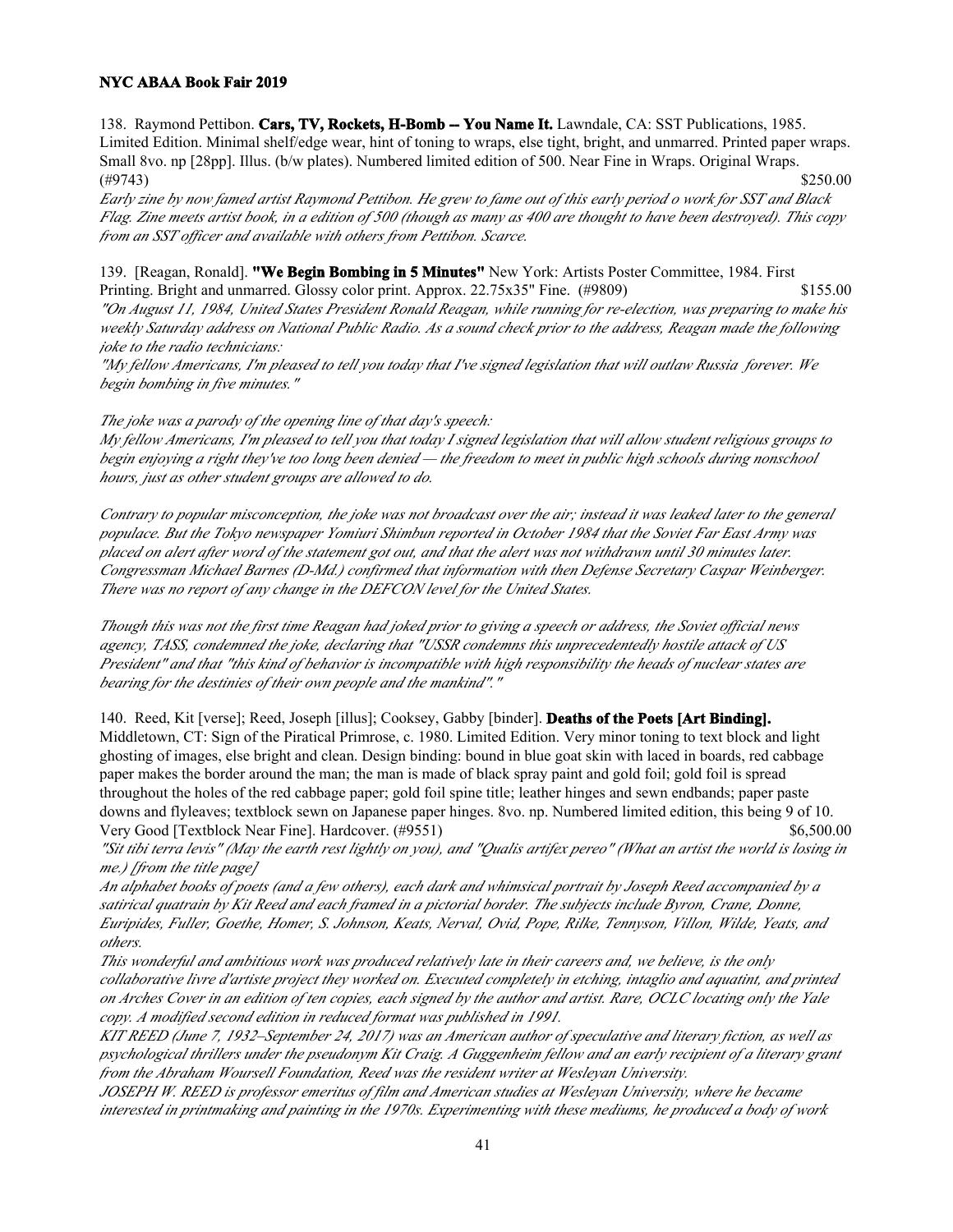*characterized by its sobriety and painstaking attention to historical detail. Thematic series include "Chief Executives Underwater," "First Ladies In Space," and "The History of Western Ant."*

*BINDING STATEMENT: "The design derives from the borders used throughout the drawings by Reed. I wanted to do my own take on it, and thought the lovely red cabbage paper would be perfect. I used the illustration of Villon has my muse because I thought the contrast of the jail bars and the flow of the border would be perfect." [Gabby Cooksey]*

141. **Rock Against Racism [Australian Poster].** Carlton, Australia, nd [circa 1976]. First Printing. Light edge were, small tear/loss on the right edge, else bright and clean. Screenprinted in black and pink ink. Approx. 20x29.5" Very Good. (#9835) \$1,250.00

*"Nazis Are No Fun" "Smash the National Front."*

*Rock Against Racism came into being in response to several well known musicians [looking at you Bowie] said some reasonably horrible things and really catalyzed when Eric Clapton "made a drunken declaration of support for former Conservative minister Enoch Powell (known for his anti-immigration Rivers of Blood speech) at a concert in Birmingham. Clapton told the crowd that England had "become overcrowded" and that they should vote for Powell to stop Britain from becoming "a black colony". He also told the audience that Britain should "get the foreigners out, get the wogs out, get the coons out", and then he repeatedly shouted the National Front slogan "Keep Britain White"." No known copy of this poster in any institutional collection. A remarkable find.*

142. Romito, Marina and Denise Palm. **African Tarot: Journey into the Self.** Stamford, CT: U.S. Games, [1997]. First Edition. Like new complete deck with original corrogated box and instruction booklet. Printed in Belgium. Full color illustrated cards. As New. In original box. (#9795) \$45.00

*From the artwork of Marina Romito and input from Denise Palm, who was responsible from the production and marketing of the deck in South Africa. Inspired by the Shangaan indigenous community in South Africa. Important example of non-Western inspired tarot from social justice creators.*

143. Rudy, Rick. **HTG: High Tech Gays** professionals in high technology industry. San Jose: High Tech Gays [HTG], 1985-1986. Revised. Six-panel folded brochure, unmarred in very good condition, 8.5x11" folded. Two revised versions, one printed on blue paper, one printed on yellow stock. Very Good+. Pamphlet. (#9825) \$50.00 *Queer tech organization promoting visibility for LGBTQ individuals in the early 1980s technology field in Silicon Valley, CA. List of companies and institutions that employ openly queer tech and computer industry folks, mission statement, social action points, membership form, and history of organization written by Rick Rudy.*

144. S.M.E.G.M.A.; Maranoid. **Untitled Self-Mutilation Poetry Broadside.** San Francisco, CA: S.M.E.G.M.A., 1980. First Printing (presumed). Bright and clean. Single printed sheet. 8.5x11". np. Illus (b/w image). Near Fine. Broadside. (#9749) \$45.00

*S.M.E.G.M.A. is Sadists, Masochists, Ethiopians, Girls, Men, Animals... Background image is a severed penis, poetry overprinted. Scarce.*

145. **Sabate 1976.** Sydney, Australia: Sydney Anarchists [Open Road; IWW; Venceremos Collective], nd [1976]. First Printings. Light edge wear, light blue ink splatter at rear (visible at front), blue ink at rear that ghosts to front (was stacked on a previous wet print), else bright and clean. Screenprinted in black, blue, and purple inks, from two stencils. Approx. 17x22" Good+. (#9839) \$225.00

*"Anarchist Francisco [El Quico] SABATE, the first of the urban guerrillas. He carried out actions in fascist Spain for 21 years. Killed by police in 1960." Printed in black with color added for his coat and scarf. This was the period of the Rote Armee Fraktion (Baader-Meinhof) in Germany, Red Brigade in Italy, etc. etc. - the first wave of modern terrorism. Remarkably scarce/unsual and a 'shocking' piece of the time. Only one copy located in an institutional collection, National Gallery of Australia. No copy in the US.*

146. **Sabate 1976.** Sydney, Australia: Sydney Anarchists [Open Road; IWW; Venceremos Collective], nd [1976]. First Printings. Light edge wear, small spot of blue at top edge (likely transfer), small area where black is less solid (marginal print run), else bright and clean. Screenprinted in black, blue, and purple inks, from two stencils. Approx. 17x22" Good+. (#9841) \$250.00

*"Anarchist Francisco [El Quico] SABATE, the first of the urban guerrillas. He carried out actions in fascist Spain for 21 years. Killed by police in 1960."*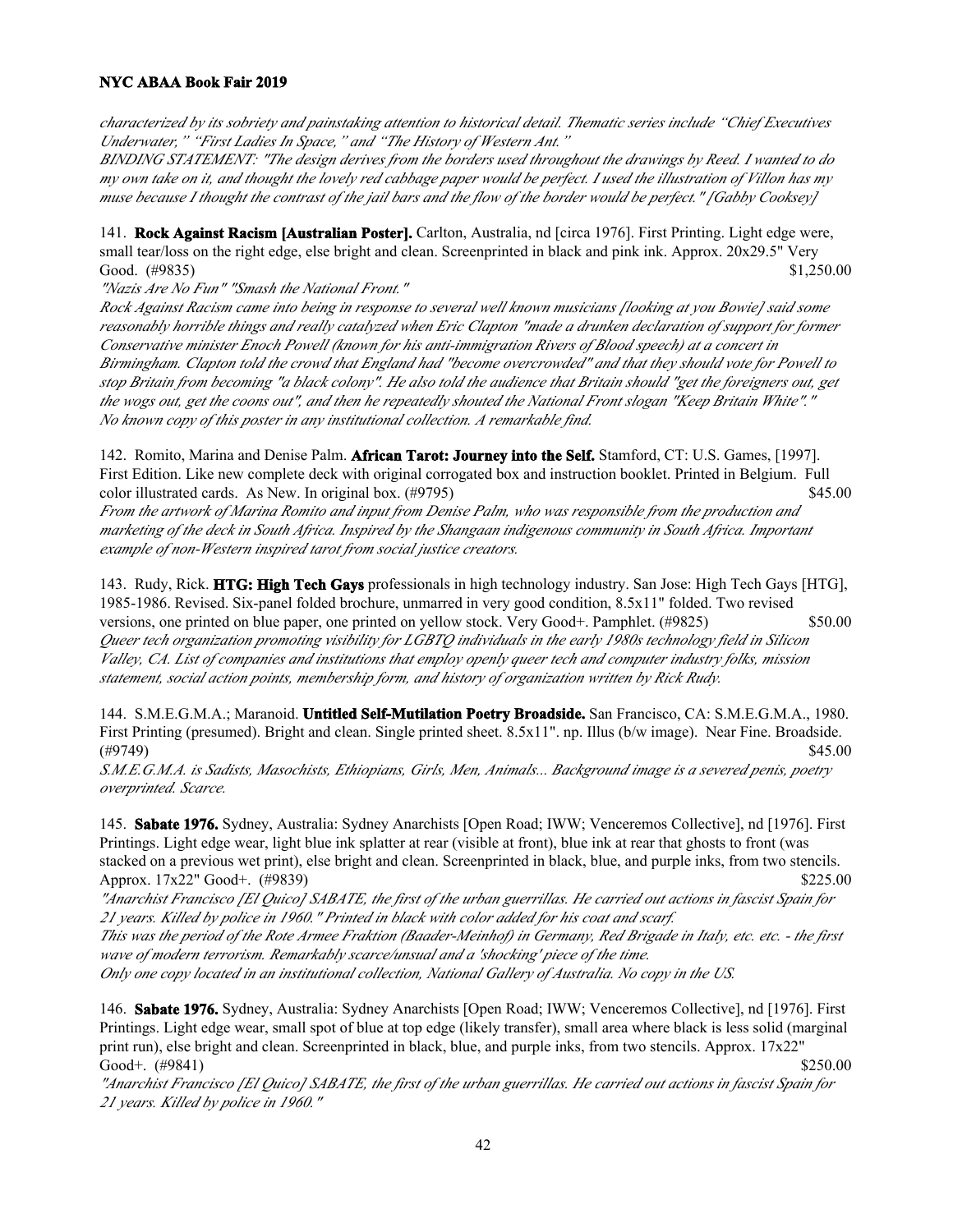*Printed in black with color added for his coat and scarf.*

*This was the period of the Rote Armee Fraktion (Baader-Meinhof) in Germany, Red Brigade in Italy, etc. etc. - the first wave of modern terrorism. Remarkably scarce/unsual and a 'shocking' piece of the time. Only one copy located in an institutional collection, National Gallery of Australia. No copy in the US.*

147. **Sabate 1976.** Sydney, Australia: Sydney Anarchists [Open Road; IWW; Venceremos Collective], nd [1976]. First Printings. Light edge wear, small area where black is less solid (marginal print run), else bright and clean. Screenprinted in black inks from two stencils. Approx.  $17x22$ " Good+.  $(\#9843)$  \$175.00

*"Anarchist Francisco [El Quico] SABATE, the first of the urban guerrillas. He carried out actions in fascist Spain for 21 years. Killed by police in 1960."*

*Known copies are printed in black with color added for his coat and scarf. This lacks color and the flaw in the black suggests it might be an offprint from the press.*

*This was the period of the Rote Armee Fraktion (Baader-Meinhof) in Germany, Red Brigade in Italy, etc. etc. - the first wave of modern terrorism. Remarkably scarce/unsual and a 'shocking' piece of the time. Only one copy located in an institutional collection, National Gallery of Australia. No copy in the US.*

148. Sade [François Alphonce Donatien Marquis de]; Esposito, Giani (illus); Sheats, Sonya (binder). **Oeuvres: Justine Ou Les Malheurs De La Vertu, Dialogue Entre Un Pretre et Un Moribond, Eugenie De Franval, Idee Sur Les Romans, L'auteur Des Crimes De L'amour a Villeterque Folliculaire.** Paris: Le Club Francais du Livre, 1953. Limited Edition. Tight, bright, and unmarred. Full leather binding in white calfskin, tooled in grey and black film,

marbled endpages. 8vo. 732pp plus bibliography. Illus. (b/w plates). Original wrappers bound in. Fine. Hardcover.  $(#8703)$  \$3,500.00 *Text in French. Forward by Jean-Jacques Pauvert, afterword by Maurice Blanchot. Bound by Sonya Sheats: "The*

*image on the front cover is taken directly from the text. The binding is a traditional French full leather binding with leather hinges. The endpapers are marbled on gloss paper by Marianne Peter (France). This book was bound by Sonya Sheats in 2003." (from the artist)*

149. Sanders, Bernie; F.; Feinstein, Samuel (binder). **Our Revolution, A Future to Believe [Art Binding].** New York: St. Martin's Press, 2016. First Edition. Tight, bright, and unmarred. Full brown leather binding, in blind lettering and decorative elements, '27' at the heel of spine (the average donation amount). 8vo. 450pp. Illus. (color and b/w plates). Fine in Fine Archival Box. Hardcover. (#9277) \$1,400.00

*"I don't often get to touch on politics in my line of work. Bernie Sanders is an inspiration, not only in his message, not only backing up his standpoints with policy, but is, and has been, fighting for the people his entire career. As a person who lives in constant pain, and whose healthcare costs reflect that, his stance on health insurance as a human right resonates greatly with me. This book follows his campaign trail and puts forth the ideals he ran on: income equality, health care for all, higher education as a human right, racial justice, environmental justice, criminal justice reform, immigration reform, getting money out of politics, truth, love, compassion, and solidarity, among many others--and their implementation. I chose to do a utilitarian binding on this: no gold, nothing flashy, a simple arts-and-crafts design tooled in blind, done quickly but with elegance. The endpapers are plain, they don't need to be fancy. "A Future to Believe In" was Bernie's campaign message, and "The Struggle Continues" is the progressive answer to any election, any vote, or any compromise, win or lose—the struggle continues. And, of course, he ran a campaign without super PACs, with an average campaign donation of \$27, the number used where one would find a volume number or a date." [artist statement]*

150. Sattarini, Helene. **Oracle des Runes [Rune Oracle].** [Italy]: Lo Scarabeo, 2004. First Edition. Like new in shrink wrap in original box. Full and complete deck. Scarce. As New. In original box. (#9791) \$100.00 *"The powerful magical force of the Vikings is hidden in the ancient Runes"—Description. Divination deck using rune "Futhark" symbols. American occult publishers reissued in 2013. Translated into four languages.*

151. Schwartz, Tim . **The Digital Resistance Kit.** San Francisco, CA: Demerritt Pauwels Edition, 2018. Limited Edition. Bright and unmarred. Covered in archival black Euro Buckram, substrate material is PH neutral Eska binders board, covered foil stamped in black with Resistant Systems logo, trays lined with black synthetic industrial felt. 14" x 10.5" x 3.5" Numbered limited edition of 3. Fine. Hardcover. (#9881) \$10,500.00 A collaboration with Demerritt Pauwels Editions. Limited edition kit includes:

1. Manual of Digital Resistance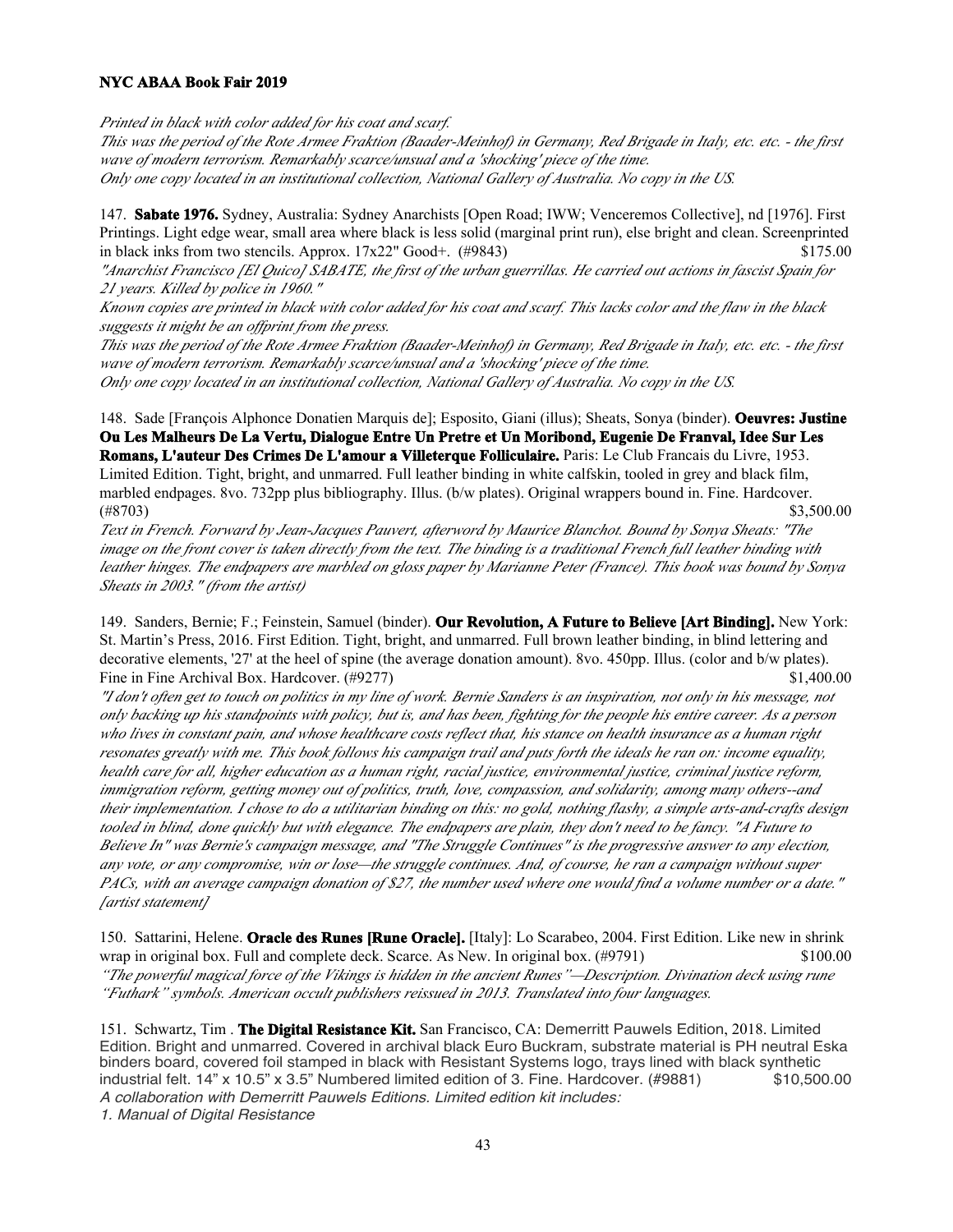2. Anonymous Cash, Bitcoin, Prepaid Gift Cards, Starbucks Cards 3. Tails USB 3.10.1 4. Preconfigured Anonymous Tablet 5. Preconfigured Anonymous Smartphone 6. Preconfigured Anonymous Flip Phone w/ SIM Cards Housed in a multi level hinged box made by John DeMerritt. Multiple wells and recessed areas.

152. Schwartz, Tim. **Data Transmissions.** San Francisco, CA. Limited Edition. Bright and unmarred. A suite of seven letterpress and linoleum cut prints on French paper, letterpress title sheet by Erin Fong, single tray two door box covered Joanna English buckram and grey brillianta, foil stamped in brown. fo. np. Numbered limited edition of 12. Fine in Fine Archival Box. Hardcover. (#9882)  $$2,500.00$ 

*Data Transmissions is a series of letterpress prints of cell-phone screenshots, collected through an open call on social media, that reflects on the value of data and its processing. A selection of the submitted screenshots were translated into letterpress through a physical process of hand-setting metal type, cutting linoleum blocks, and using a Vandercook mechanical press. [Artist statement]*

153. Schwartz, Tim. **Modern Methods of Book Composition.** San Francisco, CA, 2011. Limited Edition. Tight, bright, and unmarred. Case bound in green starched linen, redacted text stamped in 22k gold on spine of book, kindle housed in same linen and stamped in gold; slipcase to house both book and kindle. Edition of 6 8" x 5.5" x 2.5". Illus. (b/w plates). Numbered limited edition. Fine in Fine Slipcase. Hardcover. (#9883) \$2,500.00

*"Theodore Low De Vinne is one of the fathers of book publishing in America. He was one of the nine founders of the Grolier Club, the commissioner of the font Century, and the most prolific writer on book publishing methods in the late 19th century. In 1904, De Vinne wrote "Modern Methods of Book Composition," a treatise on how to layout and publish books. In 2007 the University of California Libraries scanned in the pages of this book and uploaded the files to archive.org. Archive.org is an online digital repository akin to Google Books, with over 1.5 million digitized books. After the files were uploaded the content of the book was automatically extracted and a variety of digital book formats were created, including one for the Kindle.*

*A piece of software was written to take a page from the original book and cover up any content that was extracted with a black box. By repeating this process for every page in the original book, a new book was created that shows only the layout of the original book, that was lost in the digital copy, and leaves uncovered the content that was unable to be converted into the digital version." [artist statement]*

154. Seanara, Ruthi [editor]. **Witches' Annual 82: A Promethean Presentation, a Celebration of Natural Magic and Spiritual Creativity.** Mastic Beach, NY: Arcane Crafts, 1982. First Edition. Tight, bright, and unmarred, excellent condition. Staplebound with original blue wrappers, with silver lettering printed cover and contents page. Illustrated, 93 pages with advertisements. Very Good+. Staplebound Wraps. (#9780) \$150.00 *Neo-pagan literary and resource journal. Within these pages, "you'll find creative work by pagans and witches of many different traditions"—Introduction. ncludes recipes, ritual practice, Earth calendar, herbalism, and meditation, coven training, etc. Scarce and wonderful example of a witches' almanac and other socially conscious publications from the neo-pagan movement of the 1980s.*

155. Shakespeare, William; Gill, Eric (illus); Richards, Sean [binder]. **The Tragedy of Hamlet, Prince of Denmark [Art Binding].** London: Limited Editions Club/High Wycombe, 1933. Limited Edition. Rebound, else tight, bright, and unmarred. Unique art binding, brown leather boards, gilt lettering and decorative elements, black ink decorative elements, sculptural skull (split in center) incorporated into the binding, teg, beg; custom wooden slipcase. 8vo. 149pp. Illus. (b/w plates). Numbered limited edition of 1500, this being 85. Signed by Gill. Fine in Fine Wooden Slipcase. Hardcover. (#8119) \$7,500.00

*An extraordinary binding by Sean Richards of Byzantium Studios. The skull is constructed by over 200 leather onlays.*

156. **Sherlockiana collection.** 1946-2014. Materials include various monographic and serial journals, in addition to scarce self-published "zine" pamphlets, parodies, and other 'pastiche' produced by individual fans and self-motivated scholars of Sherlock Holmes and Dr. John Watson. Most of the publications are two-fold, stapled booklets. The entire collection encompasses 3 linear feet and numbering over approximately one hundred titles. Majority are first edition publications and in very good condition. Very Good+. (#9358) \$950.00 *Collection of Sherlock Holmes enthusiast related and miscellaneous "Sherlockiana" materials, 1946-2014. The Arthur*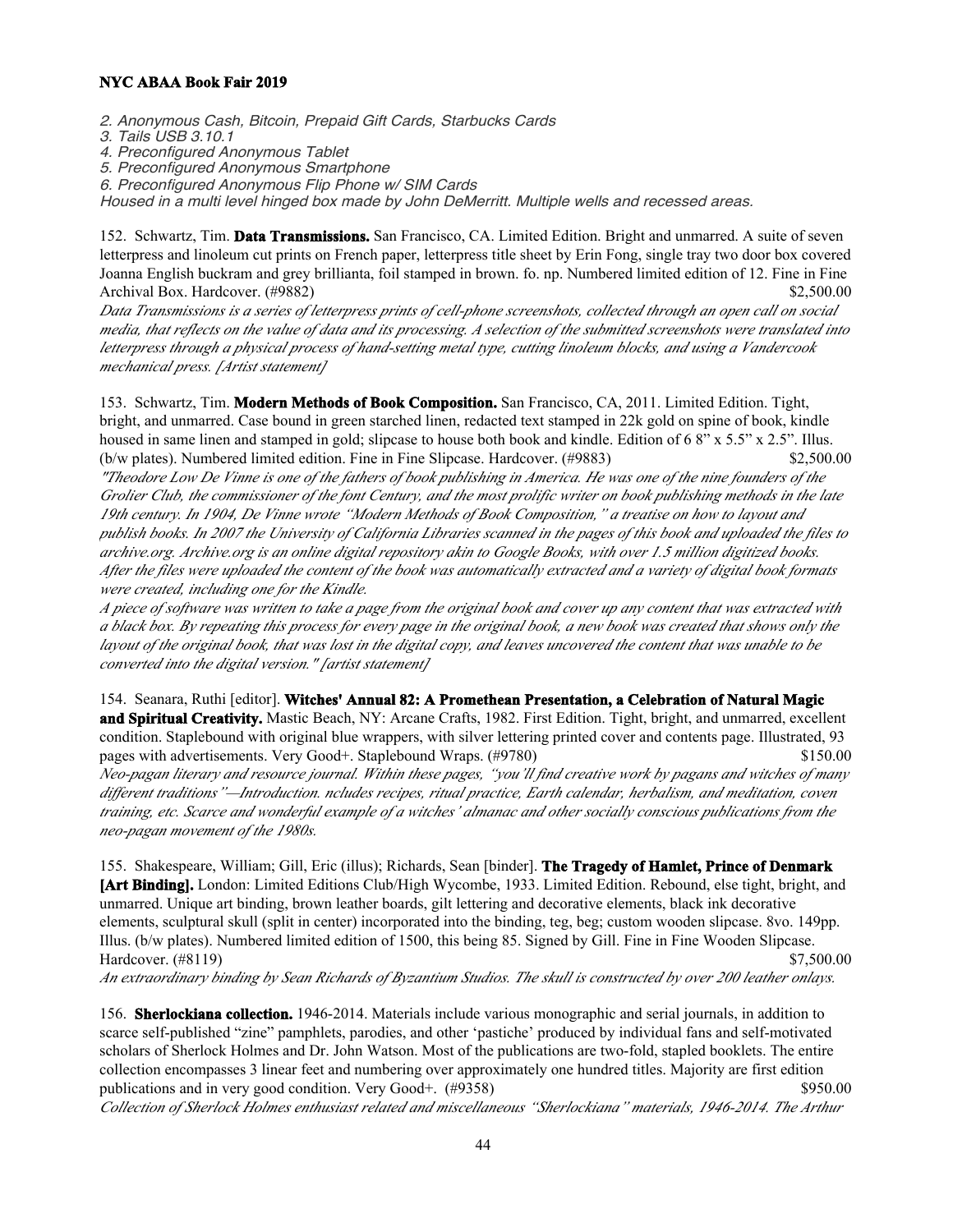*Conan Doyle Encyclopedia website describes "Sherlockiana" as: People interested in Sherlock Holmes and who enjoy sharing their interest with others are baptized sherlockians or holmesians. Their purpose is to keep green the memory of the detective. The literary activity of the sherlockians is called the Sherlockiana. The study is limited to the Sherlock Holmes saga in the work of Sir Arthur Conan Doyle, including all the characters appearing the stories (their lives, their activities, the places where they live, etc.). The sherlockiana is practiced by writing articles, studies or conferences (serious or humorous) on the most diverse topics.*

*Notable serials include "Baker Street Journal," "An Irregular Quarterly of Sherlockiana" [almost complete run, 1946-2014], "Pontine Dossier" [8 issues], "Sherlockian: A Quarterly Journal" [first 6 issues], "Third Pillar," "Newsletter for the Thespian Pursuits in Sherlockiana" [issues 1-4 with correspondence], and the "Baker Street Miscellanea" [12 issues]. The collection isn't without its peculiarities, which include the limited edition reprint of the Irregular Feast foldout menu and the Mansion Murders mystery tabletop game complete with map and clue book. Other unique and scarce titles include: Watsoniana, Holmes and the Theory of Games, Sherlock Holmes Cook Book, Parlour Games of Sherlock Holmes, Some Unaccountable Exploits of Sherlock Holmes. Extremely distinctive and well-rounded assemblage of materials accounting for fan-driven scholarship and examples of dedicated pop culture iconography with literary pursuits. [Complete spreadsheet with brief main title entries available].*

157. Simpson, James [text]; Trant, Carolyn [art]. **The Untenanted Room.** London: Parvenu Press, 2018. Limited Edition. Tight, bright, and unmarred. Black leather spine, textured cloth boards, black endpages. fo. np. Illus. (colored and handcolored plates). Fine. Hardcover. (#9578) \$6,500.00

*"These books I am printing are trying to combine being painted and printed; I always print like a painter anyway – the blocks are just another way of getting colour and image onto the paper – and each book, of a very small edition will be slightly different.*

*I want it to be quite rough and immediate, not pretty at all – I am not sure my skills stretch to tragedy so rough and raw will have to do….*

*The text flickers between current events and concerns, structured around the medieval story of Perceval, The Holy Fool, and yes – The Ruin. I am trying to mirror the metaphors of the writing with the way I print – shreds of allusions and references in the imagery, cut shapes. Fragmented printing styles. The covers, if I ever get them dry in time, are trying to gather up and meld some of the whirling detritus of the world, both natural and man made – and compact it into a surface; I did this once for a unique volume, The Artists Book, done for a Millennium exhibition in 2000, which is now in the USA and I never took a photo of the cover, so it is an idea revisited from memory nearly two decades on. 'Current events and concerns' are the perennial ones – man's inhumanity to man and the continual degradation of the planet. The first image is of an unspecified bombed building, in the Middle East maybe; later bodies hang like meat from the trees, the woodcuts try to flicker like TV screens, dead birds are strung up, trees look blasted. But art ultimately makes things look aesthetic, cosy: I try to be raw but pages inevitably become cooked – our conscience and consciousness makes things acceptable so that we can carry on. I hope this is an angry book all the same." [artist statement]*

158. **Small collection of late 19th century photographs of mother and child, [post-mortem] tintypes.** Late 19th century. Collection of three black and white photographs features mother and child, two are handcolored tintypes, one with blindstamped paper frame, and the other loose. The other photograph is a silver gelatin in a paper frame holder. All in very good condition, with some age wear. Very Good+. (#9888) \$100.00

*These photographs are typical examples of Victorian photography. It is extremely difficult to judge where or not the images are of post-mortem children. Some were obvious, some were not, as the the photography sessions were staged to capture final moments, however, many parent did find reason, if they were wealthy enough to do so, to take photographs of their children, infants especially. Regardless, collection is a wonderful example of mother and child vernacular photography.*

*In late 19th century, post-mortem photography helped society recover from the loss of their loved ones. It was a way for parents to grieve for their children and hold the memory close.*

159. Spring, Jessica. **Unnatural Light.** Tacoma, WA: Springtide Press, 2011. Limited Edition. Loose sheets in a drop-spine archival case. Hand-made paper sheets, printed with photo-reactive inks. fo. np. Illus. (color plates). Limited numbered edition, this being 7 of 8. Fine in Fine Archival Case. Broadsheets. (#7500) \$2,000.00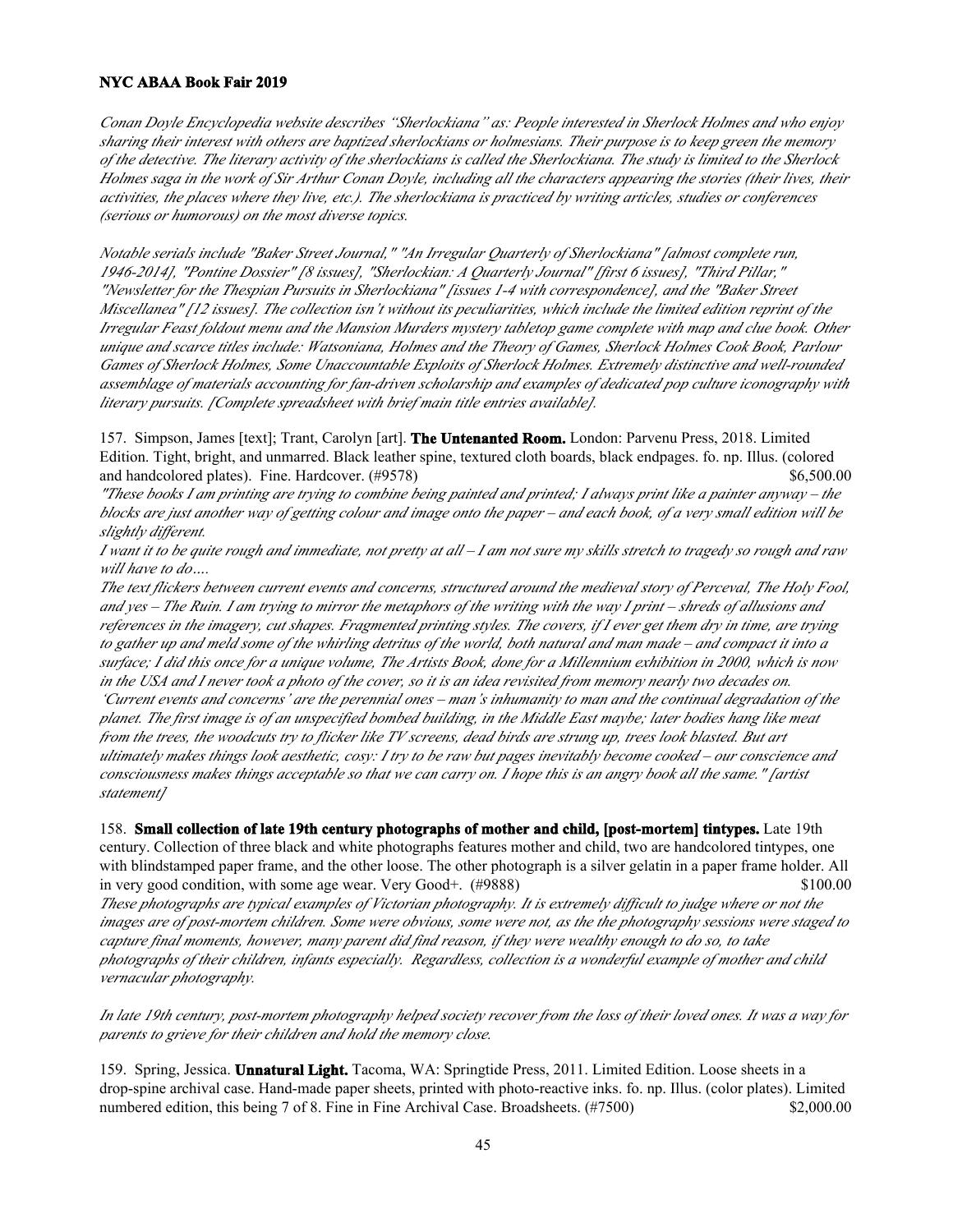*"Unnatural Light reflects a lifetime of illumination through stories and wordplay with text that is challenging reading in daylight, but literally glows in the dark." "Eight prints include vintage illustrations reproduced using photopolymer and self-healing mat that–with the type–utilize fluorescent & glow-in-the-dark inks. {{Stories may fade with excessive exposure to light.}} Paper was made with Helen Hiebert's assistance at her studio. Trisha Hammer & Julie Naggs created boxes for the edition."*

160. Steele, Valerie; Stackpole, Julie [binder]. **The Corset, A Cultural History [Art Binding].** New Haven & London: Yale University Press, 2001 [2005]; binding 2018. Later Printing/Unique Binding. Tight, bright, and unmarred. Full leather design binding on the theme of "Formation", exposed lace spine (details below), edges uncolored, sewn on six stations of 3/8th linen tape; custom drop-back box in full natural linen and dark beige book cloths with crimson leather label; lined in padded mauve brushed-denim, compensating for the different sized boards. Fine in Fine Archival Box. Hardcover. (#9853) \$4,500.00

*"A split boards structure with a depiction of a corset of the 1880s across the boards, allowed the actual lacing of the corset's back opening to be carried out in loose soutache braid across the book's spine. The spine and areas of the boards above and below the corset are covered in undyed beige color Niger goatskin. The "corset" is covered in crimson goatskin with underlays to emphasize the boning and some areas in darker color, as was popular. Sculpted boards extend beyond the book's rectangular dimensions on the front cover. Title tooled in blind at top of spine. Endpapers of pink Murehitome, a Japanese paper with an ingrain swirl pattern, beige leather hinges, blanks of Chelonidae Rag, with the original front cover of the book included. "Endbands" are scraps of antique lingerie lace." [artist statement]*

161. Steinbeck, John; Holland, Kate (binder). **The Grapes of Wrath [Art Binding].** New York: The Viking Press, 1939. First Edition. Tight, bright, and unmarred. Full brown goatskin split with reverse offset printing and applied gold, double hinged boards with aperture through to gilded Japanese tissue endpapers, sprinkled with acrylic ink and neon orange carspray and laminated to Griffen Mill Early Wove Cream 80gsm handmade paper, printed alum tawed goatskin doublures with graphite and boot polish, graphite edges with watercolour, hand sewn silk endbands. 8vo. Fine in Fine Archival Box. Hardcover. (#9862)  $$4,000.00$ 

*"Inside front cover: Dorothea Lange – Dust bowl refugee woman washing clothes in a camp for migrant workers near Calipatria, Imperial Valley, California, 1937.*

*By kind permission of Granger Historical Picture Archive.*

*Inside back cover: Matt Black – Dust to Dust. A mother does laundry. Kerman, California. 2005. By kind permission of Matt Black, through Magnum Photos.*

*A split was chosen as the covering material to honour the Joads – a family who would surely embrace the "waste not, want not" ethic through economic necessity. The cover depicts old Route 66, approaching the mountains, as driven by the Joad family on their way from Oklahoma to the dream that is fruit picking in California. A golden, orange sun sets beyond the mountains that open out to form a barrier, a veritable wall, that they must overcome to reach the promise of untold riches. But beyond the mountains/wall reality hits. "Watch the mountains of oranges slop down to a putrefying ooze." And yet who is keeping the show on the road, keeping hope alive, as much today as then, but the mother, embodied in the novel by Rose of Sharon breast feeding a dying man, but captured on film by Dorothea Lange and Matt Black. Wrath, ripening like grapes on the vine, between the have-nots and the haves, plays as great a part still." [Artist Statement]*

*Kate Holland is a multi award winning bookbinder, specialising in contemporary fine bindings to commission or for exhibition. She uses traditional materials and techniques to produce a unique, modern binding that reflects the text, illustrations and typeface of the book.*

*She is a Fellow of Designer Bookbinders, one of the foremost societies dedicated to the craft of fine bookbinding. She has books in the British, Bodleian and Yale University Libraries as well as many public and private collections internationally.*

162. Stelarc & Paffrath [James D (ed), et al]. **Obsolete Body / Suspensions / Stelarc.** Davis, CA: JP Publications, 1984. First Printing. Minor shelf/edge wear, signed by the artist, else tight, bright, and unmarred. DJ shows light shelf/edge wear, small closed tear, minor rubbing. Dark blue cloth boards, gilt lettering. 4to. 156pp. Illus. (color and b/w plates). Signed by the artist. Very Good+ in Very Good DJ. Hardcover. (#7644) \$1,250.00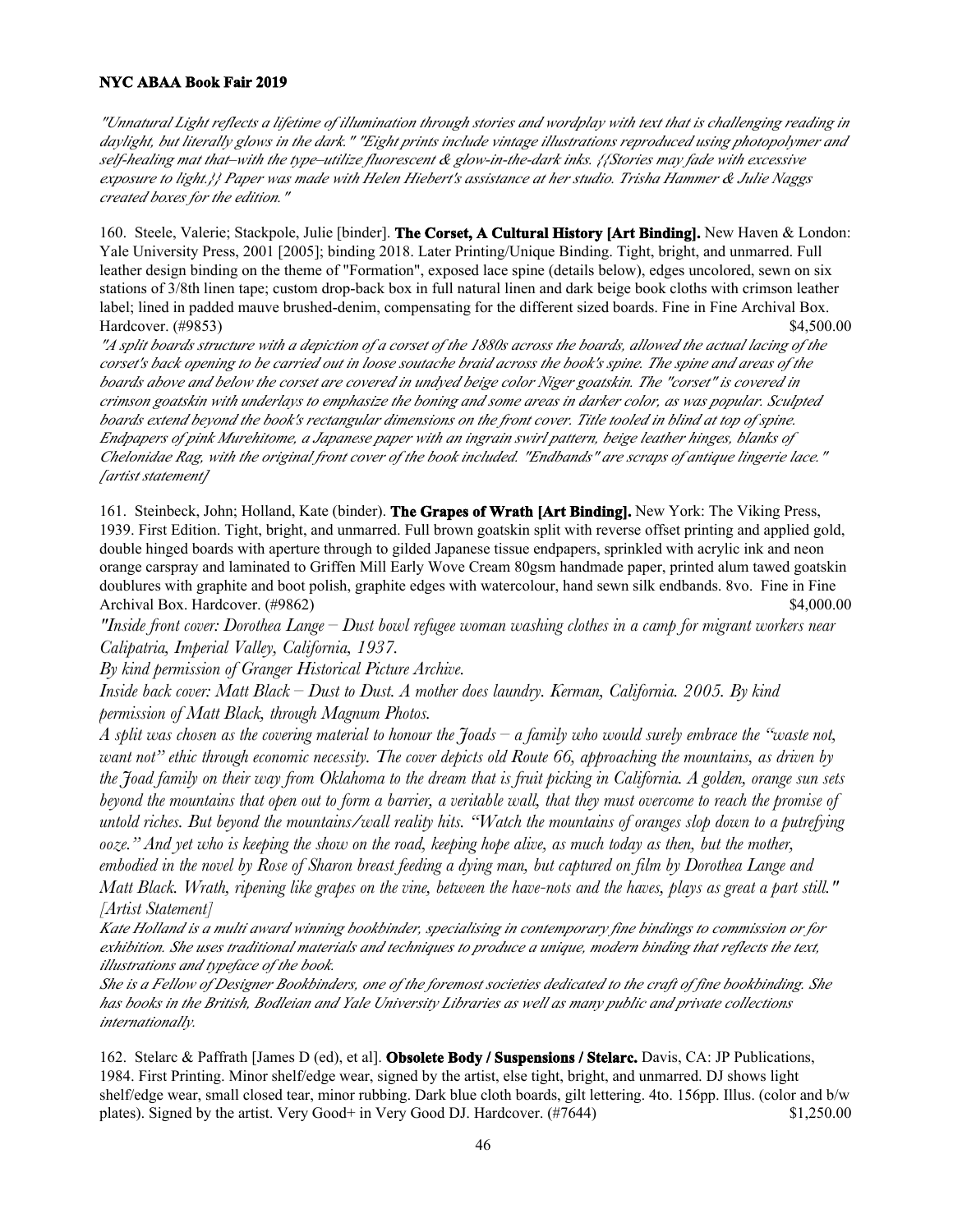*Very graphic images and textual descriptions by and of the artist in a variety of suspensions (various hook numbers, positions, locations). In 2007 the artist had his ear attached to his arm. Uncommon generally, scarce signed.*

163. Stephenson, Robert Louis; Barrett, Angela (illus). **The Strange Case of Dr Jekyll and Mr Hyde.** London: Hand & Eye Editions, 2011. Limited Edition. Tight, bright, and unmarred. Black cloth board, black ink lettering at spine label, b/w illustrated plate at front board, tipped in plates, printed on blue paper. Small 8vo. 108pp. Illus. (b/w plates). Numbered limited edition of 150. Fine. No DJ as Issued. Hardcover. (#7534) \$250.00 *Winner of the Parrot Prize for illustration at the Oxford Fine Press Book Fair. An elegant, beautiful edition.*

164. **Stop Uranium Mining // March for Survival [In Six Parts].** Australia: Movement Against Uranium Mining, nd [circa 1976]. First Printing. Light wear, tape ghosts (from the back) on each diagonal side, several show loss (wormage?) near the point, else bright and clean. Approx. 14x24and15.5" (bottom edge cut at an angle). Good.. (#9836) \$1,500.00

*Six posters are designed to be posted individually \*or\* together. When mounted together, it forms an iconic 6 pointed astrick sign. The result is a large and graphically strong piece.*

*"With the broadening of the base of community support for the anti-uranium cause, 1976 and 1977 saw the setting up of local organisations, variously named Movement Against Uranium Mining and Campaign Against Nuclear Energy (or Power), specifically to focus on nuclear and uranium issues."*

*No known copies found in any institutional collections in the US or abroad.*

165. Sudo, Reiko; Birnbaum, Alfred (trans); McQuaid, Matilda (intro). **The Nuno Box • Textiles of Reiko Sudo.** MARQUAND EDITIONS, 2018. Limited Edition. Bright and unmarred. Cloth and wooden nestled boxes. Published in an edition of 50 copies, all signed and numbered, plus five lettered hors commerce copies. Designed by Ed Marquand and Reiko Sudo. Fine. Hybrid Bento-box. (#9859) \$5,000.00

*Foreword by Matilda McQuaid, Deputy Curatorial Director at Cooper Hewitt, National Design Museum. Texts by Alfred Birnbaum, writer and translator based in Tokyo, and Reiko Sudo.*

*Reiko Sudo is one of the great textile designers working today. Her talent is admired internationally, and her innovative designs are part of permanent collections around the world. Over 140 distinct textiles are represented in this bento box-style book/object: three scarves, a notebook of cloth samples, and collages assembled by Sudo. Tools and raw materials used in her practice are featured in the bottom tray.*

*The Nuno Box is in the permanent collections of the Metropolitan Museum of art, Los Angeles Museum of Art, Cooper Hewitt, Museum of Fine Arts Boston, Asian Art Museum, UCLA Libraries, Textile Museum, Library of Congress, Bainbridge Island Museum of Art, and Tokyo Zokei University, as well as many private collections.*

166. **Suffrage Movement Postcard.** [England] and New York: Bamforth & Company Publishers, 1910. Color chromolithograph postcard in very good condition, bright, and unmarred. Annotated and postmarked. Very Good+. (#9434) \$50.00

*Period postcard addressed from a brother to his sister during the Suffrage Movement period of the early 20th century. Image shows a husband in an apron kneeling while wife is scolding him with the caption: "My wife's joined the Suffrage Movement (I've suffered ever since!". Dated 1911.*

167. Sweeney, Bobbie; Yockey Sprague, Susan [illus]; Fletcher, Erin [binding]. **Rookwood [Miniature Design Binding].** Cincinnati, OH: Mosaic Press, 1983/2016. Unique. Tight, bright, and unmarred. Stone Veneer Dorfner Binding; spine covered in light grey buffalo skin; stone veneer covered boards with veneer and handmade paper tabs; sewn on snakeskin tapes; novasuede fly leaf made to handmade Katie MacGregor paper; leather wrapped endbands; sprinkled edges in the rough. Book housed in a dark grey buffalo skin clamshell box with a light grey buffalo skin back-pared onlay; trays covered in handmade Katie MacGregor paper and lined with Novasuede; box stamped in light grey foil with book title. 32mo [7.7x5.7x1.2cm]. Illus. (color plates). Fine in Fine Archival Box. Hardcover. (#9763) \$750.00

*"This miniature is about Rookwood Pottery, a studio founded in 1880 by Maria Longworth Nichols, who fell in love with the Arts and Crafts Movement. Nichols desired to bring these European and Oriental designs to America. Throughout its run, Rookwood became known for several styles of design, glazes and unique shapes. I choose to bind this book with stone veneer in the hopes that it would capture the textures and feel of decorated pottery. The assemblage of petals made from wood veneer and handmade paper are pulled from one of the vase designs*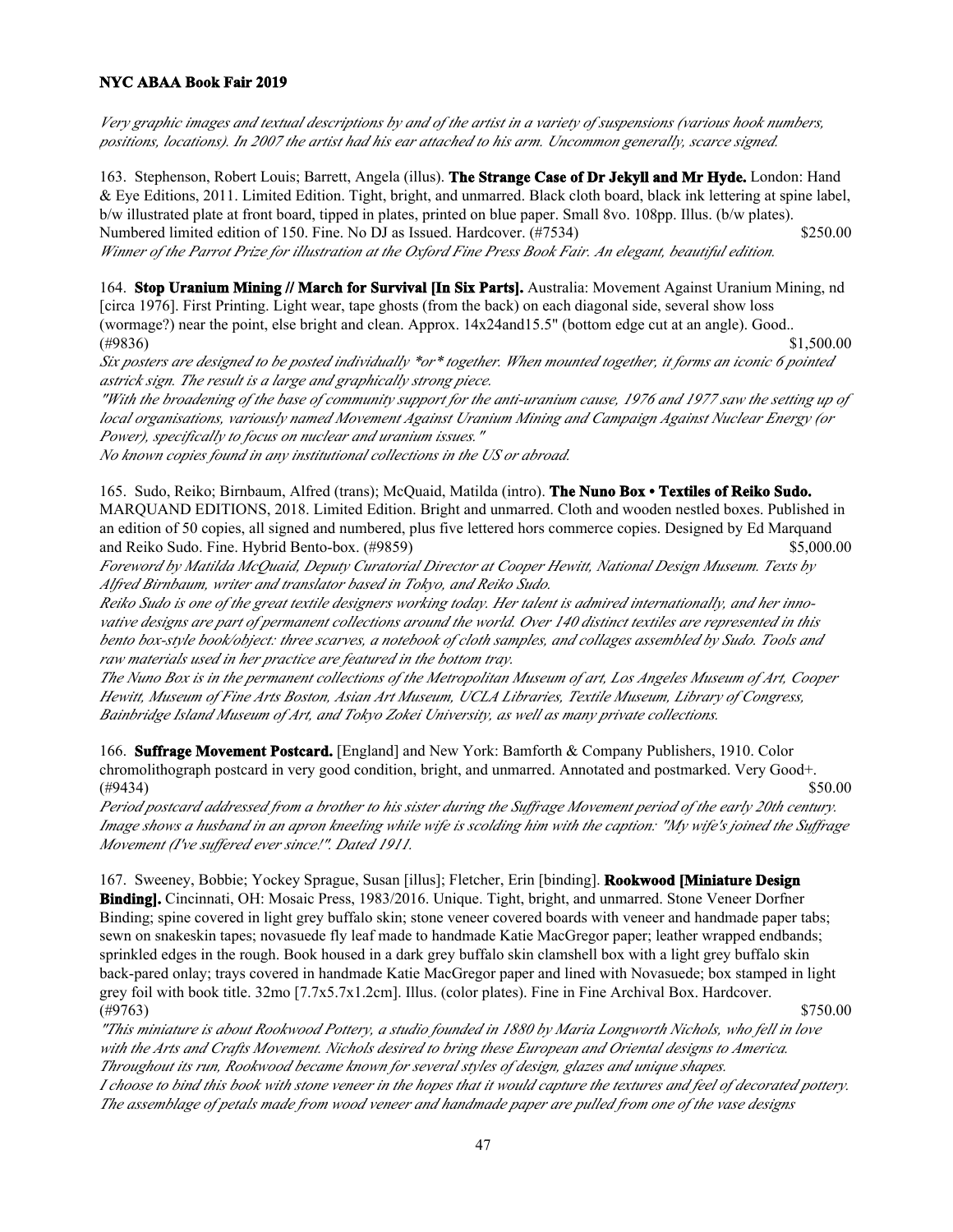*illustrated in the text. The box is adorned with the famous R-P monogram, which was adopted in 1886 as the studio's identifying mark. A single flame was added for each year after 1886, thus the box denotes the year 1887."* [artist statement]

168. Swift, Jonathan; O'Kane, David [illus]; Carpenter, Andrew [intro]; Traynor, Jessica [poetry]. **A Modest Proposal [Homelessness Deluxe].** Dublin, Ireland: The Salvage Press, 1729 [2017]. Limited Edition. Tight, bright, and unmarred. Halfbound, black leather spine and foredge, red leather spine label, gilt lettering, marbled paper boards, printed in red and black ink; matching drop-spine archival box with inlaid Irish porcelain. Imperial folio. 64pp. Illus. (b/w plates). Lettered limited edition, this being IJK. [N.B. there are 4 additional copies, i-iv, hors de commerse. Deluxe copies, 1-5, are each in a unique binding reflecting an issue confronting modern Ireland (homelessness, abortion rights, direct provision, religious persecution, and affordable housing) in "hand dyed alum tawed goatskin with reverse offset printed inlays and red calfskin borders, 22c gold hand lettered title, red handmade paper doublures with blind tooling, distressed silver endpapers with 23.5c gold leaf highlights, graphite top edge, red calfskin headbands" by Kate Holland and including an additional portfolio containing a full suite of the lithographs and a full suite of the poems. Fine in Fine Archival Box. Hardcover. (#9496)  $$20,000.00$ 

*"This publishing of A Modest Proposal was produced to mark the 350th anniversary of the birth of Jonathan Swift in 1667. First printed in 1729 by Sarah Harding 'on the Blind Key', Dublin.*

*Designed, typeset and letterpress printed by Jamie Murphy with much grateful assistance from Niamh McNally, Sarah O'Neill and Phelim McGovern. The type employed is 22 point Monotype Caslon, an interesting cut quite close in character to William Caslon's 'Roman and Italick' types of the late 1720s. The type was originally cast into founts by Neil Winter at The Whittington Press from matrices acquired from the Oxford University Press. The book was printed on a Western style Double Crown proofing press at Distillers Press, NCAD, Dublin. Andrew Carpenter has introduced the edition. Jessica Traynor has supplied nine new poems in response to the original text. David O'Kane has scratched the ten illustrations which have been editioned from lithographic stones by Michael Timmins at his workshop in Stoneybatter. The book has been printed on 250gsm mouldmade paper from the Zerkall Mill, Hürtgenwald, Germany, supplied by John Purcell, London. Based in Wiltshire, UK, Jemma Lewis has designed and produced the marbled papers based on marble patterns found at St. Patrick's Cathedral where Swift was once Dean. Eleanor Swan has produced the porcelain inserts for the standard copies at her studio on the grounds of Russborough House, Co. Wicklow." (Publisher statement)*

169. **Tabula Smaragdina Manuscrit [Emerald Tablet Manuscript], Alchemy.** [France], [1980-1990]. Unique. Tight, bright, and unmarred. Original hand penned and handcolored calligraphic manuscript. 4 pages, title page ornamentation. Written in brown ink, with inital ornamentation. Includes bookplate of former owner on front paper. Text in French. Near Fine in Wraps. Sewn Binding. (#9800) \$245.00

*The "Emerald Tablet", also known as the Smaragdine Tablet, or Tabula Smaragdina, is a compact and cryptic piece of the Hermetica reputed to contain the secret of the prima materia and its transmutation. It was highly regarded by European alchemists as the foundation of their art and its Hermetic tradition. he text of the Smaragdine Tablet gives its author as Hermes Trismegistus, a legendary Hellenistic combination of the Greek god Hermes and the ancient Egyptian god Thoth. Despite the claims of antiquity, the original scribed work is mostly likely an Arabic work written between the sixth and eighth centuries. The oldest documentable source of the text is the "Kitab Balaniyus al-Hakim fi'l-`Ilal Kitāb wise the Balinas of book (*كتاب سر الخليقة <sup>و</sup> صنعة الطبيعة أو كتاب العلل للحكيم بلنياس *"ḫalīqa-al sirr*

*A summary of the French translation is thus:*

*This is the truth, the whole truth and nothing but the truth:*

*As below, so above; and as above so below. With this knowledge alone you may work miracles.*

*And since all things exist in and eminate from the ONE Who is the ultimate Cause, so all things are born after their kind from this ONE.*

*The Sun is the father, the Moon the mother; the wind carried it in his belly. Earth is its nurse and its guardian. It is the Father of all things, the eternal Will is contained in it.*

*Here, on earth, its strength, its power remain one and undivded. Earth must be separated from fire, the subtle from the dense, gently with unremitting care.*

*It arises from the earth and descends from heaven; it gathers to itself the strength of things above and things below. By means of this one thing all the glory of the world shall be yours and all obscurity flee from you.*

*It is power, strong with the strength of all power, for it will penetrate all mysteries and dispel all ignorance. By it the*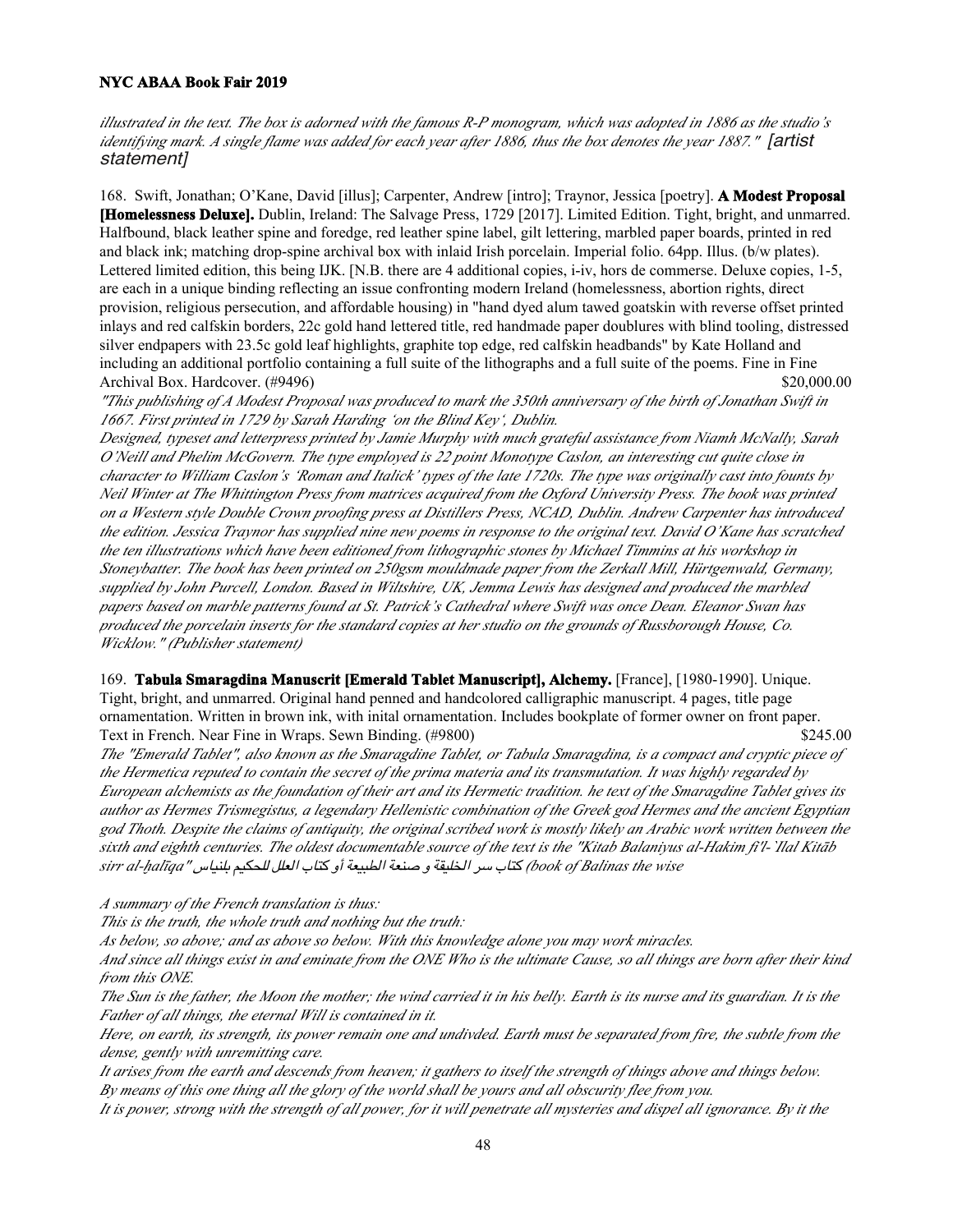*world was created. From it are born manifold wonders, the means to achieving which are here given It is for this reason that I am called Hermes Trismegistus; for I possess the three essentials of the philosophy of the universe.*

*This is is the sum total of the work of the Sun.*

*A fundamental piece of alchemical work. This is personal rendering of such text.*

170. Tavaglione, Giorgio. **L'Oracolo Della Sibilla.** [Germany], [1980]. In original box, although lacking instruction booklet. Set of fortune telling cards which encompass ancient mythology. Comprises 52 numbered cards plus one Sibilla card plus one blank card. Very Good+. In original box. (#9794) \$50.00 *Also published in the US and Italy. With German sticker on front. History of divination cards traces back to playing*

*cards of the 16th century.*

171. **Town [Deluxe].** Dublin: The Salvage Press, 2018. Limited Edition. Copies marked 1–50 are bound in painted cloth over boards, housed in a cloth slipcase. Similarly bound, copies marked i–iv are intended for collaborators. Copies lettered  $A – Z$  are bound in full alum tawed goat and are each housed, accompanied by a portfolio containing eight additional photographic prints, in a painted cloth covered solandar box. Presented in a painted cloth covered solander box, accompanied by a portfolio of prints, copies A — Z make up the deluxe edition. 4to. Printed in an edition of 80 copies. Fine in Fine Archival Box. Hardcover. (#9869) \$4,500.00

*"Designed, type-set and letterpress printed by Jamie Murphy at Distillers Press, NCAD. The type is Adrian Frutiger's Méridien printed here in 14 and 24 point (the 'normal' weight was released by Deberny & Peignot in 1957 followed by the italic in 1966). Rich Gilligan's photographs were captured in Dublin city over the last days of 2017. They have been enlarged by hand from the 35mm negatives onto resin coated Ilford MGIV by Barbara Wilson at her darkroom in London. The water-marked 200  gsm handmade paper was commissioned for this book from the Velké Losiny Mill in the Czech Republic. The bindings were executed by Craig Jensen, assisted closely by Marc Hammonds, at BookLab II, San Marcos, Texas." [artist statement]*

172. Tulien, Hagen von. **Occult Psaligraphy: The Hidden Art of Papercutting.** Seattle: Ouroboros Press, 2013. First Trade Edition. Tight, bright, and unmarred. High-grade black cotton book-cloth with blind-stamped device to front cover in black-foil stamped dust jacket. Large 8vo, printed in red and black on 100 lb. paper stock. Illus. (Over 100 illus., many being full-page papercuts). This is part of the Artist Edition, enhancing the limited edition of 888 copies. Near Fine. Hardcover. (#9007) \$100.00

*In Occult Psaligraphy, Von Tulien expresses these magical states in a series of over 100 papercuts. This bi-lingual text in English and German, includes introductions by the artist and publisher William Kiesel, who speaks to the practice of papercutting in diverse esoteric traditions worldwide, including China, Japan, Mexico, Europe, Indonesia and America.*

173. Undi, Sheila. **Sublimatas: The First Book of the Xaosis Trilogy [Deluxe Edition].** Verdum, QC: Xaosis, 2013. Limited Edition. Minimal shelf/edge wear, signed by the author, else tight, bright, and unmarred. Full leather binding, in blind lettering and decorative elements, black ribbon bound in. Small 8vo. 263pp. Illus. (b/w plates). Numbered limited edition, this being 5 of 27. Signed "and consecrated" by the author. Near Fine. No DJ, as Issued. Hardcover. (#9094) \$750.00

*This edition contains an additional chapter on "Daemonic Language", and a number of black & white images, not included in the standard edition. Standard edition was 72 copies and all are out of print. The book deals with Satanic black magic in the gnostic antinomian approach. Exploring, with a reasonably high intellectual level, the nature of dark matter/energy and how they relate to gnostic cosmononies, etc. It takes a rather empirical approach, contextualizing black magic in theory and practice. Undi, following the publication of this book, underwent a transformation and/or breakdown (depending upon who is speaking) and thus this will be the only book to be published of the intended trilogy. While she is not without controversy, there are those who suggest that it is the strength of this work that drove her from its practices. There is some indication that she only signed approximately 10 of the 27 and, further, that at least 4 of the 27 have been burned.*

174. [United Farm Workers]. **Viva La Revolucion, Emiliano Zapata.** Delano CA: El Malcriado [El Taller Gráfico,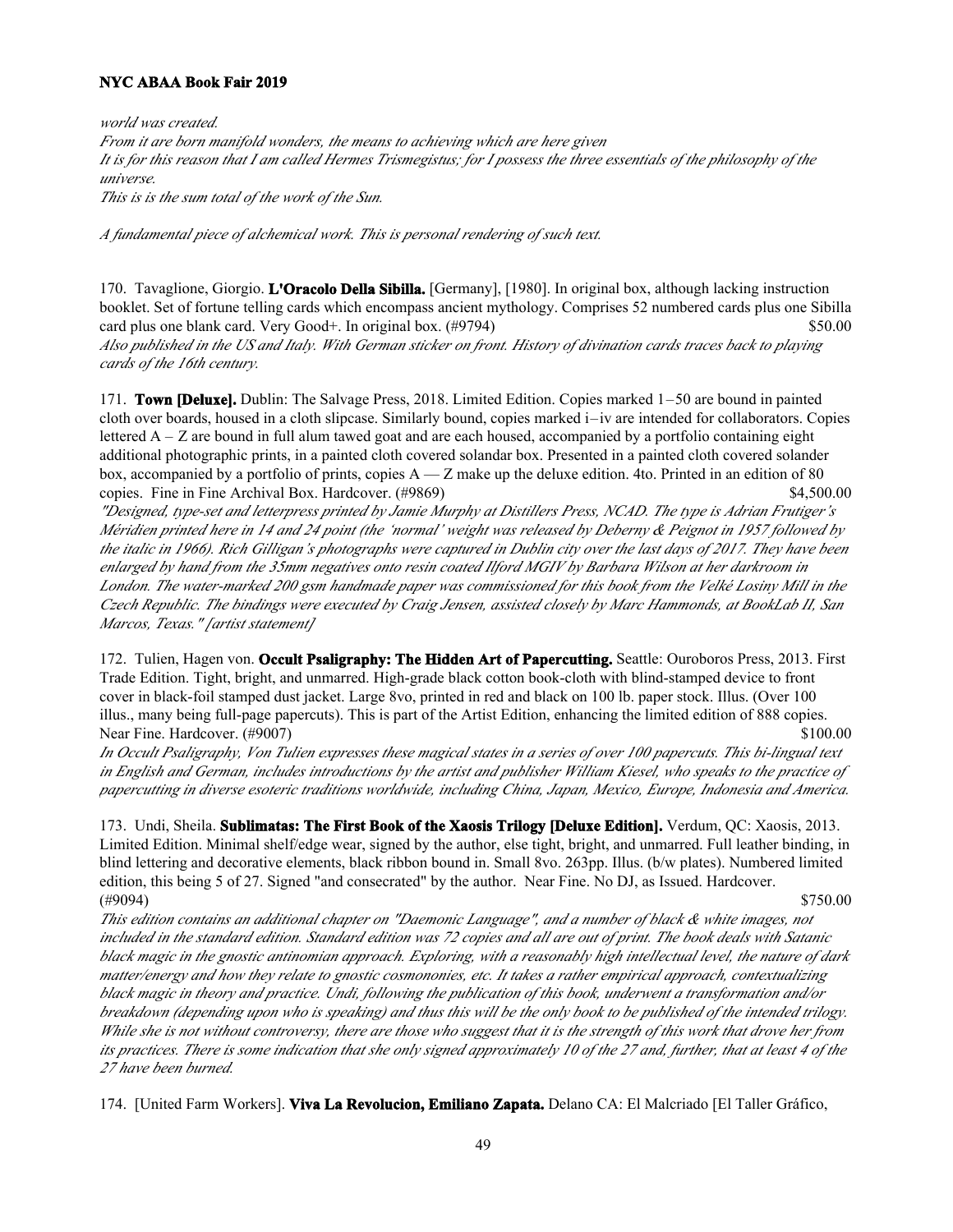Farmworker Press], nd [circa 1966]. First printing. Minor edge wear, small area of loss at the left edge, else bright and clean. Heavy red cardstock paper, blank ink. Approx. 17.25x23" Very Good. (#9827) \$750.00

*"This poster was one of several that were reproduced utilizing the photograph of Emiliano Zapata for the United Farm Workers. The posters were produced under the same printing collective that produced the UFW newspaper, El Malcriado. Both the image and Spanish slogan inspire the Chicano revolutionaries in their own agrarian struggle. Again, the image of Zapata is strong and heroic in order to produce this inspiration." An iconic image and oft-reprinted poster. Very hard, however, to find as originally issued.*

175. Uppercase Magazine; Cooksey, Gabby [Binder]. **Stitch-illo [Art Binding].** Uppercase Magazine, 2017. First Edition/Unique Binding. Tight, bright, and unmarred. Full leather design binding, bound in brown goat skin with leather hinges, sewn on raised cords, suede fly-leaf, top edge design with gold foil, brass escutcheon pins riveted on the "pastedown" brass plate, threads of various colors that are tied, woven, and stretched throughout the binding, hand sewn silk endbands, housed in custom clamshell box. 8vo. Illus. (color plates). Fine in Fine Archival Case. Hardcover. (#9444) \$2,000.00

*"This book was all about stitching, as the name suggests, so I wanted to really emphasize that with a semi-traditional style binding with a twist of weaving, stitching, and knotting. I used the primary colors as the 3 lays of design. The escutcheon pins were my nails that would traditionally hold your design as you weaved." [artist statement]*

176. **Uranium Creates a Police State.** Sydney, Australia, nd [ca 1976]. First Printing. Appears to have been trimmed on all four sides, tape remains at rear (top visible 'through' to front), few small spots of ink, else bright and clean. Letterpress and process block in black ink. Approx. 14x19.5" Good+. (#9834) \$175.00 *Interesting mixed issue piece, with the anachro community protesting unanium mining. One known copy in an institutional collection, in Australia. No known copy in any US collection.*

177. Various authors and artists. **Bookmaker's Dozen.** Charlottesville, VA: Virginia Arts of the Book Center, 2013. Limited Edition. Tight, bright, and unmarred. Various bindings and materials; boxed in cream box with printed paper onley. 32mo. Var pag. Illus. Numbered limited edition, this being 15 of 15. Fine in Fine Archival Box. Stiff Boards, Wraps, etc.. (#9673) \$2,200.00

*"This collection of 15 miniature books was created by 27 local artists, employing a variety of printing styles including letterpress, lithography, etching, and giclée. The books also showcase several binding styles, such as Coptic, stiff board, accordion, and non-adhesive. And believe us, "miniature" is no exaggeration! At only 2″ wide and 3″ long, these books evidence the artists' clear precision and attention to detail. The books are packaged in a handsome collector's boxed set." [publisher's statement]*

*While 20 to 50 copies of each book were available for individual sale, only 15 sets of this complete collection were created. This is the last of the run. Includes:*

*3Q15, The copper scroll / Garrett S. Queen --*

*Prime of life / Addeane Caelleigh --*

*How to draw a cloud / Dean Doss with others --*

*A map to--*

*/ Stacey Evans --*

*These ancient mountains, a poem by Barney Brown / Bonnie Bernstein & Yolanda Merrill --*

*Poison sisters / Lana Lambert & Frank Riccio --*

*Trees are the answer / Janet Eden --*

*Lost & found / Jennifer Wingard --*

*Temps perdu, lost time / Michael Swanberg, Mary MacNeil, Alysin Lake & Jennifer Wingard --*

 *Emily Dickinson XXIV / Kirsten Miles & Holly Odom --*

 *The gray goo problem / Kriston Adolfson --*

 *Mother> Bear / Angie Hogan & Roger Williams --*

 *Anticism! Manifesto cries / Kevin McFadden & Katherine McNamara --*

 *Jefferson reappraised / Kevin McFadden & Amber Karnes --*

 *Where are you from? / Jennifer Billingsly & Matthew Gibson.*

#### 178. [Various]. **Dangerous Women [Vernacular Photographs from the Collection of Peter J. Cohen].** nd [circa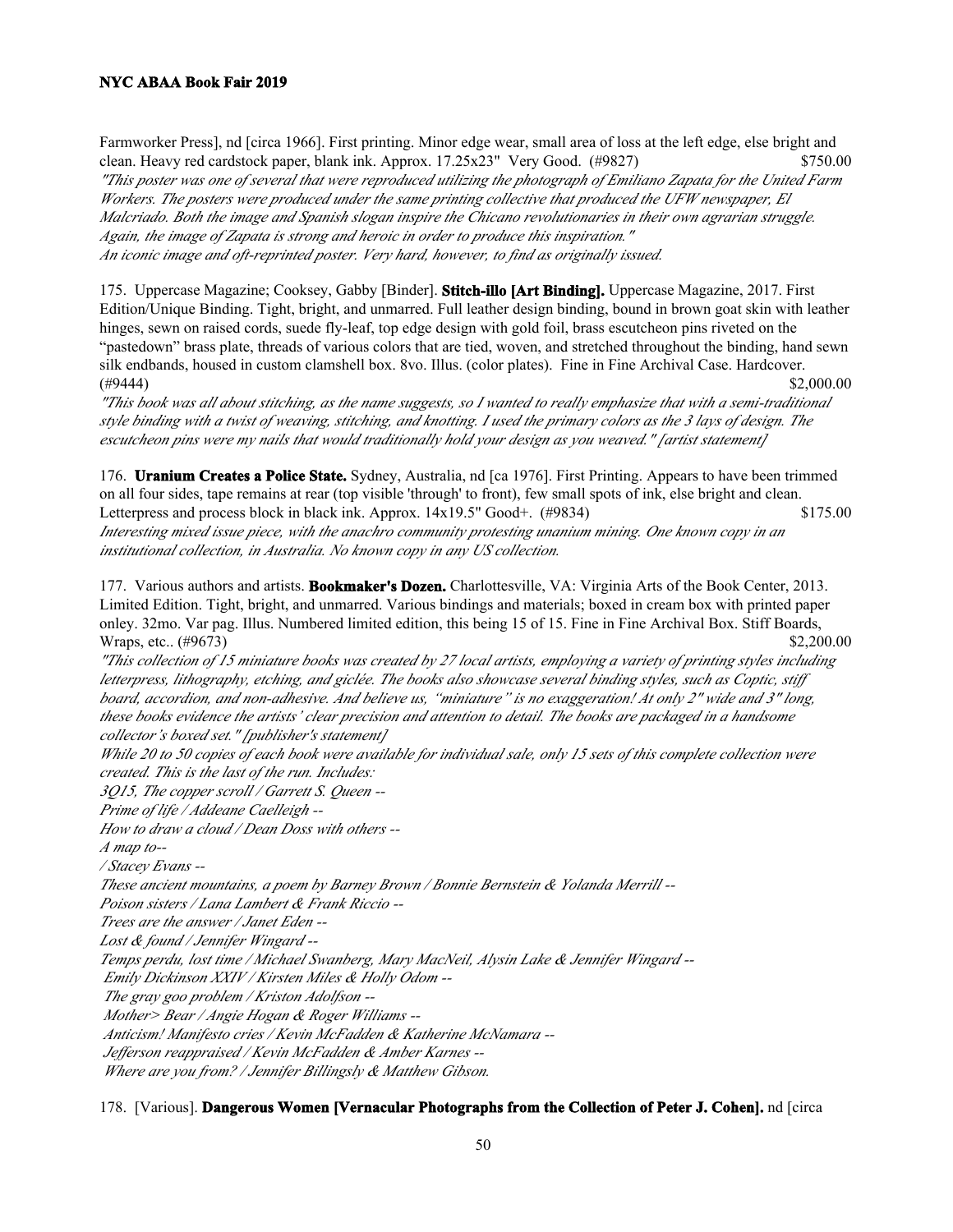1905-70]. Originals. Some show evidence at rear of rough removal from an album, some notations at rear, otherwise bright and clean. Silver prints, 4x2 1/2 to 6 3/4x4 1/2 inches (10.2x6.4 to 17.1x11.4 cm.), and the reverse. Very Good to Near Fine. (#8705) \$3,750.00

*Group of 26 photographs of powerful women. Various figures and scenes, ranging from a beckoning femme fatale, a woman offering a man an apple, a brunette lighting up a cigarette for the photographer, a tall dark-haired maiden in a sado-masochistic costume, a beautiful nude femme, an aviatrix, a lion tamer, a crossdresser, a tomboy climbing onto a freight car, a well-dressed hiker wielding an ax, a number of farmers and fancy ladies aiming pistols or rifles at family members (or unseen targets), and more. Two have notations at rear: "A holdup somewhere in Montana" [two women holding pistol/rifle on a man]; "Louise + Georgia take aim at John" [two women with rifles aimed at suited man who appears restrained]. From the Collection of Peter J. Cohen. In the spring of 2015, Rizzoli will be publishing a book of select photographs drawn from Cohen's collection entitled "Dangerous Women."*

179. Velazquez, Lorena. **Exit.** Mexico, 2019. Limited Edition. Tight, bright, and unmarred. Bound in polished aluminum boards with digital color transfer and green cloth, one unpaged volume, still color and black and white digitally printed photographs. 35 mm slide encased. Housed in acrylic plexiglass box with LED elements. Edition of 12, this being number 3. Numbered and signed by the author. Fine in Fine Slipcase. Hardcover. (#9879) \$1,750.00 *Binding and photography by Lorena Velazquez; text by Francisco Segovia. Artist's book response to the opening and closing of doors through memory and migration. A visual and textual narrative and a metaphor for immigration and journeys.*

*"EXIT is a dialogue between two artists, a poet and a photographer in which each one of them gives a personal point of view about what represents an EXIT.*

*Francisco Segovia is a Mexican poet, beholder of several scholarships like the Salvador Novo. In his poem Segovia meditates about time, space, and the frontier between worlds. Whereas Lorena (myself), through my photos I ponderate about possible EXITs, exits here is seen as an opportunity to love, to hope, to live but also, an exit is seen as a solution to contemporary problems like climate change, or social crisis which leads me to question if there's a solution, an answer to all this queries.*

*This is a book that was made during two years, meticulously and with all my heart." [artist statement]*

180. Velazquez, Lorena. **Flying/El Vuelo [Flying the Nest].** Mexico, 2012. Limited Edition. Tight, bright, and unmarred. Mixed technique, fine art printing, interventions with chinese ink and acrylic. 4to. np. Numbered limited edition of 10 (plus 2 a/p). Fine in Fine Archival Box. Hardcover.  $(\text{\#9875})$  \$1,250.00 *"Seagulls tearing the sky, decisive moment to say goodbye..." [artist statement]*

181. Velazquez, Lorena. **The Silence of Trees // Le Silence Des Abres.** Mexico, 2013. Limited Edition. Tight, bright, and unmarred. Fine art printing. 4to. np. Numbered limited edition of 20 (plus 2 a/p). Fine in Fine Archival Box. Hardcover. (#9876) \$950.00

*Roots, strength, secrets, persistence, wisdom, dignity … Similtarity between nature and man. [artist statement]*

182. Wallace, David Foster. **Consider the Lobster.** Falmouth, ME: Ascensius Press, 2011. Limited Edition. Tight, bright, and unmarred. Quarterbound, leather spine, gilt lettering, hand-made pastepaper boards and endpages housed in matching archival box. 4to. Illus. (color plates). Limited lettered edition of 26 copies. Fine in Fine Archival Case.. Hardcover. (#7295) \$3,000.00

*Printed by Scott Vile at Ascensius Press, bound and boxed by Grey Parrot. The only fine press edition of this (or, to date, any) David Foster Wallace.*

183. [Wasserman, Harry]. **Guess How Many Joints in the Jar! // Win a Free Pound of Marijuana! // May 15 Smoke-in.** New York: Youth International Party, nd [1976]. First Printing. Bright and clean. Green paper with black ink text and photo. Approx. 11x16.75". Fine. Broadside. (#9811) \$125.00 *Broadside for Washington Square Park Smoke In (and subsequent parade up 5th Ave to Central Park). Apparnetly a rain date for the partially rained out 'Mayday is Jay Day' event ("This is the same event!"). Speakers listed as: Frank Fiormonti (from NORML); Lindsey Audin; Dave Dellinger; A.J. Weberman; Aron Kay; Hank Nusslein...with music and mimes! Photo by Art Zollo (couple with a large jar of joints).*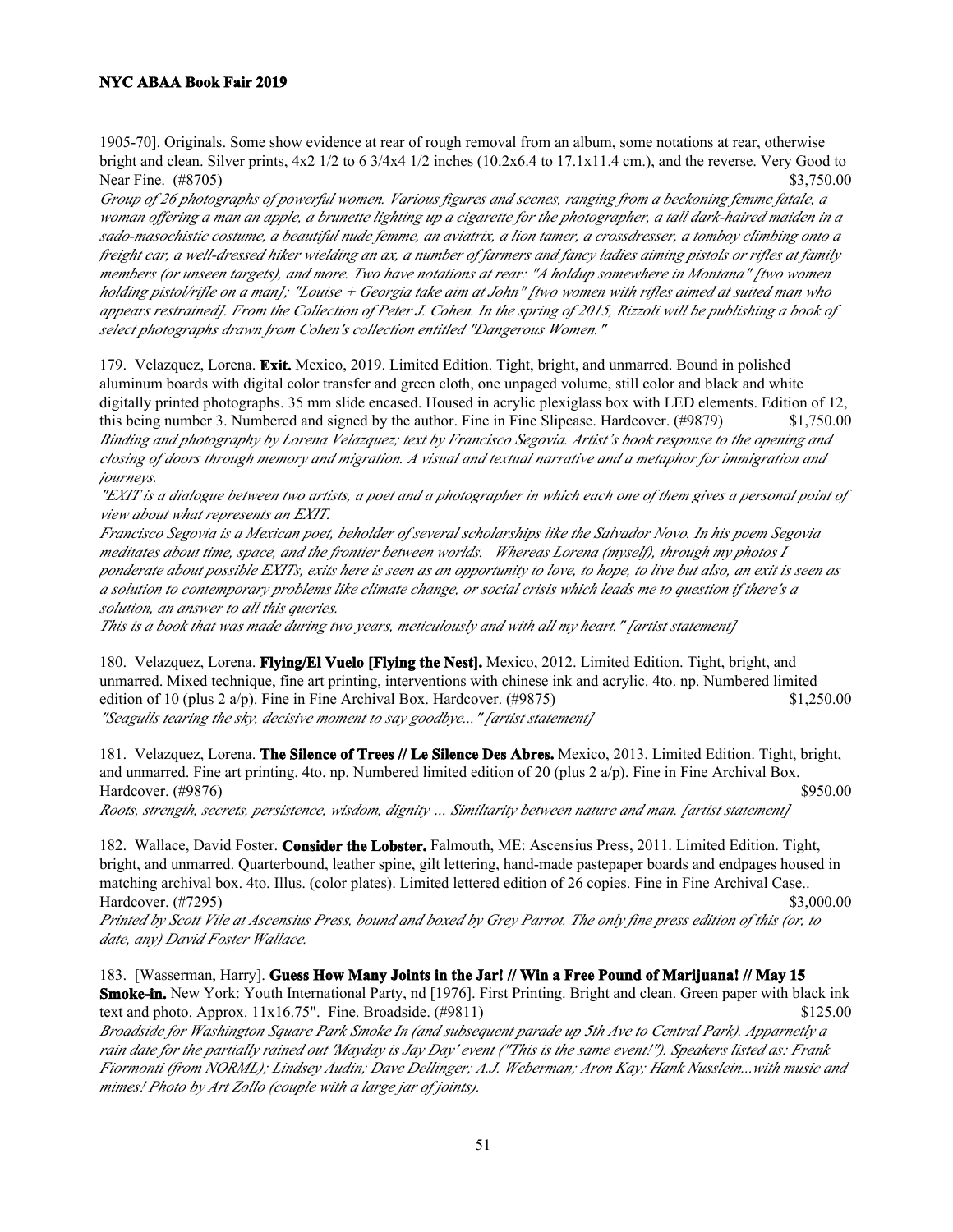184. Wells, H.G. [Herbert George]. **The Time Machine: An Invention.** New York: Henry Holt and Company, 1895. First edition/Second issue. Tight, bright, and unmarred. Some staining to cloth, slight unhinging of title page, some wear to extremities, one small stain on p. 216, else a very good text block. Bound in tan buckram with maroon pictorial stamp, vii, 216 pages, half-title page with advertisement on verso, plus illustrations (frontispiece with tissue guard), decorative initials. Small octavo. This issue has author name misspelled on 'author's note page' ["H.S.W."], but iincludes correction on title page attribution. Illustration by W.B. Russell. Lacks advertisements at end. Former owner name on front flyleaf. Very Good+. Hardcover. (#9773) \$2,500.00

*Written as his first science fiction story, the story reflects Wells's own socialist political views, his view on life and abundance, and the contemporary angst about industrial relations...He is attributed with coining the term "time machine" [Pilkington, Ace G. (2017). Science Fiction and Futurism: Their Terms and Ideas. McFarland. p. 137.] The earliest draft of "The Time Machine" was serialized in "The Science Schools Journal" in 1888 as "The Chronic Argonauts." While many scholars "rank it as Wells's best book, certainly its qualities are striking and direct ... All time-travel stories since owe a debt to Wells, none has become so acclaimed." - Bleiler (ed), Science Fiction Writers, p. 26. Important first work of modern science-fiction and a hard science before the beginning of the Golden Age of Science Fiction.--Summarized from Currey.*

*During his own lifetime, however, Wells was most prominent as a forward-looking, even prophetic social critic who devoted his literary talents to the development of a progressive vision on a global scale. A futurist, he wrote a number of utopian works and foresaw the advent of aircraft, tanks, space travel, nuclear weapons, satellite television and something resembling the World Wide Web.*

185. **Why Vote? // Democracy Means "Self-Management" Not Parliamentary Rule!** Melbourne/Fitzroy, Australia: Libertarian Workers for a Self-Managed Society/Globe Press, nd [1977]. First Printing. Light edge wear, else bright and clean. Very Good.  $(\text{\#9832})$  \$145.00

*"An anarchist group which was formed in 1977 as a focus for Anarchist activity in Melbourne. It maintains the Anarchist Media Institute for the purpose of engaging with both the mass media and anarchist groups and organisations in Australia and overseas." "Authorized by: E. Goldman" [joking reference to Emma Goldman]. Rare in institutional holdings. One copy located in Australia, no copies in US.*

186. Williams, Loretta J. **Black Freemasonry and Middle-Class Realities.** Colombia, MO & London: University of Missouri Press, 1980. First Edition. Tight, bright, and unmarred. Bound in blue boards with near fine dust jacket. Light annotations in pencil. 8vo, 165 pages with graphs, index, and bibliography. Near Fine in Near Fine Dustjacket. Hardcover. (#9768) \$100.00

*Loretta J. Williams was one of the first black women on the faculty at Missouri University. She was a professor of sociology and a passionate civil rights activist. She also taught at the State University of New York at Buffalo, the Women's Theological Center in Boston, and Boston University. This volume is the published iteration of her disseratation with the same title which "is the story of the Prince Hall Masons, an organization within the black community established over two hundred years ago. By examining this black organization, from the colonial period to the present, one can more fully understand the struggles of the black, middle-class men. Black Freemasonry, as a separate structure, emerged in response to the discriminatory practices and policies of mainstream American Freemasonry, an institution dedicated to the universal brotherhood of mankind."-Publisher. Important and critical work written about marginalized communities within Freemasonry and the intersection of race and class.*

187. Williams, R.E. **Cremation and Other Modes of Sepulture.** Philadelphia, PA: J.B. Lippincott & Company, 1884. First Edition. Bound in maroon cloth with gilt titling and blind decorative stamping. Visible edgewear and tears to interior pages, loose front endpaper, otherwise intact and legible. Ex-library stamping to cover, former owner ex libris, and circulation card adhered to rear endpaper. Includes annotation in pencil: "Timothy Nicholson, Esq. Compliments of [sic] ... Henssy...Do not be afraid of this little book as it is full of truth and wisdom." 82 pages, small 8vo. Very Good. Cloth. (#9682) \$100.00

*Discussion of interment and the substitution of a better method of burial wiith facts and arguments to support this theme. Williams points out historical data of other cultures forms of burial as well as religious views. Scarce treatise in any condition.*

188. Williams, Thomas Parker. **Reason Belief Truth.** Philadelphia, PA: Luminice Press, 2017. Limited Edition. Bright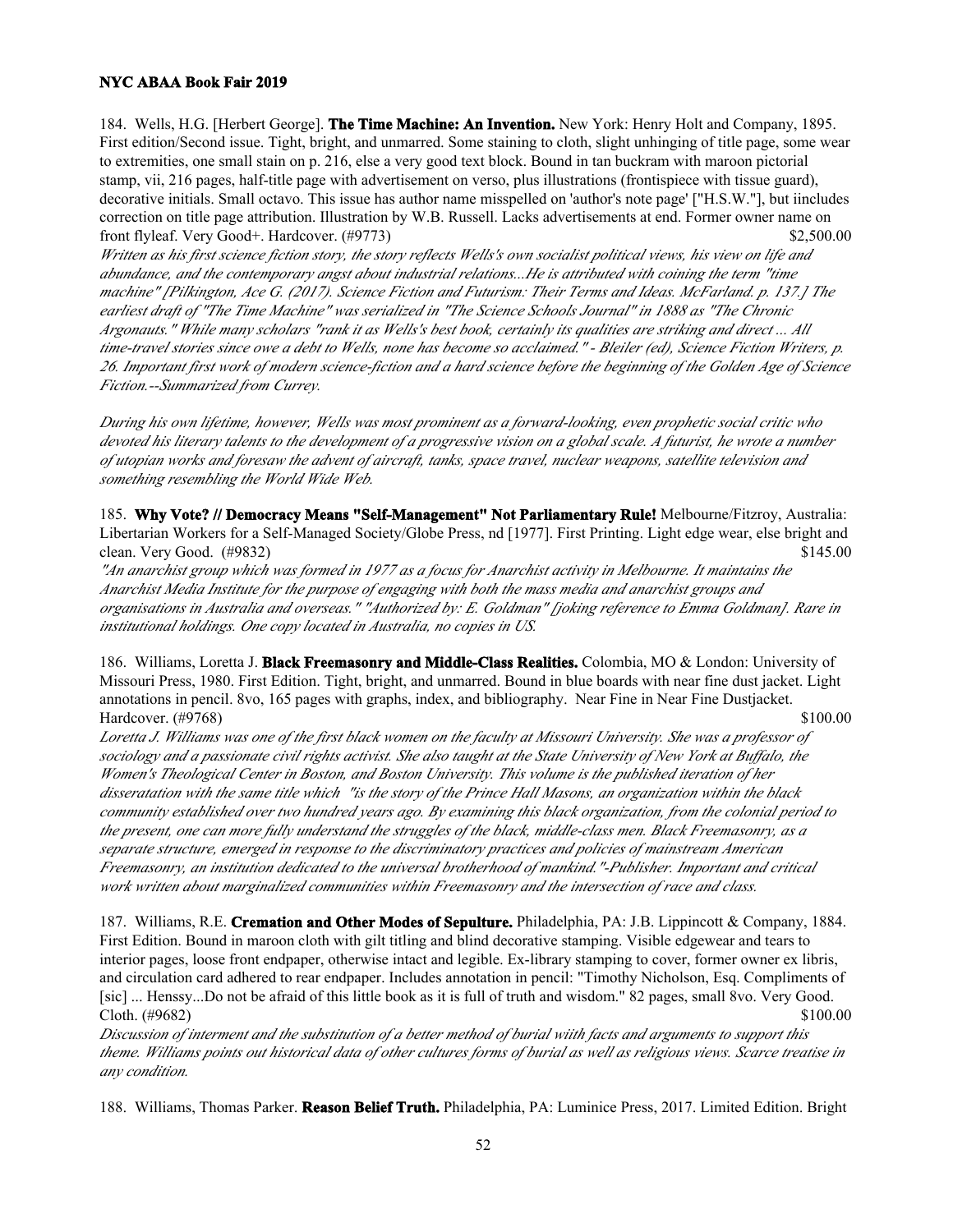and clean. Red leather box, printed cards laid in, marbled paper accents. 9x9x9x2". Illus. Numbered limited edition, this being 5 of 12. Fine in Fine Box. Loose cards in Box. (#9558) \$3,000.00 *Reason Belief Truth was designed, illustrated, printed and bound by Thomas Parker Williams. The text was letterpress printed and hand set by Mary Agnes Williams. "Reason Belief Truth is a book of philosophical investigations begun with three statements: The truth can be found by… The truth can not be found by…. The truth can only be found by… These statements are illustrated on three flaps inside the cover which opens to reveal 21 double-sided cards with terms that may be used to complete the investigations or initiate further debate. On the rear of each statement is another statement: Reason is the search for evidence to support a proposition Belief is the reliance on a personal conviction Truth is found only if what is found is true." [Publisher's statement].*

189. Williams, Thomas Parker. **Revelation.** Philadelphia, PA: Luminice Press, 2017. Limited Edition. Bright and unmarred. Seven-sided wood case, laser-cut face plate, copper panels with patina and laser transfer design; 10 printed laser-cut panels with mechanical parts of actuation; 37 original illustrations; 33 edited Biblical phrases. 11" diameter x 2" high. np. Illus. (b/w plates) Numbered limited edition, this being 3 of 5. Fine. (#9549) \$4,500.00

*"Revelation is an interactive artist book that uses a new construction I call the cascading rotary structure. I was inspired by the cut-up method of writing developed by Brion Gysin and William S. Burroughs in the 1950s. For the text I used excerpts from the final book of the New Testament, "The Revelation of Saint John the Divine." It is the most Burroughs-like book in the Bible.*

*The illustrations are my interpretations of the original first century text. Its powerful, often violent imagery was thought to predict the end times, and was used as a weapon against various factions of believers. Over the centuries, this book has created more dogma and fomented more persecution than any other text in the canonical scriptures. Modern scholarship has established that "The Revelation of Saint John the Divine" was written in code, and meant as a work of protest, a political tract documenting Roman conquest and occupation. For example, the "number of the beast" refers to the numerical value, in Hebrew, of the name of a Roman emperor.*

*Starting at Revelation's first "Alpha and Omega" image, the viewer rotates the center knob to the left, or counter-clockwise. Ten laser-cut panels advance, each one revealing image and text combinations seen through the fifteen windows of the face plate. When the ending "Alpha and Omega" appears, the viewer resets the sequence by rotating the knob clockwise. Turning the knob in one direction, then the other, can produce dozens of unpredictable combinations. Revelation allows the viewer to interactively cut-up the text to, as Burroughs states, really read between the lines." [Artist statement]*

190. Willis, Elizabeth [text]; Randall, Karen [artist]. **Oldest Garden in the World.** Northampton, MA: Propolis Press, 2006. Limited Edition. Tight, bright, and unmarred. Cream printed paper wraps. Small oblong 4to. np. Illus. (color plates). Numbered limited edition, this being 6 of 17. Fine. Original Wraps. (#9255) \$1,200.00 *"Elizabeth Willis' poetry has been described as hauntingly luminous, hermetic, gorgeous, surprising, and an evocative blend of the lyrical and abstract. The accompanying digital collages are one reader's response to the poems in all their painterly, historic, and scientific evocations. Created digitally, converted photo-chemically, and printed mechanically from 4 color polymer plates on Japanese paper." [from the artist]*

191. Winston, Sam. **A Dictionary Story.** London: Arc Artist Editions, 2013. Limited Edition. Tight, bright, and unmarred. White cloth boards, black ink lettering, concertina construction; green cloth slipcase. Tall 8vo. np [24pp]. Signed by the artist. Limited numbered edition, this being 63 of 100. Near Fine in Wraps and Fine Sleeve. Original Wraps. (#9224) \$1,450.00

*"Sam Winston is uniquely alert to the way words take their place in the world as characters in their own right; in his agile and mischievous fingers, each word and even each letter radiates vivid, graphic personality." "In his agile and mischievous fingers, each word and even each letter radiates vivid, graphic personality. A Dictionary Story is a fairy tale as concrete poem, a typographical romance, filled with wit and tenderness." – Marina Warner*